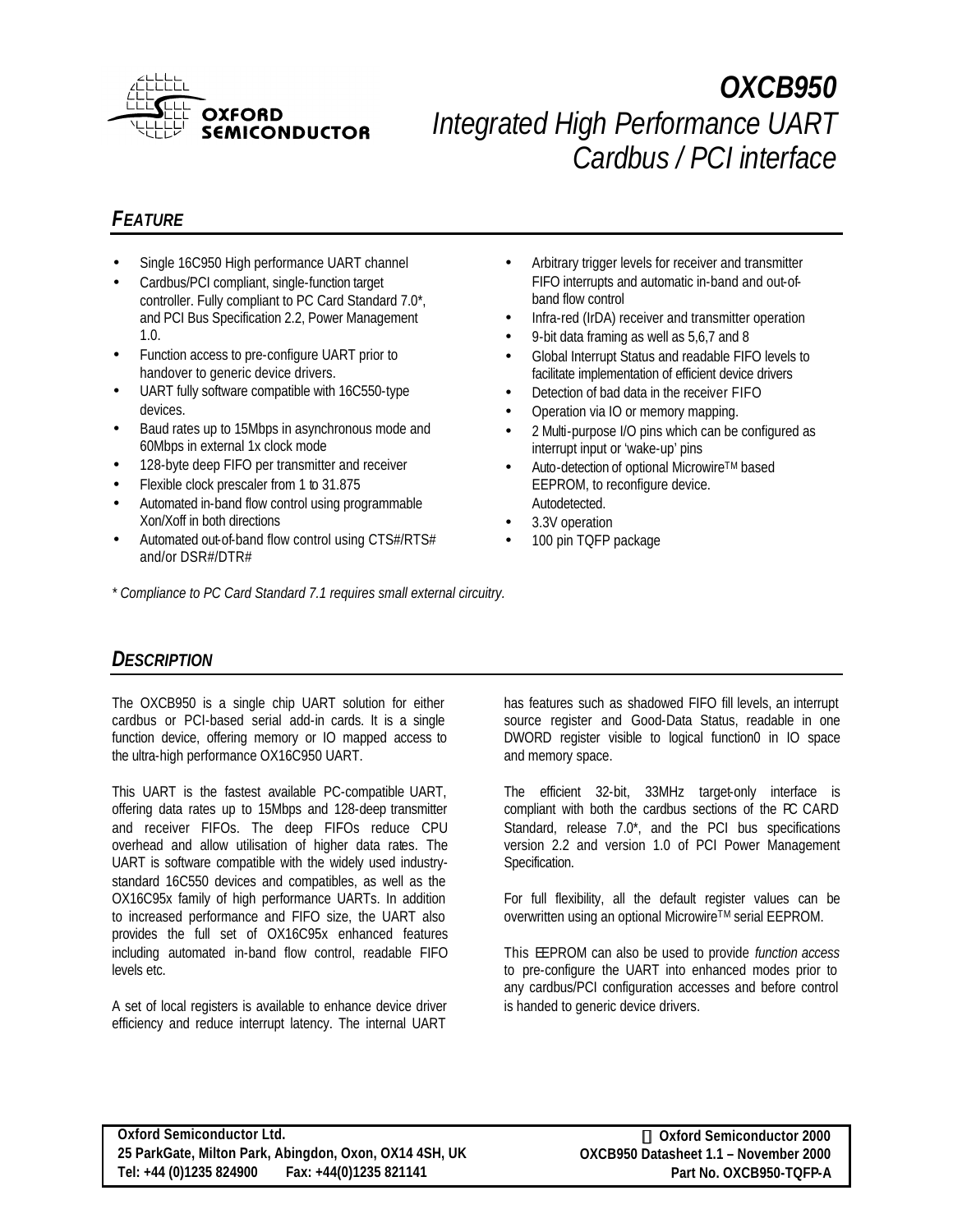# **CONTENTS**

| 1            |  |
|--------------|--|
| 1.1          |  |
| 2            |  |
| 3            |  |
| 4            |  |
|              |  |
| 5            |  |
| 6            |  |
| 6.1          |  |
| 6.2          |  |
| 6.2.1        |  |
| 6.3<br>6.3.1 |  |
| 6.4          |  |
| 6.4.1        |  |
| 6.4.2        |  |
| 6.4.3        |  |
| 6.4.4        |  |
| 6.5          |  |
| 6.6          |  |
| 6.6.1        |  |
| 6.6.2        |  |
| 6.6.3        |  |
| 6.7          |  |
| 6.8          |  |
|              |  |
| 7            |  |
| 7.1          |  |
| 7.1.1        |  |
| 7.1.2        |  |
| 7.1.3        |  |
| 7.1.4        |  |
| 7.1.5        |  |
| 7.2          |  |
| 7.3          |  |
| 7.3.1        |  |
| 7.3.2        |  |
| 7.4          |  |
| 7.4.1        |  |
| 7.5<br>7.5.1 |  |
| 7.5.2        |  |
| 7.5.3        |  |
| 7.6          |  |
| 7.6.1        |  |
| 7.6.2        |  |
| 7.6.3        |  |
| 7.6.4        |  |
| 7.7<br>7.7.1 |  |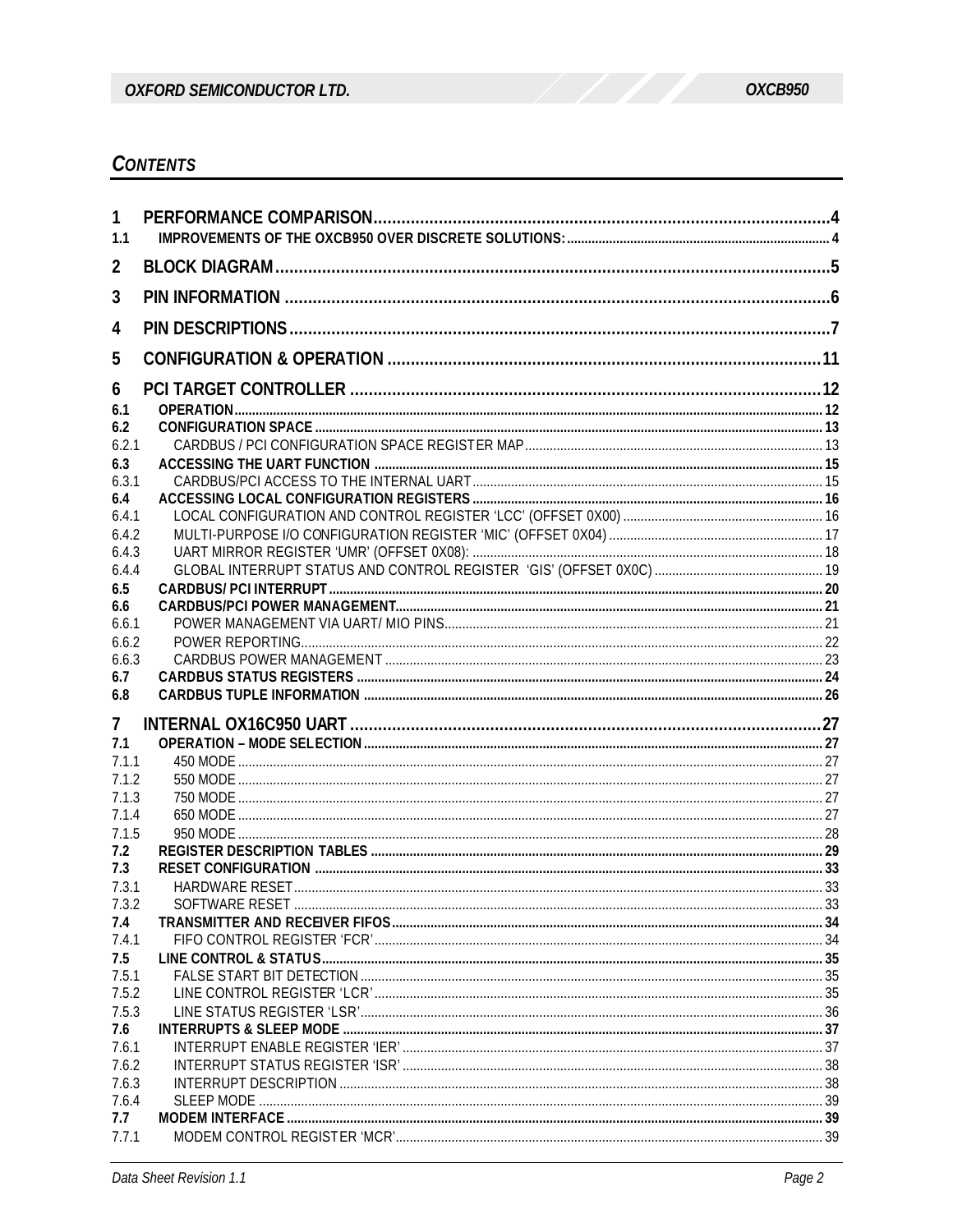| 7.7.2         |  |
|---------------|--|
| 7.8           |  |
| 7.8.1         |  |
| 7.8.2         |  |
| 7.9           |  |
| 7.9.1         |  |
| 7.9.2         |  |
| 7.9.3         |  |
| 7.9.4<br>7.10 |  |
| 7.10.1        |  |
| 7.10.2        |  |
| 7.10.3        |  |
| 7.10.4        |  |
| 7.10.5        |  |
| 7.11          |  |
| 7.11.1        |  |
| 7.11.2        |  |
| 7.11.3        |  |
| 7.11.4        |  |
| 7.11.5        |  |
| 7.11.6        |  |
| 7.11.7        |  |
| 7.11.8        |  |
| 7.11.9        |  |
| 7.11.10       |  |
| 7.11.11       |  |
| 7.11.12       |  |
| 7.11.13       |  |
| 7.11.14       |  |
| 7.11.15       |  |
| 8             |  |
| 8.1           |  |
| 8.1.1         |  |
| 8.1.2         |  |
| 8.1.3         |  |
| 8.1.4         |  |
| 8.1.5         |  |
| 8.1.6         |  |
| 9             |  |
|               |  |
| 10            |  |
| 11            |  |
| 11.1          |  |
| 11.2          |  |
| 11.3          |  |
|               |  |
| 12            |  |
| 12.1          |  |
| 12.2          |  |
| 13            |  |
| 14            |  |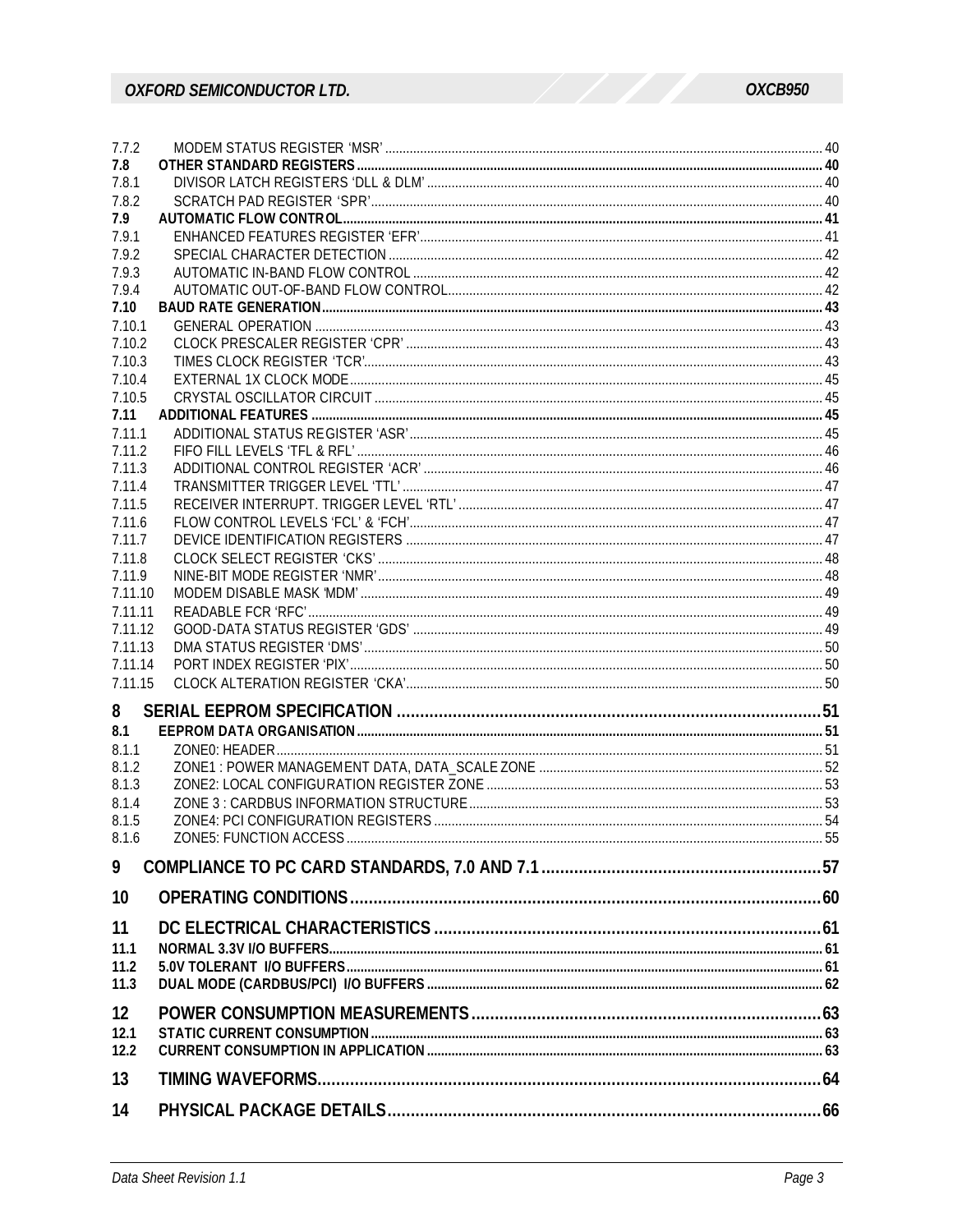# *1 PERFORMANCE COMPARISON*

| Feature                                 | <b>OXCB950</b> | $16C550 +$<br><b>PLX9050</b> | $16C650 +$<br><b>PLX9050</b> |
|-----------------------------------------|----------------|------------------------------|------------------------------|
| Support for PCI Power Management        | yes            | n <sub>0</sub>               | No                           |
| Zero wait-state read/write operation    | yes            | n <sub>0</sub>               | <b>No</b>                    |
| No. of external interrupt source pins   | $\overline{2}$ | $\overline{2}$               | $\overline{2}$               |
| DWORD access to UART Interrupt Source   | yes            | n <sub>o</sub>               | No                           |
| Registers & FIFO Levels                 |                |                              |                              |
| Good-Data status                        | yes            | n <sub>o</sub>               | No                           |
| Full Plug and Play with external EEPROM | yes            | yes                          | Yes                          |
| External 1x baud rate clock             | yes            | no                           | N <sub>0</sub>               |
| Max baud rate in normal mode            | 15 Mbps        | 115 Kbps                     | 1.5 Mbps                     |
| Max baud rate in 1x clock mode          | 60 Mbps        | n/a                          | n/a                          |
| FIFO depth                              | 128            | 16                           | 64                           |
| Sleep mode                              | yes            | n <sub>0</sub>               | Yes                          |
| Auto Xon/Xoff flow                      | yes            | n <sub>0</sub>               | Yes                          |
| Auto CTS#/RTS# flow                     | yes            | n <sub>0</sub>               | Yes                          |
| Auto DSR#/DTR# flow                     | yes            | no                           | <b>No</b>                    |
| No. of Rx interrupt thresholds          | 128            | $\overline{4}$               | 4                            |
| No. of Tx interrupt thresholds          | 128            | 1                            | $\overline{4}$               |
| No. of flow control thresholds          | 128            | n/a                          | $\overline{4}$               |
| Transmitter empty interrupt             | yes            | n <sub>o</sub>               | No                           |
| Readable status of flow control         | yes            | n <sub>o</sub>               | N <sub>o</sub>               |
| Readable FIFO levels                    | yes            | n <sub>o</sub>               | No                           |
| Clock prescaler options                 | 248            | n/a                          | $\overline{2}$               |
| Rx/Tx disable                           | yes            | n <sub>o</sub>               | N <sub>o</sub>               |
| Software reset                          | yes            | n <sub>o</sub>               | N <sub>o</sub>               |
| Device ID                               | yes            | n <sub>o</sub>               | No                           |
| 9-bit data frames                       | yes            | n <sub>o</sub>               | N <sub>o</sub>               |
| RS485 buffer enable                     | yes            | n <sub>o</sub>               | No                           |
| Infra-red (IrDA)                        | yes            | n <sub>o</sub>               | Yes                          |

**Table 1: OXCB950 performance compared with PLX + generic UART combinations in PCI mode**

## *1.1 Improvements of the OXCB950 over discrete solutions:*

#### **Improved access timing:**

Access to the internal UART requires zero or one PCI wait states. A cardbus/PCI read transaction from the internal UART can complete within five PCI clock cycles and a write transaction to the internal UART can complete within four PCI clock cycles.

### **Reduces interrupt latency:**

The OXCB950 offers shadowed FIFO levels and Interrupt status registers of the internal UART, as well as general device interrupt status, to reduce the device driver interrupt latency.

### **Power management:**

The OXCB950 complies with the Cardbus Power Management Specification, given by the PC CARD standard release 7.0/7.1, the PCI Power Management Specification 1.0 and the PC98/99 Power Management specifications, by offering the extended capabilities for Power Management and supporting the power states D0, D2 and D3. This achieves significant power savings by allowing device drivers to power down the cardbus/PCI function and disable the UART channel.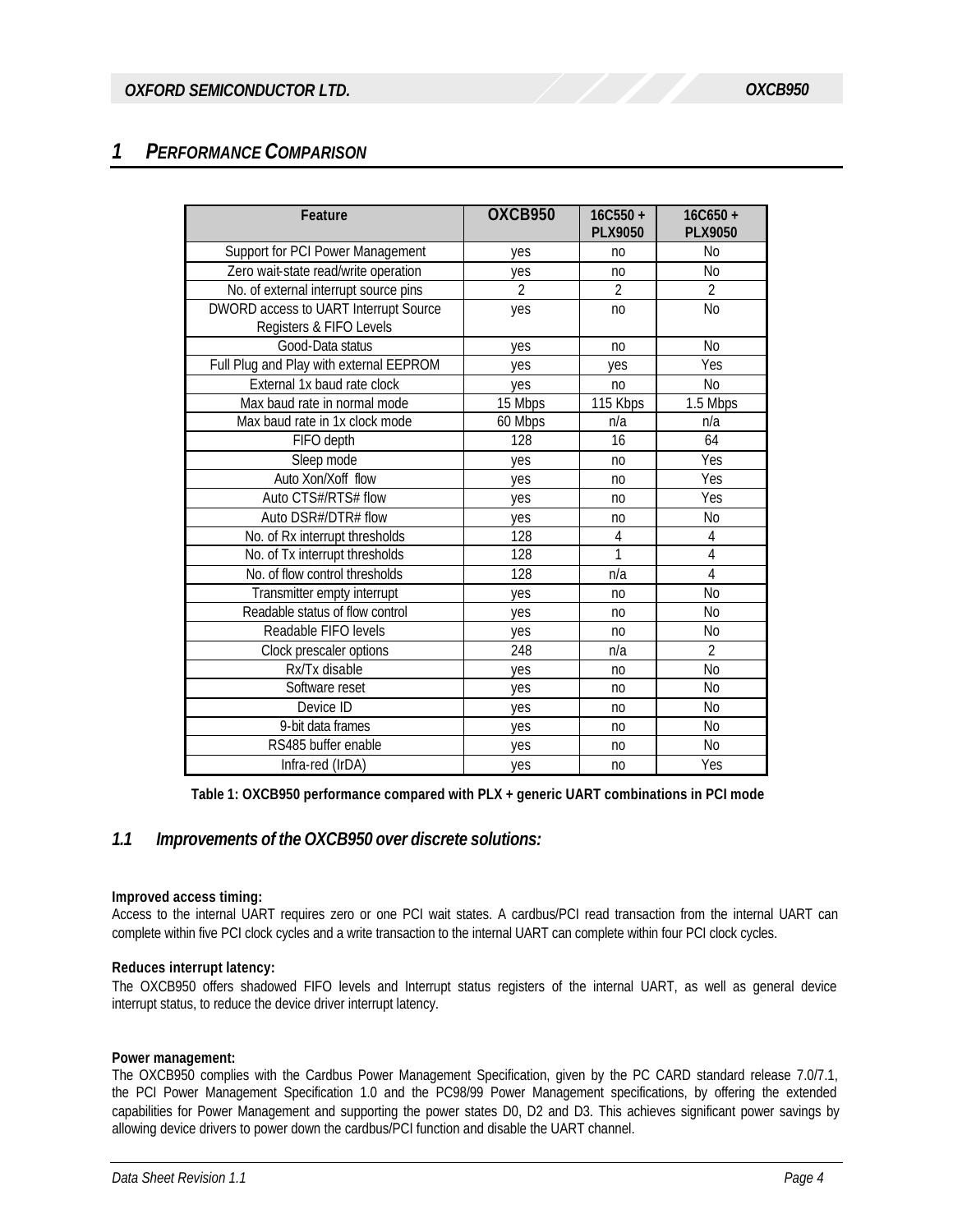A 'wake-up' event (the 'power management event') is requested via the PME# (PCI) or CSYSCHG (cardbus) pins from either of the power states D2 or D3, by the UART line RI (for power state D3), and any modem line and the Serial Data In (for power state D2).

#### **Optional EEPROM:**

The OXCB950 can be reconfigured from an external Microwire<sup>TM</sup> based EEPROM. However, this is not required in many applications as default values are provided for typical applications. Features available via the use of the EEPROM include redefining device ID's and vendor/sub-vendor ID fields in the PCI header space, cardbus-to-pci mode change, redefining Tuple Information (relevant to cardbus applications only), and selectively enabling/disabling interrupts, powerdown and wakeup requests.

# *2 BLOCK DIAGRAM*

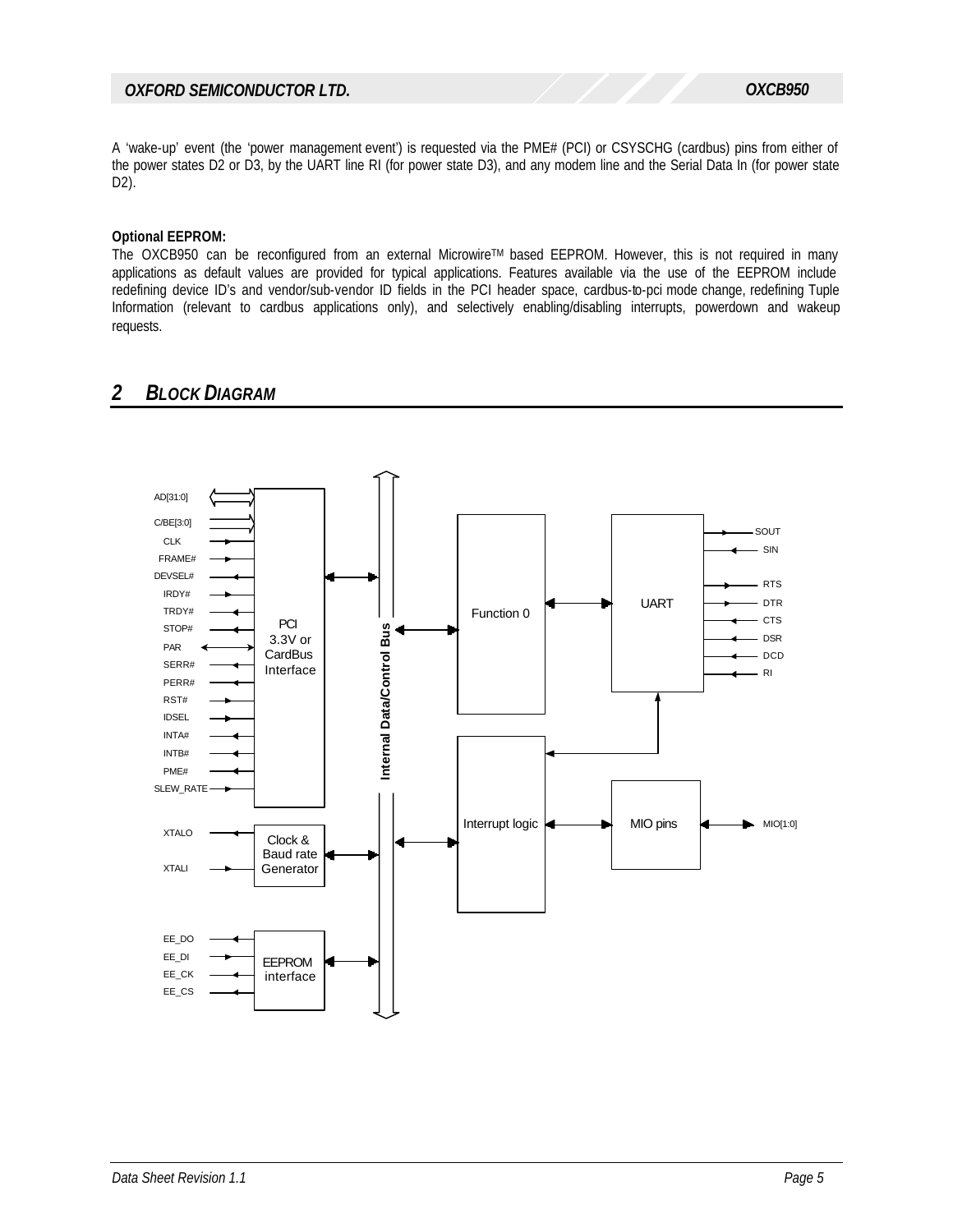# *3 PIN INFORMATION*

## 100 pin TQFP (14mm x 14mm)

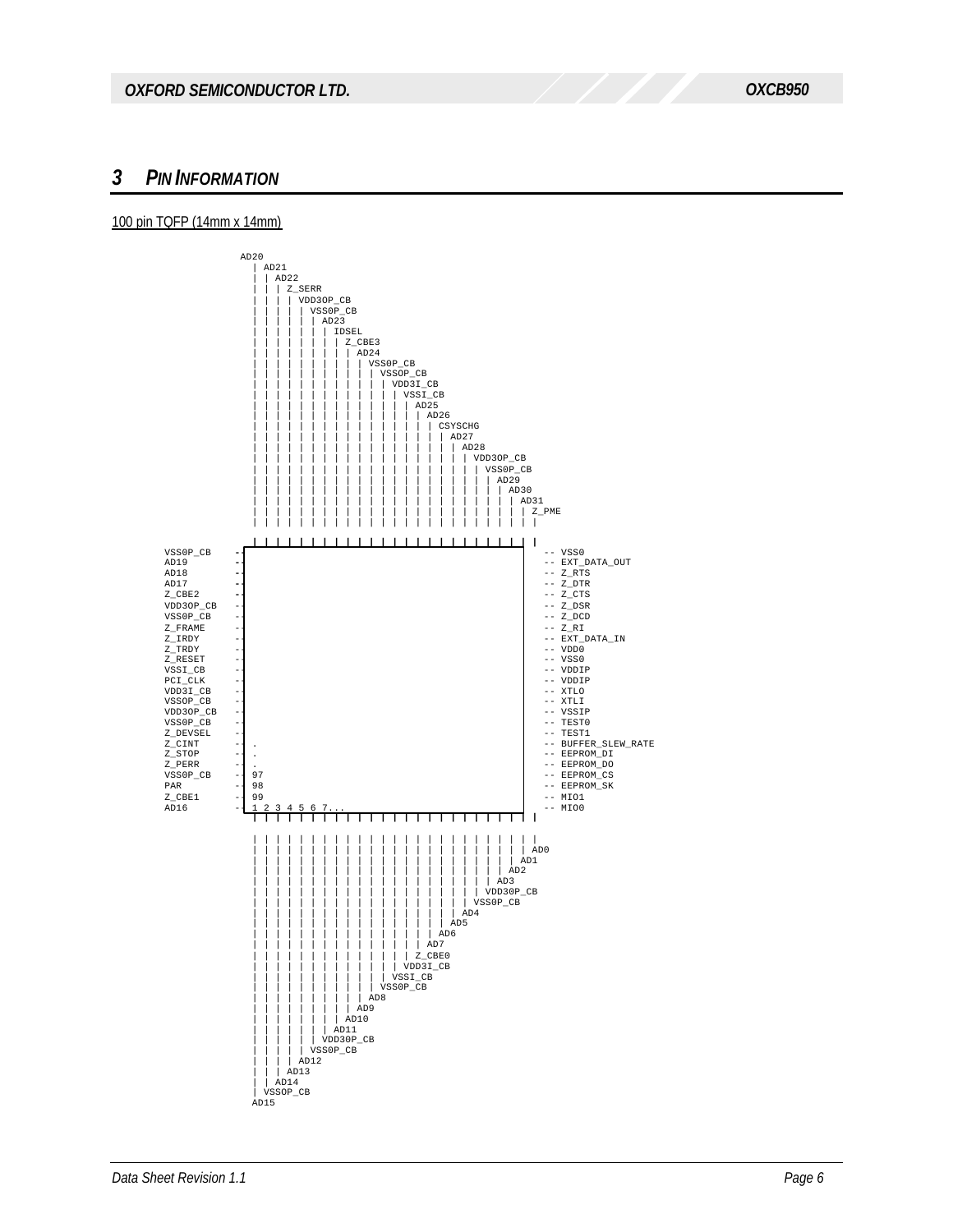# *4 PIN DESCRIPTIONS*

| <b>Cardbus/PCI bus Pins</b>       | Dir <sup>1</sup> | Name           | Description                                                   |
|-----------------------------------|------------------|----------------|---------------------------------------------------------------|
| 52, 53, 54, 57, 58, 60, 61, 66,   | $C/P$ $I/O$      | AD[31:0]       | Multiplexed Address/Data bus.                                 |
| 69, 73, 74, 75, 77, 78, 79, 100,  |                  |                |                                                               |
| 1, 3, 4, 5, 8, 9, 10, 11, 16, 17, |                  |                |                                                               |
| 18, 19, 22, 23, 24, 25            |                  |                |                                                               |
| 67, 80, 99, 15                    | $C/P_$           | $C/BE[3:0]$ #  | Multiplexed Command/Byte enable.                              |
| 88                                | $CP_$            | <b>CLK</b>     | System clock                                                  |
| 83                                | $CP_$            | FRAME#         | Cycle Frame <sup>1</sup> .                                    |
| 93                                | $CP_0$           | DEVSEL#        | <b>Device Select</b>                                          |
| 84                                | $CP_$            | IRDY#          | Initiator ready                                               |
| 85                                | $CP_0$           | TRDY#          | Target ready                                                  |
| 95                                | $CP_0$           | STOP#          | <b>Target Stop request</b>                                    |
| 98                                | $CP$ $I/O$       | PAR            | Parity                                                        |
| 72                                | $CP_0$           | SERR#          | System error                                                  |
| 96                                | $CP$ $I/O$       | PERR#          | Parity error                                                  |
| 68                                | $CP_$            | <b>IDSEL</b>   | Initialisation device select                                  |
|                                   |                  |                | For PCI applications this pin must be connected to the IDSEL  |
|                                   |                  |                | pin on the PCI connector. For cardbus applications, there is  |
|                                   |                  |                | no IDSEL signal, so this pin must be tied to Vdd (3.3v) via a |
|                                   |                  |                | pull-up on the board. (10K recommended).                      |
| 86                                | $CP_$            | RST#           | System reset                                                  |
| 94                                | CP_OD            | INTA# /CINT#   | Interrupt Pin. For both cardbus and pci applications          |
| 59                                | $CP_0$           | <b>CSYSCHG</b> | Power management event signal, for Cardbus applications       |
|                                   |                  |                | This pin must be No-Connect (NC) for PCI applications.        |
| 51                                | CP_OD            | PME#           | Power management event signal, for PCI applications           |
|                                   |                  |                | This pin must be No-Connect (NC) for cardbus applications.    |
| 32                                |                  | SLEW_RATE      | Slew rate control for cardbus/pci outputs                     |
|                                   |                  |                | For cardbus applications, this must be tied to Vdd on the     |
|                                   |                  |                | board. For PCI applications, this must be tied to Gnd on the  |
|                                   |                  |                | board.                                                        |

<sup>1</sup>*For cardbus applications, the pin z\_frame requires a pull-up (4k7) on the board. See PC Card Standard 7.0/7.1, section 5.3.3.3.3 "pull-up resistor requirements".*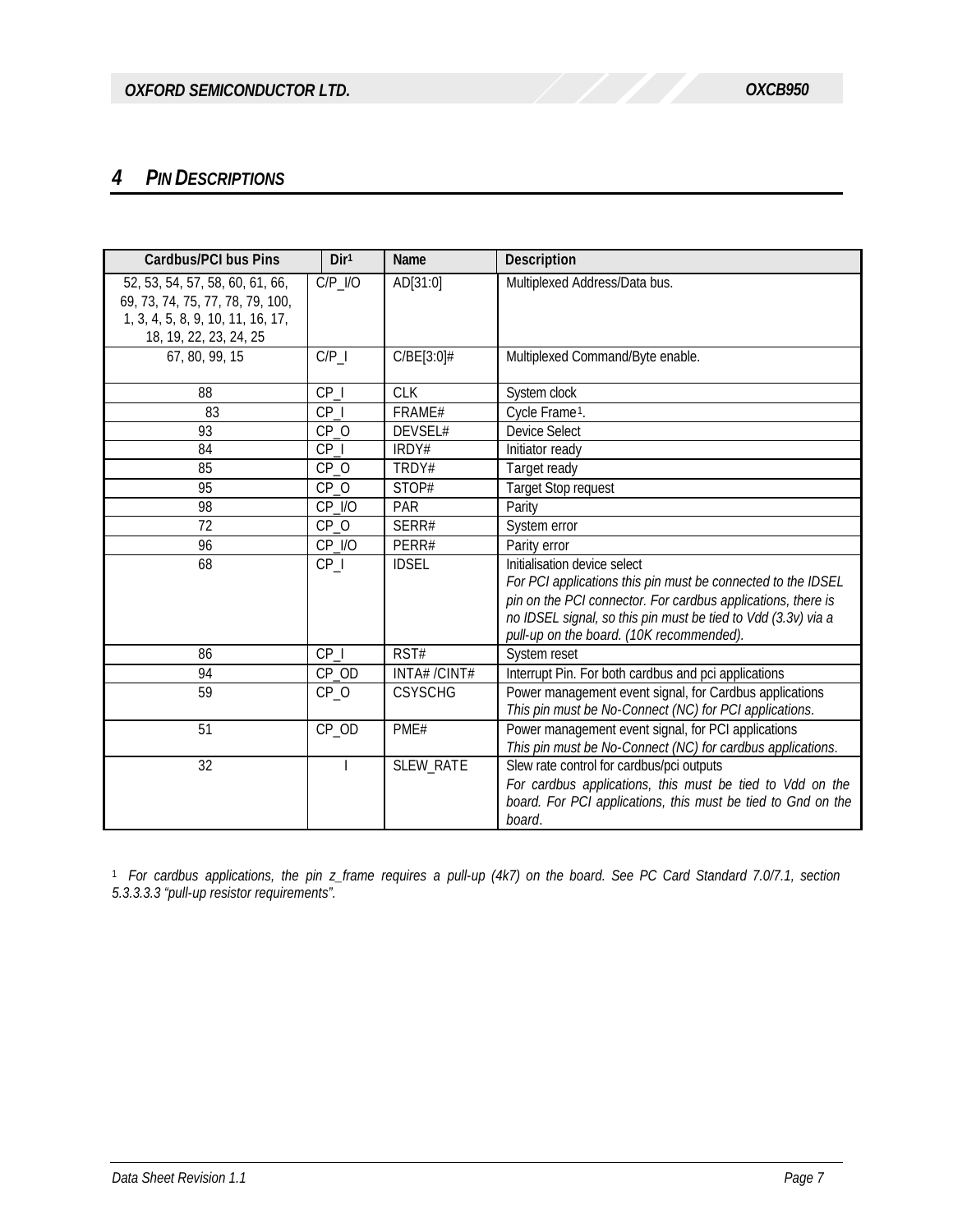| <b>UART</b> pins | Dir <sup>1</sup> | Name         | Description                                                                                                                                                                                                                                                                                                                            |
|------------------|------------------|--------------|----------------------------------------------------------------------------------------------------------------------------------------------------------------------------------------------------------------------------------------------------------------------------------------------------------------------------------------|
| 49               | $T_0$            | EXT_DATA_OUT | UART serial data output                                                                                                                                                                                                                                                                                                                |
|                  |                  | IrDA_Out     | UART IrDA data output when MCR[6] of the corresponding<br>channel is set in enhanced mode                                                                                                                                                                                                                                              |
| 42               | $T_l$            | EXT_DATA_IN  | UART serial data input                                                                                                                                                                                                                                                                                                                 |
|                  | $T_{-}$          | IrDA_In      | UART IrDA data input when IrDA mode is enabled (see<br>above)                                                                                                                                                                                                                                                                          |
| 44               | $T_{-}$          | DCD#         | Active-low modem data-carrier-detect input                                                                                                                                                                                                                                                                                             |
| 47               | $T_0$            | DTR#         | Active-low modem data-terminal-ready output. If automated<br>DTR# flow control is enabled, the DTR# pin is asserted and<br>deasserted if the receiver FIFO reaches or falls below the<br>programmed thresholds, respectively.                                                                                                          |
|                  | $T_0$            | 485_En       | In RS485 half-duplex mode, the DTR# pin may be<br>programmed to reflect the state of the the transmitter empty<br>bit to automatically control the direction of the RS485<br>transceiver buffer (see register ACR[4:3])                                                                                                                |
|                  | $T_0$            | Tx_Clk_Out   | Transmitter 1x clock (baud rate generator output). For<br>isochronous applications, the 1x (or Nx) transmitter clock<br>may be asserted on the DTR# pins (see register CKS[5:4])                                                                                                                                                       |
| 48               | $T_0$            | RTS#         | Active-low modem request-to-send output. If automated<br>RTS# flow control is enabled, the RTS# pin is deasserted<br>and reasserted whenever the receiver FIFO reaches or falls<br>below the programmed thresholds, respectively.                                                                                                      |
| 46               | $\mathbb{T}\_$   | CTS#         | Active-low modem clear-to-send input. If automated CTS#<br>flow control is enabled, upon deassertion of the CTS# pin,<br>the transmitter will complete the current character and enter<br>the idle mode until the CTS# pin is reasserted. Note: flow<br>control characters are transmitted regardless of the state of<br>the CTS# pin. |
| 45               | $T_l$            | DSR#         | Active-low modem data-set-ready input. If automated DSR#<br>flow control is enabled, upon deassertion of the DSR# pin,<br>the transmitter will complete the current character and enter<br>the idle mode until the DSR# pin is reasserted. Note: flow<br>control characters are transmitted regardless of the state of<br>the DSR# pin |
|                  | $T_{-}$          | Rx_Clk_In    | External receiver clock for isochronous applications. The<br>Rx_Clk_In is selected when CKS[1:0] = '01'.                                                                                                                                                                                                                               |
| 43               | $T_l$            | $R$  #       | Active-low modem Ring-Indicator input                                                                                                                                                                                                                                                                                                  |
|                  | $T_{\perp}$      | Tx_Clk_In    | External transmitter clock. This clock can be used by the<br>transmitter (and indirectly by the receiver) when CKS[6]='1'.                                                                                                                                                                                                             |
| 37               | $\mathbf 0$      | <b>XTLO</b>  | Crystal oscillator output                                                                                                                                                                                                                                                                                                              |
| $\overline{36}$  |                  | <b>XTLI</b>  | Crystal oscillator input (10MHz - 40 MHz) or external clock<br>pin. Maximum frequency 60MHz                                                                                                                                                                                                                                            |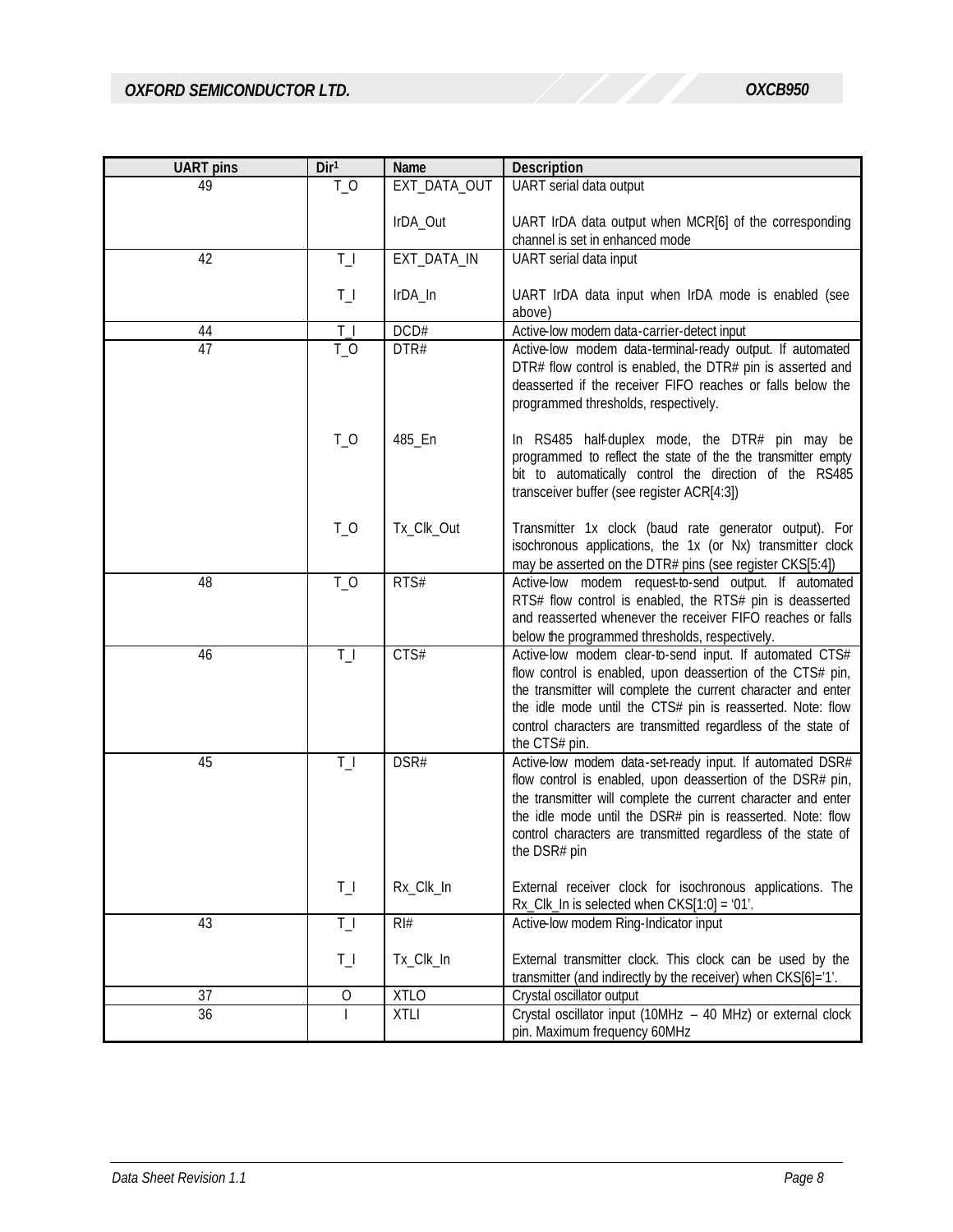| Multi-purpose & External            | Dir <sup>1</sup>                 | <b>Name</b>  | <b>Description</b>                                         |
|-------------------------------------|----------------------------------|--------------|------------------------------------------------------------|
| interrupt pins                      |                                  |              |                                                            |
| 26                                  | $T$ <sub>-<math>N</math></sub> O | MIO[0]       | Multi-purpose I/O pins.                                    |
| 27                                  | $T$ $I/O$                        | MIO[1]       | Can be driven high or low, or be used to invoke            |
|                                     |                                  |              | cardbus/PCI interrupts, and powerdown, wakeup requests.    |
| <b>EEPROM</b> pins                  |                                  |              |                                                            |
| 28                                  | $\mathcal{O}$                    | $E E_C K$    | <b>EEPROM</b> clock                                        |
| 29                                  | $\overline{O}$                   | EE_CS        | EEPROM active-high Chip Select                             |
| 31                                  | $\overline{\overline{U}}$        | EE_DI        | EEPROM data in (to be connected to the EEPROM DO           |
|                                     |                                  |              | pin).                                                      |
|                                     |                                  |              | When the optional serial EEPROM is connected, this pin     |
|                                     |                                  |              | should be pulled up using an external 1-10k resistor. When |
|                                     |                                  |              | the EEPROM is not used, this external pull-up is not       |
|                                     |                                  |              | required (internal pull-up is sufficient).                 |
| 30                                  | $\overline{O}$                   | EE_DO        | EEPROM data out. (to be connected to the EEPROM DI         |
|                                     |                                  |              | pin)                                                       |
| Miscellaneous pins                  |                                  |              |                                                            |
| 34                                  | ID                               | <b>TESTO</b> | Test Pin 0. Should be held low at all times.               |
| 33                                  | ID                               | TEST1        | Test Pin 1. Should be held low at all times                |
| Power and ground <sup>2</sup>       |                                  |              |                                                            |
| 89, 14, 63                          | V                                | VDD3I_CB     | Supplies power to the pre-drive area of the dual mode      |
|                                     |                                  |              | cardbus/pci IO buffers.                                    |
| 56, 71, 81, 91, 7, 21               | $\vee$                           | VDD3OP_CB    | Supplies power to the output drive of the dual mode        |
|                                     |                                  |              | cardbus/pci IO buffers.                                    |
| 38, 39                              | $\vee$                           | <b>VDDIP</b> | Supplies power to the core-logic and pre-drive area of the |
|                                     |                                  |              | standard IO buffers.                                       |
| 41,                                 | V                                | VDDO         | Suppiles power to the output drive of standard IO buffers. |
| 62, 87, 13                          | G                                | VSSI_CB      | Supplies ground to the pre-drive area of the dual mode     |
|                                     |                                  |              | cardbus/pci IO buffers.                                    |
| 55, 64, 65, 70, 76, 82, 90, 92, 97, | G                                | VSSOP_CB     | Supplies ground to the output drive of the dual mode       |
| $\frac{2, 6, 12, 20}{35}$           |                                  |              | cardbus/pci IO buffers.                                    |
|                                     | G                                | <b>VSSIP</b> | Supplies gnd to the core-logic and pre-drive area of the   |
|                                     |                                  |              | standard IO buffers.                                       |
| 40,50                               | G                                | <b>VSSO</b>  | Supplies gnd to the output drive of standard IO buffers.   |

### **Table: Pin Descriptions**

### **Note 1: Direction key:**

- ID 3.3v Input with pull-down, TTL compatible
- IU 3.3v Input with pull-up, TTL compatible
- O 3.3v Output, TTL compatible
- T\_O 5.0v tolerant TTL output
- T\_I 5.0v tolerant TTL input
- T\_I/O 5.0v tolerant TTL Bi-directional
- C/P\_I Cardbus/PCI compatible input
- C/P\_O Cardbus/PCI compatible output
- C/P\_I/O Cardbus/PCI compatible bi-directional
- C/P\_OD Cardbus/PCI compatible open drain
- G Ground<br>V 3.3V po
	- 3.3V power

#### **Note 2: Power & Ground**

There are several types of VDD and VSS in this design, providing not only power for the internal (core) and I/O pad area but also special power lines to the dual mode cardbus/pci I/O buffers. These power rails are not connected internally.

This precaution reduces the effects of simultaneous switching outputs and undesirable RF radiation from the chip. Further precaution is taken by segmenting the GND and VDD rails to isolate the PCI and UART pins.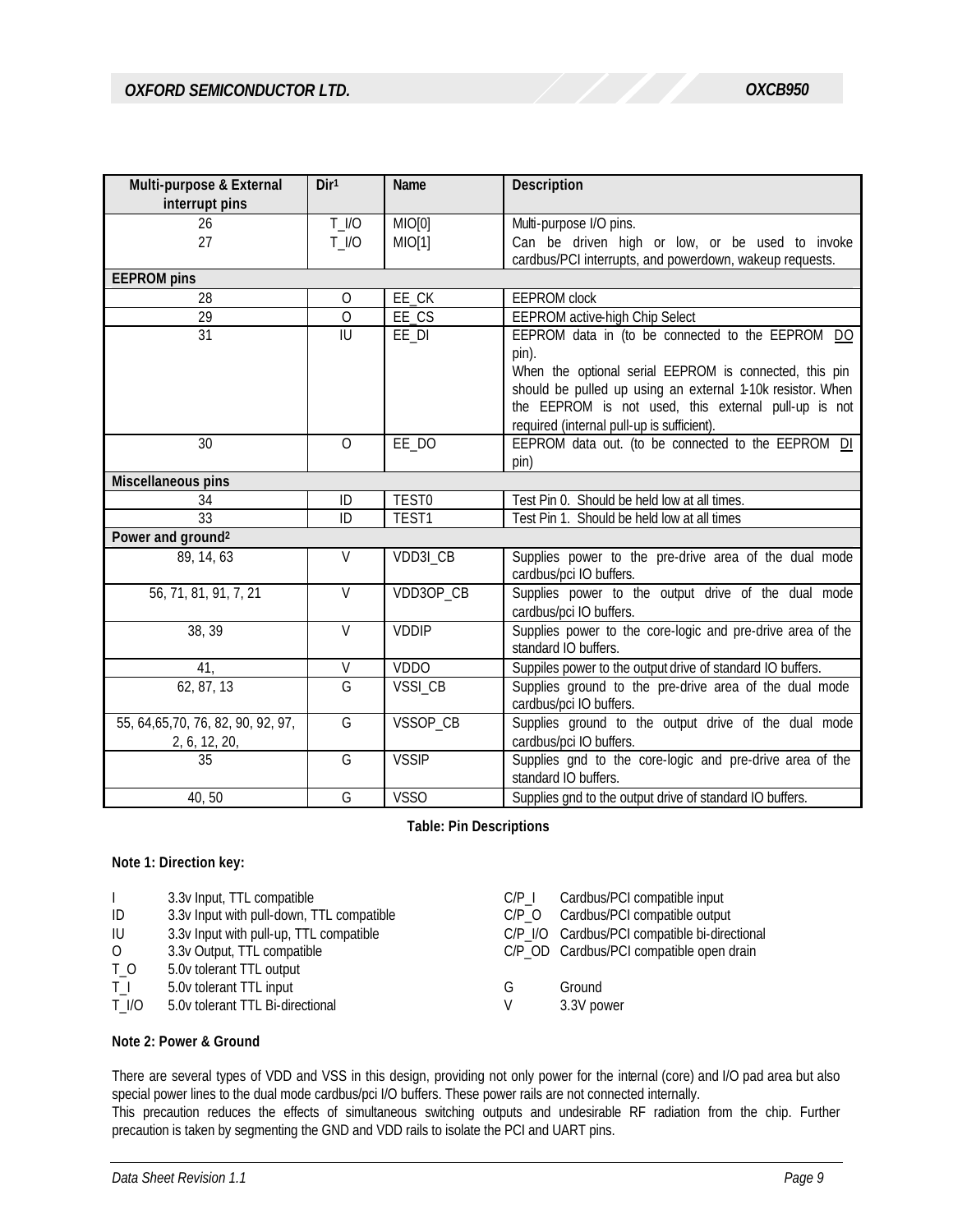#### **Pinout Assignment**

This device implements the "common" silicon requirements given in the PC Card Standard, release 7.x.

The pinouts for this device have been assigned specifically to align the cardbus signals to the cardbus connector without any signal crossovers. Since the assignment of signal pins on the cardbus connector is in a different sequence than those on the PCI connector (due to the limitations of the cardbus connector) then for the PCI environment signal crossovers do inevtiably occur. The following signal lines are affected for the PCI environment : **SERR#, AD16, INTA, CLK, and RST#.**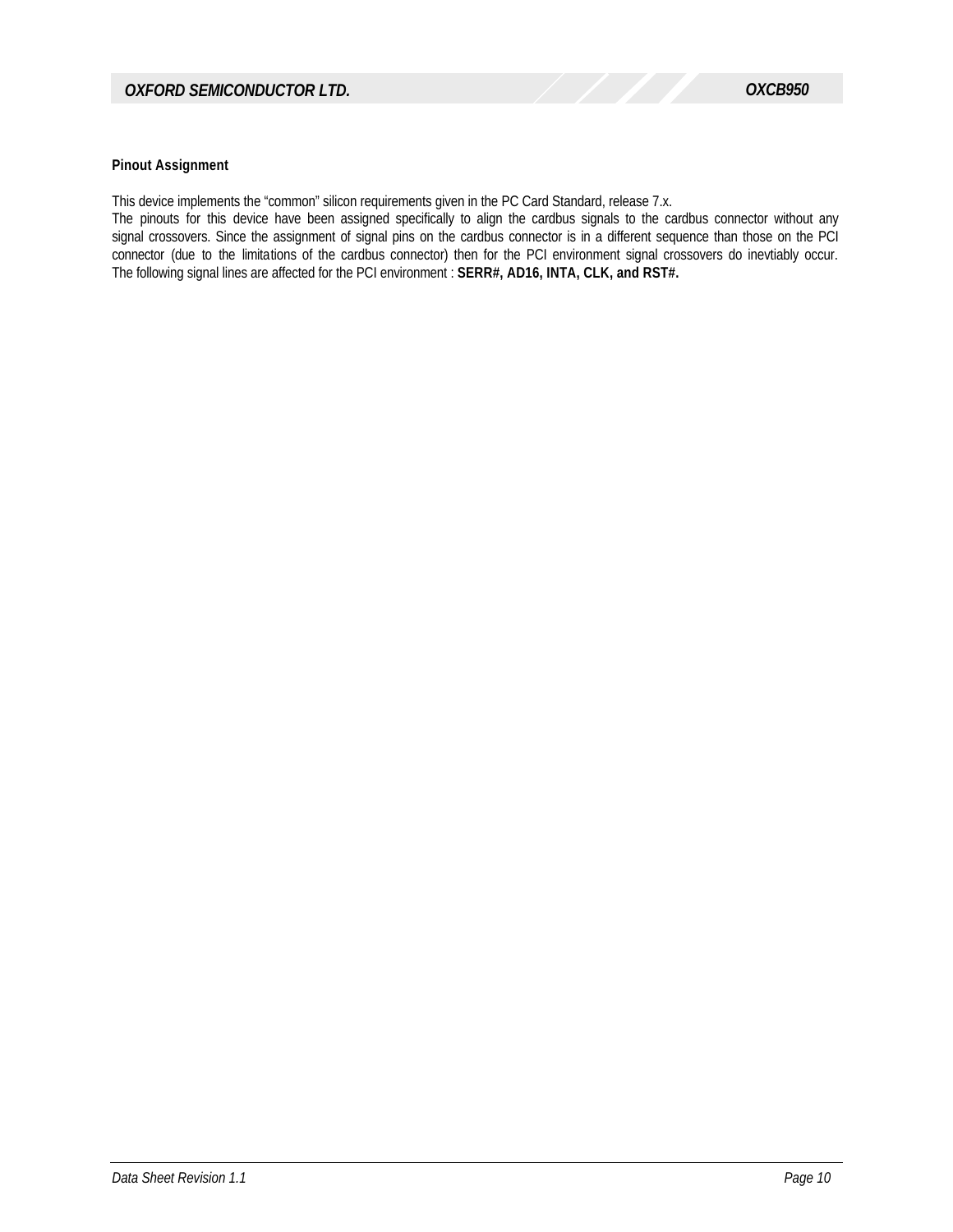# *5 CONFIGURATION & OPERATION*

The OXCB950 is configured by system start-up software during the bootstrap process that follows bus reset.

By default, the device powers-up in the cardbus mode and for this application mode, the system examines the *Cardbus CIS pointer* value contained in the predefined PCI Header region (at Dword 0Ahex) to locate the start of the Cardbus Information Structure (CIS). It then traverses the tuple information contained in this CIS area<sup>NOTE1</sup> to identify the device type and the necessary resources requested by the device.

For the PCI application mode, whereby the device's default cardbus mode is overridden into the PCI mode though the use of the optional EEPROM (this takes place prior to any configuration accesses), the system scans the PCI bus and reads the vendor and device identification codes from any devices it finds and the resources being requested.

For both cardbus and PCI applications, the system then loads the device-driver software according to this information and configures the I/O, memory and interrupt resources. Device drivers can then access the functions at

the assigned addresses in the usual fashion, with the improved data throughput provided by cardbus/PCI buses.

A set of *local configuration registers* have been provided that can be used to control the device's characteristics (such as interrupt handling) and report internal functional status. This is on top of the UART registers and the registers contained in both the PCI configuration Space and the Cardbus Information Structure (CIS). These local registers can be set up by device drivers or from the optional EEPROM.

The EEPROM can also be used to redefine the reset values of most register areas to tailor the device to the end users requirements if the default values do not meet the specific requirements of the manufacturer, such as the identification registers. As an additional enhancement, the EEPROM can be used to pre-program the UART, allowing pre-configuration, without requiring device driver changes. This allows the enhanced features of the integrated UART to be in place prior to handover to any generic device drivers.

 *NOTE1 Windows Support for Cardbus applications, treats the information contained in the CIS area as "supplemental" information for devices that are not fully described using the PCI configuration Space. This means that it is possible that provided the PCI header space implements the minimum fields as recommended by Microsoft (the cardbus "Allocated" and "Reserved" fields are defined) then Windows will not utilise the information contained in the CIS.*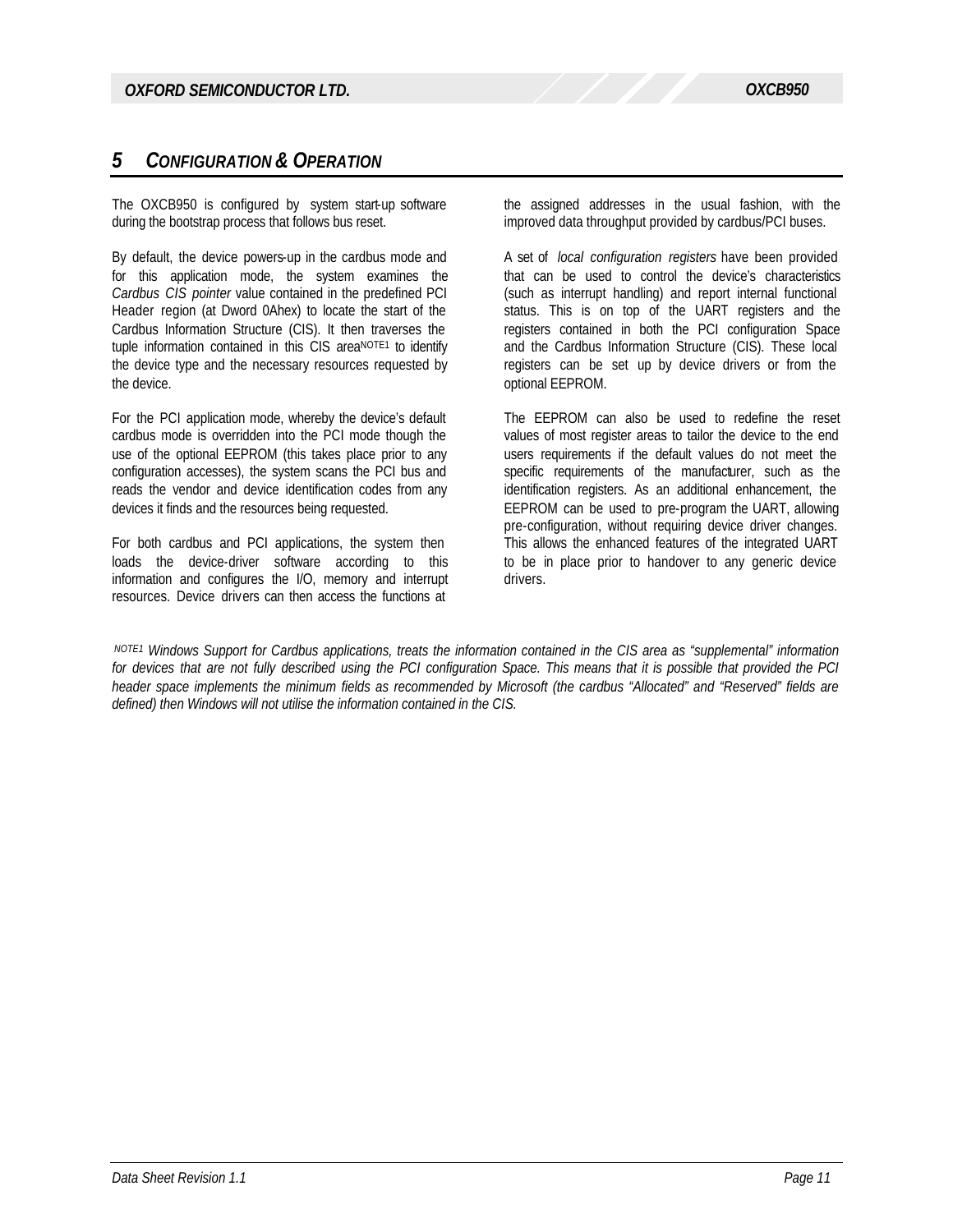# *6 PCI TARGET CONTROLLER*

## *6.1 Operation*

The OXCB950 responds to the following cardbus/PCI transactions:-

- *Configuration access*: For *cardbus* applications, the OXCB950 responds to type 0 configuration reads and writes if the bus address is selecting the configuration registers for function 0. For *pci* applications, the OXCB950 will respond to the same configuration cycles provided that the signal IDSEL is also asserted The device will respond to these configuration transactions by asserting DEVSEL#. Data transfer then follows. Any other configuration transaction will be ignored by the OXCB950.
- *IO reads/writes*: The address is compared with the addresses reserved in the I/O Base Address Registers (BARs). If the address falls within one of the assigned ranges, the device will respond to the IO transaction by asserting DEVSEL#. Data transfer follows this address phase. For all modes, only byte accesses are possible to the function BARs (excluding the local configuration registers for which WORD, DWORD access is supported). For IO accesses to these regions, the controller compares AD[1:0] with the byteenable signals as defined in the PCI specification. The access is always completed; however if the correct BE signal is not present the transaction will have no effect.
- *Memory reads/writes*: These are treated in the same way as I/O transactions, except that the memory ranges are used. With the exception of Memory accesses to the local configuration registers and the cardbus status registers, Memory access to singlebyte regions such as the UART registers is always expanded to DWORDs in the OXCB950. In other words, the OXCB950 reserves a DWORD per byte in single-byte regions. The device allows the user to define the active byte lane using LCC[4:3] so that in Big-Endian systems the hardware can swap the byte lane automatically. For Memory mapped access in single-byte regions, the OXCB950 compares the asserted byte-enable with the selected byte-lane in LCC[4:3] and completes the operation if a match occurs, otherwise the access will complete normally on the PCI bus, but it will have no effect on the UART.
- All other cycles (64-bit, special cycles, reserved encoding etc.) are ignored.

The OXCB950 will complete all transactions as disconnectwith-data, i.e. the device will assert the STOP# signal alongside TRDY#, to ensure that the Bus Master does not continue with a burst access. The exception to this is Retry, which will be signalled in response to any access while the OXCB950 is reading from the serial EEPROM.

The OXCB950 performs medium-speed address decoding as defined by the PCI specification. It asserts the DEVSEL# bus signal two clocks after FRAME# is first sampled low on all bus transaction frames which address the chip. Fast back-to-back transactions are supported by the OXCB950 as a target, so a bus master can perform faster sequences of write transactions to the UART registers, the PCI configuration space and the local configuration registers when an inter-frame turn-around cycle is not required.

The device supports any combination of byte-enables for accesses to the PCI Configuration Registers, the Local Configuration registers, the Cardbus Information Structure, and the cardbus status registers. If a byte-enable is not asserted, that byte is unaffected by a write operation and undefined data is returned upon a read.

The OXCB950 performs parity generation and checking on all cardbus/PCI bus transactions as defined by the 2 standards. If a parity error occurs during the bus address phase, the device will report the error in the standard way by asserting the SERR# bus signal. However if that address/command combination is decoded as a valid access, it will still complete the transaction as though the parity check was correct.

The OXCB950 does not support any kind of caching or data buffering, other than those in the UART function. In general, all registers cannot be pre-fetched because there may be side-effects on reads.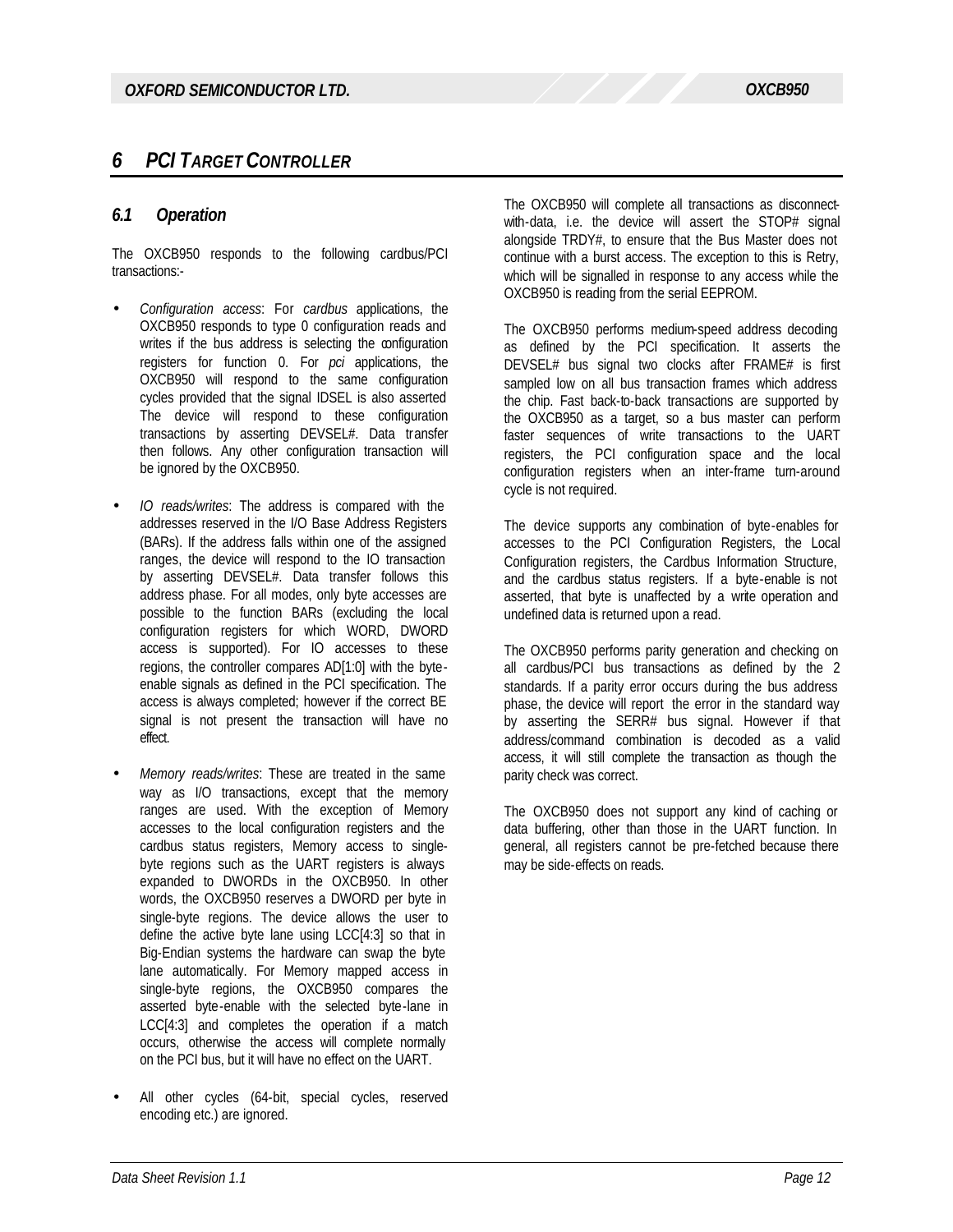## *6.2 Configuration space*

The OXCB950 is a single function device, with one PCI configuration space *(and for the default cardbus mode, one cardbus information structure).*

All the required fields in the predefined PCI header region have been implemented. This includes those fields in the cardbus PC Card Standard that are termed *"allocated"* and *"reserved"* for cardbus applications. *This implementation is a specific requirement for cardbus support in Windows 9x.*

The device dependant region of the PCI configuration space contains the cardbus/pci Power Management Extended Capability register set and *(for the cardbus mode only*) the Tuples making up the Cardbus Information Structure.

The format of the PCI configuration space, for cardbus and pci modes, is as shown in the Table below.

In general, writes to any registers that are not implemented are ignored, and all reads from unimplemented registers return 0.

## *6.2.1 Cardbus / PCI Configuration Space Register map*

|                                                                           | <b>Offset</b><br><b>Configuration Register Description</b>                     |               |                |                 |  |
|---------------------------------------------------------------------------|--------------------------------------------------------------------------------|---------------|----------------|-----------------|--|
| 31                                                                        | 16                                                                             | 15            | $\Omega$       | <b>Address</b>  |  |
| Device ID                                                                 |                                                                                |               | Vendor ID      | 00 <sub>h</sub> |  |
| <b>Status</b>                                                             |                                                                                |               | Command        | 04h             |  |
|                                                                           | Class Code                                                                     |               | Revision ID    | 08h             |  |
| BIST <sup>1</sup>                                                         | Header Type                                                                    | Reserved      | Reserved       | 0Ch             |  |
|                                                                           | Base Address Register 0 (BAR0) - UART Function in I/O space                    |               |                | 10 <sub>h</sub> |  |
|                                                                           | Base Address Register 1 (BAR 1) - UART Function in Memory space                |               |                | 14h             |  |
|                                                                           | Base Address Register 2 (BAR 2) - Local Configuration Registers in IO space    |               |                | 18h             |  |
|                                                                           | Base Address Register 3 (BAR3) - Local Configuration Registers in Memory space |               |                | 1Ch             |  |
| Base Address Register 4 (BAR4) - Cardbus Status Registers in Memory Space |                                                                                |               |                | 20h             |  |
|                                                                           | Function Event: Offset +0                                                      |               |                |                 |  |
|                                                                           | Function Event Mask: Offset +4                                                 |               |                |                 |  |
| Function Present State: Offset +8                                         |                                                                                |               |                |                 |  |
| Function Force Event: Offset +12                                          |                                                                                |               |                |                 |  |
| Reserved (Bar 5)                                                          |                                                                                |               |                |                 |  |
| Cardbus CIS Pointer                                                       |                                                                                |               |                | 28h             |  |
| Subsystem Vendor ID<br>Subsystem ID                                       |                                                                                |               |                | 2Ch             |  |
| Reserved                                                                  |                                                                                |               |                | 30h             |  |
| Reserved<br>Cap_Ptr                                                       |                                                                                |               |                | 34h             |  |
|                                                                           | Reserved                                                                       |               |                | 38h             |  |
| Reserved                                                                  | Reserved                                                                       | Interrupt Pin | Interrupt Line | 3Ch             |  |

*Predefined PCI Header Region*

*Device Dependant PCI Region*

| Power Management Capabilities (PMC) |               | Next Ptr          | Cap ID                                     | 40h |
|-------------------------------------|---------------|-------------------|--------------------------------------------|-----|
| Reserved                            | Reserved      |                   | <b>PMC Control/Status Register (PMCSR)</b> | 44h |
| Tuple Byte3*                        | Tuple Byte 2* | Tuple Byte1*      | Tuple Bvte 0*                              | 48h |
| $\cdots$                            |               | Tuple Byte (n+1)* | Tuple Bvte n*                              | 4Ch |

*\* Tuples are available for the Cardbus mode only. These fields return all 0's for the PCI mode of the device.*

**Table 2: Cardbus/PCI Configuration space**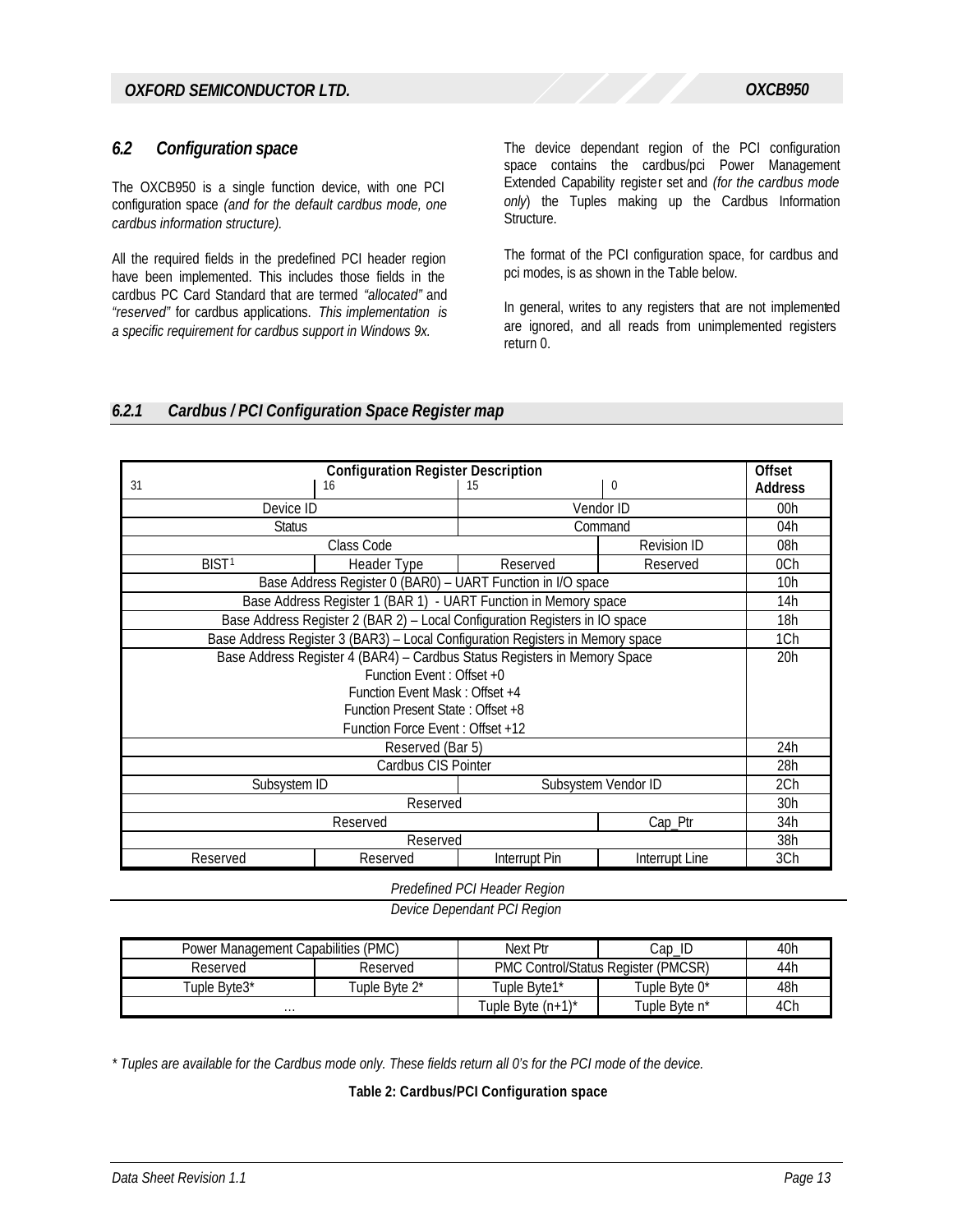| Register name       | <b>Reset value</b>               | Program read/write |                          |                |
|---------------------|----------------------------------|--------------------|--------------------------|----------------|
|                     | <b>Cardbus Mode</b>              | <b>PCI Mode</b>    | <b>EEPROM</b>            | PCI            |
| Vendor ID           | 0x14151                          |                    | W                        | R              |
| Device ID           | 0x950B1                          |                    | W                        | $\mathsf{R}$   |
| Command             | 0x0000                           |                    |                          | R/W            |
| <b>Status</b>       | 0x0290                           |                    | W(bit 4)                 | R/W            |
| <b>Revision ID</b>  | 0x001                            |                    |                          | $\mathsf R$    |
| Class code          | 0x0700061                        |                    | W                        | $\mathsf R$    |
| Header type         | 0x00                             |                    | $\overline{\phantom{a}}$ | $\mathsf R$    |
| BAR <sub>0</sub>    | 0x00000001                       |                    | $\blacksquare$           | R/W            |
| BAR <sub>1</sub>    | 0x00000000                       |                    | $\overline{\phantom{a}}$ | R/W            |
| BAR <sub>2</sub>    | 0x00000001                       |                    | $\overline{\phantom{a}}$ | R/W            |
| BAR <sub>3</sub>    | 0x00000000                       |                    | $\overline{a}$           | R/W            |
| BAR 4               | 0x00000000                       |                    | $\overline{\phantom{a}}$ | R/W            |
| Cardbus CIS Pointer | $0x00000048$ (relocate $3 = 0$ ) | 0x00000000         | W                        | $\mathsf{R}$   |
|                     | <sub>or</sub>                    | (no CIS)           |                          |                |
|                     | $0x00000080$ (relocate 3 = 1)    |                    |                          |                |
| Subsystem VID       | 0x14152                          |                    | W                        | R              |
| Subsystem ID        | 0x00012                          |                    | W                        | $\mathsf R$    |
| Cap ptr.            | 0x40                             |                    | $\overline{\phantom{a}}$ | $\overline{R}$ |
| Interrupt line      | 0x001                            |                    | $\blacksquare$           | R/W            |
| Interrupt pin       | 0x01                             |                    | W                        | $\mathsf{R}$   |
| Cap ID              | 0x01                             |                    | $\overline{\phantom{a}}$ | $\mathsf R$    |
| Next ptr.           | 0x00                             |                    | $\overline{\phantom{a}}$ | $\mathsf R$    |
| PM capabilities     | 0x6C01                           |                    | W                        | $\mathsf R$    |
| PMC control/ status | 0x0000                           |                    |                          | R/W            |
| register            |                                  |                    |                          |                |

## **Table 3: Cardbus/PCI configuration space default values**

*<sup>1</sup> For cardbus applications, the PC Card Standard 7.x defines these fields as "Allocated". However, for cardbus support in Windows, these fields need to be defined to fully support the PCI configuration Space.*

*<sup>2</sup>For cardbus applications, the PC Card Standard 7.x defines these fields as "Reserved". However, for cardbus support in Windows, these fields need to be defined to fully support the PCI configuration Space.*

*<sup>3</sup> Relocate is a bit in the local configuration registers that can locate the start of the cardbus information structure at DWORD18 or DWORD 32 in the PCI configuration region. This bit is writable only via the optional EEPROM. The default state is 0, so the CIS is available at DWORD18 in the PCI configuration region.*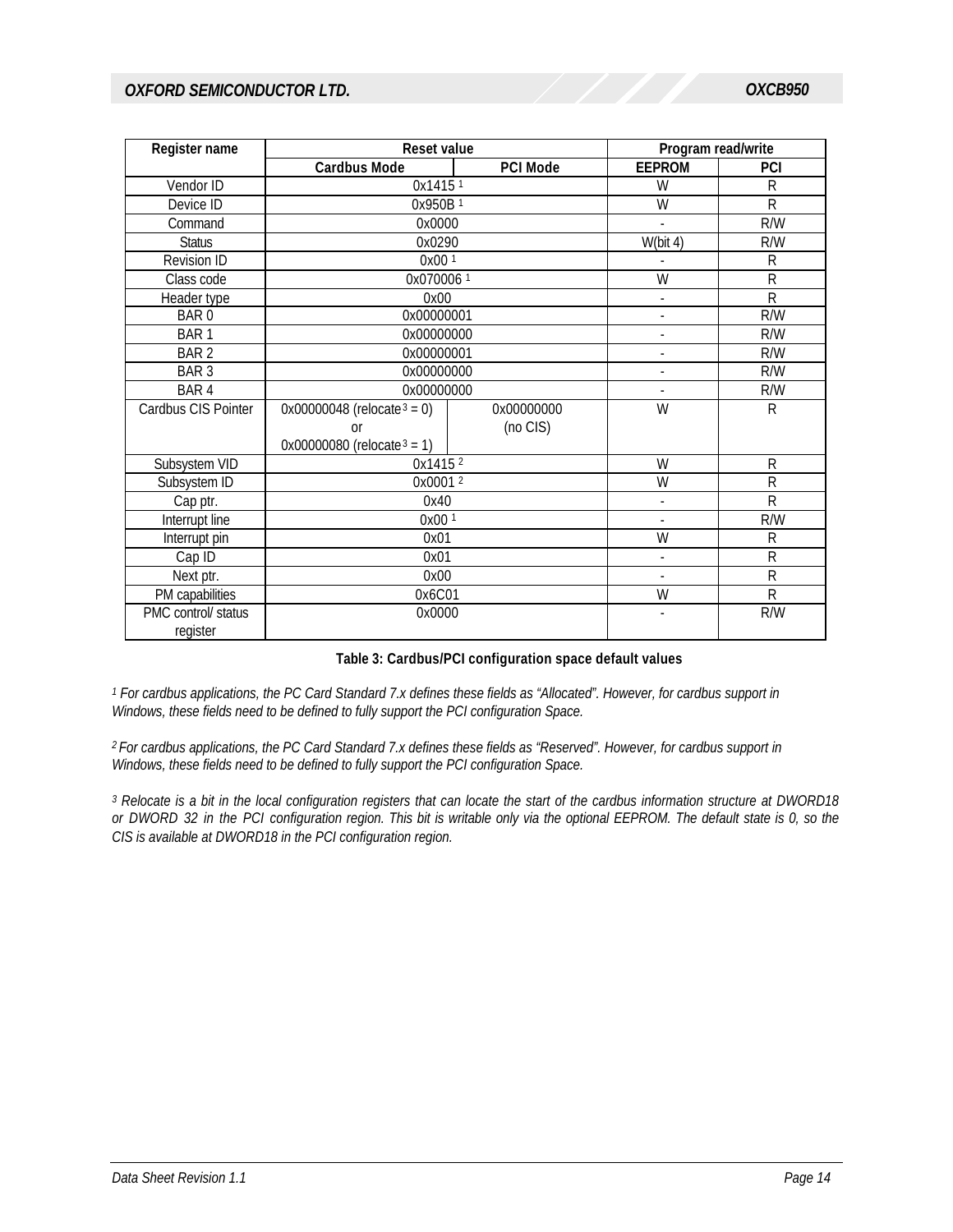## *6.3 Accessing the UART function*

Access to the internal UART is achieved via standard I/O and memory mapping, at addresses defined by the Base Address Registers (BARs) in the PCI configuration space. These BARs are configured by the system to allocate blocks of I/O and memory space to this logical function, according to the size required by the function. The base addresses that have been allocated can then be used to access this uart function. The mapping of these BARs is shown in the table below.

| <b>BAR</b> | <b>UART Function</b>                          |  |  |
|------------|-----------------------------------------------|--|--|
|            |                                               |  |  |
|            | Internal UART (I/O Mapped)                    |  |  |
|            | Internal UART(Memory Mapped)                  |  |  |
|            | Local configuration registers (I/O Mapped)    |  |  |
|            | Local configuration registers (Memory Mapped) |  |  |
|            | Cardbus Status Registers (Memory Mapped)      |  |  |
|            | - relevant to cardbus mode only               |  |  |
|            | Unused                                        |  |  |

#### **Table 4: Base Address Register definition**

### *6.3.1 Cardbus/PCI access to the internal UART*

#### *IO and memory space*

BAR 0 and BAR 1 of function 0 are used to access the internal UART. The function reserves an 8-byte block of I/O space and a 4K byte block of memory space. Once the I/O and/or the Memory access enable bits in the Command register (of the PCI configuration space) are set, the UART can be accessed following the mapping shown in Table 5.

| <b>UART</b>    | Cardbus/PCI Offset from Base Address 0        |  |  |
|----------------|-----------------------------------------------|--|--|
| <b>Address</b> | for Function0 in IO space (hex)               |  |  |
| (hex)          |                                               |  |  |
| 0              | O                                             |  |  |
|                |                                               |  |  |
| 2              | 2                                             |  |  |
| 3              | 3                                             |  |  |
| 4              | 4                                             |  |  |
| 5              | 5                                             |  |  |
| 6              | 6                                             |  |  |
|                |                                               |  |  |
| <b>UART</b>    | <b>Cardbus/PCI Offset from Base Address 1</b> |  |  |
| <b>Address</b> | for Function0 in Memory space (hex)           |  |  |
| 000            | 00                                            |  |  |
| 001            | 04                                            |  |  |
| 002            | 08                                            |  |  |
| 003            | 0C                                            |  |  |
| 004            | 10                                            |  |  |
| 005            | 14                                            |  |  |
| 006            | 18                                            |  |  |
| 007            | 1C                                            |  |  |

**Table 5: Cardbus/PCI address map for the internal UART (I/O and memory)**

Note 1: Since 4K of memory space is reserved and the full bus address is not used for decoding, there are a number of aliases of the UART in the allocated memory region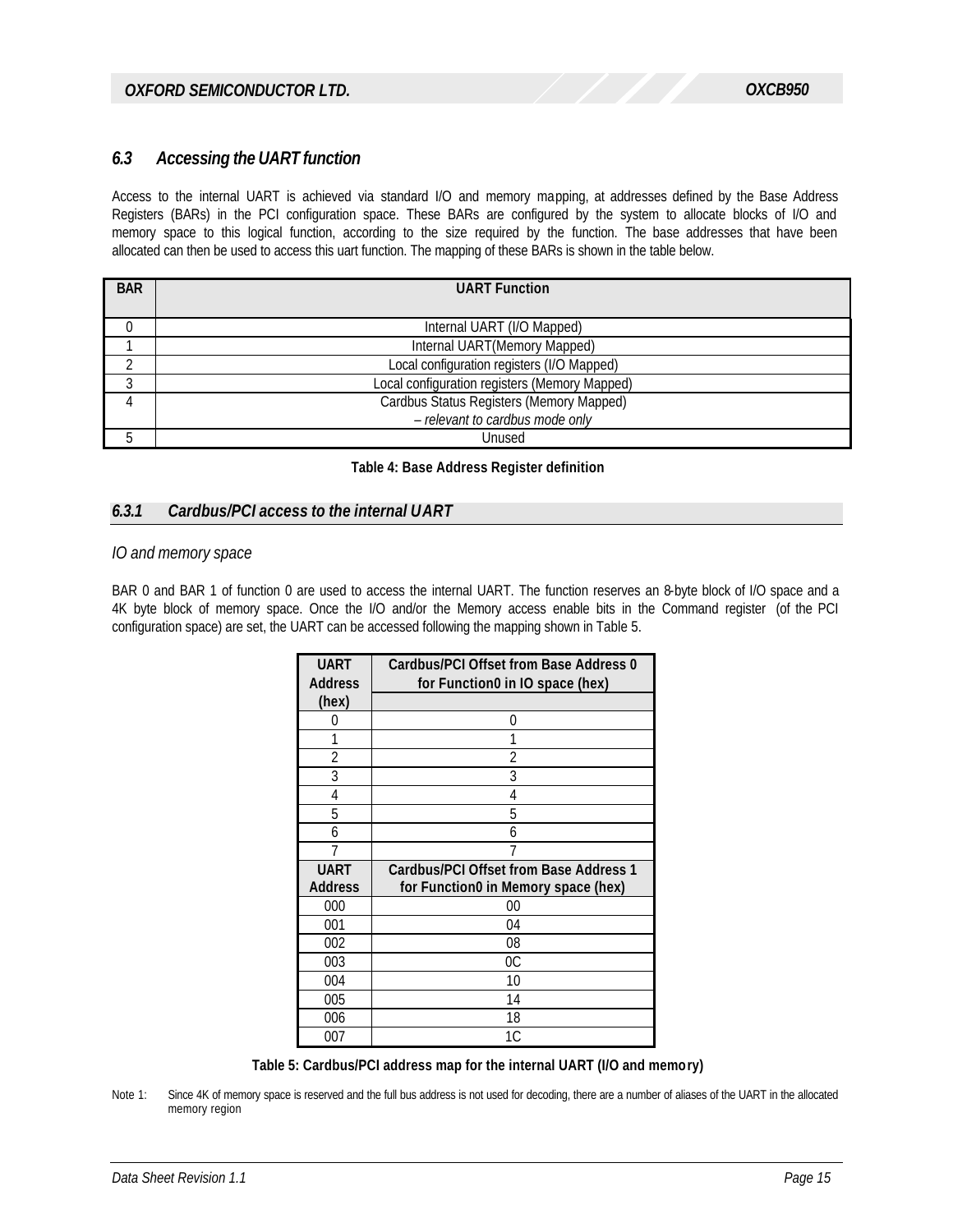# *6.4 Accessing Local configuration registers*

*The local configuration registers* are a set of device specific registers which can always be accessed, irrespective of the cardbus or pci modes of the device. They are mapped to the I/O and memory addresses set up in BAR2 and BAR3, with the offsets defined for each register. I/O or memory accesses can be byte, word or dword accesses, however on little-endian systems such as Intel 80x86 the byte order will be reversed.

## *6.4.1 Local Configuration and Control register 'LCC' (Offset 0x00)*

This register defines control of ancillary functions such as Power Management, endian selection and the serial EEPROM. The individual bits are described below.

| 1<br>$\overline{0}$<br>$\boldsymbol{0}$<br>00 |
|-----------------------------------------------|
|                                               |
|                                               |
|                                               |
|                                               |
|                                               |
|                                               |
|                                               |
|                                               |
|                                               |
|                                               |
|                                               |
|                                               |
|                                               |
|                                               |
|                                               |
|                                               |
| 000                                           |
|                                               |
|                                               |
|                                               |
|                                               |
|                                               |
|                                               |
|                                               |
| 000                                           |
|                                               |
| 000h                                          |
| $\Omega$                                      |
|                                               |
|                                               |
|                                               |
|                                               |
| $\overline{0}$                                |
|                                               |
|                                               |
|                                               |
|                                               |
|                                               |
|                                               |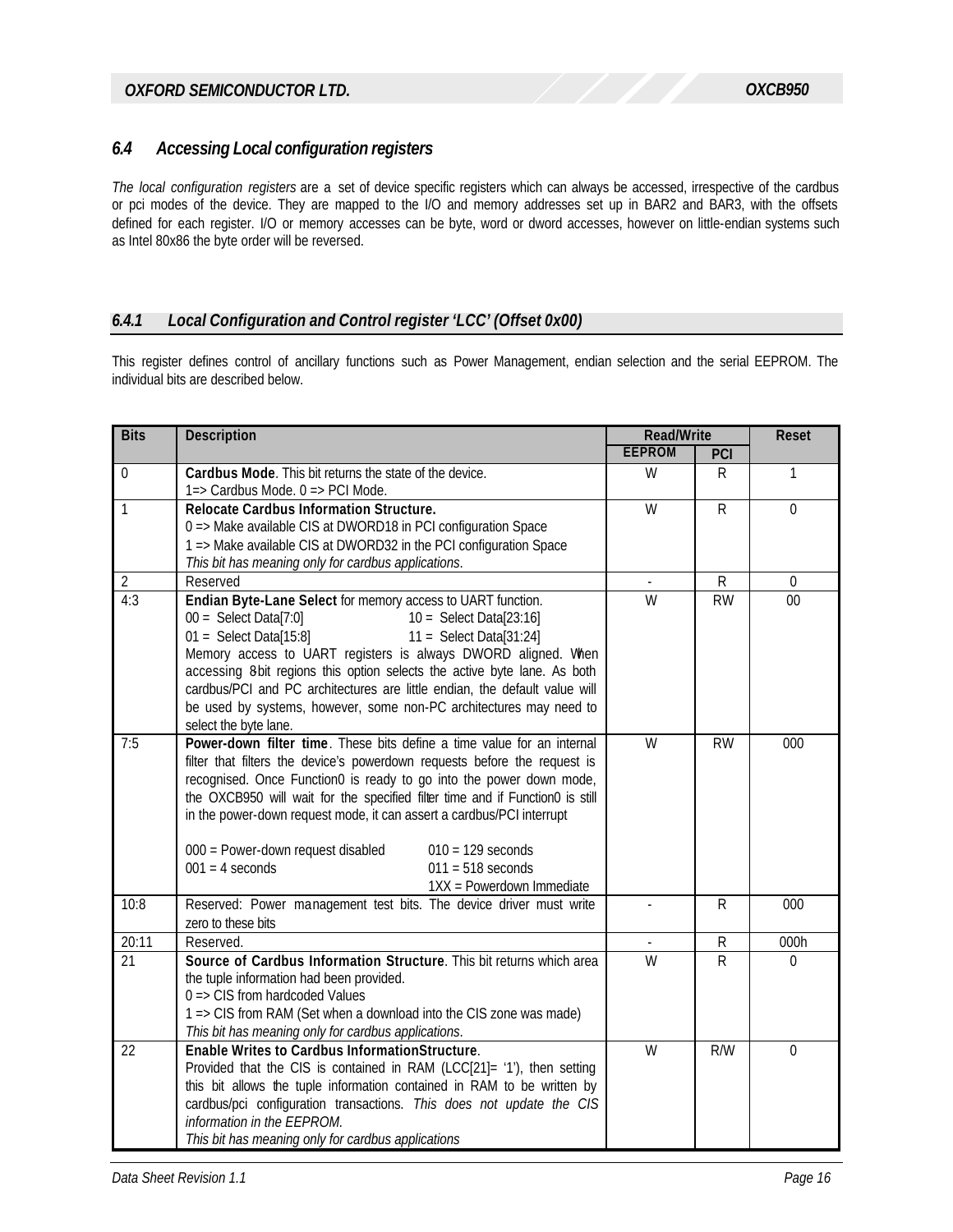| <b>Bits</b> | <b>Description</b>                                                          | <b>Read/Write</b> | <b>Reset</b> |          |
|-------------|-----------------------------------------------------------------------------|-------------------|--------------|----------|
|             |                                                                             | <b>EEPROM</b>     | <b>PCI</b>   |          |
| 23          | <b>Enable Cardbus Status Registers</b>                                      | W                 | R/W          | $\Omega$ |
|             | When set (1), all interrupt sources and power management events are         |                   |              |          |
|             | controlled by the INTR, GWAKE/WKUP fields of the cardbus status             |                   |              |          |
|             | registers.                                                                  |                   |              |          |
|             | This bit has meaning only for cardbus applications                          |                   |              |          |
| 24          | <b>EEPROM Clock.</b> For reads or writes to the external EEPROM, bggle      |                   | <b>RW</b>    | 0        |
|             | this bit to generate an EEPROM clock (EE_CK pin).                           |                   |              |          |
| 25          | <b>EEPROM Chip Select.</b> When 1 the EEPROM chip-select pin EE_CS is       |                   | <b>RW</b>    | $\Omega$ |
|             | activated (high). When 0 EE_CS is de-active (low).                          |                   |              |          |
| 26          | <b>EEPROM Data Out.</b> For writes to the EEPROM, this output bit feeds the |                   | <b>RW</b>    | $\Omega$ |
|             | input-data of the external EEPROM. This bit is output on the devices        |                   |              |          |
|             | EE_DO and clocked into the EEPROM by EE_CK.                                 |                   |              |          |
| 27          | <b>EEPROM Data In.</b> For reads from the EEPROM, this input bit is the     |                   | R            |          |
|             | output-data (D0) of the external EEPROM connected to EE_DI pin.             |                   |              |          |
| 28          | <b>EEPROM Valid.</b>                                                        |                   | R            | X        |
|             | A 1 indicates that a valid EEPROM program header is present                 |                   |              |          |
| 29          | Reload configuration from EEPROM.                                           |                   | <b>RW</b>    | $\Omega$ |
|             | Writing a 1 to this bit re-loads the configuration from EEPROM. This bit is |                   |              |          |
|             | self-clearing after an EEPROM read                                          |                   |              |          |
| 30          | Reserved                                                                    |                   | R            | $\theta$ |
| 31          | Reserved                                                                    |                   | $\mathsf{R}$ | $\Omega$ |

# *6.4.2 Multi-purpose I/O Configuration register 'MIC' (Offset 0x04)*

This register configures the operation of the multi-purpose I/O pins 'MIO[1:0]' as follows.

| <b>Bits</b> | <b>Description</b>                                                       | <b>Read/Write</b> |            | <b>Reset</b>    |
|-------------|--------------------------------------------------------------------------|-------------------|------------|-----------------|
|             |                                                                          | <b>EEPROM</b>     | <b>PCI</b> |                 |
| 1:0         | <b>MIO0 Configuration Register</b>                                       | W                 | <b>RW</b>  | 00 <sup>1</sup> |
|             | 00 -> MIO0 is a non-inverting input pin                                  |                   |            |                 |
|             | 01 -> MIO0 is an inverting input pin                                     |                   |            |                 |
|             | 10 -> MIO0 is an output pin driving '0'                                  |                   |            |                 |
|             | 11 -> MIO0 is an output pin driving '1'                                  |                   |            |                 |
| 3:2         | <b>MIO1 Configuration Register</b>                                       | W                 | <b>RW</b>  | 00 <sup>1</sup> |
|             | 00 -> MIO1 is a non-inverting input pin                                  |                   |            |                 |
|             | 01 -> MIO1 is an inverting input pin                                     |                   |            |                 |
|             | 10 -> MIO1 is an output pin driving '0'                                  |                   |            |                 |
|             | 11 -> MIO1 is an output pin driving '1'                                  |                   |            |                 |
|             |                                                                          |                   |            |                 |
| 4           | MIO0 Power Management Event Enable.                                      | W                 | <b>RW</b>  | 0               |
|             | A value of '1' enables the MIO0 pin to set the PME_Status bit in the PCI |                   |            |                 |
|             | PMCSR register, and hence assert the PME# (pcl) or CSYSCHG               |                   |            |                 |
|             | (cardbus) pin if this option has been enabled.                           |                   |            |                 |
|             | A value of '0' prevents MIO0 from setting the PCI PME_Status bit.        |                   |            |                 |
| 5           | MIO1 Power Management Event Enable.                                      | W                 | <b>RW</b>  | 0               |
|             | A value of '1' enables the MIO1 pin to set the PME_Status bit in the PCI |                   |            |                 |
|             | PMCSR register, and hence assert the PME# (pcl) or CSYSCHG               |                   |            |                 |
|             | (cardbus) pin if this option has been enabled.                           |                   |            |                 |
|             | A value of '0' prevents MIO1 from setting the PCI PME_Status bit.        |                   |            |                 |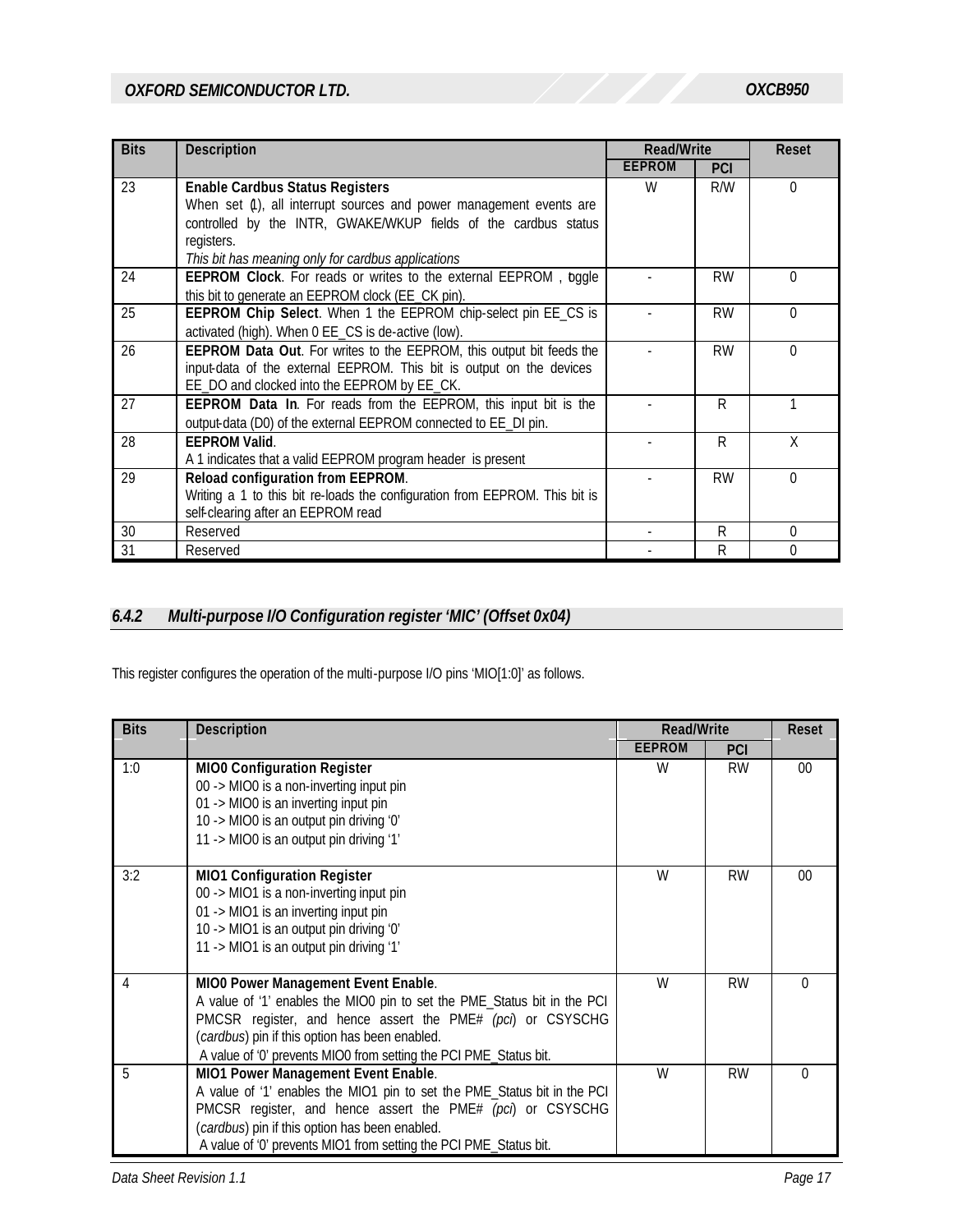| <b>Bits</b> | <b>Description</b>                                                     | Read/Write    |            | Reset |
|-------------|------------------------------------------------------------------------|---------------|------------|-------|
|             |                                                                        | <b>EEPROM</b> | <b>PCI</b> |       |
| h           | <b>MIOO Power Down Filter Control:</b>                                 | W             | <b>RW</b>  |       |
|             | A '1' enables the MIO0 pin to invoke a powerdown request via the power |               |            |       |
|             | down filter (if the filter is enabled). State of MIO0 that causes the  |               |            |       |
|             | powerdown request is governed by the controls MIC[1:0).                |               |            |       |
|             | <b>MIO1 Power Down Filter Control:</b>                                 | W             | <b>RW</b>  |       |
|             | A '1' enables the MIO1 pin to invoke a powerdown request via the power |               |            |       |
|             | down filter (if the filter is enabled). State of MIO1 that causes the  |               |            |       |
|             | powerdown request is governed by the controls MIC[3:2).                |               |            |       |
| 31:8        | Reserved                                                               |               |            |       |

## *6.4.3 UART Mirror Register 'UMR' (Offset 0x08):*

The internal UART's FIFO levels (both on the transmitter and receiver) and general interrupt source register, is mirrored (shadowed) in the local configuration registers as follows

| <b>Bits</b> | <b>Description</b>                        | <b>Read/Write</b> | <b>Reset</b> |                |
|-------------|-------------------------------------------|-------------------|--------------|----------------|
|             |                                           | <b>EEPROM</b>     | <b>PCI</b>   |                |
| 7:0         | UART Receiver FIFO Level (RFL[7:0])       |                   | R            | 00h            |
| 15:8        | UART Transmitter FIFO Level (TFL[7:0])    |                   | R            | 00h            |
| 21:16       | UART Interrupt Source Register (ISR[5:0]) |                   |              | 01h            |
| 26:22       | Reserved                                  |                   | R            | 00h            |
| 27          | <b>UART Good-Data Status</b>              |                   | R            | 1 <sub>h</sub> |
| 31:28       | Reserved                                  |                   | R            | 0h             |

Good-Data status for the internal UART is set when all of the following conditions are met:

- ISR reads a level0 (no-interrupt pending), a level 2a (receiver data available, a level 2b (receiver time-out) or a level 3 (transmitter THR empty) interrupt
- LSR[7] is clear so there is no parity error, framing error or break in the FIFO
- LSR[1] is clear so no over-run error has occurred

If the device driver software reads the receiver FIFO levels from this register, then if Good-Data status is set, the driver can remove the number of bytes indicated by the FIFO level without the need to read the line status register. This feature enhances the driver efficiency.

If the Good-Data status bit is *not* set, then the software driver should examine the ISR bits. If the ISR indicates a level 4 or higher interrupt, the interrupt is due to a change in the state of modem lines or detection of flow control characters. The device driversoftware should then take appropriate measures as would in any other 550/950 driver. When ISR indicates a level 1 (receiver status) interrupt then the driver can examine the Line Status Register (LSR) of the relevant channel. Since reading the LSR clears LSR[7], the device driver-software should either flush or empty the contents of the receiver FIFO, otherwise the Good-Data status will no longer be valid.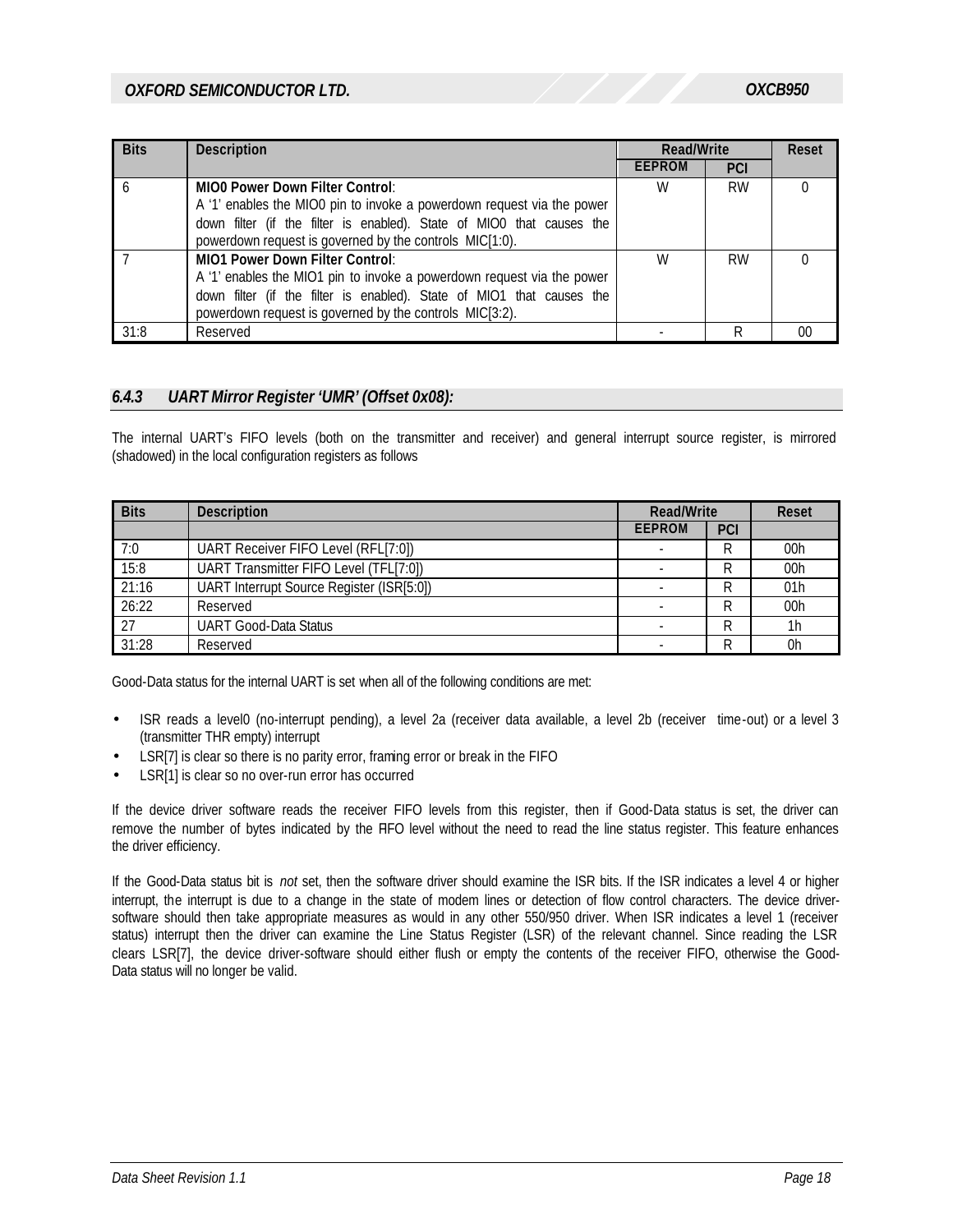# *6.4.4 Global Interrupt Status and Control Register 'GIS' (Offset 0x0C)*

This register controls the assertion of interrupts and power management events, as well as returning the internal status of all interrupt sources and power management events.

| <b>Bits</b>     | <b>Description</b>                                                                                                                           | <b>Read/Write</b> |                | <b>Reset</b>     |  |  |
|-----------------|----------------------------------------------------------------------------------------------------------------------------------------------|-------------------|----------------|------------------|--|--|
|                 |                                                                                                                                              | <b>EEPROM</b>     | <b>PCI</b>     |                  |  |  |
| 1:0             | Reserved                                                                                                                                     |                   | ${\sf R}$      | 0x0h             |  |  |
| $\overline{2}$  | MIO0 Internal State.                                                                                                                         |                   | R              | X                |  |  |
|                 | This bit reflects the state of the internal MIO[0] signal. The internal MIO[0]                                                               |                   |                |                  |  |  |
|                 | signal reflects the non-inverted or inverted state of MIO0 pin. 2                                                                            |                   |                |                  |  |  |
| 3               | MIO1 Internal State                                                                                                                          | $\overline{a}$    | $\overline{R}$ | $\overline{X}$   |  |  |
|                 | This bit reflects the state of the internal MIO[1] signal. The internal MIO[1]<br>reflects the non-inverted or inverted state of MIO1 pin. 2 |                   |                |                  |  |  |
| $17 - 4$        | Reserved                                                                                                                                     |                   | ${\sf R}$      | $\boldsymbol{0}$ |  |  |
| $\overline{18}$ | <b>MIO0 Interrupt Enable</b>                                                                                                                 | W                 | RW             | $\overline{1}$   |  |  |
|                 | When set (1) allows the pin MIO0 to assert an interrupt on the device's INTA#                                                                |                   |                |                  |  |  |
|                 | (CINT#) pin. The state of the MIO0 signal that causes an interrupt is                                                                        |                   |                |                  |  |  |
|                 | dependant upon the polarity set by the register fields MIC(1:0)                                                                              |                   |                |                  |  |  |
|                 |                                                                                                                                              |                   |                |                  |  |  |
| 19              | <b>MIO1 Interrupt Enable</b>                                                                                                                 | $\overline{W}$    | <b>RW</b>      | $\mathbf{1}$     |  |  |
|                 | When set (1) allows the pin MIO1 to assert an interrupt on the device's INTA#                                                                |                   |                |                  |  |  |
|                 | (CINT#) pin. The state of the MIO1 signal that causes an interrupt is<br>dependant upon the polarity set by the register fields MIC(3:2)     |                   |                |                  |  |  |
|                 |                                                                                                                                              |                   |                |                  |  |  |
| 20              | Power-down Internal Interrupt Status.                                                                                                        |                   | $\overline{R}$ | $\mathsf X$      |  |  |
|                 | This is a sticky bit. When set, it indicates that a power-down request has been                                                              |                   |                |                  |  |  |
|                 | recognised (validated), which would normally have asserted a powerdown                                                                       |                   |                |                  |  |  |
|                 | interrupt on the INTA# (CINT#) pin if GIS bit 21 was set.                                                                                    |                   |                |                  |  |  |
|                 | Reading this bit clears the Internal Powerdown Interrupt Status.                                                                             |                   |                |                  |  |  |
| 21              | Power-down interrupt enable.                                                                                                                 | W                 | <b>RW</b>      | $\Omega$         |  |  |
|                 | When set to '1', a powerdown request is allowed to generate an interrupt on                                                                  |                   |                |                  |  |  |
|                 | the INTA#/ (CINT#) pin.                                                                                                                      |                   |                |                  |  |  |
| 22              | UART interrupt status.1                                                                                                                      | $\mathcal{L}$     | ${\sf R}$      | $\overline{0}$   |  |  |
| $\overline{23}$ | This bit reflects the interrupt status of the internal UART.<br><b>UART Interrupt Enable.</b>                                                | $\overline{W}$    | R/W            | $\mathbf{1}$     |  |  |
|                 | When set (1) allows the UART to assert an interrupt on the device's INTA#                                                                    |                   |                |                  |  |  |
|                 | $(CINT#)$ pin $3$                                                                                                                            |                   |                |                  |  |  |
| 24              | <b>UART Power Management Event Enable</b>                                                                                                    | W                 | R/W            | $\mathbf 0$      |  |  |
|                 | A value of '1' enables the UART 'wakeup' events to set the PME_Status bit in                                                                 |                   |                |                  |  |  |
|                 | the PCI PMCSR register, and hence assert the PME# (pcl) or CSYSCHG                                                                           |                   |                |                  |  |  |
|                 | (cardbus) pin if this option has been enabled.                                                                                               |                   |                |                  |  |  |
|                 | A value of '0' prevents any wakeup events from the UART from setting the                                                                     |                   |                |                  |  |  |
|                 | PCI PME_Status bit.                                                                                                                          |                   |                |                  |  |  |
| 25              | <b>UART Powerdown Filter Control</b>                                                                                                         | $\overline{W}$    | R/W            | $\overline{0}$   |  |  |
|                 | A '1' enables the UART to invoke a powerdown request via the power down                                                                      |                   |                |                  |  |  |
|                 | filter (if the filter is enabled).                                                                                                           |                   |                |                  |  |  |
| 31:24           | Reserved                                                                                                                                     | $\mathbf{r}$      | ${\sf R}$      | 00h              |  |  |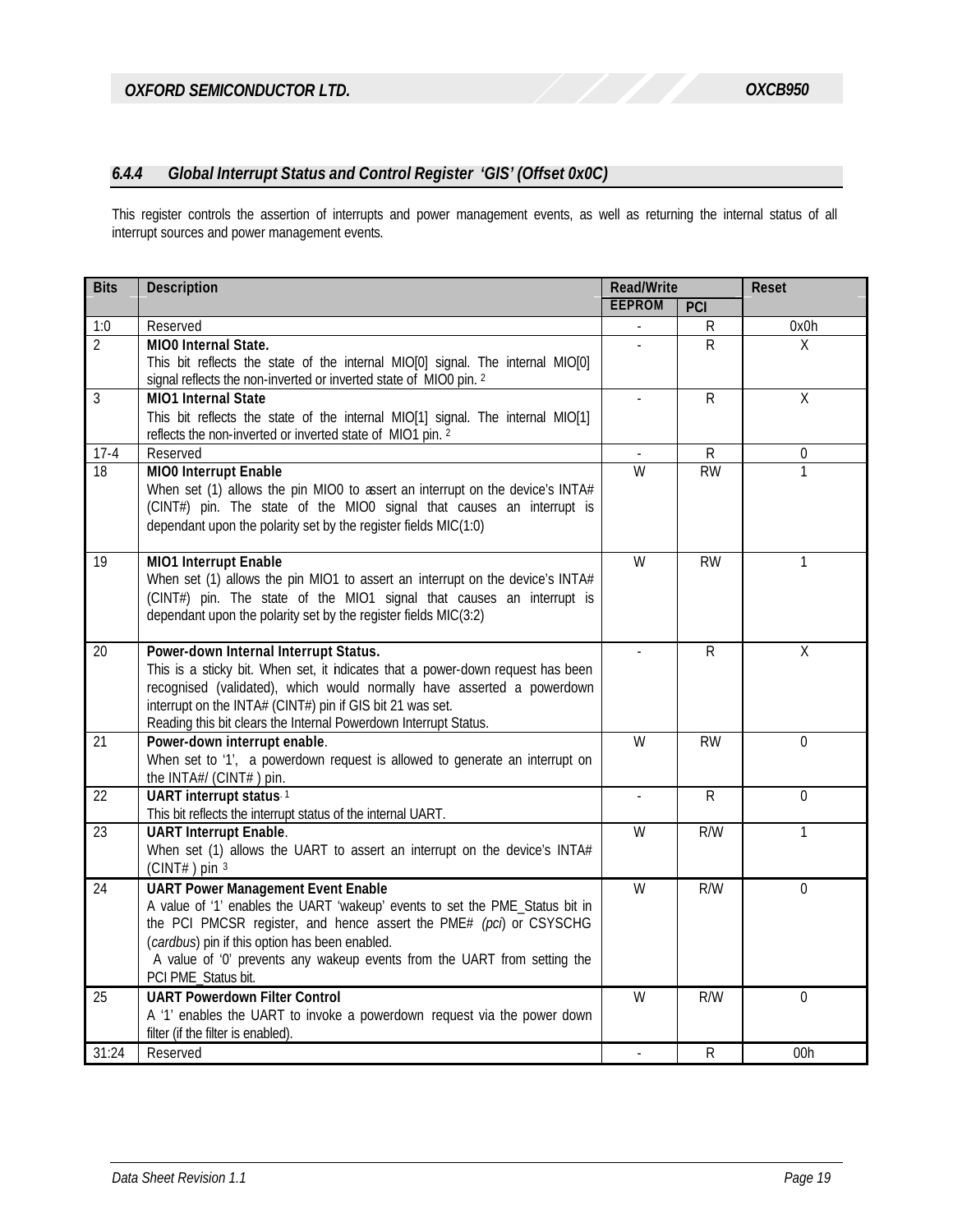- Note1 GIS(22) is the inverse of UMR(16).
- Note 2: The returned value is either the direct state of the corresponding MIO pin or its inverse as configured by the Multi-purpose I/O Configuration register 'MIC' (offset 0x04). As the internal MIO can assert a cardbus/PCI interrupt, the inversion feature can define each external interrupt to be defined as active-low or active-high, as controlled by the MIC register.
- Note 3: The UART Interrupt Enable register bit is set after a hardware reset to enable the interrupt from the internal UART. This will cater for generic devicedriver software that does not access the Local Configuration Registers. The default setting for the UART Interrupt Enable bit can be changed using the serial EEPROM. Note that even though by default the UART interrupt is enabled in this register, since after a reset the IER register of the UART is disabled then a cardbus/PCI interrupt will not be asserted by the UART after a hardware reset.

## *6.5 Cardbus/ PCI Interrupt*

Interrupts in cardbus/PCI systems are level-sensitive and can be shared. In the OXCB950, there are three sources of interrupts - two from the Multi-Purpose I/O pins (MIO0, MIO1), and one from the internal UART.

Since the OXCB950 has only one interrupt pin (INTA# / CINT#), the default routing information contained in the device (the interrupt pin value) results in all interrupts being made available on this single interrupt pin.

This default routing may be modified (to disable all interrupts, for example) by writing to the Interrupt Pin field in the cardbus/PCI configuration registers using the serial EEPROM facility. The Interrupt Pin field is normally considered a hard-wired read-only value in cardbus/PCI. It indicates to system software which interrupt pin (if any) is used by a function. The interrupt pin may only be modified using the serial EEPROM facility, and card developers must not set any value which violates the cardbus/PCI specification on this issue. If in doubt, the default routings should be used. Table 6 relates the Interrupt Pin field to the device pin used.

| <b>Interrupt Pin</b> | Device Pin used |
|----------------------|-----------------|
|                      | <b>None</b>     |
|                      | INTA# (CINT#)   |
| 2 to 255             | Reserved        |

### **Table 6: 'Interrupt pin' definition**

During the system initialisation process and cardbus/PCI device configuration, system-specific software reads the interrupt pin field to determine which (if any) interrupt pin is used by the function. It programmes the system interrupt router to logically connect this interrupt pin to a systemspecific interrupt vector (IRQ). It then writes this routing information to the Interrupt Line field in the function's cardbus/PCI configuration space. Device driver software must then hook the interrupt using the information in the Interrupt Line field.

The Interrupt status for all sources of interrupts are available using the GIS register in the Local Configuration Register set, which can be accessed using I/O or Memory accesses.

The 3 sources of interrupts on the OXCB950, can be enabled/disabled individually using the options in the local configuration register "GIS".

By default, these options are enabled so that irrespective of the device's application mode (*cardbus or pci)* the assertion of the 2 Multi\_Purpose I/O pins (MIO0, MIO1) will, following the initial cardbus/PCI configuration process, assert the interrupt pin of the device. By the same token, any UART based interrupts that are generated as a result of enabling interrupts in the UART's interrupt register (the ISR register) will result in the assertion of the UART interrupt on the interrupt pin of the device.

Once an interrupt has been asserted, this interrupt can only be removed by the device driver either by disabling the relevant controls in the GIS register or by removing the conditions on the 3 interrupt sources. For the UART, this will require reads of the relevant register to clear any UART based interrupts.

Cardbus applications, normally expect a set of four 32-bit registers: Function Event, Function Event Mask, Function Present State, and Function Force Event Registers to control the assertion/deassertion of interrupts (and power management events). These are the cardbus status registers located in memory space at the location given by the CISTPL\_CONFIG\_CB tuple. For the OXCB950, these registers reside at the memory base address register BAR4 that is dedicated to provide access to these additional registers. By default, in cardbus mode, these status registers are disabled (bypassed) so cardbus applications exhibit the same interrupt behaviour as per the pci mode. This default setting is particularly suitable for those applications, such as Windows 9x, that treat cardbus functions as PCI functions and continue to utilise (modified) versions of PCI device drivers for cardbus functionality. These PCI based device drivers do not expect the presence of these cardbus status registers to further control the interrupt generation / deassertion logic.

For those cardbus applications that do require use of these cardbus status registers, these registers can be enabled by setting LCC, bit 23 located in the device's local configuration registers. This can be achieved by performing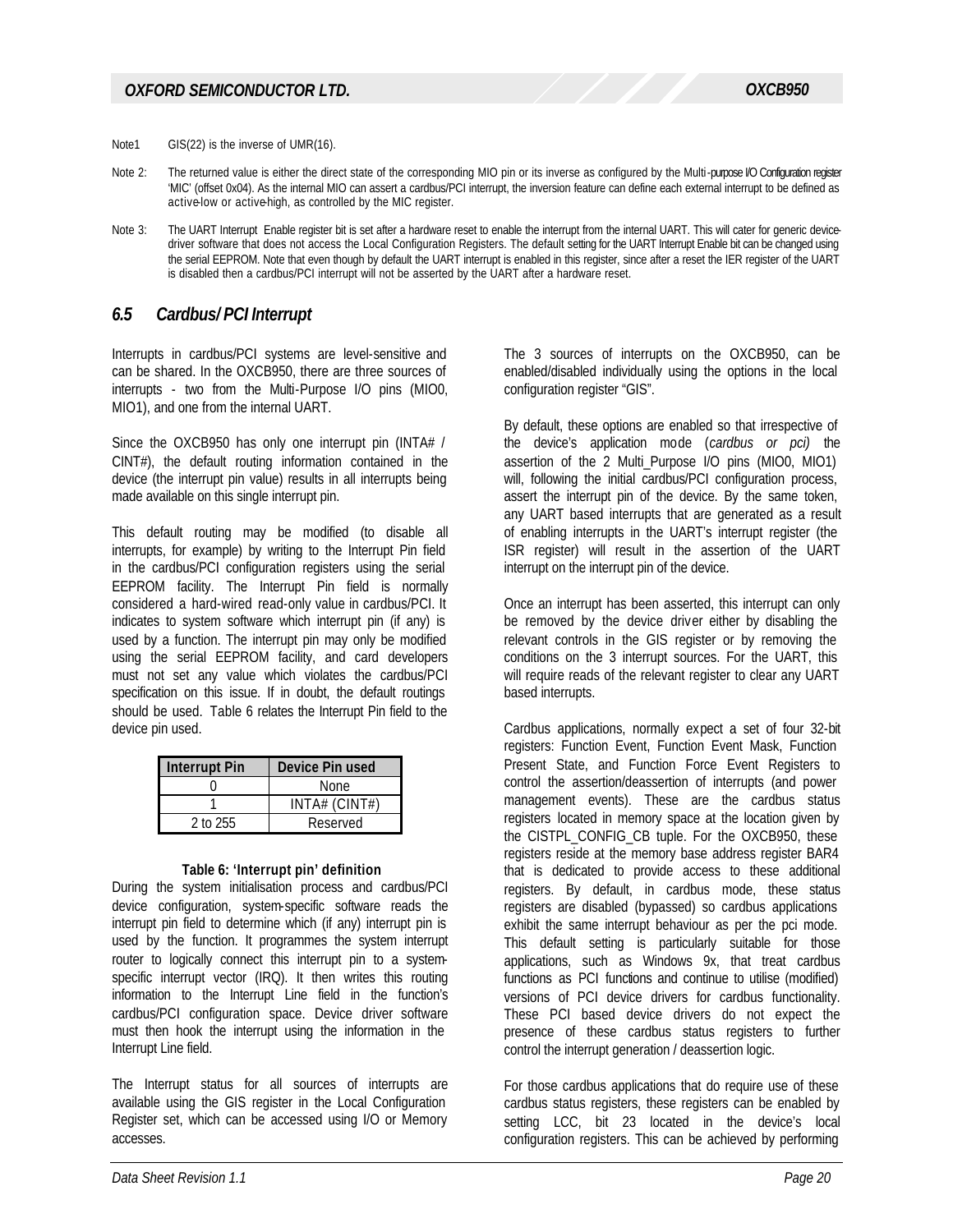an I/O or Memory write to this bit in the local configuration register or by using the optional EEPROM to download into this area.

Once these cardbus status registers are enabled, interrupts will only be asserted on the device's interrupt pin provided that the INTR field is enabled in the Function Event Mask Register (disabled by default) and the corresponding INTR field in the Function Event Register has detected (latched) a valid internal interrupt request. Once asserted, the interrupt on the device's interrupt pin can only be disabled by either disabling the INTR field in the Function Event Mask register or by writing a "1" to the INTR field of the

Function Event Register. The INTR field in the Function Present State register will reflect the current (non-latched) state of any hternal interrupt requests and the INTR field in the Function Force register is available to generate software based interrupts for debug purposes.

*NOTE : Enabling of the cardbus status registers provides additional controls to the interrupt generation/deassertion logic. The interrupt controls in the local configuration registers must nevertheless be enabled to detect the interrupts from the device's 3 interrupt sources in the first place.*

# *6.6 Cardbus/PCI Power Management*

The OXCB950 is compliant with the Power Management Requirements for cardbus PC cards as detailed in the Electrical Specification of the PC Card Standard, release 7.x. It is also compliant to the PCI Power Management Specification Revision 1.0. The device (function0) implements a set of Power Management registers and supports the power states D0, D2 and D3.

Power management is accomplished by handling the power-down and power-up ("power management event") requests, that are asserted on the device's interrupt pin and the pins PME#/CSYSCHG respectively. *Note, PME# is the power management event for PCI applications and CSYSCHG is the power management event for cardbus applications. The logic behind these signals is identical.*

Power-down requests are not defined by any of the Power Management specifications. It is a device-specific feature and requires a bespoke device driver implementation. The device driver can either implement the power-down itself or use a special interrupt and power-down features offered by the device to determine when the device is ready for power-down.

For PCI applications, it worth noting that the PME# pin can, in certain cases, activate the PME# signal when power is removed from the device, which will cause the PC to wake up from Low-power state D3(cold). To ensure full crosscompatibility with system board implementations, use of an isolator FET is recommended. If Power Management capabilities are not required, the PME# pin can be treated as no-connect. There are no such problems for cardbus applications. The CSYSCHG line is not capable of being asserted on removal of device power.

# *6.6.1 Power Management via UART/ MIO pins*

Provided that the necessary controls have been set in the device's local configuration registers (LCC, MIC, and GIS), the internal UART and the 2 multi\_purpose (MIO) pins can be programmed to issue powerdown requests and/or 'wakeup' requests (power management events).

For the case of the internal UART, the device can be configured to monitor the activity of the serial channel, and issue a power-down interrupt when the UART is inactive (no interrupts pending and both transmitter and receiver are idle).

For the case of the MIO pins, the MIO state that governs powerdown is the inverse of the MIO state that asserts the device's interrupt pin (the INTA# / CINT# line, if that option were to be enabled). This means that when any external device is not interrupting it will automatically begin the powerdown cycle.

When either a powerdown request from the internal UART or a powerdown request from the MIO pins has been detected, the internal power management circuitry waits for a period of time as programmed into the *Power-Down Filter Time* (defined by the local configuration register LCC[7:5]) and if the powerdown requests are still valid i.e. for the UART, this means that the channel is still inactive, then the OXCB950 can issue a powerdown interrupt on the device's interrupt pin if this option is enabled. *Alternatively, the device driver can poll the powerdown status field in the local configuration register GIS[20] to determine a powerdown request.* This powerdown filter stops the UART and the MIO pins from issuing too many powerdown interrupts whenever the UART and MIO pin activity is intermittent.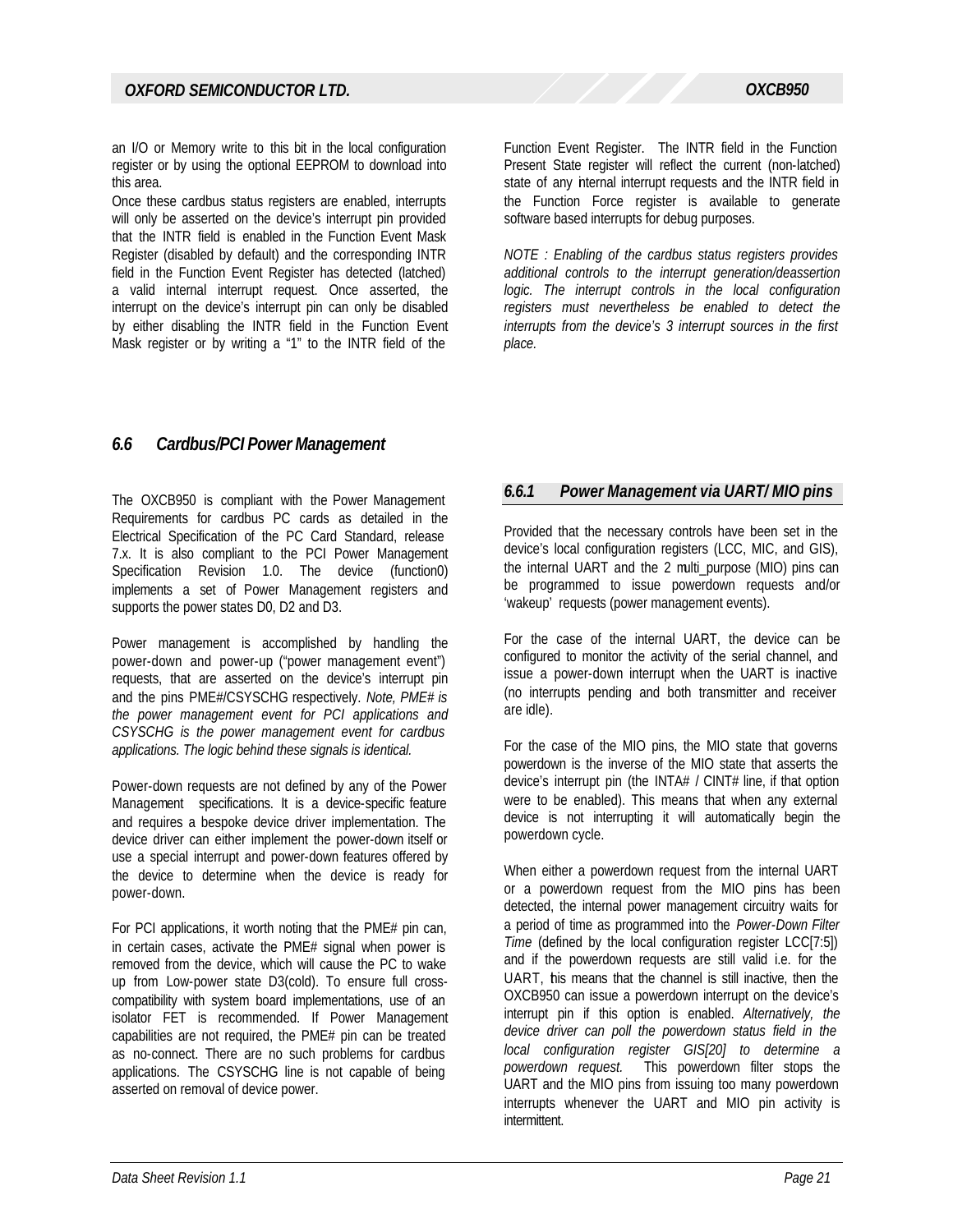Upon a power down interrupt, the device driver can change the power-state of the device as required. Note that the power-state of the device is only changed by the device driver and at no point will the OXCB950 change its own power state. The powerdown interrupt merely informs the device driver that this logical function is ready for power down. Before placing the device into the lower power states, the driver must provide the means for the function to generate a 'wakeup' (power management) event.

Whenever the device driver changes the power-state to state D2 or D3, the device takes the following actions:

- The internal clock to internal UART is shut down.
- Cardbus/PCI interrupts are disabled regardless of the values contained in the GIS registers.
- Access to I/O or Memory BARs.

However, access to the configuration space is still enabled.

The device driver can optionally assert/de-assert any of its selected (design dependent) MIO pins to switch-off VCC, disable other external clocks, or activate shut-down modes.

The device can only issue a wakeup request (power management event) if it is enabled by the PCI Power Management Register PMCSR(8), the PME\_En bit. PME# assertion, the wakeup event for pci modes, and CSYSCHG assertion, the wakeup event for cardbus modes, is immediate and does not use the powerdown filter timer. It operates even if the powerdown filter time is set to disabled.

Like powerdown, wakeup requests can be generated by 3 sources: the internal UART and the 2 Multi\_purpose MIO pins. The means to generate wakeup events from these sources will have been setup prior to placing the device into the powerdown states D2 or D3.

For the case of the UART, when the device is in the powerstate D3, only activity on the RI line (the trailing edge of a pulse) will generate a wakeup event as long as the PME\_En bit is set. When the device is in power-state D3, a change in the state of any modem line which is enabled by a 16C950-specific mask bit, or a change in the state of the serial input line if enabled by a 16C950-specific mask bit can issue a wake up request by asserting the wakeup signal. After a hardware reset all of these mask bits are cleared to enable wake up assertion from all modem lines and the SIN line. As the wake up operation requires at least one mask bit to be enabled, the device driver can for example disable the masks with the exception of the Ring Indicator, so only a modem ring can wake up the computer

Remaining with the UART, wake-up from the power state D2 is configurable, and can be triggered by activity on any combination of modem lines or the serial data input (EXT\_DATA\_IN) line. In case of a wake up request from the EXT\_DATA\_IN line when the device is in power-state D2, the clock for that channel is turned on so serial data framing can be maintained.

For the case of the MIO pins, the state of the MIO pins that results in wakeup requests is determined by the settings in the local configuration register MIC. The wakeup behaviour for these pins, unlike the UART, is not dependant upon the powerstates D2 or D3. As soon as the correct logic is invoked than a power management event (wakeup) is asserted.

When the device issues a wake up request, the PME\_Status bit in the PCI power management registers (PMCSR[15]) will be set. This is a sticky bit which will only be cleared by writing a '1' to it. While PME\_En (PMCSR[8]) remains set, the PME\_Status will continue to assert the PME# pin or the CSYSCHG pin to inform the device driver that a power management wake up event has occurred. After a wake up event is signalled, the device driver is expected to return the function to the D0 power-state.

## *6.6.2 Power Reporting*

Power Management compliance expects the device to report state dependant operating data such as power consumed or heat dissipation. *Typically, the data retuned through the power management DATA register is a static copy of the function's worst case "DC characteristics" [PC Card Standard].*

When requested by the DATA\_SELECT field, the DATA register in the cardbus/PCI power Management Register Block is required to report the state dependant data and the DATA\_SCALE field is required to return the scaling factor to be used when interpretating the value of the data register.

The OXCB950 provides a mechanism for the manufacturer to download values for the DATA\_SCALE and DATA registers for each of the 16 values of the DATA\_SELECT field. This allows manufacturers to incorporate power consumption data into the power management registers specific to their measurements and is available for both cardbus and pci modes of the device. The facility to load data into these areas is achieved by utilising the EEPROM to download into the power management data zone.

Default values assigned to the DATA and DATA\_SCALE areas result in "unknown" values to be interpretated for each of the 16 possible DATA\_SELECT values.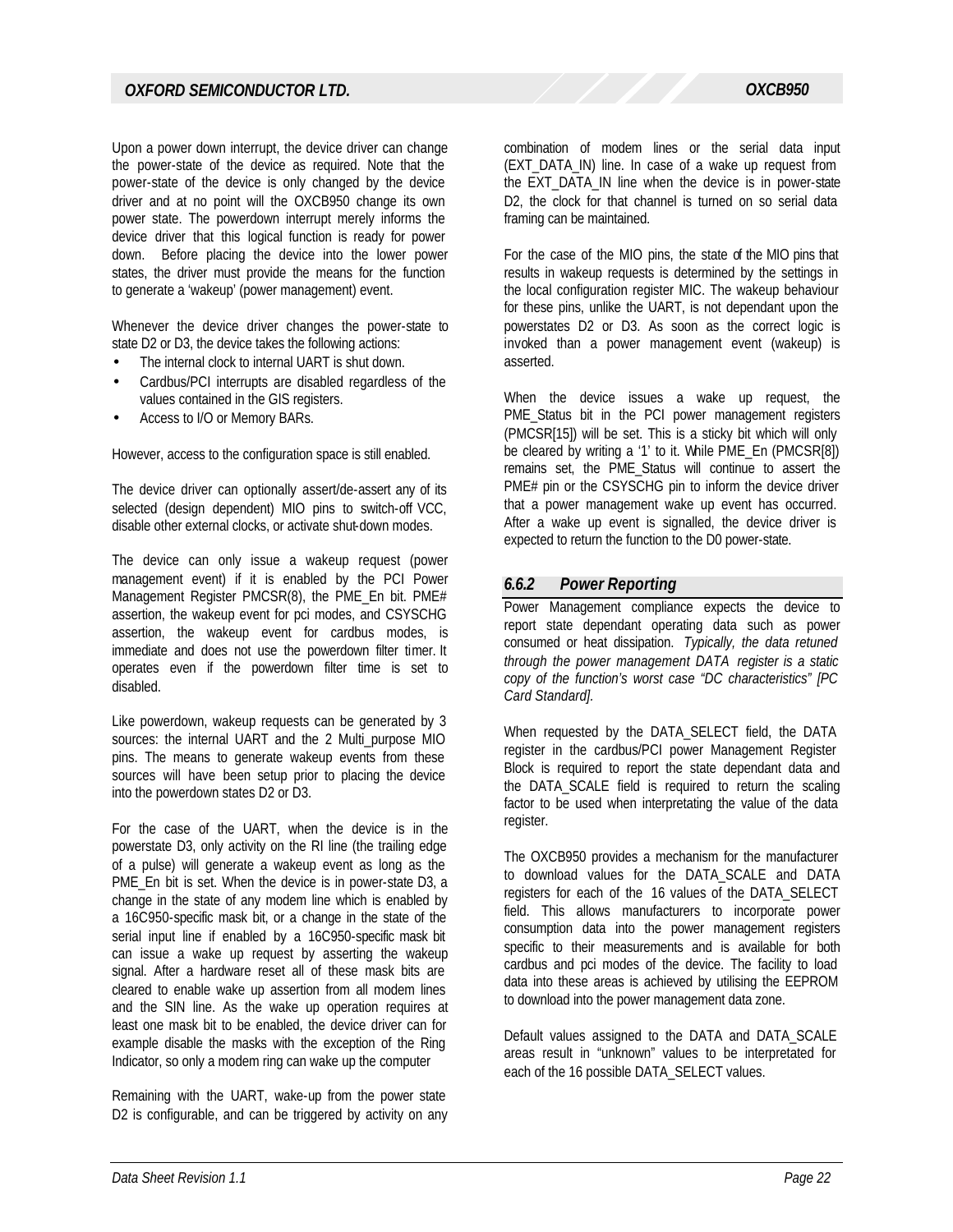## *6.6.3 Cardbus Power management*

For cardbus mode, the cardbus status registers as given by the tuple CISTPL\_CONFIG\_CB and located at the memory base address register BAR4, are disabled (bypassed) by default. This results in the power management behaviour for the device in cardbus mode to be identical to the power management behaviour for the device in the pci mode, with the exception that the power management event (the wakeup request) is available on the CSYSCHG pin for cardbus modes and the PME# pin for pci modes.

The default setting means that all 'powerdown' and 'wakeup' requests, in the cardbus mode, have not been conditioned by the 4 sets of registers making up the cardbus status registers. For those applications that require the cardbus status registers to be enabled, then the power management logic for cardbus mode incurs the following controls.

Since all powerdown requests are interrupt requests, then powerdown requests on the device's interrupt pin (CINT#) will be controlled according to the INTR fields of the cardbus status registers. That is, a powerdown request will be asserted only if the INTR field in the Function Event Mask Register has been set and the corresponding field in the Function Event Register has detected a valid (internal) power down request. Similarly, the wakeup (power management events) are controlled by the GWAKE/WKUP fields in the cardbus status registers. A 'wakeup' event for cardbus applications will only be invoked if the GWAKE/WKUP fields in the Function Event Mask Register have been enabled and the GWAKE field in the Function Event Register has detected a 'wakeup' request. *Note that these controls are on top of the controls for 'powerdown' and 'wakeup' requests as given in the local configuration registers*.

Specifically for the generation of 'wake-up' events, the PC Card Standard notes that in an ACPI operating system, there is no cardbus device driver and so, in order to support power management events the PME\_EN bit in the PCI configuration region must support generating a CSYSCHG signal for a cardbus card. PME\_en must make the cardbus card power management functionality act as if the cardbus card were a standard PCI device.

To achieve this effect when the cardbus status registers are enabled, when the operating system sets the PME\_En bit true (in the PCI power management register block) this action also sets true the GWAKE bit (bit4) and the WKUP bit (bit14) fields in the Cardbus Function Event Mask Register. This ensures that any recognised wakeup events allow the assertion of the CSYSCHG line. Setting the PME\_En bit false, also clears the GWAKE and WKUP bits in the Function Event Mask Register to deassert or inhibit the power management on the CSYSCHG line.

Once the PME\_En bit is set, the function targets the GWAKE bit in the Function Event Register as the function's general wakeup event. When enabled (PME\_En true) any wakeup events are latched into the PME\_status and the cardbus card's GWAKE bit in the Function Event register.

Clearing the GWAKE/WKUP fields in the Function Event Mask Register, to disable wakeup events on the CSYCHG pin, does not clear the PME\_En bit in the PCI power management register block. Writing a '1' to the PME\_status bit of the PCI power management register block will clear the GWAKE bit in the Function Event register deasserting the CSYSCHG event. Clearing the GWAKE bit in the Function Event register, by writing a '1', clears the PME\_status bit in the PMCSR register.

|                            |                            | <b>ACPI Operating System</b>         |                |                     |
|----------------------------|----------------------------|--------------------------------------|----------------|---------------------|
| <b>Cardbus PCI</b>         | <b>Function Event Mask</b> | <b>Function Event</b>                | Cardbus pin    | <b>Cardbus PCI</b>  |
| <b>Configuration Space</b> | Register                   | Register                             |                | configuration Space |
| PME_En                     | <b>GWAKE / WKUP</b>        | <b>GWAKE</b>                         | <i>CSYSCHG</i> | PME_status          |
| Default 0                  | Default 0 / Default 0      | Defualt 0                            | Default 0      | Default 0           |
| Written 1                  | Follows PME_en             |                                      |                |                     |
|                            |                            |                                      |                |                     |
|                            | 1/1                        | 1(detected wakeup                    |                | Latches wakeup      |
|                            |                            | event)                               |                | (CSYSCHG) event     |
| Written 0                  | Follows PME_en             |                                      |                |                     |
| Don't Care                 | Don't care/ Don't care     |                                      | $\Omega$       |                     |
|                            |                            | Non-ACPI Operating System            |                |                     |
| No effect                  |                            | Per cardbus electrical sepcification |                | No effect           |

These actions are sumarised below (taken from table 6-2 of the PC card standard)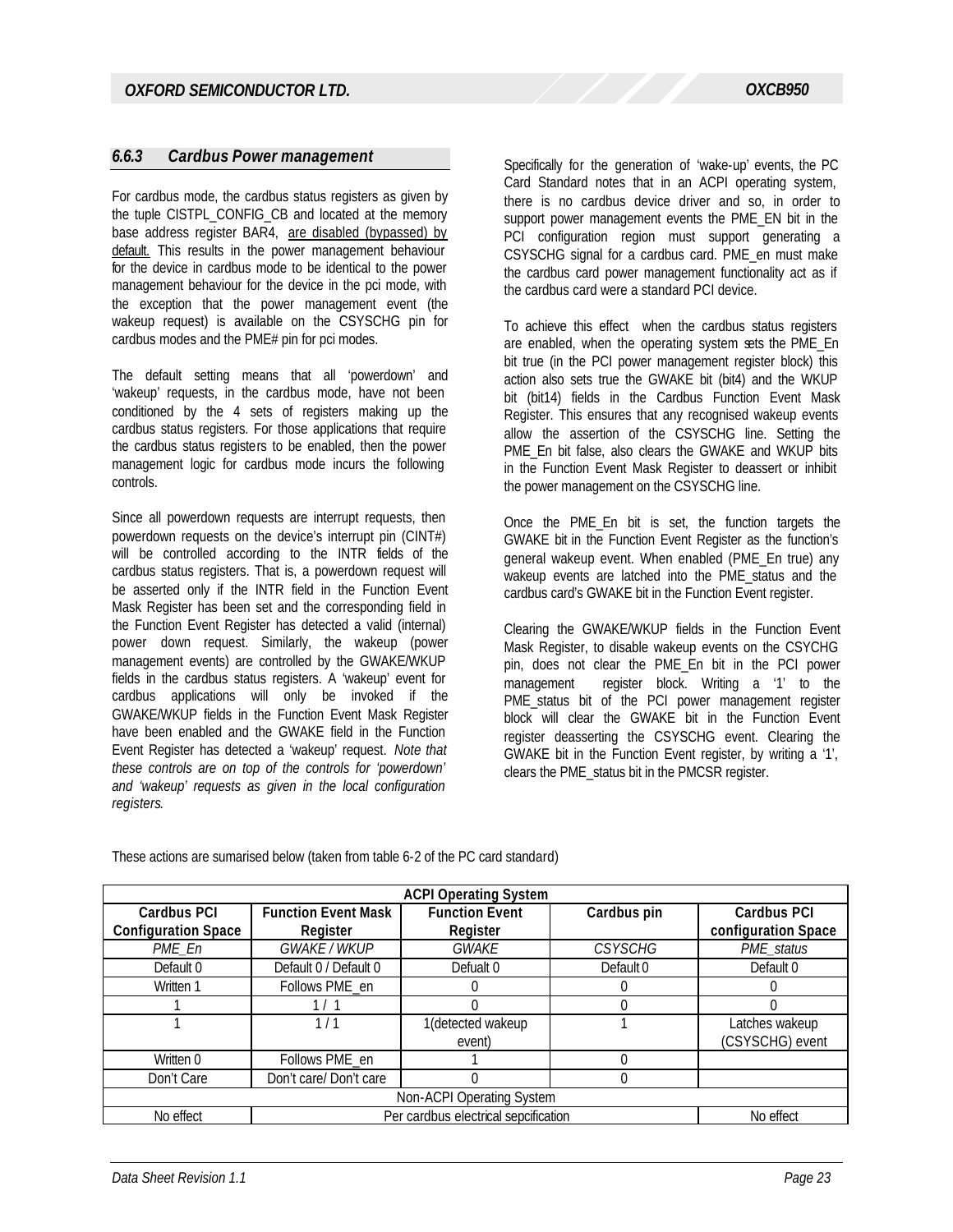# *6.7 Cardbus Status Registers*

The 4 32-bit cardbus status registers as defined by the tuple CISTPL\_CONFIG\_CB are detailed below. These are available when the parameter *'enable cardbus status registers'* has been enabled in the device's local configuration register LCC. These registers are relevant to the cardbus mode of the device and have no meaning for the pci mode of the device.

### **Function Event Register (offset +00 from BAR4)**

This register returns the latched states of any internal power management events and internal interrupt/powerdown requests (which would otherwise have set the device' s interrupt pin and CSYSCHG pin if the corresponding fields in the Function Event Mask Register are also set)

|                                                                                       | Reserved                                | 15                                                                                                                                                                                                                | Reserved                                                                                                                                                                                              | 4 |  |  |  |  |
|---------------------------------------------------------------------------------------|-----------------------------------------|-------------------------------------------------------------------------------------------------------------------------------------------------------------------------------------------------------------------|-------------------------------------------------------------------------------------------------------------------------------------------------------------------------------------------------------|---|--|--|--|--|
| BIt0 - WP (Write Protect).<br>Bit1 - Ready.<br>Bit3 - Battery Voltage Detect 1 (BVD1) | Blt2 - Battery Voltage Detect 2 (BVD2). |                                                                                                                                                                                                                   | Not implemented. Returns 0.<br>Not implemented. Returns 0.<br>Not implemented. Returns 0.<br>Not implemented. Returns 0.                                                                              |   |  |  |  |  |
| Bit4 - General Wakeup (GWAKE)                                                         |                                         | Set when the corresponding field in the Function Present State register<br>Indicates an internal 'wakeup' (Power Management Event) event.<br>Cleared by Writing a "1" into this field. Writing '0' has no effect. |                                                                                                                                                                                                       |   |  |  |  |  |
| Bit 15 – Interrupt (INTR)                                                             |                                         |                                                                                                                                                                                                                   | Set when the corresponding field in the Function Present State register<br>indicates an internal interrupt/powerdown request.<br>Cleared by Writing a "1" into this field. Writing '0' has no effect. |   |  |  |  |  |

### **Function Event Mask Register (offset +04 from BAR4)**

This register controls the assertion of the device's interrupt pin and the CSYSCHG pin.

|                                                                                                                                  | Reserved | 15 | 14 | Reserved                                                                                                                                                                                                                                           | $4 \mid$ | $\mathcal{S}$ |  |  | $\Omega$ |  |
|----------------------------------------------------------------------------------------------------------------------------------|----------|----|----|----------------------------------------------------------------------------------------------------------------------------------------------------------------------------------------------------------------------------------------------------|----------|---------------|--|--|----------|--|
| BIt0 - WP (Write Protect).<br>Bit1 - Ready.<br>Blt2 - Battery Voltage Detect 2 (BVD2).<br>Bit3 - Battery Voltage Detect 1 (BVD1) |          |    |    | Not implemented. Returns 0.<br>Not implemented. Returns 0.<br>Not implemented. Returns 0.<br>Not implemented. Returns 0.                                                                                                                           |          |               |  |  |          |  |
| Bit4 - General Wakeup (GWAKE)                                                                                                    |          |    |    | Set according to the PME_En bit in the PCI power Management Registers.<br>Default value returns 0 (wakeups disabled)<br>Set according to the PME_En bit in the PCI power Management Registers                                                      |          |               |  |  |          |  |
| Bit14 - Wakeup (WKUP)                                                                                                            |          |    |    | Default value returns 0 (wakeups disabled)<br>Bits 4, 14 collectively control the assertion of the power management event line<br>CSYSCHG when an internal wakeup request has been latched into the<br>GWAKE field in the function event register. |          |               |  |  |          |  |
| Bit 15 – Interrupt (INTR)                                                                                                        |          |    |    | Interrupt Mask. Controls the assertion of the cardbus CINT# line when an<br>internal interrupt/powerdown request has been latched into the corresponding<br>field in the Function Event register. Default value is 0 (interrupts disabled)         |          |               |  |  |          |  |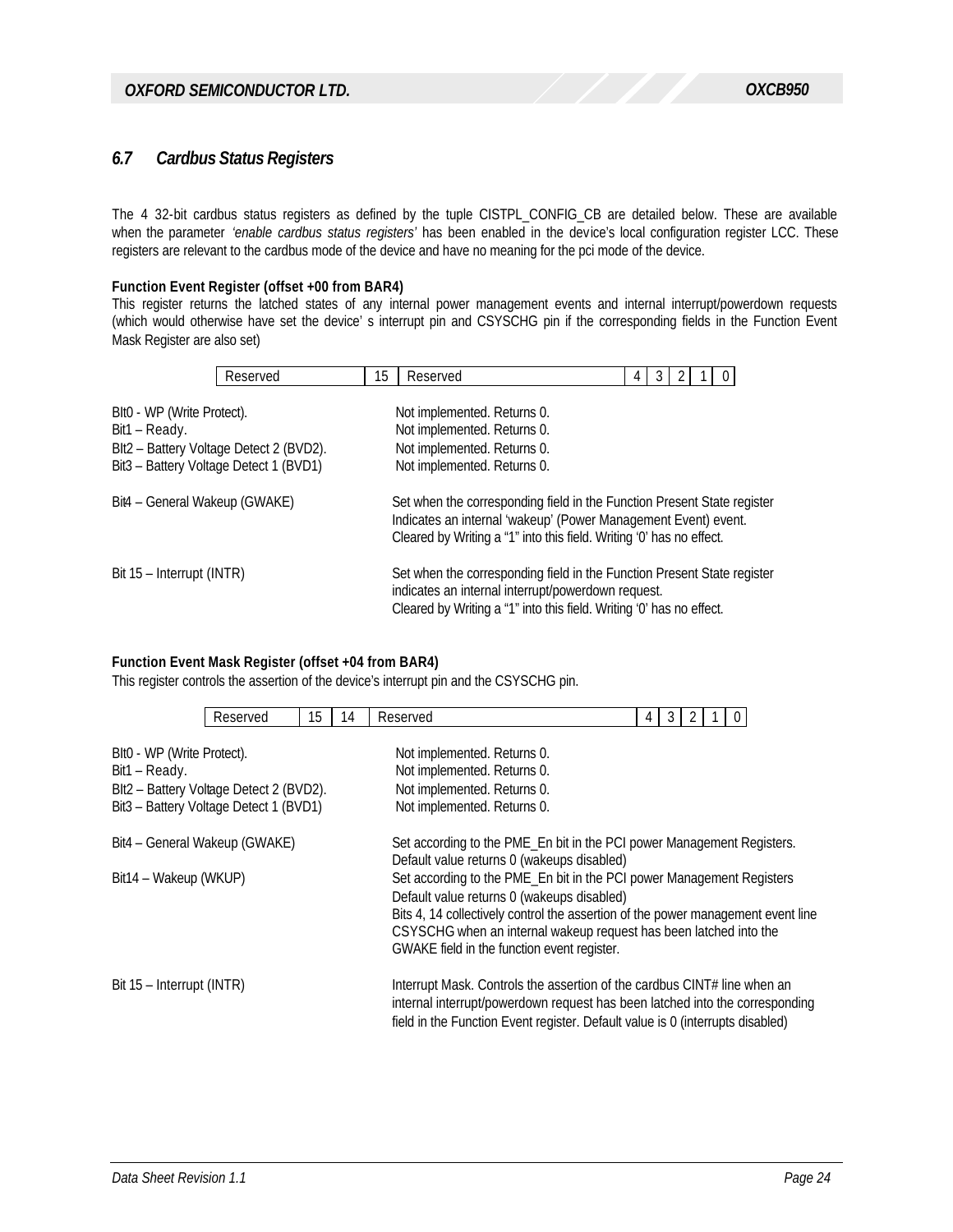#### **Function Present State Register (offset +08 from BAR4)**

This register returns the internal (non-latched) states of the interrupt/powerdown requests and the internal (non-latched) state of the wakeup request.

|                                             | Reserved                                                                          | 15 | Reserved                                                                                                                 | 4 |  |  |  |
|---------------------------------------------|-----------------------------------------------------------------------------------|----|--------------------------------------------------------------------------------------------------------------------------|---|--|--|--|
| BIt0 - WP (Write Protect).<br>Bit1 - Ready. | Blt2 - Battery Voltage Detect 2 (BVD2).<br>Bit3 - Battery Voltage Detect 1 (BVD1) |    | Not implemented. Returns 0.<br>Not implemented. Returns 1.<br>Not implemented. Returns 1.<br>Not implemented. Returns 1. |   |  |  |  |
| Bit4 - General Wakeup (GWAKE)               |                                                                                   |    | Returns the present state (non-latched condition) of the internal power<br>management event request.                     |   |  |  |  |
| Bit 15 - Interrupt (INTR)                   |                                                                                   |    | Returns the present state (non-latched condition) of the internal<br>interrupt/powerdown requests.                       |   |  |  |  |

### **Function Force Event Register (offset +0C from BAR4)**

This register does not physically exist. It provides the ability to simulate events by forcing values in the Function Event Register, primarily for debug purposes. The effect of a write to this register, will be reflected in the Function Event Register. However, if the function is active, other events on the cards may alter the contents of the function event register before it is read {PC Card Standard, release 7.x}.

|                                             | Reserved                                                                          | 15 | Reserved                                                                                                                                                                                      | 4 | 3 |  | $\overline{0}$ |  |
|---------------------------------------------|-----------------------------------------------------------------------------------|----|-----------------------------------------------------------------------------------------------------------------------------------------------------------------------------------------------|---|---|--|----------------|--|
| BIt0 - WP (Write Protect).<br>Bit1 - Ready. | Blt2 - Battery Voltage Detect 2 (BVD2).<br>Bit3 - Battery Voltage Detect 1 (BVD1) |    | Not implemented. To be written with 0.<br>Not implemented. To be written with 0.<br>Not implemented. To be written with 0.<br>Not implemented. To be written with 0.                          |   |   |  |                |  |
| Bit4 - General Wakeup (GWAKE)               |                                                                                   |    | Writing a '1' to this field sets the GWAKE field in the Function Event register,<br>without affecting the GWAKE field in the Function Present state register.<br>Writing a '0' has no effect. |   |   |  |                |  |
| Bit 15 - Interrupt (INTR)                   |                                                                                   |    | Writing a '1' to this field sets the INTR field in the Function Event register,<br>without affecting the INTR field in the Function Present state register<br>Writing a '0' has no effect.    |   |   |  |                |  |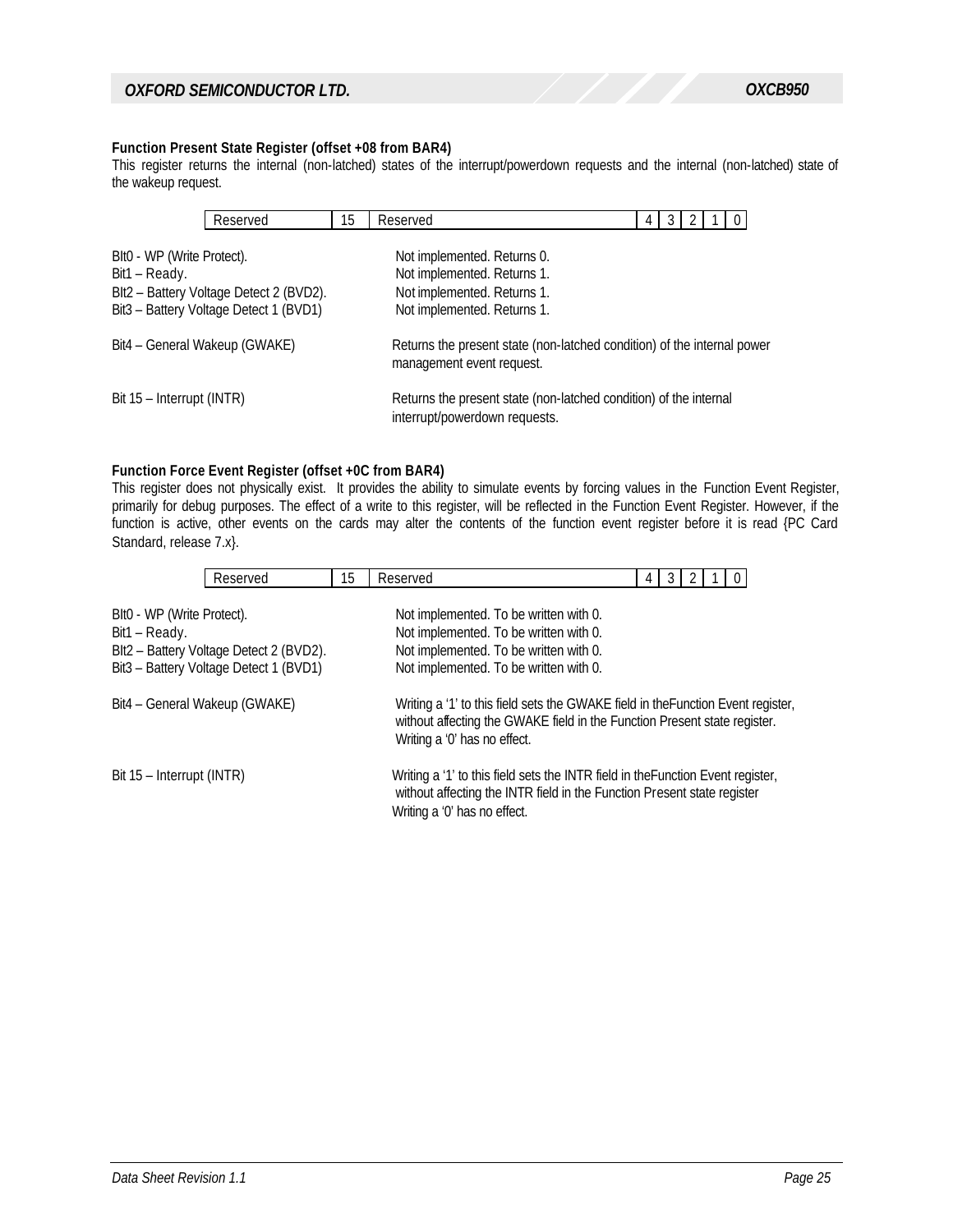# *6.8 Cardbus Tuple Information*

The cardbus information structure exists in the PCI configuration space at the user selectable location of either Dword 18 or Dword 32 and can occupy the entire PCI configuration space region from these specified locations upto Dword 63.

By default, the Tuple information contained within the cardbus information structure (CIS) has been hardcoded into the device and has been designed to satisfy the requirements for most serial port based cardbus applications.

For those manufacturers who would prefer to utilise their own tuple information into the cardbus information structure, for example to change the product ID and Manufacturers ID codes, then a facility is available that switches tuple access from the hardcoded area to a RAM that contains the user defined tuple information. Using the optional EEPROM to download data into the "CIS zone" results in the user defined tuple data being downloaded into this RAM and the RAM contents being then presented to the configuration software, once the OXCB950 device accepts the cardbus configuration accesses.

The size of the RAM is 46 x 32bit data. This allows up to 184 bytes of Tuple information to be present in the PCI configuration space (from Dword18 to Dword63).

By default, this RAM is set to read-only for configuration accesses. However, it is possible to enable configuration writes to this RAM by enabling the local configuration register LCC, bit 22 either through the EEPROM when downloading into the CIS zone or via transactions to this register bit. Only configuration writes will be possible to this RAM for experimentation purposes. Any new tuple data written directly into the RAM using cardbus transactions will not be automatically transferred to the EEPROM for subsequent downloads. The EEPROM will need to be updated using the controls in the local configuration register LCC, to mirror the data written directly to the RAM.

The hardcoded (default) values in the cardbus information structure are as follows. This is the listing provided by Microsofts Tuple Utility DTPL.exe when operating on the Tuple information.

**NOTE : For user defined tuples, the tuple CISTPL\_CONFIG\_CB must indicate the cardbus status registers to be located at the (PCI) BAR4 in the PCI configuration space. PCI specifications define the base addresses as BAR0 0 – BAR5. Cardbus specifications define the base addresses as BAR1 – BAR6.**

- ; Tuple Data for: (CISTPL\_LINKTARGET) 13 03 43 49 53
- ; Tuple Data for: (CISTPL\_MANFID) 20 04 79 02 01 00
- ; Tuple Data for: (CISTPL\_CONFIG\_CB) 04 06 03 00 05 00 00 00
- ; Tuple Data for: (CISTPL\_BAR) 07 06 11 00 F8 FF FF FF
- ; Tuple Data for: (CISTPL\_BAR) 07 06 02 00 00 F0 FF FF
- ; Tuple Data for: (CISTPL\_BAR) 07 06 13 00 F0 FF FF FF
- ; Tuple Data for: (CISTPL\_BAR) 07 06 04 00 00 F0 FF FF
- ; Tuple Data for: (CISTPL\_BAR) 07 06 05 00 00 F0 FF FF
- ; Tuple Data for: (CISTPL\_CFTABLE\_ENTRY\_CB) 05 0C 40 B9 29 B5 1E 02 30 FF FF 04 C0 00
- ; Tuple Data for: (CISTPL\_VERS\_1) 15 18 07 01 4F 58 53 45 4D 49 00 4F 58 43 42 39 35 30 00 52 65 76 20 41 00 FF
- ; Tuple Data for: (CISTPL\_FUNCID) 21 02 02 00
- ; Tuple Data for: (CISTPL\_FUNCE) 22 04 00 02 0F 7F
- ; Tuple Data for: (CISTPL\_DEVICE\_OC) 1C 04 02 D2 08 FF
- ; Tuple Data for: (CISTPL\_END) FF FF (None)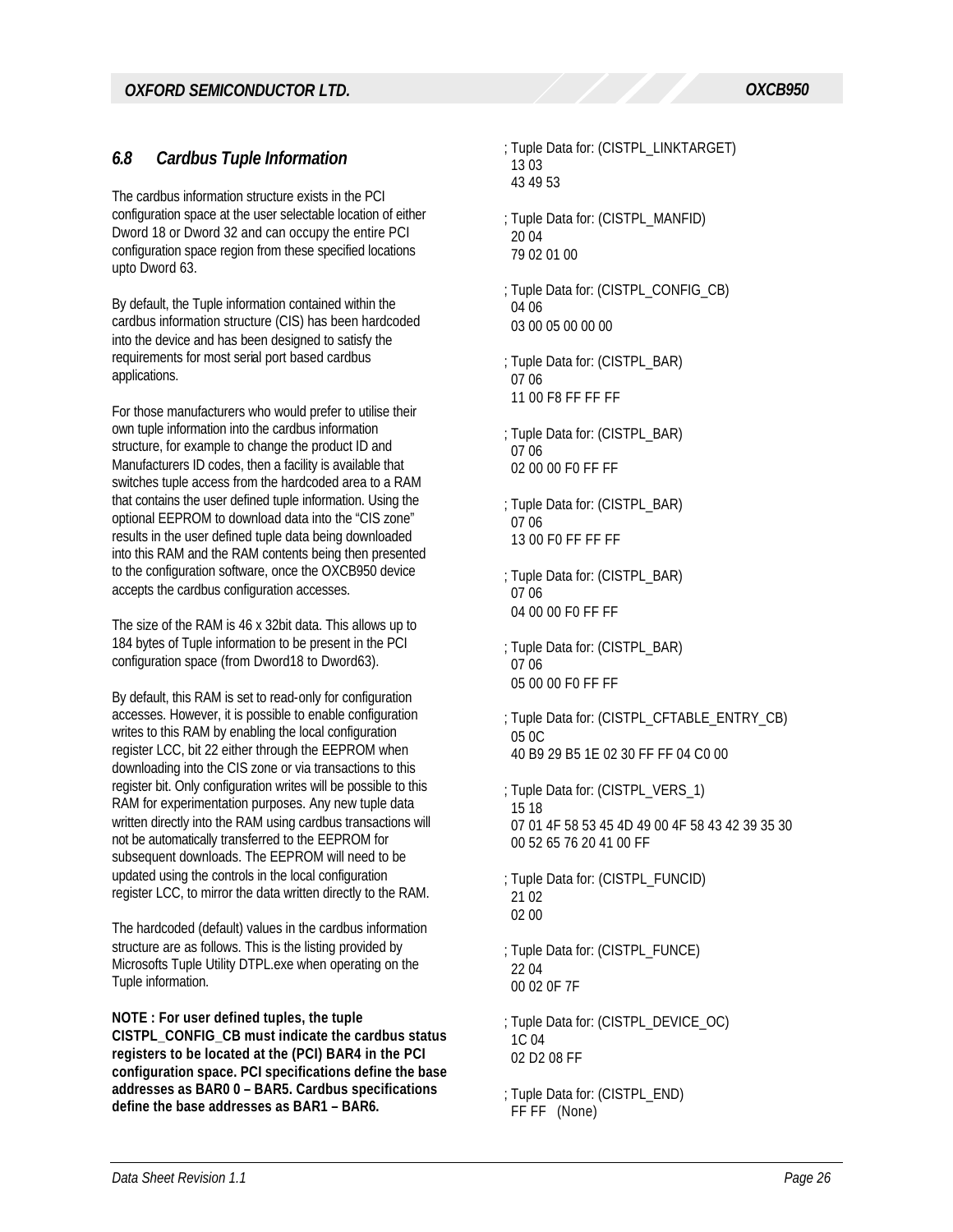# *7 INTERNAL OX16C950 UART*

The internal UART in the OXCB950 is an OX16C950 rev B specification high-performance serial port.

## *7.1 Operation – mode selection*

The UART is backward compatible with the 16C450, 16C550, 16C654 and 16C750 UARTs. The operation of the port depends on a number of mode settings, which are referred to throughout this section. The modes, conditions and corresponding FIFO depth are tabulated below:

| <b>UART Mode</b> | <b>FIFO</b><br>size | <b>FCR[0]</b> | <b>Enhanced mode</b><br>$(EFR[4]=1)$ | FCR[5]<br>(guarded with $LCR[7] = 1$ ) | <b>FIFOSEL</b><br>Pin |
|------------------|---------------------|---------------|--------------------------------------|----------------------------------------|-----------------------|
| 450              |                     |               |                                      |                                        |                       |
| 550              | 16                  |               |                                      |                                        |                       |
| Extended 550     | 128                 |               |                                      |                                        |                       |
| 650              | 128                 |               |                                      |                                        |                       |
| 750              | 128                 |               |                                      |                                        |                       |
| 9501             | 128                 |               |                                      |                                        |                       |

#### **Table 7: UART Mode Configuration**

Note 1: 950 mode configuration is identical to 650 configuration Note 2: The FIFOSEL pin is not available on the OXCB950 device. It is internally tied low.

## *7.1.1 450 Mode*

After a hardware reset, bit 0 of the FIFO Control Register ('FCR') is cleared, hence the UART is compatible with the 16C450. The transmitter and receiver FIFOs (referred to as the 'Transmit Holding Register' and 'Receiver Holding Register' respectively) have a depth of one. This is referred to as 'Byte mode'. When FCR[0] is cleared, all other mode selection parameters are ignored.

## *7.1.2 550 Mode*

After a hardware reset, writing a 1 to FCR[0] will increase the FIFO size to 16, providing compatibility with 16C550 devices.

### *7.1.3 750 Mode*

Writing a 1 to FCR[0] will increase the FIFO size to 16. In a similar fashion to 16C750, the FIFO size can be further increased to 128 by writing a 1 to FCR[5]. Note hat access to FCR[5] is protected by LCR[7]. i.e., to set FCR[5], software should first set LCR[7] to temporarily remove the guard. Once FCR[5] is set, the software should clear LCR[7] for normal operation.

The 16C750 additional features are available as long as the UART is not put into Enhanced mode; i.e. ensure  $EFR[4] = '0'.$  These features are:

- Deeper FIFOs
- Automatic RTS/CTS out-of-band flow control
- Sleep mode

## *7.1.4 650 Mode*

The OXCB950 is compatible with the 16C650 when EFR[4] is set, i.e. the device is in Enhanced mode. As 650 software drivers usually put the device in Enhanced mode, running 650 drivers on the one of the UART channels will result in 650 compatibility with 128 deep FIFOs, as long as FCR[0] is set. Note that the 650 emulation mode of the OXCB950 provides 128-deep FIFOs rather than the 32 provided by a legacy 16C650.

In enhanced (650) mode the device has the following features available over those provided by a generic 550. (Note: some of these are similar to those provided in 750 mode, but enabled using different registers).

- Deeper FIFOs
- Sleep mode
- Automatic in-band flow control
- Special character detection
- Infra-red "IrDA-format" transmit and receive mode
- Transmit trigger levels
- Optional clock prescaler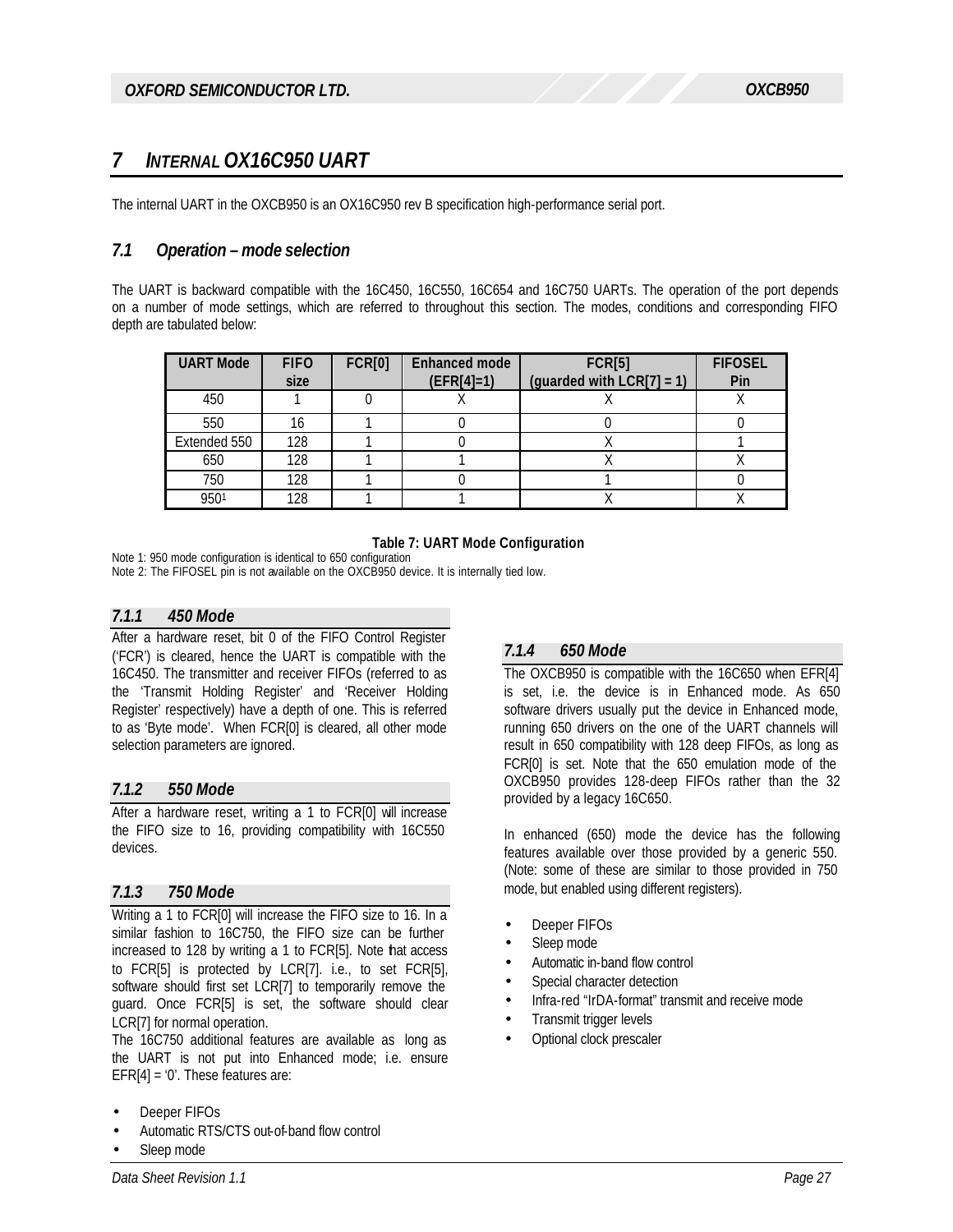## *7.1.5 950 Mode*

The additional features offered in 950 mode generally only apply when the UART is in Enhanced mode (EFR[4]='1'). Provided FCR[0] is set, in Enhanced mode the FIFO size is 128.

Note that 950 mode configuration is identical to that of 650 mode, however additional 950 specific features are enabled using the Additional Control Register 'ACR' (see section 7.11.3). In addition to larger FIFOs and higher baud rates, the enhancements of the 950 mode over 650 emulation mode are:

- Selectable arbitrary trigger levels for the receiver and transmitter FIFO interrupts
- Improved automatic flow control using selectable arbitrary thresholds
- DSR#/DTR# automatic flow control
- Transmitter and receiver can be optionally disabled
- Software reset of device
- Readable FIFO fill levels
- Optional generation of an RS-485 buffer enable signal
- Four-byte device identification (0x16C95005)
- Readable status for automatic in-band and out-ofband flow control
- External 1x clock modes (see section 0)
- Flexible "M+N/8" clock prescaler (see section 7.10.2)
- Programmable sample clock to allow data rates up to 15 Mbps (see section 7.10.3).
- 9-bit data mode
- Readable FCR register

The 950 trigger levels are enabled when ACR[5] is set where bits 4 to 7 of FCR are ignored. Then arbitrary trigger levels can be defined in RTL, TTL, FCL and FCH registers (see section 7.11). The Additional Status Register ('ASR') offers flow control status for the local and remote transmitters. FIFO levels are readable using RFL and TFL registers.

The UART has a flexible prescaler capable of dividing the system clock by any value between 1 and 31.875 in steps of 0.125. It divides the system clock by an arbitrary value in "M+N/8" format, where M and N are 5- and 3-bit binary numbers programmed in CPR[7:3] and CPR[2:0] respectively. This arrangement offers a great deal of flexibility when choosing an input clock frequency to synthesise arbitrary baud rates. The default division value is 4 to provide backward compatibility with 16C650 devices.

The user may apply an external 1x (or Nx) clock for the transmitter and receiver to the RI# and DSR# pin respectively. The transmitter clock may instead be asserted on the DTR# pin. The external clock options are selected through the CKS register (offset 0x02 of ICR).

It is also possible to define the over-sampling rate used by the transmitter and receiver clocks. The 16C450/16C550 and compatible devices employ 16 times over-sampling, where there are 16 clock cycles per bit. However the 950 UART can employ any over-sampling rate from 4 to 16 by programming the TCR register. This allows the data rates to be increased to 460.8 Kbps using a 1.8432MHz clock, or 15 Mbps using a 60 MHz clock. The default value after a reset for this register is 0x00, which corresponds to a 16 cycle sampling clock. Writing 0x01, 0x02 or 0x03 will also result in a 16 cycle sampling clock. To program the value to any value from 4 to 15 it is necessary to write this value into the TCR i.e. to set the device to a 13 cycle sampling clock it would be necessary to write 0x0D to TCR. For further information see section 7.10.3

The UART also offers 9-bit data frames for multi-drop industrial applications.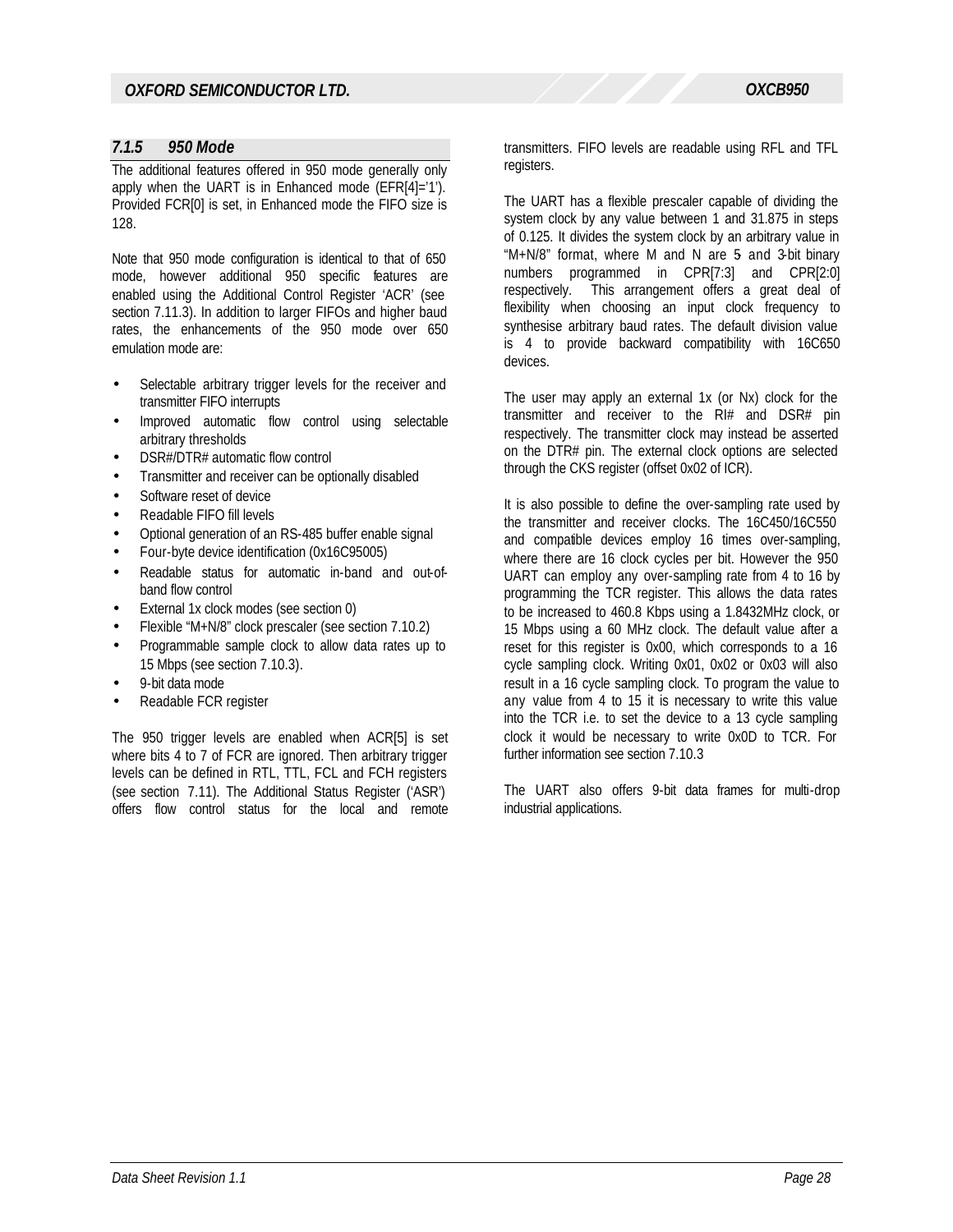# *7.2 Register description tables*

The UART is accessed through an 8-byte block of I/O space (or through memory space). Since there are more than 8 registers, the mapping is also dependent on the state of the Line Control Register 'LCR' and Additional Control Register 'ACR':

- 1. LCR[7]=1 enables the divider latch registers DLL and DLM.
- 2. LCR specifies the data format used for both transmitter and receiver. Writing 0xBF (an unused format) to LCR enables access to the 650 compatible register set. Writing this value will set LCR[7] but leaves LCR[6:0] unchanged. Therefore, the data format of the transmitter and receiver data is not affected. Write the desired LCR value to exit from this selection.
- 3. ACR[7]=1 enables access to the 950 specific registers.
- 4. ACR[6]=1 enables access to the Indexed Control Register set (ICR) registers as described on page 31.

| <b>Register</b><br><b>Name</b>          | <b>Address</b>                                                                                            | <b>R/W</b>  | Bit 7                                                                             | Bit 6                           | Bit 5                                 | Bit 4                      | Bit 3                                             | Bit 2                                 | Bit 1                    | Bit 0                 |
|-----------------------------------------|-----------------------------------------------------------------------------------------------------------|-------------|-----------------------------------------------------------------------------------|---------------------------------|---------------------------------------|----------------------------|---------------------------------------------------|---------------------------------------|--------------------------|-----------------------|
| THR <sup>1</sup>                        | 000                                                                                                       | W           |                                                                                   |                                 |                                       |                            | Data to be transmitted                            |                                       |                          |                       |
| RHR <sup>1</sup>                        | 000                                                                                                       | ${\sf R}$   |                                                                                   |                                 |                                       |                            | Data received                                     |                                       |                          |                       |
| $IER$ $1.2$<br>650/950<br>Mode          | 001                                                                                                       | R/W         | <b>CTS</b><br>interrupt<br>mask                                                   | <b>RTS</b><br>interrupt<br>mask | Special<br>Char.<br>Detect            | Sleep<br>mode              | Modem<br>interrupt                                | Rx Stat<br>interrupt                  | <b>THRE</b><br>interrupt | RxRDY<br>interrupt    |
| 550/750<br>Mode                         |                                                                                                           |             | Unused                                                                            |                                 | Alternate<br>sleep<br>mode            |                            | mask                                              | mask                                  | mask                     | mask                  |
| FCR <sup>3</sup><br>650 mode            |                                                                                                           |             |                                                                                   | <b>RHR Trigger</b><br>Level     | <b>THR Trigger</b>                    | Level                      | Tх                                                |                                       |                          |                       |
| 750 mode                                | 010                                                                                                       | W           |                                                                                   | <b>RHR Trigger</b><br>Level     | <b>FIFO</b><br><b>Size</b>            | Unused                     | Trigger<br>Enable                                 | Flush<br><b>THR</b>                   | Flush<br><b>RHR</b>      | Enable<br><b>FIFO</b> |
| 950 mode                                |                                                                                                           |             |                                                                                   |                                 | Unused                                |                            |                                                   |                                       |                          |                       |
| ISR <sup>3</sup>                        | 010                                                                                                       | R           |                                                                                   | <b>FIFOs</b><br>enabled         | (Enhanced mode)                       | Interrupt priority         | Interrupt priority<br>(All modes)                 |                                       | Interrupt<br>pending     |                       |
| LCR <sup>4</sup>                        | 011                                                                                                       | R/W         | <b>Divisor</b><br>latch<br>access                                                 | Tх<br>break                     | Force<br>parity                       | Odd /<br>even<br>parity    | Parity<br>enable                                  | Number<br>of stop<br>bits             | Data length              |                       |
| $MCR$ 3,4<br>550/750<br>Mode            | 100                                                                                                       | R/W         | Unused                                                                            |                                 | CTS&<br><b>RTS</b><br>Flow<br>Control | Enable<br>Internal<br>Loop |                                                   | Unused                                |                          | <b>DTR</b>            |
| 650/950<br>Mode                         |                                                                                                           |             | Baud<br>prescale                                                                  | IrDA<br>mode                    | XON-Any                               | <b>Back</b>                |                                                   |                                       |                          |                       |
| LSR 3,5<br>Normal<br>9-bit data<br>mode | 101                                                                                                       | $\mathsf R$ | Data<br>Error                                                                     | <b>Tx Empty</b>                 | <b>THR</b><br>Empty                   | Rx<br><b>Break</b>         | Framing<br>Error                                  | Parity<br>Error<br>9th Rx<br>data bit | Overrun<br>Error         | RxRDY                 |
| MSR <sup>3</sup>                        | 110                                                                                                       | R.          | <b>DCD</b>                                                                        | R <sub>l</sub>                  | <b>DSR</b>                            | <b>CTS</b>                 | Delta<br><b>DCD</b>                               | Trailing<br>RI edge                   | Delta<br><b>DSR</b>      | Delta<br>CTS          |
| SPR <sup>3</sup><br>Normal              | 111                                                                                                       | R/W         | Temporary data storage register and<br>Indexed control register offset value bits |                                 |                                       |                            |                                                   |                                       |                          |                       |
| 9-bit data<br>mode                      |                                                                                                           |             | 9 <sup>th</sup> Tx<br>Unused                                                      |                                 |                                       |                            |                                                   | data bit                              |                          |                       |
|                                         | Additional Standard Registers - These registers require divisor latch access bit (LCR[7]) to be set to 1. |             |                                                                                   |                                 |                                       |                            |                                                   |                                       |                          |                       |
| DLL                                     | 000                                                                                                       | R/W         |                                                                                   |                                 |                                       |                            | Divisor latch bits [7:0] (Least significant byte) |                                       |                          |                       |
| <b>DLM</b>                              | 001                                                                                                       | R/W         |                                                                                   |                                 |                                       |                            | Divisor latch bits [15:8] (Most significant byte) |                                       |                          |                       |

#### **Table 8: Standard 550 Compatible Registers**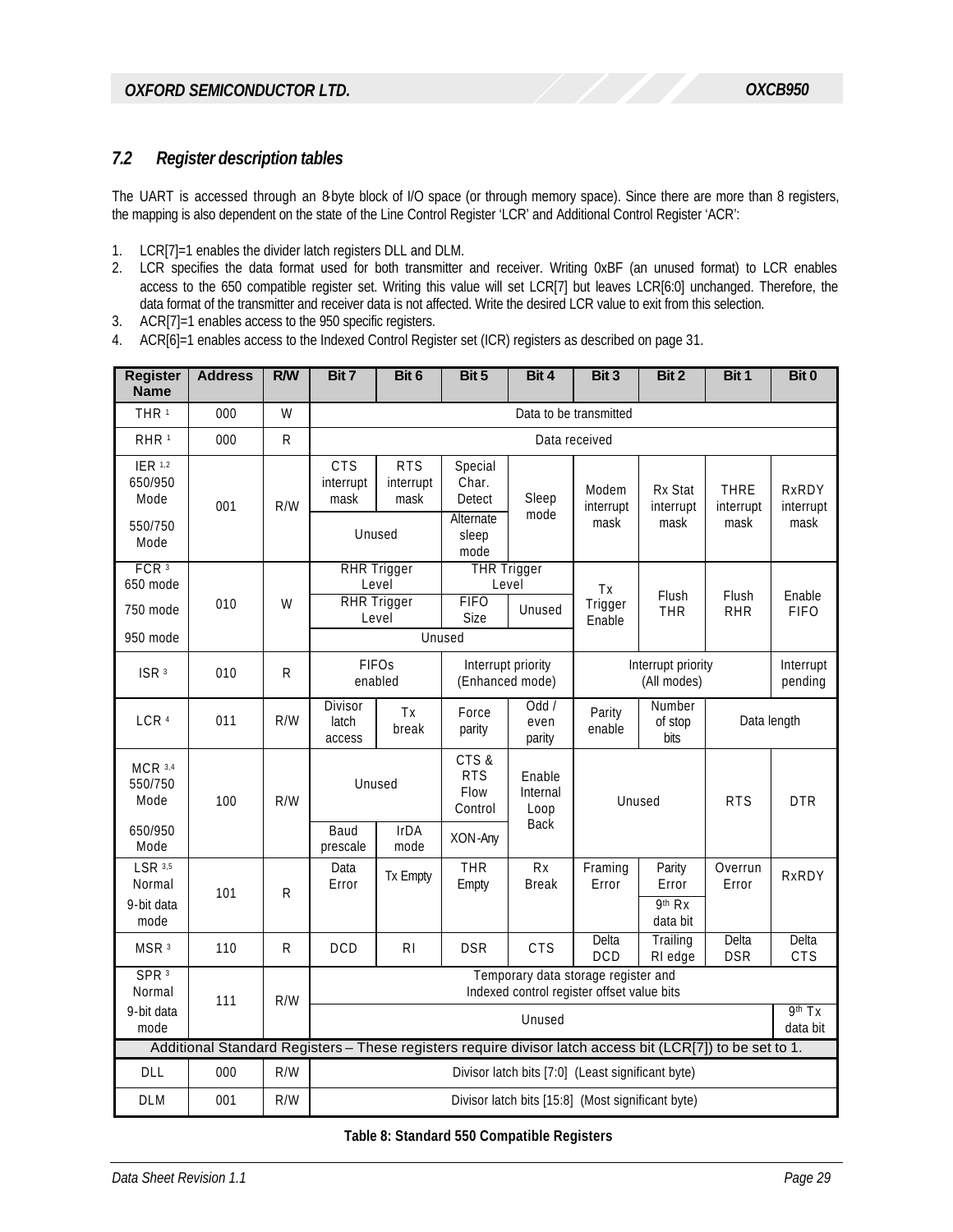| <b>Register</b><br><b>Name</b> | <b>Address</b> | <b>R/W</b> | Bit 7                         | Bit 6                                | Bit 5                     | Bit 4                                             | Bit 3 | Bit 2 | Bit 1                     | Bit 0 |
|--------------------------------|----------------|------------|-------------------------------|--------------------------------------|---------------------------|---------------------------------------------------|-------|-------|---------------------------|-------|
|                                |                |            |                               |                                      |                           | To access these registers LCR must be set to 0xBF |       |       |                           |       |
| EFR                            | 010            | R/W        | <b>CTS</b><br>flow<br>control | <b>RTS</b><br><b>Flow</b><br>control | Special<br>char<br>detect | Enhance<br>mode                                   |       |       | In-band flow control mode |       |
| XON <sub>1</sub>               | 100            | R/W        |                               |                                      |                           | XON Character 1                                   |       |       |                           |       |
| 9-bit mode                     |                |            |                               |                                      |                           | Special character 1                               |       |       |                           |       |
| XON <sub>2</sub>               | 101            | R/W        |                               |                                      |                           | XON Character 2                                   |       |       |                           |       |
| 9-bit mode                     |                |            |                               |                                      |                           | Special Character 2                               |       |       |                           |       |
| XOFF1                          | 110            | R/W        |                               |                                      |                           | XOFF Character 1                                  |       |       |                           |       |
| 9-bit mode                     |                |            | Special character 3           |                                      |                           |                                                   |       |       |                           |       |
| XOFF2                          | 111            | R/W        |                               |                                      |                           | XOFF Character 2                                  |       |       |                           |       |
| 9-bit mode                     |                |            |                               |                                      |                           | Special character 4                               |       |       |                           |       |

| <b>Register</b><br><b>Name</b> | <b>Address</b> | <b>R/W</b>         | Bit 7                                                              | Bit 6       | Bit 5      | Bit 4                                      | Bit 3      | Bit 2      | Bit 1    | Bit 0           |
|--------------------------------|----------------|--------------------|--------------------------------------------------------------------|-------------|------------|--------------------------------------------|------------|------------|----------|-----------------|
| ASR 1,6,7                      | 001            | $R/W$ <sup>7</sup> | Тx                                                                 | <b>FIFO</b> | FIFO-      | Special                                    | <b>DTR</b> | <b>RTS</b> | Remote   | Тx              |
|                                |                |                    | Idle                                                               | size        | <b>SEL</b> | Char                                       |            |            | Тx       | <b>Disabled</b> |
|                                |                |                    |                                                                    |             |            | Detect                                     |            |            | Disabled |                 |
| RFL 6                          | 011            | R                  |                                                                    |             |            | Number of characters in the receiver FIFO  |            |            |          |                 |
|                                |                |                    |                                                                    |             |            |                                            |            |            |          |                 |
| TFI 3,6                        | 100            | R                  | Number of characters in the transmitter FIFO                       |             |            |                                            |            |            |          |                 |
|                                |                |                    |                                                                    |             |            |                                            |            |            |          |                 |
| ICR <sup>3,8,9</sup>           | 101            | R/W                | Data read/written depends on the value written to the SPR prior to |             |            |                                            |            |            |          |                 |
|                                |                |                    |                                                                    |             |            | the access of this register (see Table 11) |            |            |          |                 |

### **Table 10: 950 Specific Registers**

## *Register access notes:*

Note 1: Requires LCR[7] = 0

Note 2: Requires ACR[7] = 0

Note 3: Requires that last value written to LCR was not 0xBF

Note 4: To read this register ACR[7] must be = 0

Note 5: To read this register ACR[6] must be = 0

Note 6: Requires ACR[7] = 1

Note 7: Only bits 0 and 1 of this register can be written

Note 8: To read this register ACR[6] must be = 1

Note 9: This register acts as a window through which to read and write registers in the Indexed Control Register set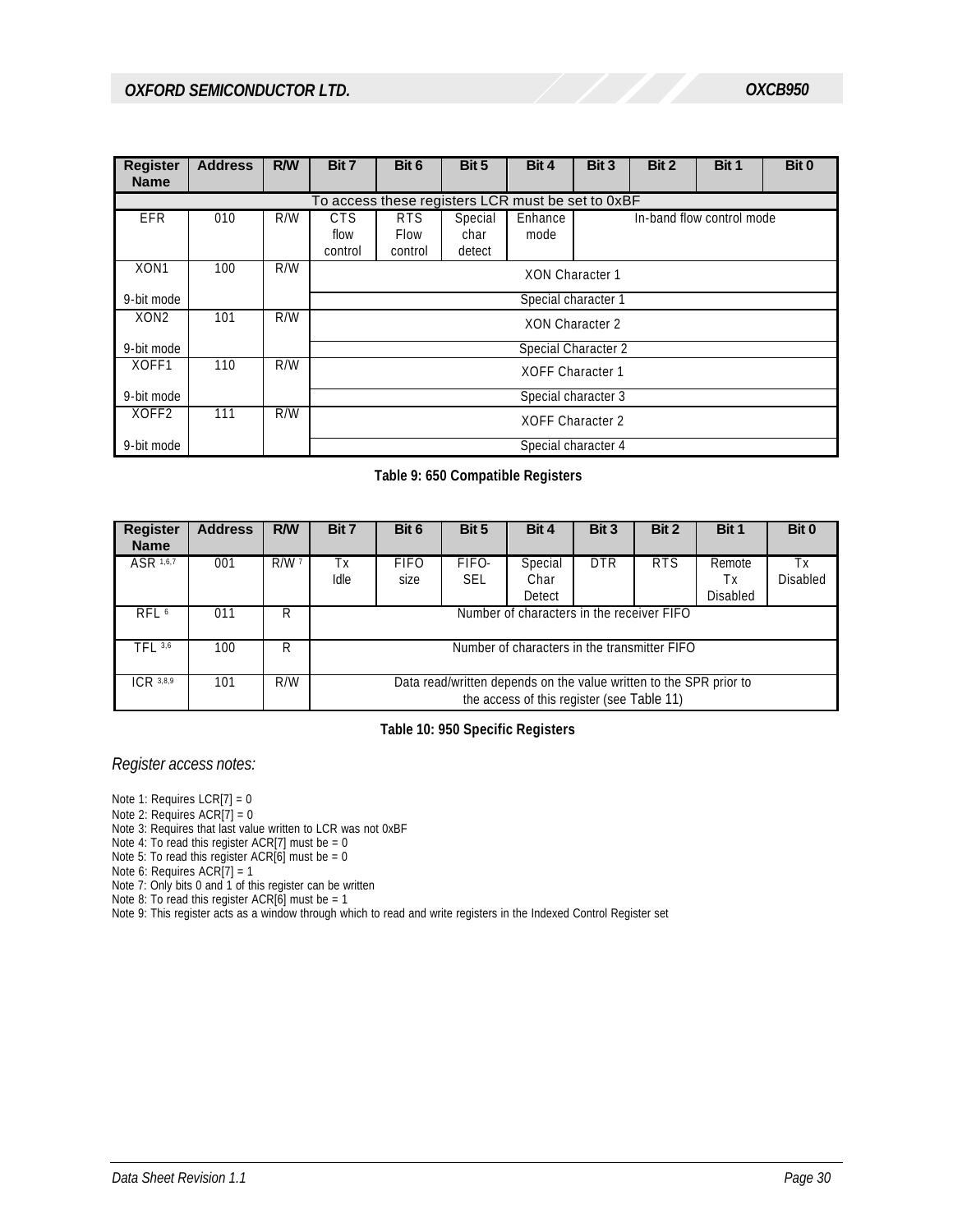| <b>Register</b><br><b>Name</b> | <b>SPR</b><br>Offset <sup>10</sup> | <b>R/W</b>     | Bit 7            | Bit 6                           | Bit 5                               | Bit 4                                               | Bit 3            | Bit 2      | Bit 1                      | Bit 0                     |
|--------------------------------|------------------------------------|----------------|------------------|---------------------------------|-------------------------------------|-----------------------------------------------------|------------------|------------|----------------------------|---------------------------|
|                                |                                    |                |                  |                                 | <b>Indexed Control Register Set</b> |                                                     |                  |            |                            |                           |
| <b>ACR</b>                     | 0x00                               | R/W            | Addit-           | $\overline{ICR}$                | 950                                 | <b>DTR</b> definition and                           |                  | Auto       | Tх                         | Rx                        |
|                                |                                    |                | ional            | Read                            | Trigger                             |                                                     | control          | <b>DSR</b> | Disable                    | Disable                   |
|                                |                                    |                | <b>Status</b>    | Enable                          | Level                               |                                                     |                  | Flow       |                            |                           |
|                                |                                    |                | Enable           |                                 | Enable                              |                                                     |                  | Control    |                            |                           |
|                                |                                    |                |                  |                                 |                                     |                                                     |                  | Enable     |                            |                           |
| CPR                            | 0x01                               | R/W            |                  |                                 | 5 Bit "integer" part of             |                                                     |                  |            | 3 Bit "fractional" part of |                           |
|                                |                                    |                |                  |                                 | clock prescaler                     |                                                     |                  |            | clock prescaler            |                           |
| <b>TCR</b>                     | 0x02                               | R/W            |                  |                                 | Unused                              |                                                     |                  |            | 4 Bit N-times clock        |                           |
|                                |                                    |                |                  |                                 |                                     |                                                     |                  |            | selection bits [3:0]       |                           |
| <b>CKS</b>                     | 0x03                               | R/W            | Tx <sub>1x</sub> | Tx CLK                          | <b>BDOUT</b>                        | DTR <sub>1x</sub>                                   | Rx <sub>1x</sub> | $\Omega$   |                            | Receiver                  |
|                                |                                    |                | Mode             | Select                          | on DTR                              | Tx CLK                                              | Mode             |            |                            | Clock Sel[1:0]            |
| <b>TTL</b>                     | 0x04                               | R/W            | Unused           |                                 |                                     | Transmitter Interrupt Trigger Level (0-127)         |                  |            |                            |                           |
|                                |                                    |                |                  |                                 |                                     |                                                     |                  |            |                            |                           |
| RTL                            | 0x05                               | R/W            | Unused           |                                 |                                     | Receiver Interrupt Trigger Level (1-127)            |                  |            |                            |                           |
|                                |                                    |                |                  |                                 |                                     |                                                     |                  |            |                            |                           |
| FCL                            | 0x06                               | R/W            | Unused           |                                 |                                     | Automatic Flow Control Lower Trigger Level (0-127)  |                  |            |                            |                           |
|                                |                                    |                |                  |                                 |                                     |                                                     |                  |            |                            |                           |
| FCH                            | 0x07                               | R/W            | Unused           |                                 |                                     | Automatic Flow Control Higher Trigger level (1-127) |                  |            |                            |                           |
| ID1                            | 0x08                               | R              |                  |                                 |                                     | Hardwired ID byte 1 (0x16)                          |                  |            |                            |                           |
|                                |                                    |                |                  |                                 |                                     |                                                     |                  |            |                            |                           |
| ID2                            | 0x09                               | $\overline{R}$ |                  |                                 |                                     | Hardwired ID byte 1 (0xC9)                          |                  |            |                            |                           |
|                                |                                    |                |                  |                                 |                                     |                                                     |                  |            |                            |                           |
| ID3                            | 0x0A                               | R              |                  |                                 |                                     | Hardwired ID byte 1 (0x50)                          |                  |            |                            |                           |
|                                |                                    |                |                  |                                 |                                     |                                                     |                  |            |                            |                           |
| <b>REV</b>                     | 0x0B                               | $\overline{R}$ |                  |                                 |                                     | Hardwired revision byte (0x05)                      |                  |            |                            |                           |
|                                |                                    |                |                  |                                 |                                     |                                                     |                  |            |                            |                           |
| CSR                            | 0x0C                               | W              |                  |                                 |                                     | Writing 0x00 to this register will                  |                  |            |                            |                           |
|                                |                                    |                |                  |                                 |                                     | reset the UART (Except the CKS and CKA registers)   |                  |            |                            |                           |
| <b>NMR</b>                     | 0x0D                               | R/W            | Unused           |                                 | 9th Bit                             | 9th Bit                                             | 9th Bit          | 9th Bit    | 9th-bit Int.               | 9 Bit                     |
|                                |                                    |                |                  |                                 | SChar 4                             | SChar 3                                             | SChar 2          | SChar 1    | En.                        | Enable                    |
| <b>MDM</b>                     | 0x0E                               | R/W            | $\overline{0}$   | $\overline{0}$                  | SIN                                 | Modem                                               | $\triangle DCD$  | Trailing   | $\overline{\Delta}$ DSR    | $\overline{\triangle$ CTS |
|                                |                                    |                |                  |                                 | wakeup                              | Wakeup                                              | Wakeup           | RI edge    | Wakeup                     | Wakeup                    |
|                                |                                    |                |                  |                                 | disable                             | Disable                                             | disable          | disable    | disable                    | disable                   |
| <b>RFC</b>                     | 0X0F                               | $\overline{R}$ | FCR[7]           | FCR[6]                          | FCR[5]                              | FCR[4]                                              | FCR[3]           | FCR[2]     | FCR[1]                     | FCR[0]                    |
| GDS                            | 0X10                               | $\overline{R}$ | Unused<br>Good   |                                 |                                     |                                                     |                  |            |                            |                           |
|                                |                                    |                |                  |                                 |                                     |                                                     |                  |            |                            | Data                      |
| <b>DMS</b>                     | 0x11                               | R/W            | Force            | <b>Status</b><br>Force<br>TxRdy |                                     |                                                     |                  |            | RxRdy                      |                           |
|                                |                                    |                | TxRdy            | RxRdy                           |                                     | Unused                                              |                  |            | status                     | status                    |
|                                |                                    |                | inactive         | inactive                        |                                     |                                                     |                  |            | (R)                        | (R)                       |
| <b>PIDX</b>                    | 0x12                               | R              |                  |                                 |                                     | Hardwired Port Index (0x00)                         |                  |            |                            |                           |
| CKA                            | 0x13                               | R/W            |                  |                                 |                                     |                                                     |                  | Invert     | Invert                     | Invert                    |
|                                |                                    |                |                  |                                 | Unused                              |                                                     |                  | <b>DTR</b> | internal                   | internal                  |
|                                |                                    |                |                  |                                 |                                     |                                                     |                  | signal     | tx clock                   | rx clock                  |

#### **Table 11: Indexed Control Register Set**

Note 10: The SPR offset column indicates the value that must be written into SPR prior to reading / writing any of the Indexed Control Registers via ICR. Offset values not listed in the table are reserved for future use and must not be used.

To read or write to any of the Indexed Controlled Registers use the following procedure:

Writing to ICR registers:

Ensure that the last value written to LCR was not 0xBF (reserved for 650 compatible register access value). Write the desired offset to SPR (address 111b). Write the desired value to ICR (address 101b).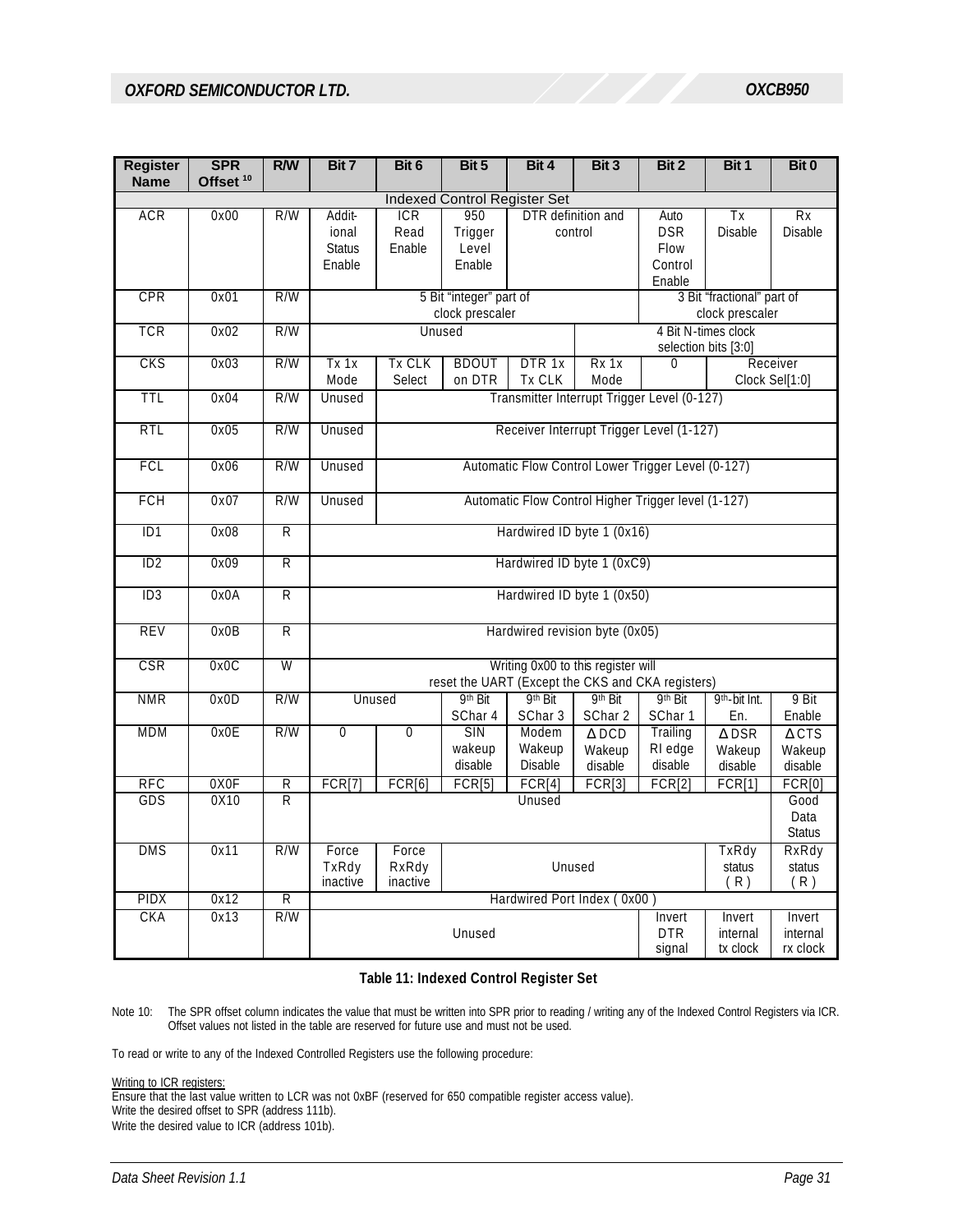Reading from ICR registers:

Ensure that the last value written to LCR was not 0xBF (see above).

Write 0x00 offset to SPR to select ACR.

Set bit 6 of ACR (ICR read enable) by writing x1xxxxxxb to address 101b. Ensure that other bits in ACR are not changed. (Software drivers should keep a copy of the contents of the ACR elsewhere since reading ICR involves overwriting ACR!)

Write the desired offset to SPR (address 111b). Read the desired value from ICR (address 101b).

Write 0x00 offset to SPR to select ACR.

Clear bit 6 of ACR bye writing x0xxxxxxb to ICR, thus enabling access to standard registers again.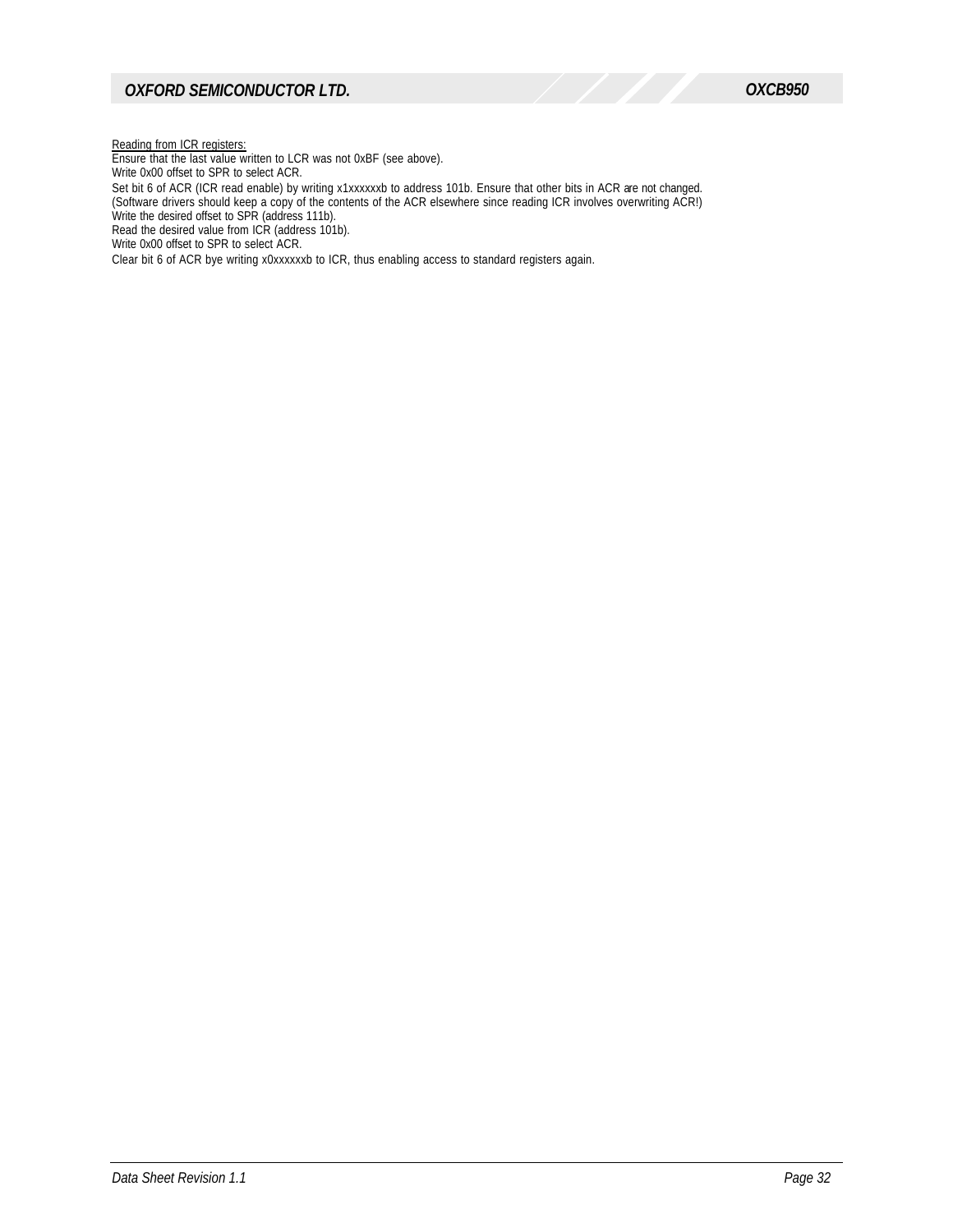# *7.3 Reset Configuration*

## *7.3.1 Hardware Reset*

After a hardware reset, all writable registers are reset to 0x00, with the following exceptions:

DLL, which is reset to 0x01. CPR, which is reset to 0x20.

The state of read-only registers following a hardware reset is as follows:

| RHR[7:0]:                      | Indeterminate                                     |
|--------------------------------|---------------------------------------------------|
| RFL[6:0]: 0000000 <sub>2</sub> |                                                   |
| TFL[6:0]: 0000000 <sub>2</sub> |                                                   |
| LSR[7:0]:                      | 0x60 signifying that both the transmitter and the |
|                                | transmitter FIFO are empty                        |
| MSR[3:0]:                      | 0000 <sub>2</sub>                                 |
| $MSR[7:4]$ :                   | Dependent on modem input lines DCD, RI,           |
|                                | DSR and CTS respectively                          |
| ISR[7:0]:                      | 0x01, i.e. no interrupts are pending              |
|                                | ASR[7:0]: 1xx00000 <sub>2</sub>                   |
|                                | RFC[7:0]: 000000002                               |
|                                | GDS[7:0]: 000000012                               |
|                                | DMS[7:0]: 000000102                               |
| CKA[7:0]: 000000002            |                                                   |
|                                |                                                   |
|                                |                                                   |

The reset state of output signals are tabulated below:

| Signal | <b>Reset state</b> |  |  |  |
|--------|--------------------|--|--|--|
| SOUT   | Inactive High      |  |  |  |
| RTS#   | Inactive High      |  |  |  |
| DTR#   | Inactive High      |  |  |  |

**Table 12: Output Signal Reset State**

# *7.3.2 Software Reset*

An additional feature available in the OXCB950 UART is software resetting of the serial channel. This command has the same effect on a single channel as a hardware reset except it does not reset the clock source selections (i.e. CKS register and CKA register). To reset the UART write 0x00 to the Channel Software Reset register 'CSR'.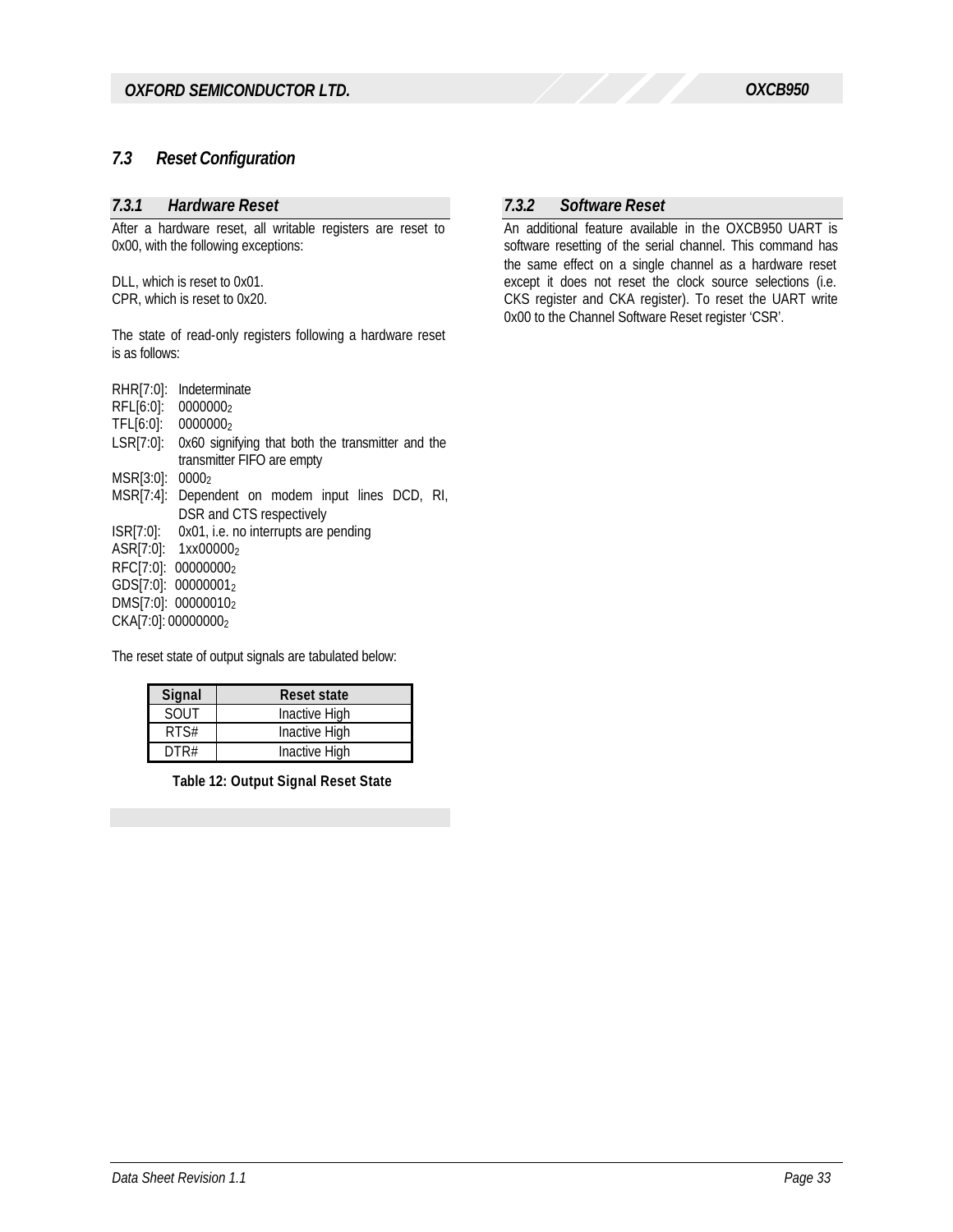# *7.4 Transmitter and receiver FIFOs*

Both the transmitter and receiver have associated holding registers (FIFOs), referred to as the transmitter holding register (THR) and receiver holding register (RHR) respectively.

In normal operation, when the transmitter finishes transmitting a byte it will remove the next data from the top of the THR and proceed to transmit it. If the THR is empty, it will wait until data is written into it. If THR is empty and the last character being transmitted has been completed (i.e. the transmitter shift register is empty) the transmitter is said to be idle. Similarly, when the receiver finishes receiving a byte, it will transfer it to the bottom of the RHR. If the RHR is full, an overrun condition will occur (see section 7.5.3).

Data is written into the bottom of the THR queue and read from the top of the RHR queue completely asynchronously to the operation of the transmitter and receiver.

The size of the FIFOs is dependent on the setting of the FCR register. When in Byte mode, these FIFOs only accept one byte at a time before indicating that they are full; this is compatible with the 16C450. When in a FIFO mode, the size of the FIFOs is either 16 (compatible with the 16C550) or 128.

Data written to the THR when it is full is lost. Data read from the RHR when it is empty is invalid. The empty or full status of the FIFOs are indicated in the Line Status Register 'LSR' (see section 7.5.3). Interrupts are generated when the UART is ready for data transfer to/from the FIFOs. The number of items in each FIFO may also be read back from the transmitter FIFO level (TFL) and receiver FIFO level (RFL) registers (see section 7.11.2).

## *7.4.1 FIFO Control Register 'FCR'*

*FIFO setup:*

# **FCR[0]: Enable FIFO mode**

logic 0 ⇒ Byte mode. logic 1 ⇒ FIFO mode.

This bit should be enabled before setting the FIFO trigger levels.

## **FCR[1]: Flush RHR**

logic  $0 \Rightarrow$  No change. logic 1 ⇒ Flushes the contents of the RHR

This is only operative when already in a FIFO mode. The RHR is automatically flushed whenever changing between Byte mode and a FIFO mode. This bit will return to zero after clearing the FIFOs.

## **FCR[2]: Flush THR**

logic 0 ⇒ No change. logic 1  $\Rightarrow$  Flushes the contents of the THR, in the same manner as FCR[1] does for the RHR.

## *THR Trigger levels:*

### **FCR[3]: Tx trigger level enable**

logic 0 ⇒ Transmit trigger levels enabled logic 1 ⇒ Transmit trigger levels disabled

When FCR[3]=0, the transmitter trigger level is always set to 1, thus ignoring FCR[5:4]. Alternatively, 950-mode trigger levels can be set using ACR[5].

## **FCR[5:4]: Compatible trigger levels**

*450, 550 and extended 550 modes:* The transmitter interrupt trigger levels are set to 1 and FCR[5:4] are ignored.

*650 mode:*

In 650 mode the transmitter interrupt trigger levels can be set to the following values:

| FCR[5:4] | Transmit Interrupt Trigger level |
|----------|----------------------------------|
|          |                                  |
|          |                                  |
|          |                                  |
|          | 112                              |

**Table 13: Transmit Interrupt Trigger Levels**

These levels only apply when in Enhanced mode and when FCR[3] is set, otherwise the trigger level is set to 1. A transmitter empty interrupt will be generated (if enabled) if the TFL falls below the trigger level.

### *750 Mode:*

In 750 compatible mode, transmitter trigger level is set to 1, FCR[4] is unused and FCR[5] defines the FIFO depth as follows:

FCR[5]=0: FIFO size is 16 bytes. FCR[5]=1: FIFO size is 128 bytes.

In non-Enhanced mode and when FIFOSEL pin is low (tied low internally on the OXCB950) FCR[5] is writable only when LCR[7] is set. Note that in Enhanced mode, the FIFO size is increased to 128 bytes when FCR[0] is set.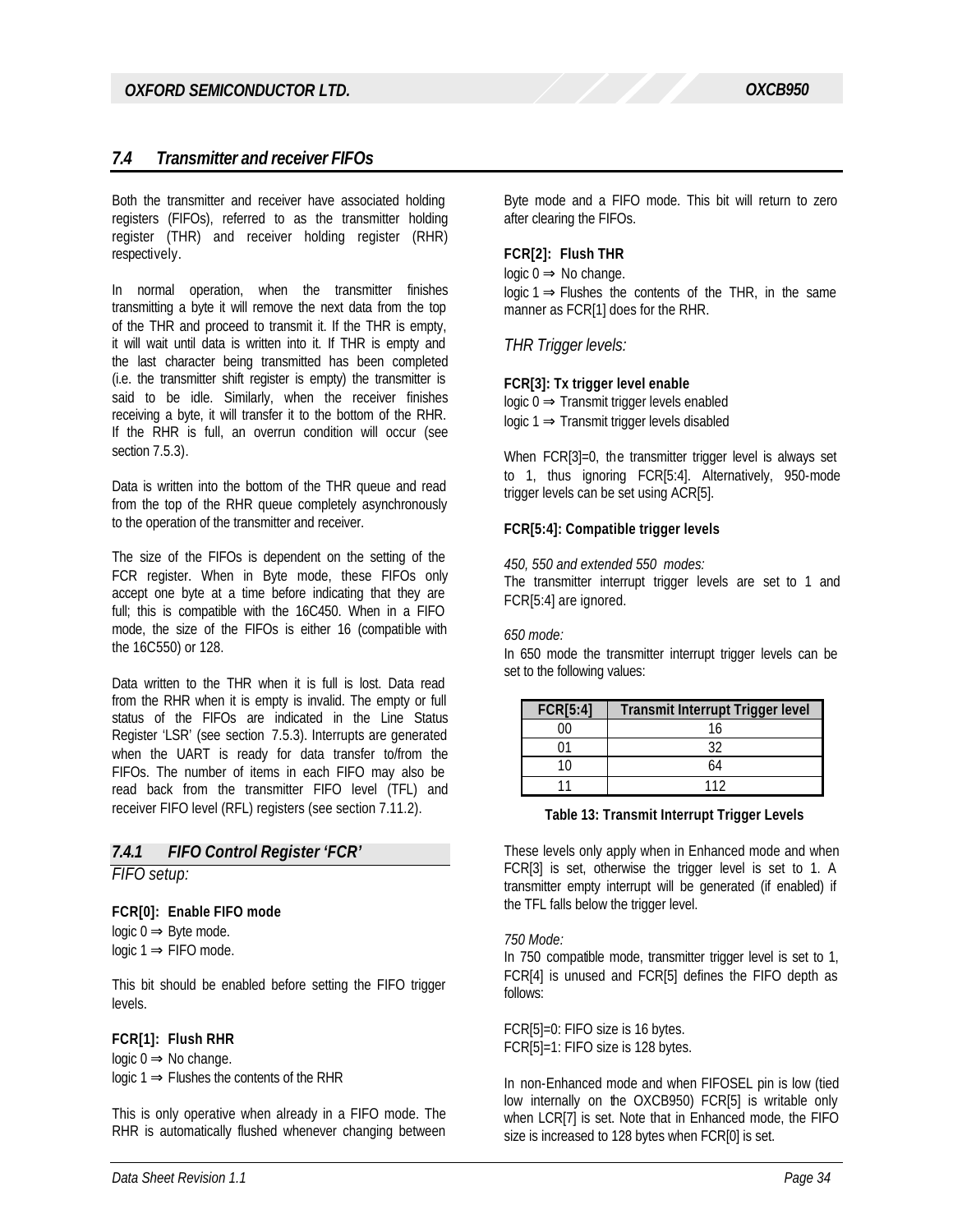#### *950 mode:*

Setting ACR[5]=1 enables 950-mode trigger levels set using the TTL register (see section 7.11.4), FCR[5:4] are ignored.

## *RHR trigger levels*

### **FCR[7:6]: Compatible Trigger levels**

#### *450, 550, extended 550, 650 and 750 modes:*

The receiver FIFO trigger levels are defined using FCR[7:6]. The interrupt trigger level and upper flow control trigger level where appropriate are defined by L1 in the table below. L2 defines the lower flow control trigger level. Separate upper and lower flow control trigger levels introduce a hysteresis element in in-band and out-of-band flow control (see section 7.9). In Byte mode (450 mode) the trigger levels are all set to 1.

# *7.5 Line Control & Status*

## *7.5.1 False Start Bit Detection*

On the falling edge of a start bit, the receiver will wait for 1/2 bit and re-synchronise the receiver's sampling clock onto the centre of the start bit. The start bit is valid if the SIN line is still low at this mid-bit sample and the receiver will proceed to read in a data character. Verifying the start bit prevents noise generating spurious character generation. Once the first stop bit has been sampled, the received data is transferred to the RHR and the receiver will then wait for a low transition on SIN (signifying the next start bit).

The receiver will continue receiving data even if the RHR is full or the receiver has been disabled (see section 7.11.3) in order to maintain framing synchronisation. The only difference is that the received data does not get transferred to the RHR.

## *7.5.2 Line Control Register 'LCR'*

The LCR specifies the data format that is common to both transmitter and receiver. Writing 0xBF to LCR enables access to the EFR, XON1, XOFF1, XON2 and XOFF2, DLL and DLM registers. This value (0xBF) corresponds to an unused data format. Writing the value 0xBF to LCR will set LCR[7] but leaves LCR[6:0] unchanged. Therefore, the data format of the transmitter and receiver data is not

#### *950 mode:*

In similar fashion to for transmitter trigger levels, setting ACR[5]=1 enables 950-mode receiver trigger levels. FCR[7:6] are ignored.

| <b>FCR</b> |                     |     |     | Mode                            |                      |                |
|------------|---------------------|-----|-----|---------------------------------|----------------------|----------------|
| $[7:6]$    | 550<br>FIFO Size 16 |     |     | Ext. 550 / 750<br>FIFO Size 128 | 650<br>FIFO Size 128 |                |
|            | l 1                 | L2  | l 1 | L2                              | l 1                  | L <sub>2</sub> |
| 00         |                     | n/a |     |                                 | 16                   |                |
| 01         |                     | n/a | 32  |                                 | 32                   | 16             |
| 10         | 8                   | n/a | 64  |                                 | 112                  | 32             |
|            |                     | n/a | 112 |                                 | 120                  | 112            |

**Table 14: Compatible Receiver Trigger Levels**

A receiver data interrupt will be generated (if enabled) if the Receiver FIFO Level ('RFL') reaches the upper trigger level.

affected. Write the desired LCR value to exit from this selection.

### **LCR[1:0]: Data length**

LCR[1:0] Determines the data length of serial characters. Note however, that these values are ignored in 9-bit data framing mode, i.e. when NMR[0] is set.

| LCR[1:0] | Data length |
|----------|-------------|
| იი       | 5 bits      |
| በ1       | 6 bits      |
| 10       | 7 bits      |
|          | 8 bits      |

**Table 15: LCR Data Length Configuration**

#### **LCR[2]: Number of stop bits**

LCR[2] defines the number of stop bits per serial character.

| LCR[2] | Data length | No. stop<br>bits |
|--------|-------------|------------------|
|        | 5,6,7,8     |                  |
|        |             | 1.5              |
|        |             |                  |

| Table 16: LCR Stop Bit Number Configuration |  |  |
|---------------------------------------------|--|--|
|---------------------------------------------|--|--|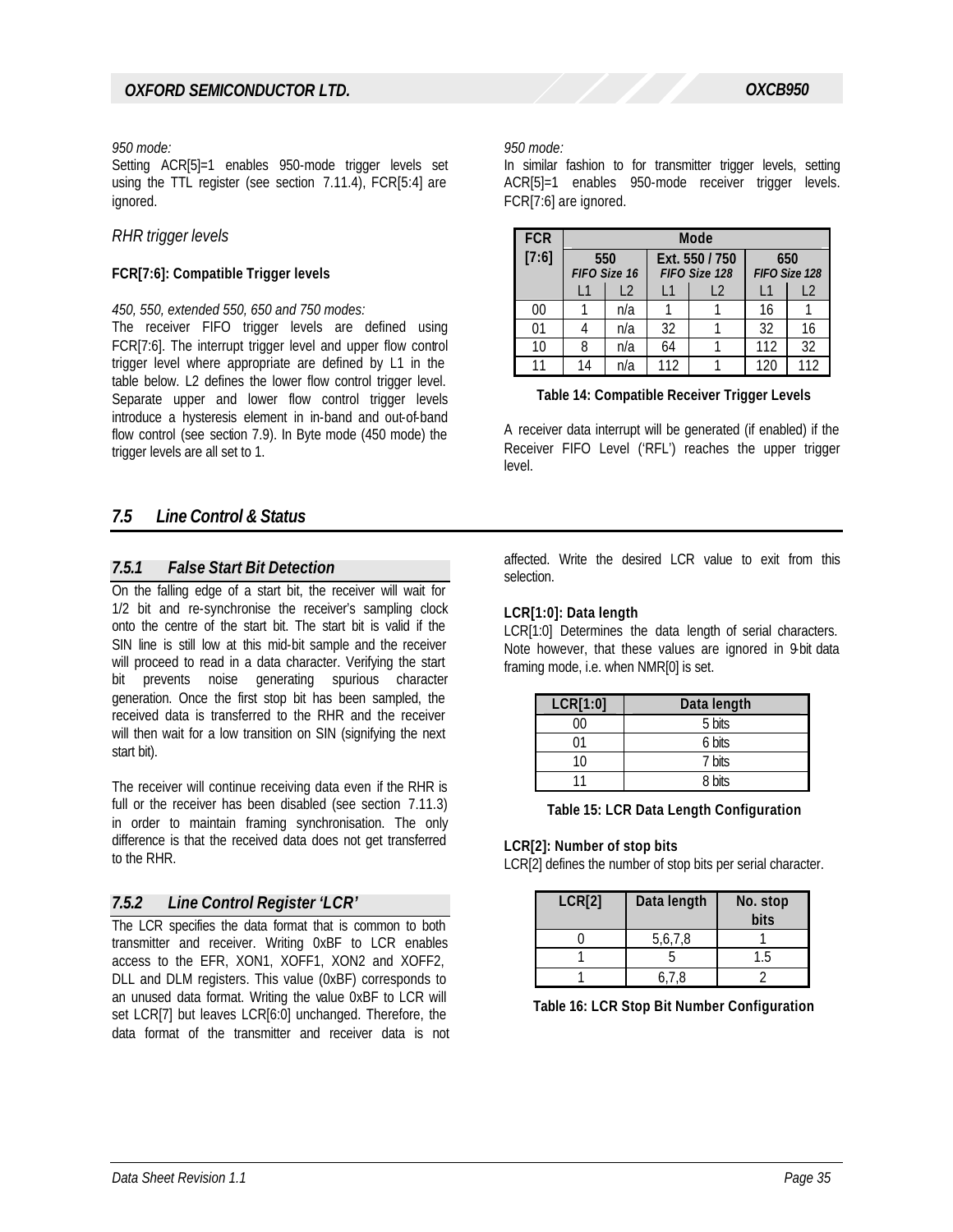#### **LCR[5:3]: Parity type**

The selected parity type will be generated during transmission and checked by the receiver, which may produce a parity error as a result. In 9-bit mode parity is disabled and LCR[5:3] is ignored.

| LCR[5:3] | Parity type            |
|----------|------------------------|
| xx0      | No parity bit          |
| 001      | Odd parity bit         |
| 011      | Even parity bit        |
| 101      | Parity bit forced to 1 |
| 111      | Parity bit forced to 0 |

#### **Table 17: LCR Parity Configuration**

### **LCR[6]: Transmission break**

logic 0 ⇒ Break transmission disabled.

logic 1 ⇒ Forces the transmitter data output SOUT low to alert the communication terminal, or send zeros in IrDA mode.

It is the responsibility of the software driver to ensure that the break duration is longer than the character period for it to be recognised remotely as a break rather than data.

### **LCR[7]: Divisor latch enable**

logic  $0 \implies$  Access to DLL and DLM registers disabled. logic 1 ⇒ Access to DLL and DLM registers enabled.

### *7.5.3 Line Status Register 'LSR'*

This register provides the status of data transfer to CPU.

#### **LSR[0]: RHR data available**

logic  $0 \implies$  RHR is empty : no data available

logic  $1 \implies$  RHR is not empty: data is available to be read.

### **LSR[1]: RHR overrun error**

- logic  $0 \implies$  No overrun error.
- logic  $1 \implies$  Data was received when the RHR was full. An overrun error has occurred. The error is flagged when the data would normally have been transferred to the RHR.

#### **LSR[2]: Received data parity error**

- logic  $0 \implies$  No parity error in normal mode or 9<sup>th</sup> bit of received data is '0' in 9-bit mode.
- logic  $1 \implies$  Data has been received that did not have correct parity in normal mode or 9<sup>th</sup> bit of received data is '1' in 9-bit mode.

The Parity error flag will be set when the data item in error is at the top of the RHR and cleared following a read of the LSR. In 9-bit mode LSR[2] is no longer a flag and corresponds to the 9th bit of the received data in RHR.

#### **LSR[3]: Received data framing error**

- logic  $0 \implies$  No framing error.
- logic  $1 \implies$  Data has been received with an invalid stop bit.

This status bit is set and cleared in the same manner as LSR[2]. When a framing error occurs, the UART will try to re-synchronise by assuming that the error was due to sampling the start bit of the next data item.

#### **LSR[4]: Received break error**

logic  $0 \implies$  No receiver break error. logic  $1 \implies$  The receiver received a break.

A break condition occurs when the SIN line goes low (normally signifying a start bit) and stays low throughout the start, data, parity and first stop bit. (Note that the SIN line is sampled at the bit rate). One zero character with associated break flag set will be transferred to the RHR and the receiver will then wait until the SIN line returns high. The LSR[4] break flag will be set when this data item gets to the top of the RHR and it is cleared following a read of the LSR.

#### **LSR[5]: THR empty**

- logic  $0 \implies$  Transmitter FIFO (THR) is not empty.
- logic  $1$   $\Rightarrow$  Transmitter FIFO (THR) is empty.

#### **LSR[6]: Transmitter and THR empty**

- logic  $0 \implies$  The transmitter is not idle
- logic  $1 \implies$  THR is empty and the transmitter has completed the character in shift register and is in idle mode. (I.e. set whenever the transmitter shift register and the THR are both empty.)

#### **LSR[7]: Receiver data error**

- logic  $0 \implies$  Either there are no receiver data errors in the FIFO or it was cleared by a read of LSR.
- logic  $1 \implies$  At least one parity error, framing error or break indication in the FIFO.

In 450 mode LSR[7] is permanently cleared, otherwise this bit will be set when an erroneous character is transferred from the receiver to the RHR. It is cleared when the LSR is read. **Note that in 16C550 this bit is only cleared when all of the erroneous data are removed from the FIFO**. In 9-bit data framing mode parity is permanently disabled, so this bit is not affected by LSR[2].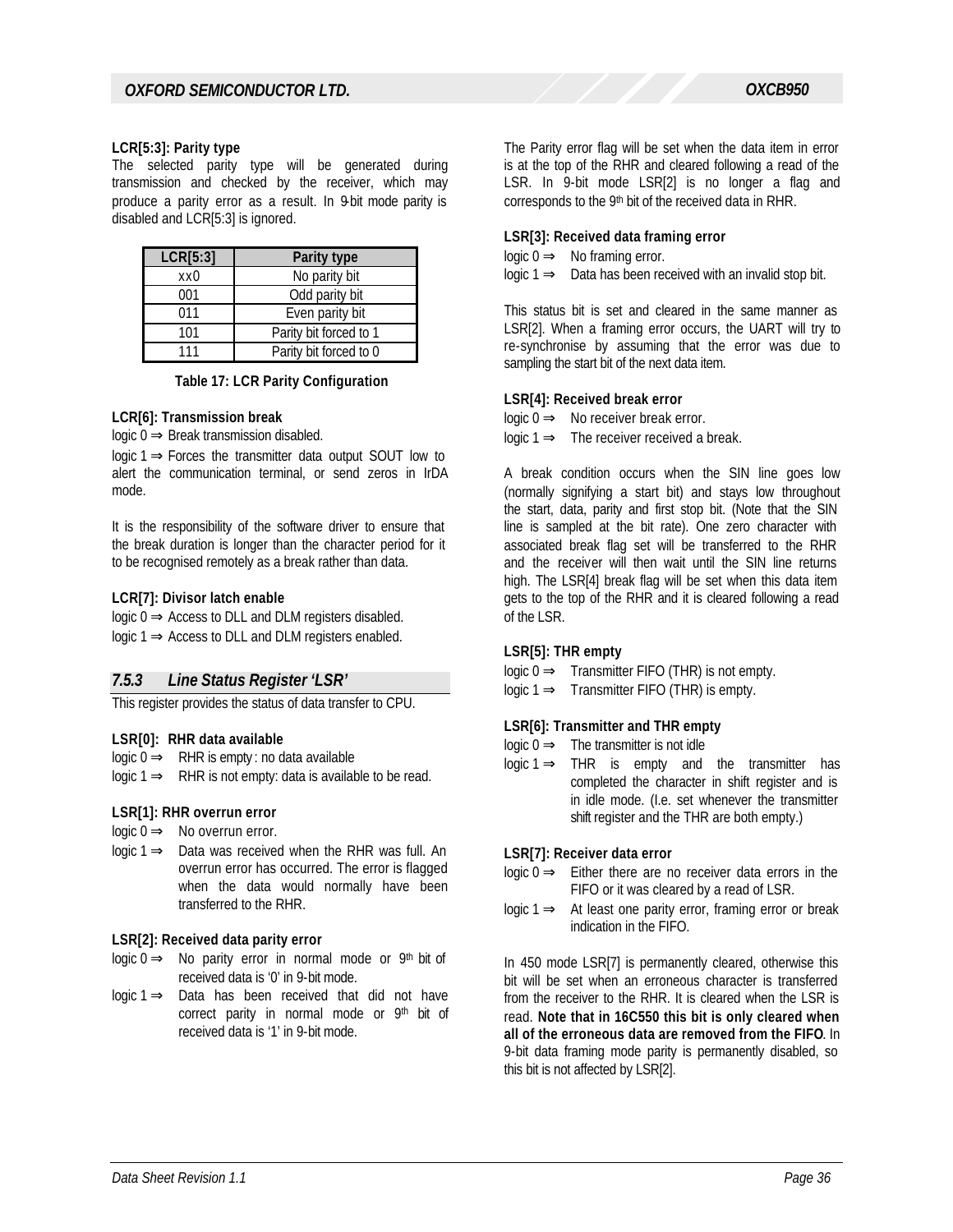## *7.6 Interrupts & Sleep Mode*

The serial channel interrupts are asserted on the PCI INTA# pin. The interrupts can be enabled or disabled using the GIS register interrupt mask (see section 6.4.4) and the IER register. Unlike generic 16C550 devices, the interrupt can not be disabled using the implementation-specific MCR[3].

## *7.6.1 Interrupt Enable Register 'IER'*

Serial channel interrupts are enabled using the Interrupt Enable Register ('IER').

### **IER[0]: Receiver data available interrupt mask**

- logic  $0 \implies$  Disable the receiver ready interrupt.
- logic  $1 \implies$  Enable the receiver ready interrupt.

#### **IER[1]: Transmitter empty interrupt mask**

- logic  $0 \implies$  Disable the transmitter empty interrupt.
- logic  $1 \implies$  Enable the transmitter empty interrupt.

#### **IER[2]: Receiver status interrupt**

*Normal mode:*

- logic  $0 \implies$  Disable the receiver status interrupt.
- logic 1 ⇒ Enable the receiver status interrupt.
- *9-bit data mode:*
- logic  $0 \implies$  Disable receiver status and address bit interrupt.
- logic  $1 \implies$  Enable receiver status and address bit interrupt.

In 9-bit mode (i.e. when NMR[0] is set), reception of a character with the address-bit (i.e.  $9<sup>h</sup>$  bit) set can generate a level 1 interrupt if IER[2] is set.

#### **IER[3]: Modem status interrupt mask**

- logic  $0 \implies$  Disable the modem status interrupt.
- logic 1 ⇒ Enable the modem status interrupt.

#### **IER[4]: Sleep mode**

logic  $0 \implies$  Disable sleep mode.

logic  $1 \implies$  Enable sleep mode whereby the internal clock of the channel is switched off.

Sleep mode is described in section 7.6.4.

#### **IER[5]: Special character interrupt mask or alternate sleep mode**

*9-bit data framing mode:*

- logic 0 ⇒ Disable the received special character interrupt.
- logic  $1 \implies$  Enable the received special character interrupt.

In 9-bit data mode, The receiver can detect up to four special characters programmed in the Special Character Registers (see map on page 30). When ER[5] is set, a level 5 interrupt is asserted when the receiver character matches one of the values programmed.

#### *650/950 modes (non-9-bit data framing):*

logic  $0 \implies$  Disable the special character receive interrupt. logic  $1 \implies$  Enable the special character receive interrupt.

In 16C650 compatible mode when the device is in Enhanced mode (EFR[4]=1), this bit enables the detection of special characters. It enables both the detection of XOFF characters (when in-band flow control is enabled via

EFR[3:0]) and the detection of the XOFF2 special character (when enabled via EFR[5]).

#### *750 mode (non-9-bit data framing):*

logic  $0 \implies$  Disable alternate sleep mode.

logic  $1 \implies$  Enable alternate sleep mode whereby the internal clock of the channel is switched off.

In 16C750 compatible mode (i.e. non-Enhanced mode), this bit is used an alternate sleep mode and has the same effect as IER[4].

#### **IER[6]: RTS interrupt mask**

logic  $0 \implies$  Disable the RTS interrupt. logic 1 ⇒ Enable the RTS interrupt.

This enable is only operative in Enhanced mode (EFR[4]=1). In non-Enhanced mode, RTS interrupt is permanently enabled

#### **IER[7]: CTS interrupt mask**

logic  $0 \implies$  Disable the CTS interrupt. logic  $1 \implies$  Enable the CTS interrupt.

This enable is only operative in Enhanced mode (EFR[4]=1). In non-Enhanced mode, CTS interrupt is permanently enabled.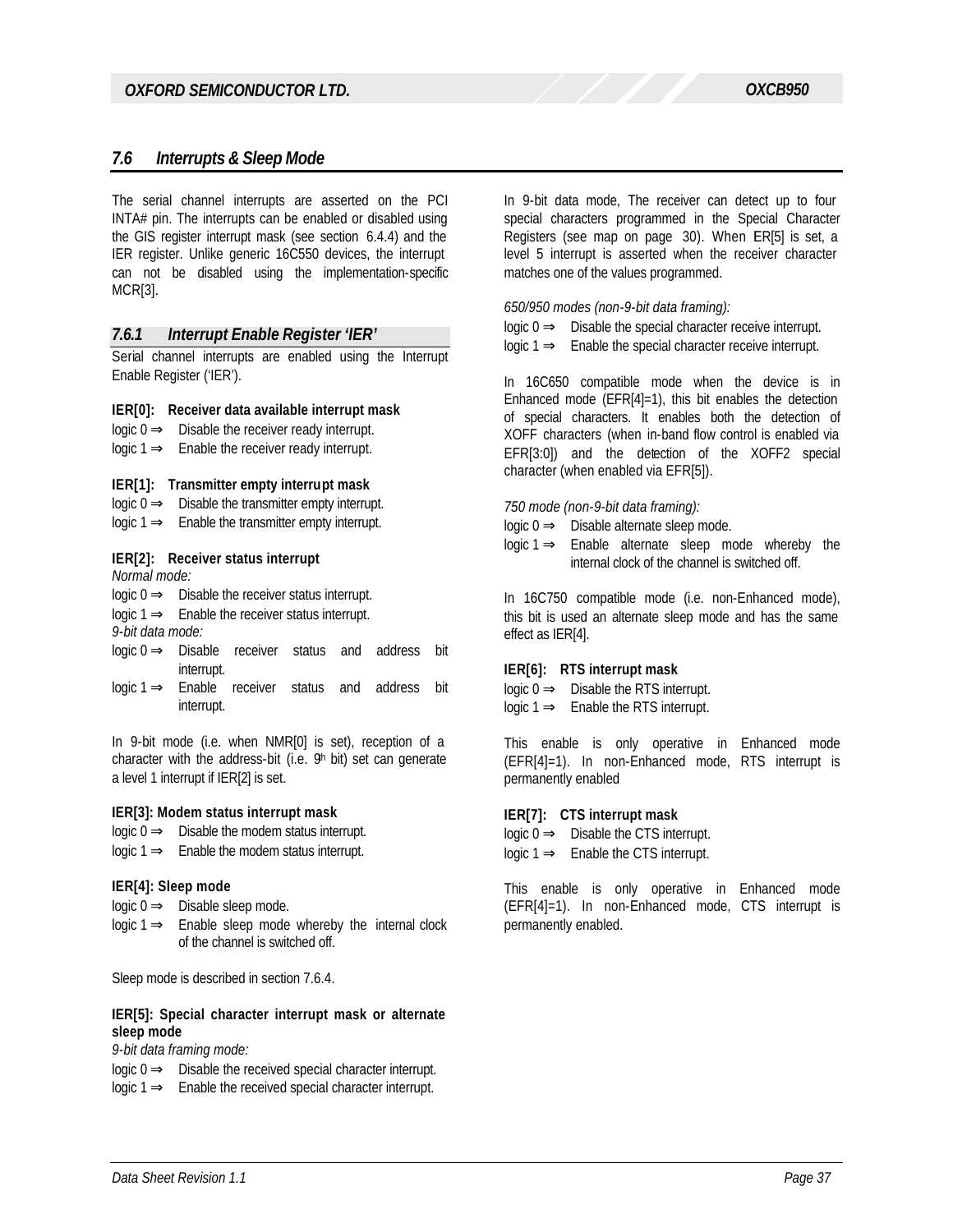## *7.6.2 Interrupt Status Register 'ISR'*

The source of the highest priority interrupt pending is indicated by the contents of the Interrupt Status Register 'ISR'. There are nine sources of interrupt at six levels of priority (1 is the highest) as shown in Table 18.

| Level          | Interrupt source                                                                                                                   | ISR[5:0]<br>see note 3 |
|----------------|------------------------------------------------------------------------------------------------------------------------------------|------------------------|
|                | No interrupt pending 1                                                                                                             | 000001                 |
|                | Receiver status error or                                                                                                           | 000110                 |
|                | Address-bit detected in 9-bit mode                                                                                                 |                        |
| 2a             | Receiver data available                                                                                                            | 000100                 |
| 2 <sub>b</sub> | Receiver time-out                                                                                                                  | 001100                 |
| 3              | Transmitter THR empty                                                                                                              | 000010                 |
| 4              | Modem status change                                                                                                                | 000000                 |
| 52             | In-band flow control XOFF<br>Ωr<br>Special character (XOFF2)<br>or<br>Special character 1, 2, 3 or 4 or<br>bit 9 set in 9-bit mode | 010000                 |
|                | CTS or RTS change of state                                                                                                         | 100000                 |

#### **Table 18: Interrupt Status Identification Codes**

Note1: ISR[0] indicates whether any interrupts are pending.<br>Note2: Interrupts of priority levels 5 and 6 cannot occur unle Interrupts of priority levels 5 and 6 cannot occur unless the UART is in Enhanced mode.

Note3: ISR[5] is only used in 650 & 950 modes. In 750 mode, it is '0' when FIFO size is 16 and '1' when FIFO size is 128. In all other modes it is permanently set to 0

## *7.6.3 Interrupt Description*

### *Level 1:*

#### **Receiver status error interrupt (ISR[5:0]='000110'):** *Normal (non-9-bit) mode:*

This interrupt is active whenever any of LSR[1], LSR[2], LSR[3] or LSR[4] are set. These flags are cleared following a read of the LSR. This interrupt is masked with IER[2]. *9-bit mode:*

This interrupt is active whenever any of LSR[1], LSR[2], LSR[3] or LSR[4] are set. The receiver error interrupt due to LSR[1], LSR[3] and LSR[4] is masked with IER[3]. The 'address-bit' received interrupt is masked with NMR[1]. The software driver can differentiate between receiver status error and received address-bit (9<sup>th</sup> data bit) interrupt by examining LSR[1] and LSR[7]. In 9-bit mode LSR[7] is only set when LSR[3] or LSR[4] is set and it is not affected by  $LSR[2]$  (i.e. 9<sup>th</sup> data bit).

## *Level 2a:*

**Receiver data available interrupt (ISR[5:0]='000100'):**

This interrupt is active whenever the receiver FIFO level is above the interrupt trigger level.

## *Level 2b:*

#### **Receiver time-out interrupt (ISR[5:0]='001100'):**

A receiver time-out event, which may cause an interrupt, will occur when all of the following conditions are true:

- The UART is in a FIFO mode
- There is data in the RHR.
- There has been no read of the RHR for a period of time greater than the time-out period.
- There has been no new data written into the RHR for a period of time greater than the time-out period. The time-out period is four times the character period (including start and stop bits) measured from the centre of the first stop bit of the last data item received.

Reading the first data item in RHR clears this interrupt.

#### *Level 3:*

### **Transmitter empty interrupt (ISR[5:0]='000010'):**

This interrupt is set when the transmit FIFO level falls below the trigger level. It is cleared on an ISR read of a level 3 interrupt or by writing more data to the THR so that the trigger level is exceeded. Note that when 16C950 mode trigger levels are enabled (ACR[5]=1) and the transmitter trigger level of zero is selected (TTL=0x00), a transmitter empty interrupt will only be asserted when both the transmitter FIFO and transmitter shift register are empty and the SOUT line has returned to idle marking state.

### *Level 4:*

#### **Modem change interrupt (ISR[5:0]='000000'):**

This interrupt is set by a modem change flag (MSR[0], MSR[1], MSR[2] or MSR[3]) becoming active due to changes in the input modem lines. This interrupt is cleared following a read of the MSR.

### *Level 5:*

**Receiver in-band flow control (XOFF) detect interrupt, Receiver special character (XOFF2) detect interrupt, Receiver special character 1, 2, 3 or 4 interrupt or 9 th Bit set interrupt in 9-bit mode (ISR[5:0]='010000'):** A level 5 interrupt can only occur in Enhanced-mode when any of the following conditions are met:

- A valid XOFF character is received while in-band flow control is enabled.
- A received character matches XOFF2 while special character detection is enabled, i.e. EFR[5]=1.
- A received character matches special character 1, 2, 3 or 4 in 9-bit mode (see section 7.11.9).

It is cleared on an ISR read of a level 5 interrupt.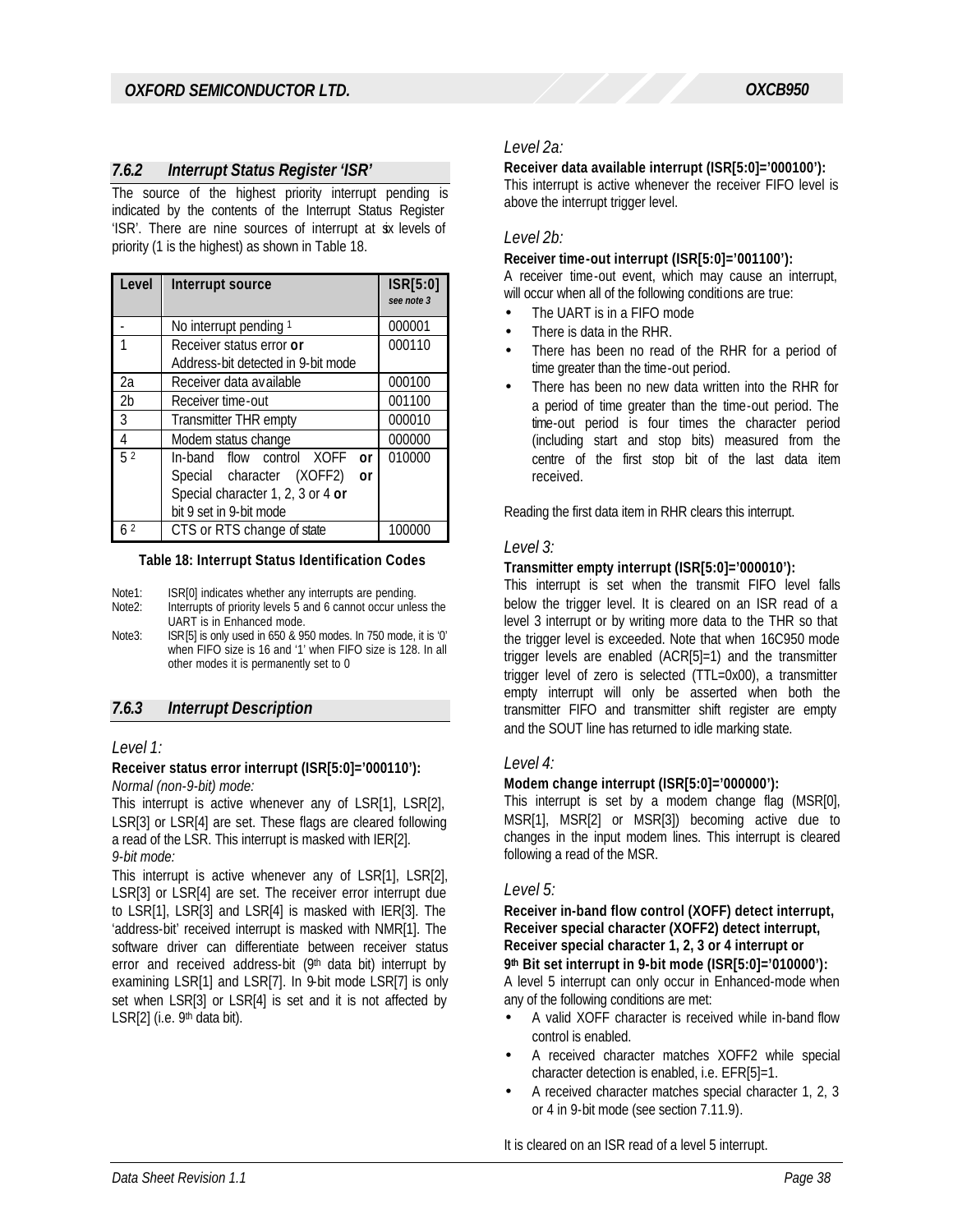## *Level 6:*

## **CTS or RTS changed interrupt (ISR[5:0]='100000'):**

This interrupt is set whenever any of the CTS# or RTS# pins changes state from low to high. It is cleared on an ISR read of a level 6 interrupt.

# *7.6.4 Sleep Mode*

For a channel to go into sleep mode, all of the following conditions must be met:

- Sleep mode enabled (IER[4]=1 in 650/950 modes, or IER[5]=1 in 750 mode):
- The transmitter is idle, i.e. the transmitter shift register and FIFO are both empty.
- SIN is high.
- The receiver is idle.
- The receiver FIFO is empty (LSR[0]=0).

# *7.7 Modem Interface*

# *7.7.1 Modem Control Register 'MCR'*

## **MCR[0]: DTR**

logic  $0 \implies$  Force DTR# output to inactive (high).

logic  $1 \implies$  Force DTR# output to active (low).

Note that DTR# can be used for automatic out-of-band flow control when enabled using ACR[4:3] (see section 7.11.3).

## **MCR[1]: RTS**

logic  $0$  ⇒ Force RTS# output to inactive (high).

logic  $1 \implies$  Force RTS# output to active (low).

Note that RTS# can be used for automatic out-of-band flow control when enabled using EFR[6] (see section 7.9.4).

## **MCR[2]: OUT1**

- logic  $0 \implies$  Force OUT1# output low when loopback mode is disabled.
- logic 1 ⇒ Force OUT1# output high.

## **MCR[3]: OUT2/External interrupt enable**

- logic  $0 \implies$  Force OUT2# output low when loopback mode is disabled. If INT\_SEL# is low the external interrupt is in high-impedance state when MCR[3] is cleared. If INT\_SEL# is high MCR[3] does not affect the interrupt.
- logic  $1$  ⇒ Force OUT2# output high. If INT\_SEL# is low the external interrupt is enabled and operating in normal active (forcing) mode when MCR[3] is high. If INT\_SEL# is high MCR[3] does not affect the interrupt.
- The UART is not in loopback mode (MCR[4]=0).
- Changes on modem input lines have been acknowledged (i.e. MSR[3:0]=0000).
- No interrupts are pending.

A read of IER[4] (or IER[5] if a 1 was written to that bit instead) shows whether the power-down request was successful. The UART will retain its programmed state whilst in power-down mode.

The channel will automatically exit power-down mode when any of the conditions 1 to 7 becomes false. It may be woken manually by clearing IER[4] (or IER[5] if the alternate sleep mode is enabled).

**Sleep mode operation is not available in IrDA mode.** 

## **MCR[4]: Loopback mode**

logic  $0 \implies$  Normal operating mode.

logic  $1 \implies$  Enable local loop-back mode (diagnostics).

In local loop-back mode, the transmitter output (SOUT) and the four modem outputs (DTR#, RTS#, OUT1# and OUT2#) are set in-active (high), and the receiver inputs SIN, CTS#, DSR#, DCD#, and RI# are all disabled. Internally the transmitter output is connected to the receiver input and DTR#, RTS#, OUT1# and OUT2# are connected to modem status inputs DSR#, CTS#, RI# and DCD# respectively.

In this mode, the receiver and transmitter interrupts are fully operational. The modem control interrupts are also operational, but the interrupt sources are now the lower four bits of the Modem Control Register instead of the four modem status inputs. The interrupts are still controlled by the IER.

### **MCR[5]: Enable XON-Any in Enhanced mode or enable out-of-band flow control in non-Enhanced mode**

*650/950 (enhanced) modes:* logic  $0 \implies$  XON-Any is disabled. logic 1 ⇒ XON-Any is enabled.

In enhanced mode (EFR[4]=1), this bit enables the Xon-Any operation. When Xon-Any is enabled, any received data will be accepted as a valid XON (see in-band flow control, section 7.9.3).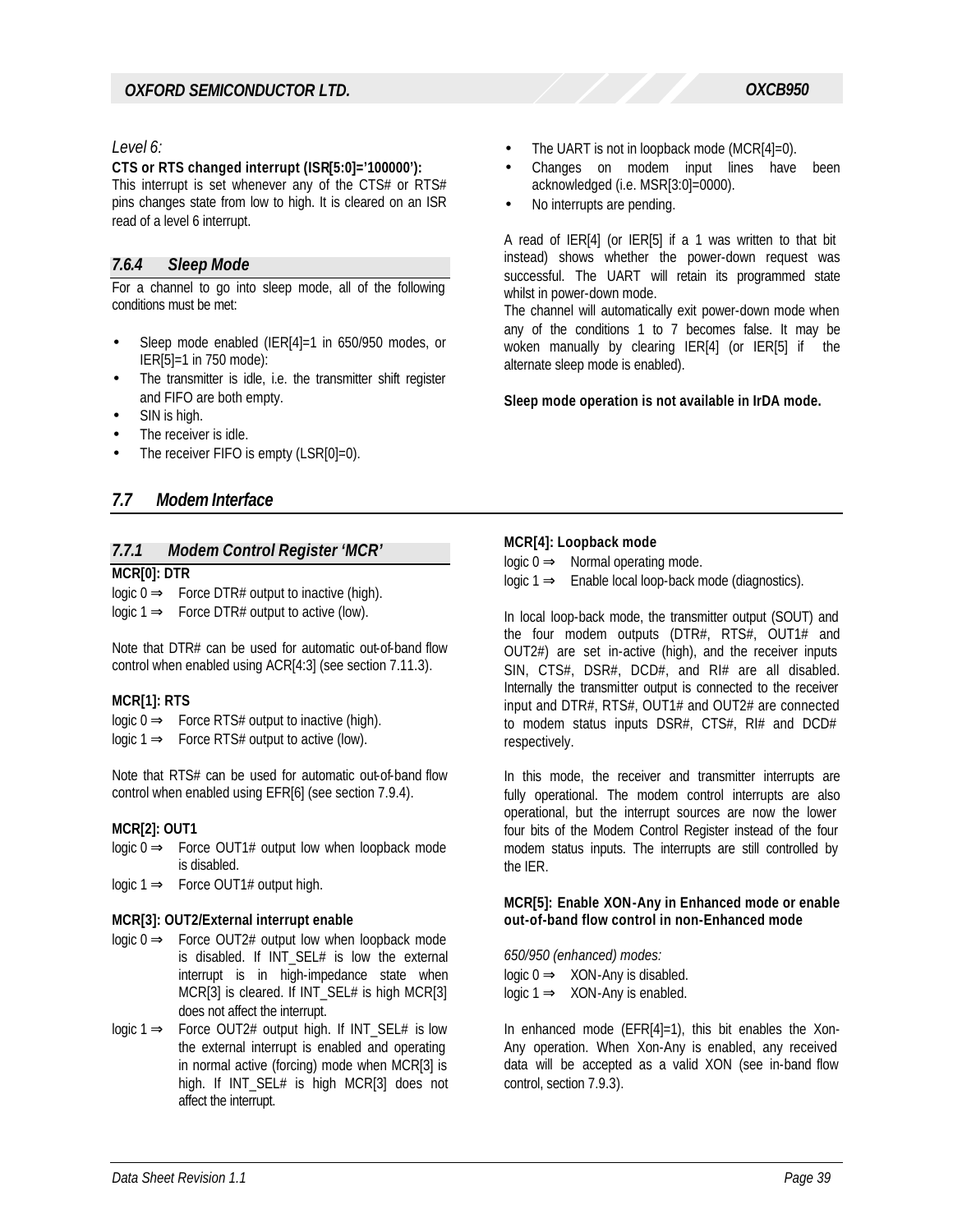*750 (normal) mode:*

logic  $0 \implies$  CTS/RTS flow control disabled. logic  $1 \Rightarrow$  CTS/RTS flow control enabled.

In non-enhanced mode, this bit enables the CTS/RTS outof-band flow control.

#### **MCR[6]: IrDA mode**

- logic 0 ⇒ Standard serial receiver and transmitter data format.
- logic  $1 \implies$  Data will be transmitted and received in IrDA format.

This function is only available in Enhanced mode. It requires a 16x clock to function correctly.

#### **MCR[7]: Baud rate prescaler select**

- logic  $0 \implies$  Normal (divide by 1) baud rate generator prescaler selected.
- logic 1 ⇒ Divide-by-"M+N/8" baud rate generator prescaler selected.

where M & N are programmed in CPR (ICR offset 0x01). After a hardware reset, CPR defaults to 0x20 (divide-by-4) and MCR[7] is reset. User writes to this flag will only take effect in Enhanced mode. See section 7.9.1.

## *7.7.2 Modem Status Register 'MSR'*

#### **MSR[0]: Delta CTS#**

Indicates that the CTS# input has changed since the last time the MSR was read.

#### **MSR[1]: Delta DSR#**

Indicates that the DSR# input has changed since the last time the MSR was read.

#### **MSR[2]: Trailing edge RI#**

Indicates that the RI# input has changed from low to high since the last time the MSR was read.

#### **MSR[3]: Delta DCD#**

Indicates that the DCD# input has changed since the last time the MSR was read.

#### **MSR[4]: CTS**

This bit is the complement of the CTS# input. It is equivalent to RTS (MCR[1]) in internal loop-back mode.

#### **MSR[5]: DSR**

This bit is the complement of the DSR# input. It is equivalent to DTR (MCR[0]) in internal loop-back mode.

#### **MSR[6]: RI**

This bit is the complement of the RI# input. In internal loopback mode it is equivalent to the internal OUT1.

#### **MSR[7]: DCD**

This bit is the complement of the DCD# input. In internal loop-back mode it is equivalent to the internal OUT2.

## *7.8 Other Standard Registers*

### *7.8.1 Divisor Latch Registers 'DLL & DLM'*

The divisor latch registers are used to program the baud rate divisor. This is a value between 1 and 65535 by which the input clock is divided by in order to generate serial baud rates. After a hardware reset, the baud rate used by the transmitter and receiver is given by:

$$
Baudrate = \frac{InputClock}{16 * Divisor}
$$

Where divisor is given by  $DLL + (256 \times DLM)$ . More flexible baud rate generation options are also available. See section 7.10 for full details.

### *7.8.2 Scratch Pad Register 'SPR'*

The scratch pad register does not affect operation of the rest of the UART in any way and can be used for temporary data storage. The register may also be used to define an offset value to access the registers in the Indexed Control Register set. For more information on Indexed Control registers see sections 7.2 and 7.11.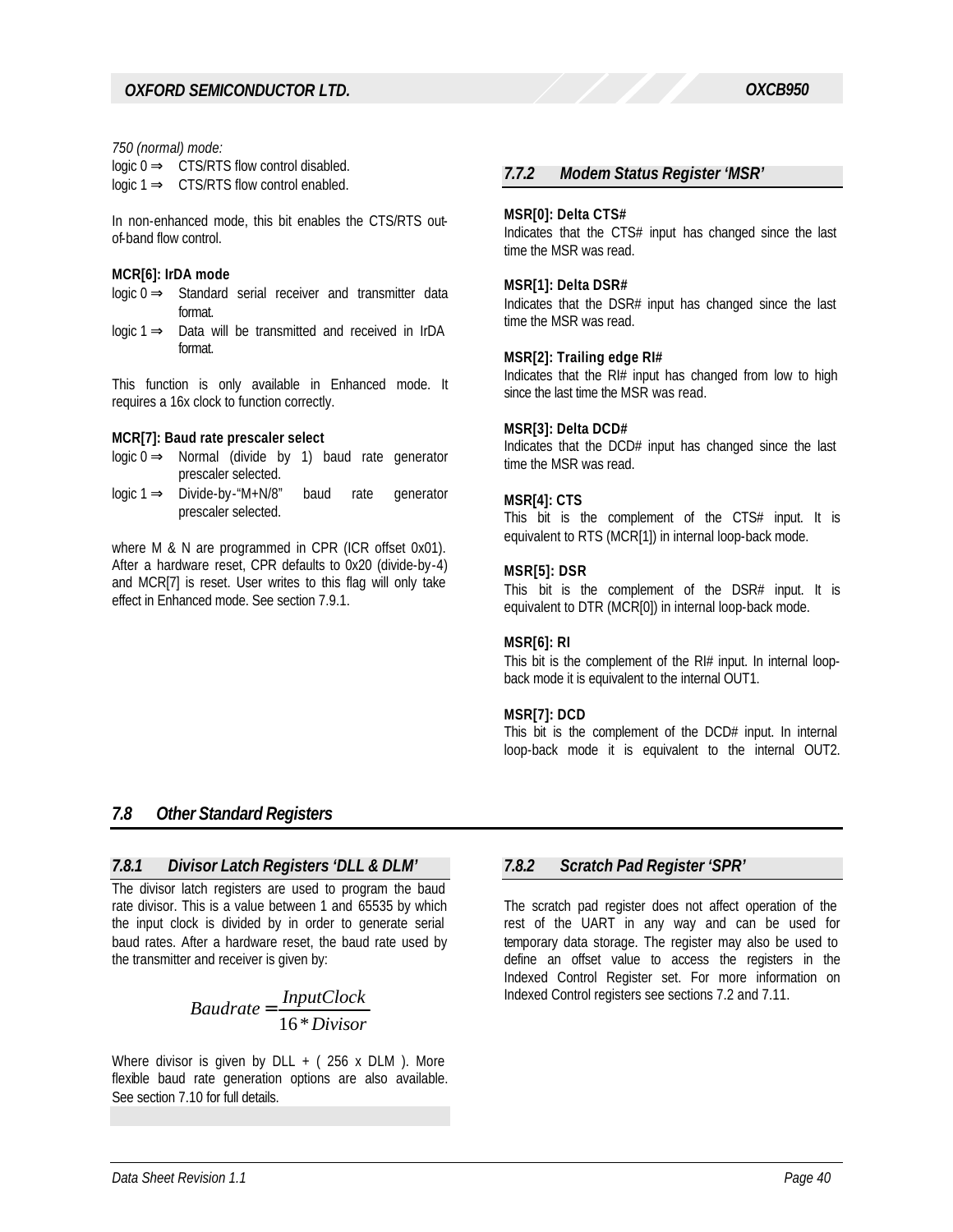# *7.9 Automatic Flow Control*

Automatic in-band flow control, automatic out-of-band flow control and special character detection features can be used when in Enhanced mode (flow control is software compatible with the 16C654). Alternatively, 750-compatible automatic out-of-band flow control can be enabled when in non-Enhanced mode. In 950 mode, in-band and out-ofband flow controls are compatible with 16C654 with the addition of fully programmable flow control thresholds.

## *7.9.1 Enhanced Features Register 'EFR'*

Writing 0xBF to LCR enables access to the EFR and other Enhanced mode registers. This value corresponds to an unused data format. Writing 0xBF to LCR will set LCR[7] but leaves LCR[6:0] unchanged. Therefore, the data format of the transmitter and receiver data is not affected. Write the desired LCR value to exit from this selection.

Note: In-band transmit and receive flow control is disabled in 9-bit mode.

### **EFR[1:0]: In-band receive flow control mode**

When in-band receive flow control is enabled, the UART compares the received data with the programmed XOFF character(s). When this occurs, the UART will disable transmission as soon as any current character transmission is complete. The UART then compares the received data with the programmed XON character(s). When a match occurs, the UART will re-enable transmission (see section 7.11.6).

For automatic in-band flow control, bit 4 of EFR must be set. The combinations of software receive flow control can be selected by programming EFR[1:0] as follows:

logic [00] ⇒ In-band receive flow control is disabled.

- logic [01] ⇒ Single character in-band receive flow control enabled, recognising XON2 as the XON character and XOFF2 as the XOFF character.
- logic [10] ⇒ Single character in-band receive flow control enabled, recognising XON1 as the XON character and XOFF1 and the XOFF character.
- logic  $[11]$   $\Rightarrow$  The behaviour of the receive flow control is dependent on the configuration of EFR[3:2]. Single character in-band receive flow control is enabled, accepting XON1 or XON2 as valid XON characters and XOFF1 or XOFF2 as valid XOFF characters when EFR[3:2] = "01" or "10". EFR[1:0] should not be set to "11" when EFR[3:2] is '00'.

### **EFR[3:2]: In-band transmit flow control mode**

When in-band transmit flow control is enabled, XON/XOFF character(s) are inserted into the data stream whenever the RFL passes the upper trigger level and falls below the lower trigger level respectively.

For automatic in-band flow control, bit 4 of EFR must be set. The combinations of software transmit flow control can then be selected by programming EFR[3:2] as follows:

- logic  $[00] \Rightarrow$  In-band transmit flow control is disabled.
- logic [01] ⇒ Single character in-band transmit flow control enabled, using XON2 as the XON character and XOFF2 as the XOFF character.
- logic [10] ⇒ Single character in-band transmit flow control enabled, using XON1 as the XON character and XOFF1 as the XOFF character.
- logic[11]  $\Rightarrow$  The value EFR[3:2] = "11" is reserved for future use and should not be used

#### **EFR[4]: Enhanced mode**

- logic  $0 \implies$  Non-Enhanced mode. Disables IER bits 4-7, ISR bits 4-5, FCR bits 4-5, MCR bits 5-7 and inband flow control. Whenever this bit is cleared, the setting of other bits of EFR are ignored.
- logic  $1 \implies$  Enhanced mode. Enables the Enhanced Mode functions. These functions include enabling IER bits 47, FCR bits 45, MCR bits 57, For in-band flow control the software driver must set this bit first. If this bit is set, out-of-band flow control is configured with EFR bits 6-7, otherwise out-of-band flow control is compatible with 16C750.
- **EFR[5]: Enable special character detection**
- logic  $0 \implies$  Special character detection is disabled.
- logic  $1 \implies$  While in Enhanced mode (EFR[4]=1), the UART compares the incoming receiver data with the XOFF2 value. Upon a correct match, the received data will be transferred to the RHR and a level 5 interrupt (XOFF or special character) will be asserted if level 5 interrupts are enabled (IER[5] set to 1).

#### **EFR[6]: Enable automatic RTS flow control.**

- logic  $0 \implies$  RTS flow control is disabled (default).
- logic  $1 \Rightarrow$  RTS flow control is enabled in Enhanced mode (i.e.  $EFR[4] = 1$ ), where the RTS# pin will be forced inactive high if the RFL reaches the upper flow control threshold. This will be released when the RFL drops below the lower threshold. 650 and 950-mode drivers should use this bit to enable RTS flow control.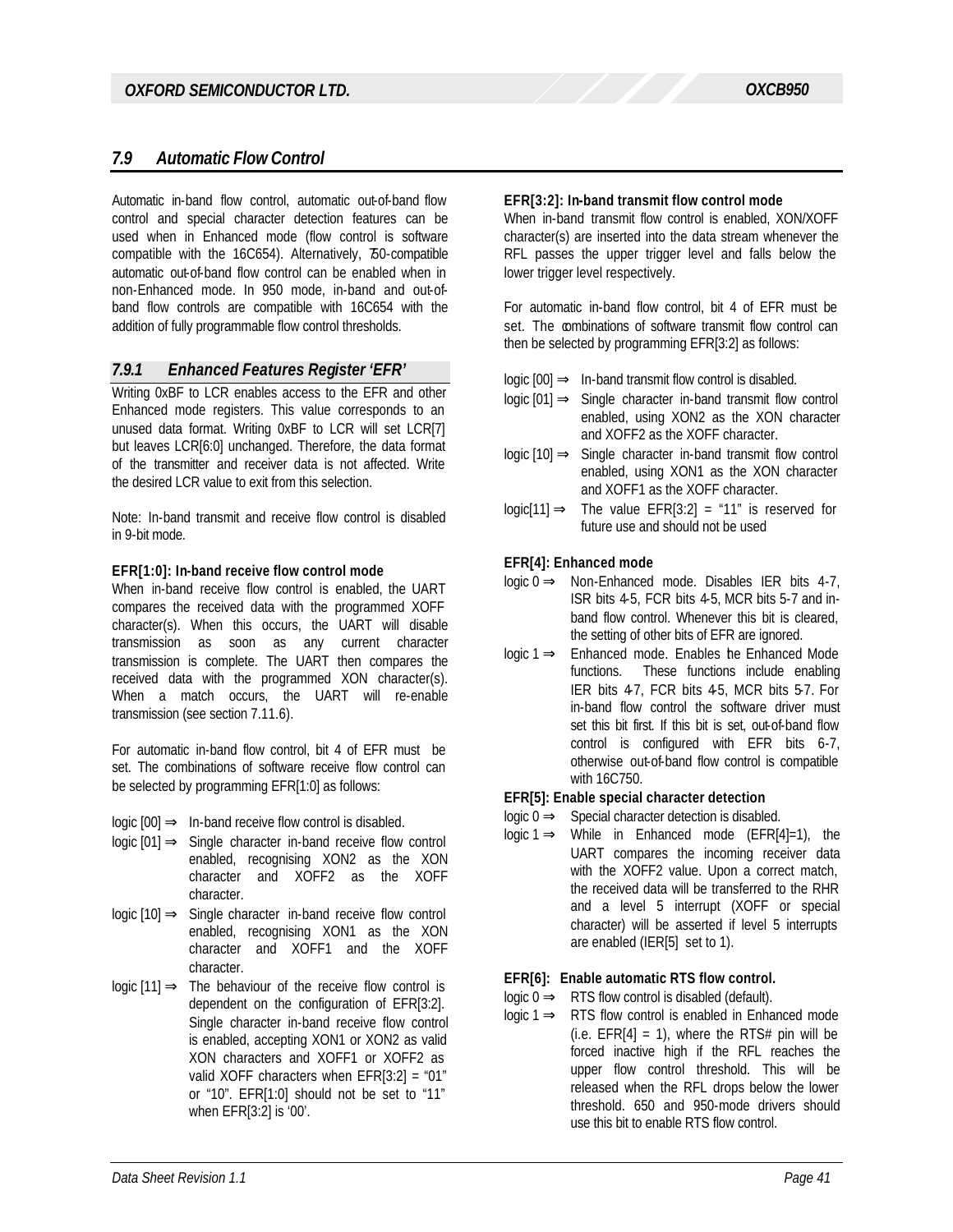### **EFR[7]: Enable automatic CTS flow control.**

- logic  $0 \implies$  CTS flow control is disabled (default).
- logic 1  $\Rightarrow$  CTS flow control is enabled in Enhanced mode (i.e.  $EFR[4] = 1$ ), where the data transmission is prevented whenever the CTS# pin is held inactive high. 650 and 950-mode drivers should use this bit to enable CTS flow control.

A 750-mode driver should set MCR[5] to enable RTS/CTS flow control.

## *7.9.2 Special Character Detection*

In Enhanced mode (EFR[4]=1), when special character detection is enabled (EFR[5]=1) and the receiver matches received data with XOFF2, the 'received special character' flag ASR[4] will be set and a level 5 interrupt is asserted, if enabled by IER[5]. This flag will be cleared following a read of ASR. The received status (i.e. parity and framing) of special characters does not have to be valid for these characters to be accepted as valid matches.

## *7.9.3 Automatic In-band Flow Control*

When in-band receive flow control is enabled, the UART will compare the received data with XOFF1 or XOFF2 characters to detect an XOFF condition. When this occurs, the UART will disable transmission as soon as any current character transmission is complete. Status bits ISR[4] and ASR[0] will be set. A level 5 interrupt will occur (if enabled by IER[5]). The UART will then compare all received data with XON1 or XON2 characters to detect an XON condition. When this occurs, the UART will re-enable transmission and status bits ISR[4] and ASR[0] will be cleared.

Any valid XON/XOFF characters will not be written into the RHR. An exception to this rule occurs if special character detection is enabled and an XOFF2 character is received that is a valid XOFF. In this instance, the character will be written into the RHR.

The received status (i.e. parity and framing) of XON/XOFF characters does not have to be valid for these characters to be accepted as valid matches.

When the 'XON Any' flag (MCR[5]) is set, any received character is accepted as a valid XON condition and the transmitter will be re-enabled. The received data will be transferred to the RHR.

When in-band transmit flow control is enabled, the RFL will be sampled whenever the transmitter is idle (briefly, between characters, or when the THR is empty) and an XON/XOFF character will be inserted into the data stream if needed. Initially, remote transmissions are enabled and hence ASR[1] is clear. If ASR[1] is clear and the RFL has passed the upper trigger level (i.e. is above the trigger level), XOFF will be sent and ASR[1] will be set. If ASR[1] is set and the RFL falls below the lower trigger level, XON will be sent and ASR[1] will be cleared.

If transmit flow control is disabled after an XOFF has been sent, an XON will be sent automatically.

## *7.9.4 Automatic Out-of-band Flow Control*

Automatic RTS/CTS flow control is selected by different means, depending on whether the UART is in Enhanced or non-Enhanced mode. When in non-Enhanced mode, MCR[5] enables both RTS and CTS flow control. When in Enhanced mode, EFR[6] enables automatic RTS flow control and EFR[7] enables automatic CTS flow control. This allows software compatibility with both 16C650 and 16C750 drivers.

When automatic CTS flow control is enabled and the CTS# input becomes active, the UART will disable transmission as soon as any current character transmission is complete. Transmission is resumed whenever the CTS# input becomes inactive.

When automatic RTS flow control is enabled, the RTS# pin will be forced inactive when the RFL reaches the upper trigger level and will return to active when the RFL falls below the lower trigger level. The automatic RTS# flow control is ANDed with MCR[1] and hence is only operational when MCR[1]=1. This allows the software driver to override the automatic flow control and disable the remote transmitter regardless by setting MCR[1]=0 at any time.

Automatic DTR/DSR flow control behaves in the same manner as RTS/CTS flow control but is enabled by ACR[3:2], regardless of whether or not the UART is in Enhanced mode.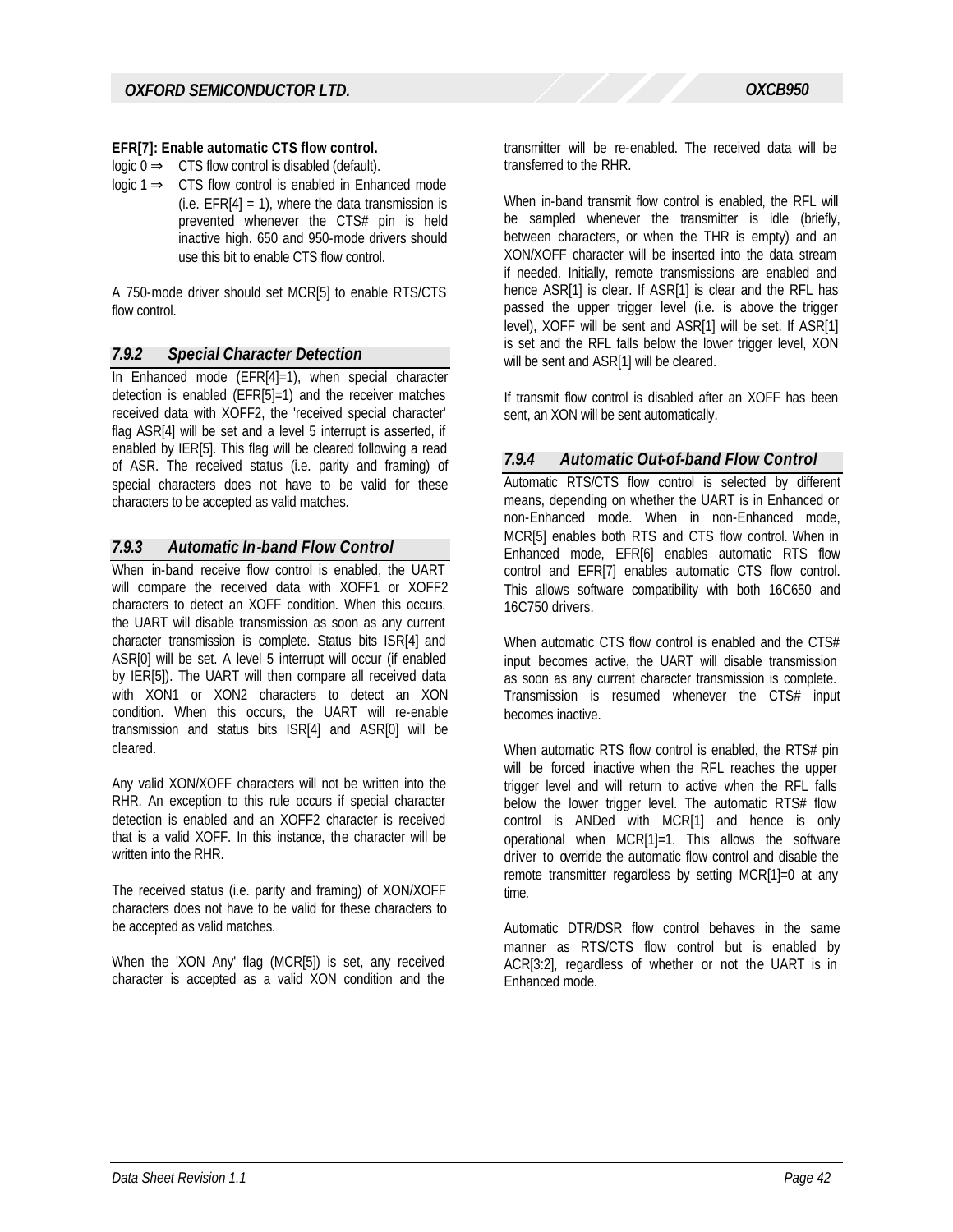# *7.10 Baud Rate Generation*

## *7.10.1 General Operation*

The UART contains a programmable baud rate generator that is capable of taking any clock input from 1.8432MHz to 60MHz and dividing it by any 16-bit divisor number from 1 to 65535 written into the DLM (MSB) and DLL (LSB) registers. In addition to this, a clock prescaler register is provided which can further divide the clock by values in the range 1.0 to 31.875 in steps of 0.125. Also, a further feature is the Times Clock Register 'TCR' which allows the sampling clock to be set to any value between 4 and 16.

These clock options allow for highly flexible baud rate generation capabilities from almost any input clock frequency (up to 60MHz). The actual transmitter and receiver baud rate is calculated as follows:

 $SC * Divisor * prescaler$ *InputClock BaudRate* =

*Where*: SC = Sample clock values defined in TCR[3:0] Divisor  $= DLL + (256 \times DLM)$ Prescaler = 1 when  $MCR[7] = '0'$  else:  $= M + ( N / 8 )$  where:  $M = CPR[7:3]$  (Integer part  $-1$  to 31)  $N = CPR[2:0]$  (Fractional part – 0.000 to 0.875)

After a hardware reset, the precaler is bypassed (set to 1) and TCR is set to  $0x00$  (i.e. SC = 16). Assuming this default configuration, the following table gives the divisors required to be programmed into the DLL and DLM registers in order to obtain various standard baud rates:

| DLM: DLL            | <b>Baud Rate</b>  |
|---------------------|-------------------|
| <b>Divisor Word</b> | (bits per second) |
| 0x0900              | 50                |
| 0x0300              | 110               |
| 0x0180              | 300               |
| 0x00C0              | 600               |
| 0x0060              | 1.200             |
| 0x0030              | 2,400             |
| 0x0018              | 4.800             |
| 0x000C              | 9,600             |
| 0x0006              | 19,200            |
| 0x0004              | 28,800            |
| 0x0003              | 38,400            |
| 0x0002              | 57,600            |
| 0x0001              | 115,200           |

**Table 19: Standard PC COM Port Baud Rate Divisors (assuming a 1.8432MHz crystal)**

# *7.10.2 Clock Prescaler Register 'CPR'*

The CPR register is located at offset 0x01 of the ICR

The prescaler divides the system clock by any value in the range of 1 to "31 7/8" in steps of 1/8. The divisor takes the form "M+N/8", where M is the 5 bit value defined in CPR[7:3] and N is the 3 bit value defined in CPR[2:0].

The prescaler is by-passed and a prescaler value of '1' is selected by default when  $MCR[7] = 0$ .

Note that since access to MCR[7] is restricted to Enhanced mode only, EFR[4] should first be set and then MCR[7] set or cleared as required.

For higher baud rates use a higher frequency clock, e.g. 14.7456MHz, 18.432MHz, 32MHz, 40MHz or 60.0MHz. The flexible prescaler allows system designers to use clocks that are not integer multiples of popular baud rates; when using a non-standard clock frequency, compatibility with existing 16C550 software drivers may be maintained with a minor software patch to program the on-board prescaler to divide the high frequency clock down to 1.8432MHz.

Table 21 on the following page gives the prescaler values required to operate the UARTs at compatible baud rates with various different crystal frequencies. Also given is the maximum available baud rates in  $TCR = 16$  and  $TCR = 4$ modes with  $CPR = 1$ .

# *7.10.3 Times Clock Register 'TCR'*

The TCR register is located at offset 0x02 of the ICR

The 16C550 and other compatible devices such as 16C650 and 16C750 use a 16 times (16x) over-sampling channel clock. The 16x over-sampling clock means that the channel clock runs at 16 times the selected serial bit rate. It limits the highest baud rate to 1/16 of the system clock when using a divisor latch value of unity. However, the OXCB950 UART is designed in a manner to enable it to accept other multiplications of the bit rate clock. It can use values from 4x to 16x clock as programmed in the TCR as long as the clock (oscillator) frequency error, stability and jitter are within reasonable parameters. Upon hardware reset the TCR is reset to 0x00 which means that a 16x clock will be used, for compatibility with the 16C550 and compatibles.

The maximum baud-rates available for various system clock frequencies at all of the allowable values of TCR are indicated in Table 22 on the following page. These are the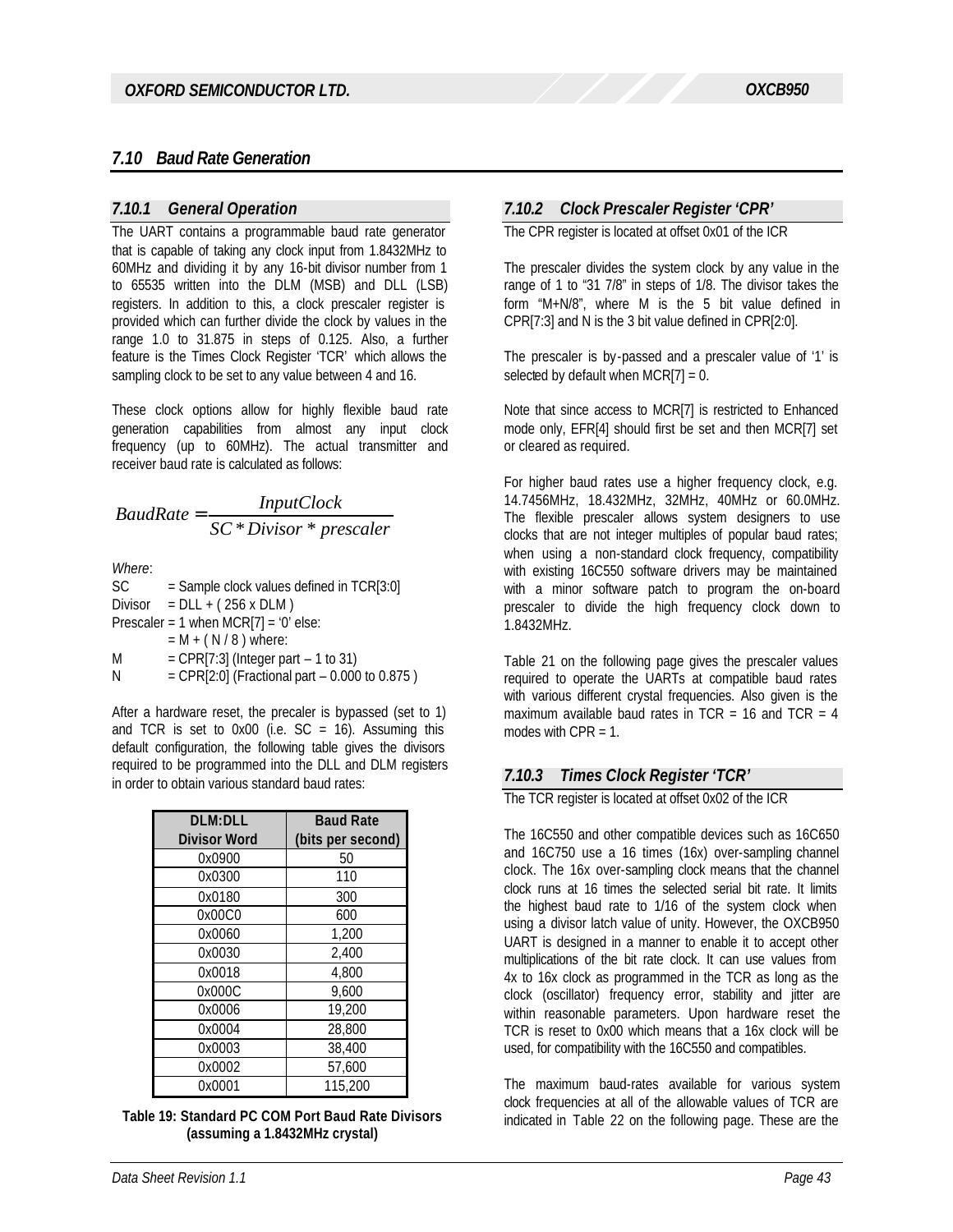values in bits-per-second (bps) that are obtained if the divisor latch = 0x01 and the Prescaler is set to 1.

The OXCB950 has the facility to operate at baud-rates up to 15 Mbps in normal mode.

Table 26 indicates how the value in the register corresponds to the number of clock cycles per bit. TCR[3:0] is used to program the clock. TCR[7:4] are unused and will return "0000" if read.

**TCR[3:0] Clock cycles per bit** 0000 to 0011 16 0100 to 1111 4-15

**Table 20: TCR Sample Clock Configuration**

Use of the TCR does not require the device to be in 650 or 950 mode although only drivers that have been written to take advantage of the 950 mode features will be able to access this register. Writing 0x01 to the TCR will not switch the device into 1x isochronous mode, this is explained in the following section. (TCR has no effect in isochronous mode). If 0x01, 0x10 or 0x11 is written to TCR the device will operate in 16x mode.

Reading TCR will always return the last value that was written to it irrespective of mode of operation.

| <b>Clock</b><br>Frequency | <b>CPR</b> value | <b>Effective</b><br>crystal | Error from<br>1.8432MHz | Max. Baud rate<br>with $CPR = 1$ , | Max. Baud rate<br>with $CPR = 1$ , |
|---------------------------|------------------|-----------------------------|-------------------------|------------------------------------|------------------------------------|
| (MHz)                     |                  | frequency                   | $(\%)$                  | $TCR = 16$                         | $TCR = 4$                          |
| 1.8432                    | 0x08(1)          | 1.8432                      | 0.00                    | 115,200                            | 460,800                            |
| 7.3728                    | 0x20(4)          | 1.8432                      | 0.00                    | 460,800                            | 1,843,200                          |
| 14.7456                   | 0x40(8)          | 1.8432                      | 0.00                    | 921,600                            | 3,686,400                          |
| 18.432                    | 0x50(10)         | 1.8432                      | 0.00                    | 1,152,000                          | 4,608,000                          |
| 32.000                    | 0x8B (17.375)    | 1.8417                      | 0.08                    | 2,000,000                          | 8,000,000                          |
| 33.000                    | 0x8F (17.875)    | 1.8462                      | 0.16                    | 2,062,500                          | 8,250,000                          |
| 40.000                    | (21.75)<br>0xAE  | 1.8391                      | 0.22                    | 2,500,000                          | 10,000,000                         |
| 50.000                    | 0xD9 (27.125)    | 1.8433                      | 0.01                    | 3,125,000                          | 12,500,000                         |
| 60.000                    | 0xFF (31.875)    | 1.8824                      | 2.13                    | 3,750,000                          | 15,000,000                         |

**Table 21: Example clock options and their associated maximum baud rates**

| <b>Sampling</b> | <b>TCR</b> | <b>System Clock (MHz)</b> |           |           |           |                 |           |           |           |
|-----------------|------------|---------------------------|-----------|-----------|-----------|-----------------|-----------|-----------|-----------|
| <b>Clock</b>    | Value      | 1.8432                    | 7.372     | 14.7456   | 18.432    | 32 <sub>l</sub> | 40        | <b>50</b> | 60        |
| 16              | 0x00       | 115,200                   | 460,750   | 921,600   | 1.152M    | 2.00M           | 2.50M     | 3.125M    | 3.75M     |
| 15              | 0x0F       | 122,880                   | 491,467   | 983,040   | 1,228,800 | 2,133,333       | 2,666,667 | 3,333,333 | 4.00M     |
| 14              | 0x0E       | 131,657                   | 526,571   | 1,053,257 | 1,316,571 | 2,285,714       | 2,857,143 | 3.571.429 | 4,285,714 |
| 13              | 0x0D       | 141,785                   | 567,077   | 1,134,277 | 1,417,846 | 2,461,538       | 3.076.923 | 3,846,154 | 4,615,384 |
| 12              | 0x0C       | 153,600                   | 614,333   | 1,228,800 | 1,536,000 | 2,666,667       | 3,333,333 | 4.166.667 | 5.00M     |
| 11              | 0x0B       | 167,564                   | 670,182   | 1,340,509 | 1,675,636 | 2,909,091       | 3,636,364 | 4,545,455 | 5,454545  |
| 10              | 0x0A       | 184,320                   | 737,200   | 1,474,560 | 1,843,200 | 3.20M           | 4.00M     | 5.00M     | 6.00M     |
| 9               | 0x09       | 204,800                   | 819.111   | 1,638,400 | 2,048,000 | 3,555,556       | 4,444,444 | 5,555,556 | 6,666,667 |
| 8               | 0x08       | 230,400                   | 921,500   | 1,843,200 | 2,304,000 | 4.00M           | 5.00M     | 6.25M     | 7.50M     |
| 7               | 0x07       | 263,314                   | 1,053,143 | 2.106.514 | 2,633,143 | 4,571,429       | 5,714,286 | 7,142,857 | 8,571428  |
| 6               | 0x06       | 307,200                   | 1,228,667 | 2,457,600 | 3,072,000 | 5,333,333       | 6,666,667 | 8,333,333 | 10.00M    |
| 5               | 0x05       | 368,640                   | 1,474,400 | 2,949,120 | 3,686,400 | 6.40M           | 8.00M     | 10.00M    | 12.00M    |
| 4               | 0x04       | 460,800                   | 1,843,000 | 3,686,400 | 4,608,000 | 8.00M           | 10.00M    | 12.50M    | 15.00M    |

**Table 22: Maximum Baud Rates Available at all 'TCR' Sampling Clock Values**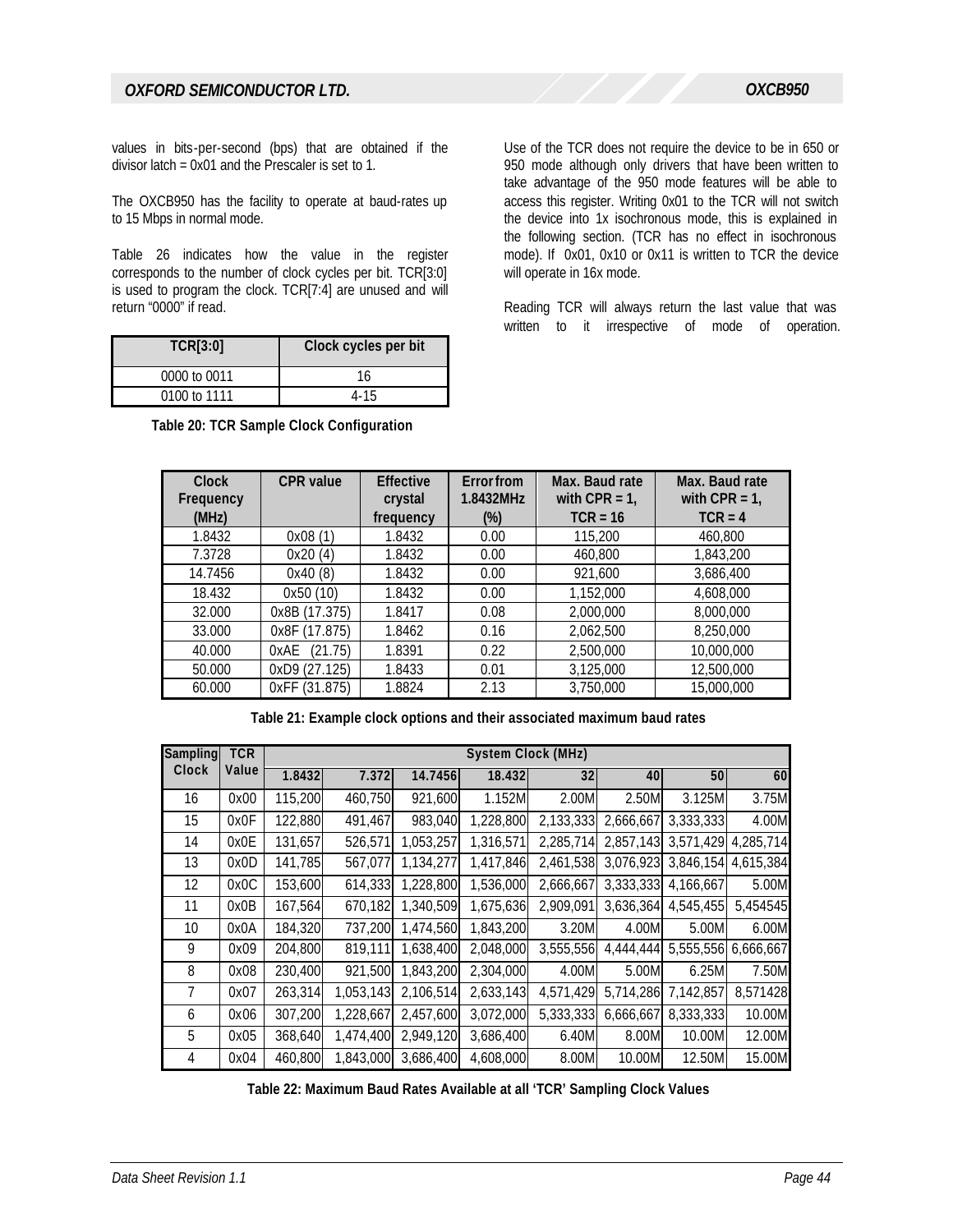## *7.10.4 External 1x Clock Mode*

The transmitter and receiver can accept an external clock applied to the RI# and DSR# pins respectively. The clock options are selected using the CKS register (see section 7.11.8). The transmitter and receiver may be configured to operate in 1x (i.e. Isochronous mode) by setting CKS[7] and CKS[3], respectively. In Isochronous mode, transmitter or receiver will use the 1x clock (usually, but not necessarily, an external source) where asynchronous framing is maintained using start-, parity- and stop-bits. However serial transmission and reception is synchronised to the 1x clock. In this mode asynchronous data may be transmitted at baud rates up to 60Mbps. The local 1x clock source can be asserted on the DTR# pin.

Note that line drivers need to be capable of transmission at data rates twice the system clock used (as one cycle of the system clock corresponds to 1 bit of serial data). Also note that enabling modem interrupts is illegal in isochronous mode, as the clock signal will cause a continuous change to the modem status (unless masked in MDM register, see section 7.11.10).

## *7.10.5 Crystal Oscillator Circuit*

The UARTs reference reference clock may be provided by its own crystal oscillator or directly from a clock source

# *7.11 Additional Features*

### *7.11.1 Additional Status Register 'ASR'*

## **ASR[0]: Transmitter disabled**

- logic  $0 \implies$  The transmitter is not disabled by in-band flow control.
- logic  $1 \implies$  The receiver has detected an XOFF, and has disabled the transmitter.

This bit is cleared after a hardware reset or channel software reset. The software driver may write a 0 to this bit to re-enable the transmitter if it was disabled by in-band flow control. Writing a 1 to this bit has no effect.

### **ASR[1]: Remote transmitter disabled**

- logic  $0 \implies$  The remote transmitter is not disabled by inband flow control.
- logic  $1 \implies$  The transmitter has sent an XOFF character, to disable the remote transmitter (cleared when subsequent XON is sent).

This bit is cleared after a hardware reset or channel software reset. The software driver may write a 0 to this bit to re-enable the remote transmitter (an XON is transmitted). Note: writing a 1 to this bit has no effect.

connected to the XTLI pin. The circuit required to use the internal oscillator is shown in Figure 1.



**Figure 1: Crystal Oscillator Circuit**

| Frequency<br>Range<br>(MHz) | C <sub>1</sub><br>(pF) | $C_2(pF)$ | $R_1$ (W) | $R_2$ (W) |
|-----------------------------|------------------------|-----------|-----------|-----------|
| $1.8432 - 8$                | 68                     | 22        | 220k      | 470R      |
| $8 - 60$                    | $33 - 68$              | $33 - 68$ | 220k-2M2  | 470R      |

### **Table 23: Component values**

Note: For better stability use a smaller value of  $R_1$ . Increase  $R_1$  to reduce power consumption.

The total capacitive load (C1 in series with C2) should be that specified by the crystal manufacturer (nominally 16pF).

## **ASR[2]: RTS**

This is the complement of the actual state of the RTS# pin when the device is not in loopback mode. The driver software can determine if the remote transmitter is disabled by RTS# out-of-band flow control by reading this bit. In loopback mode this bit reflects the flow control status rather than the pin's actual state.

## **ASR[3]: DTR**

This is the complement of the actual state of the DTR# pin when the device is not in loopback mode. The driver software can determine if the remote transmitter is disabled by DTR# out-of-band flow control by reading this bit. In loopback mode this bit reflects the flow control status rather than the pin's actual state.

### **ASR[4]: Special character detected**

logic  $0 \implies$  No special character has been detected.

logic  $1 \implies$  A special character has been received and is stored in the RHR.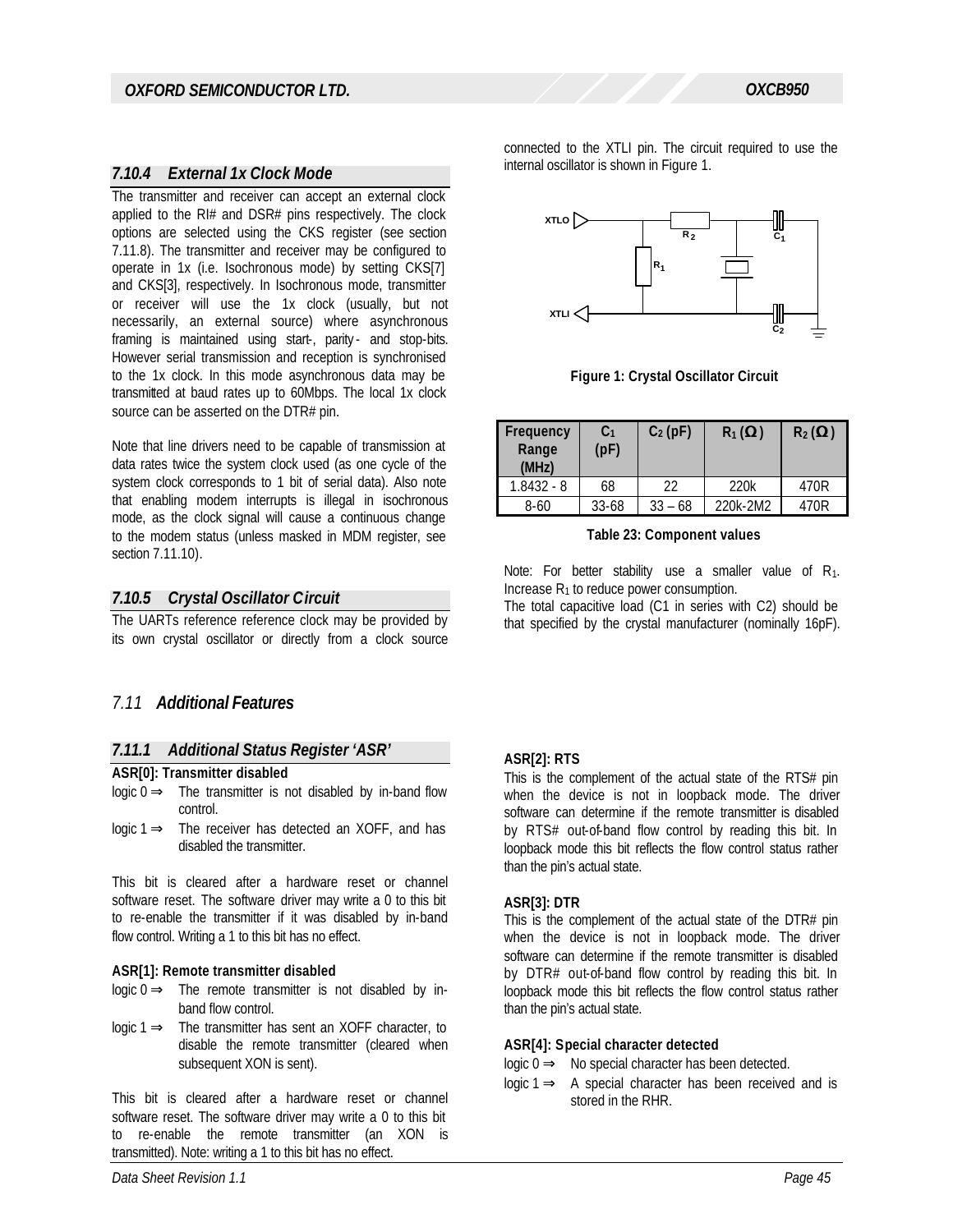This can be used to determine whether a level 5 interrupt was caused by receiving a special character rather than an XOFF. The flag is cleared following the read of the ASR.

#### **ASR[5]: FIFOSEL**

This bit reflects the unlatched state of the FIFOSEL pin. *The OXCB950 returns '0' for this bit as the FIFOSEL 'pin' is tied low internally.*

#### **ASR[6]: FIFO size**

logic  $0 \implies$  FIFOs are 16 deep if FCR[0] = 1. logic  $1 \implies$  FIFOs are 128 deep if FCR[0] = 1.

### **ASR[7]: Transmitter Idle**

logic  $0 \implies$  Transmitter is transmitting. logic 1 ⇒ Transmitter is idle.

This bit reflects the state of the internal transmitter. It is set when both the transmitter FIFO and shift register are empty.

## *7.11.2 FIFO Fill levels 'TFL & RFL'*

The number of characters stored in the THR and RHR can be determined by reading the TFL and RFL registers respectively. When data transfer is in constant operation, the values should be interpreted as follows:

- 1. The number of characters in the THR is no greater than the value read back from TFL.
- 2. The number of characters in the RHR is no less than the value read back from RFL.

## *7.11.3 Additional Control Register 'ACR'*

The ACR register is located at offset 0x00 of the ICR

#### **ACR[0]: Receiver disable**

- logic  $0 \implies$  The receiver is enabled, receiving data and storing it in the RHR.
- logic  $1 \implies$  The receiver is disabled. The receiver continues to operate as normal to maintain the framing synchronisation with the receive data stream but received data is not stored into the RHR. In-band flow control characters continue to be detected and acted upon. Special characters will not be detected.

Changes to this bit will only be recognised following the completion of any data reception pending.

#### **ACR[1]: Transmitter disable**

- logic  $0 \implies$  The transmitter is enabled, transmitting any data in the THR.
- logic  $1 \implies$  The transmitter is disabled. Any data in the THR is not transmitted but is held. However, inband flow control characters may still be transmitted.

Changes to this bit will only be recognised following the completion of any data transmission pending.

#### **ACR[2]: Enable automatic DSR flow control**

- logic  $0 \implies$  Normal. The state of the DSR# line does not affect the flow control.
- logic  $1 \implies$  Data transmission is prevented whenever the DSR# pin is held inactive high.

This bit provides another automatic out-of-band flow control facility using the DSR# line.

#### **ACR[4:3]: DTR# line configuration**

When bits 4 or 5 of CKS (offset 0x03 of ICR) are set, the transmitter 1x clock or the output of the baud rate generator (Nx clock) are asserted on the DTR# pin, otherwise the DTR# pin is defined as follows:

- logic  $[00] \Rightarrow DTR#$  is compatible with 16C450, 16C550, 16C650 and 16C750 (i.e. normal).
- logic  $[01] \implies DTR#$  pin is used for out-of-band flow control. It will be forced inactive high if the Receiver FIFO Level ('RFL') reaches the upper flow control threshold. DTR# line will be reactivated (=0) when the RFL drops below the lower threshold (see FCL & FCH).
- logic  $[10]$   $\Rightarrow$  DTR# pin is configured to drive the active-low enable pin of an external RS485 buffer. In this configuration the DTR# pin will be forced low whenever the transmitter is not empty  $(LSR[6]=0)$ , otherwise DTR# pin is high.
- logic  $[11] \Rightarrow DTR#$  pin is configured to drive the activehigh enable pin of an external RS485 buffer. In this configuration, the DTR# pin will be forced high whenever the transmitter is not empty (LSR[6]=0), otherwise DTR# pin is low.

If the user sets ACR[4], then the DTR# line is controlled by the status of the transmitter empty bit of LCR. When ACR[4] is set, ACR[3] is used to select active high or active low enable signals. In half-duplex systems using RS485 protocol, this facility enables the DTR# line to directly control the enable signal of external 3-state line driver buffers. When the transmitter is empty the DTR# would go inactive once the SOUT line returns to it's idle marking state.

#### **ACR[5]: 950 mode trigger levels enable**

- logic  $0 \implies$  Interrupts and flow control tigger levels are as described in FCR register and are compatible with 16C650/16C750 modes.
- logic  $1 \implies 950$  specific enhanced interrupt and flow control trigger levels defined by RTL, TTL, FCL and FCH are enabled.

#### **ACR[6]: ICR read enable**

logic  $0$   $\Rightarrow$  The Line Status Register is readable.

logic  $1 \implies$  The Indexed Control Registers are readable.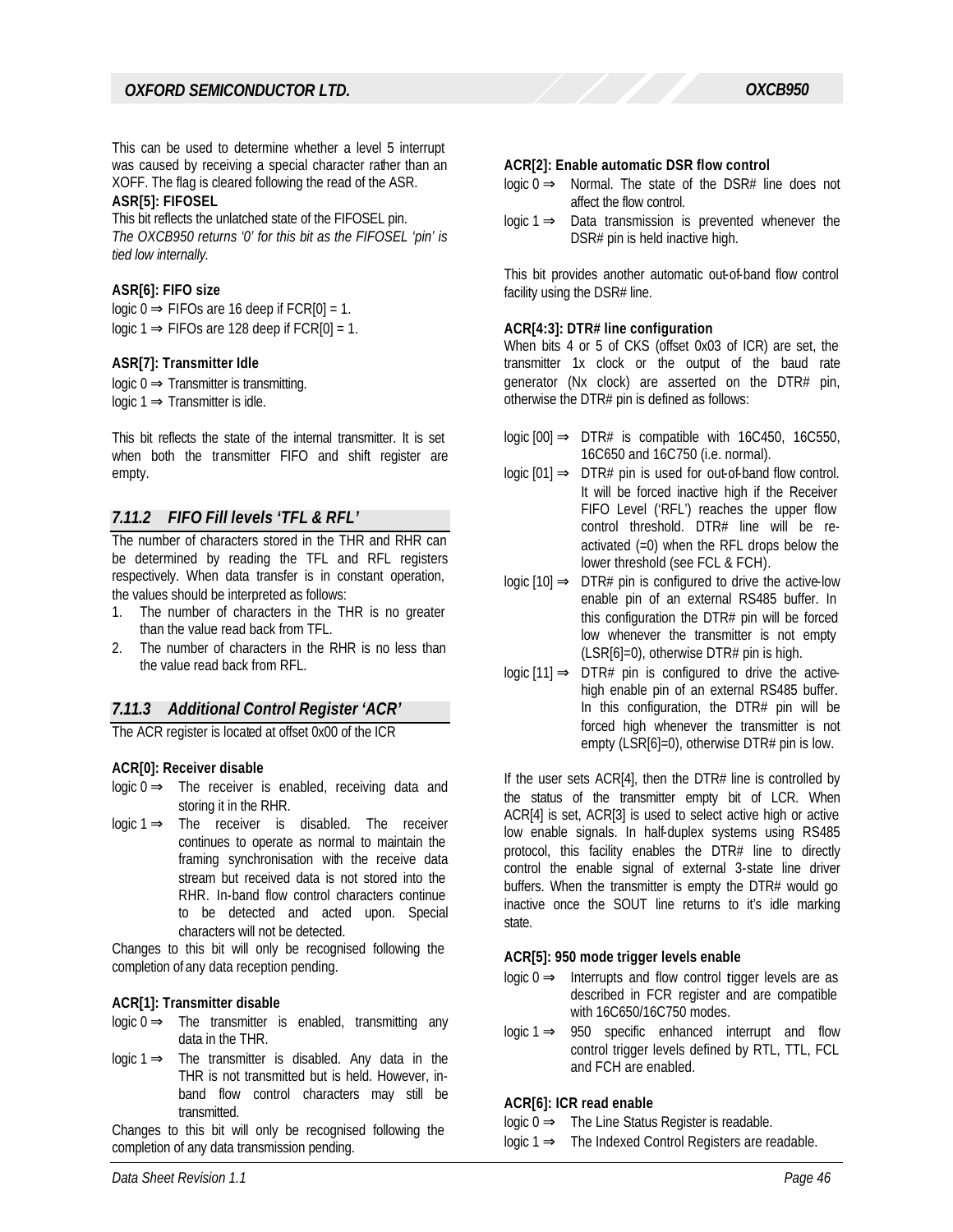Setting this bit will map the ICR set to the LSR location for reads. During normal operation this bit should be cleared.

#### **ACR[7]: Additional status enable**

- logic  $0 \implies$  Acces to the ASR, TFL and RFL registers is disabled.
- logic  $1 \Rightarrow$  Access to the ASR, TFL and RFL registers is enabled.

When ACR[7] is set, the MCR, LCR and IER registers are no longer readable but remain writable, and the registers ASR, TFL and RFL replace them in the register map for read operations. The software driver may leave this bit set during normal operation, since MCR, LCR and IER do not generally need to be read.

## *7.11.4 Transmitter Trigger Level 'TTL'*

The TTL register is located at offset 0x04 of the ICR

Whenever 950 trigger levels are enabled (ACR[5]=1), bits 4 and 5 of FCR are ignored and an alternative arbitrary transmitter interrupt trigger level can be defined in the TTL register. This 7-bit value provides a fully programmable transmitter interrupt trigger facility. In 950 mode, a priority level 3 interrupt occurs indicating that the transmitter buffer requires more characters when the interrupt is not masked (IER[1]=1) and the transmitter FIFO level falls below the value stored in the TTL register. The value 0 (0x00) has a special meaning. In 950 mode when the user writes 0x00 to the TTL register, a level 3 interrupt only occurs when the FIFO and the transmitter shift register are both empty and the SOUT line is in the idle marking state. This feature is particularly useful to report back the empty state of the transmitter after its FIFO has been flushed away.

## *7.11.5 Receiver Interrupt. Trigger Level 'RTL'*

The RTL register is located at offset 0x05 of the ICR

Whenever 950 trigger levels are enabled (ACR[5]=1), bits 6 and 7 of FCR are ignored and an alternative arbitrary receiver interrupt trigger level can be defined in the RTL register. This 7-bit value provides a fully programmable receiver interrupt trigger facility as opposed to the limited trigger levels available in 16C650 and 16C750 devices. It enables the system designer to optimise the interrupt performance hence minimising the interrupt overhead.

In 950 mode, a priority level 2 interrupt occurs indicating that the receiver data is available when the interrupt is not masked (IER[0]=1) and the receiver FIFO level reaches the value stored in this register.

## *7.11.6 Flow Control Levels 'FCL' & 'FCH'*

The FCL and FCH registers are located at offsets 0x06 and 0x07 of the ICR respectively

Enhanced software flow control using XON/XOFF and hardware flow control using RTS#/CTS# and DTR#/DSR# are available when 950 mode trigger levels are enabled (ACR[5]=1). Improved flow control threshold levels are offered using Flow Control Lower trigger level ('FCL') and Flow Control Higher trigger level ('FCH') registers to provide a greater degree of flexibility when optimising the flow control performance. Generally, these facilities are only available in Enhanced mode.

In 650 mode, in-band flow control is enabled using the EFR register. An XOFF character may be transmitted when the receiver FIFO exceeds the upper trigger level defined by FCR[7:6] as described in section 7.4.1. An XON is then sent when the FIFO is read down the lower fill level. The flow control is enabled and the appropriate mode is selected using EFR[3:0].

In 950 mode, the flow control thresholds defined by FCR[7:6] are ignored. In this mode, threshold levels are programmed using FCL and FCH. When flow control is enabled by EFR[3:0] and the receiver FIFO level ('RFL') reaches the value programmed in the FCH register, one or two XOFFs may be transmitted to stop the flow of serial data as defined by EFR[3:0]. When the receiver FIFO level falls below the value programmed in FCL the flow is resumed by sending one or two XON characters (as defined in EFR[3:0]). The FCL value of 0x00 is illegal.

CTS/RTS and DSR/DTR out-of-band flow control use the same trigger levels as in-band flow control. When out-ofband flow control is enabled, RTS# (or DTR#) line is deasserted when the receiver FIFO level reaches the upper limit defined in the FCH and is re-asserted when the receiver FIFO is drained below a lower limit defined in FCL. When 950 trigger levels are enabled (ACR[5]=1), the CTS# flow control functions as in 650 mode and is configured by EFR[7]. However, RTS# is automatically de-asserted and re-asserted when EFR[6] is set and RFL reaches FCH and drops below FCL. DSR# flow control is configured with ACR[2]. DTR# flow control is configured with ACR[4:3].

## *7.11.7 Device Identification Registers*

The identification registers is located at offsets 0x08 to 0x0B of the ICR

The UARTs offer four bytes of device identification. The device ID registers may be read using offset values 0x08 to 0x0B of the Indexed Control Register. Registers ID1, ID2 and ID3 identify the device as an OX16C950 and return 0x16, 0xC9 and 0x50 respectively. The REV register resides at offset 0x0B of ICR and identifies the revision of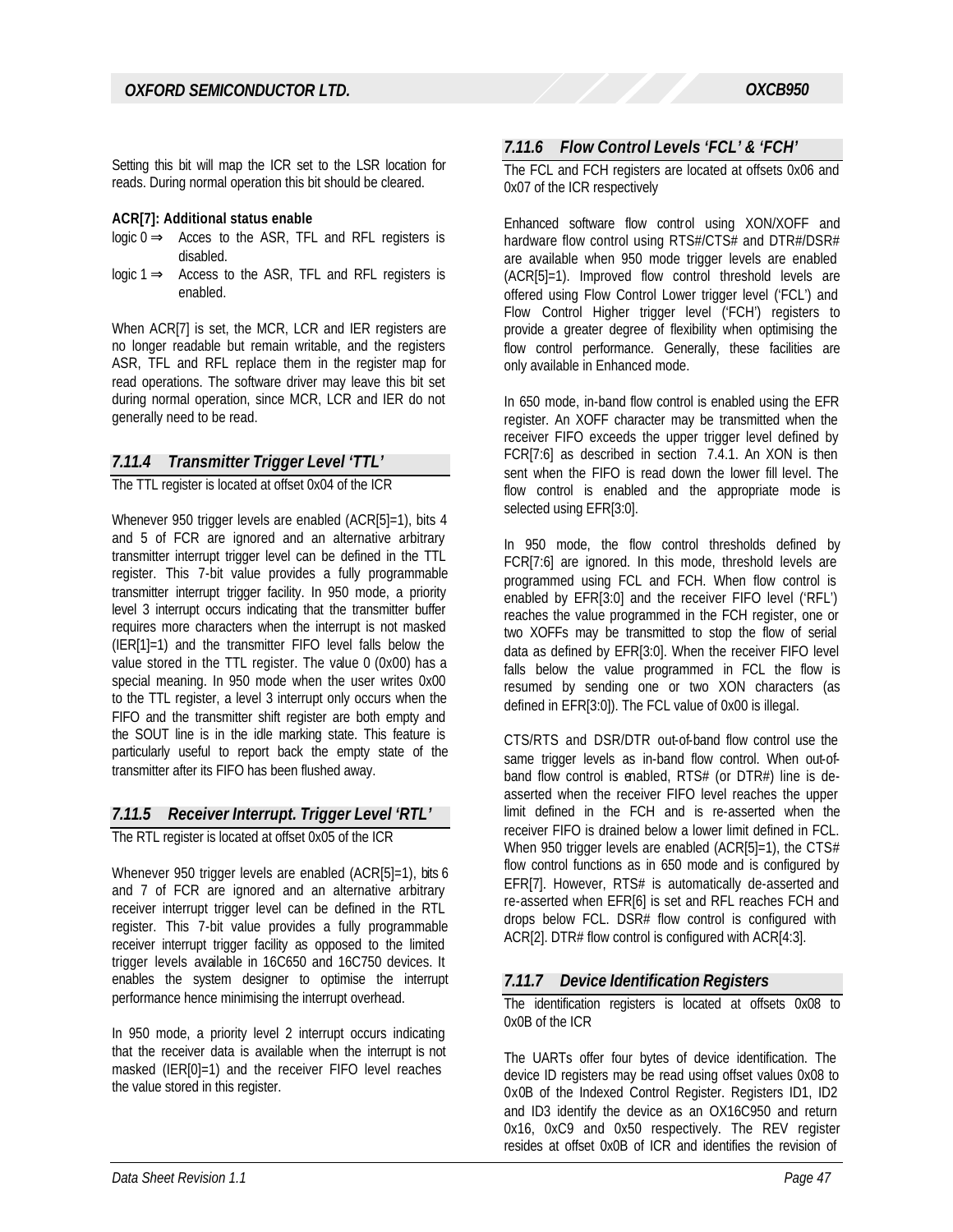950 core. This register returns 0x05 for revision A of the OX1CB950.

## *7.11.8 Clock Select Register 'CKS'*

The CKS register is located at offset 0x03 of the ICR

This register is cleared to 0x00 after a hardware reset to maintain compatibility with 16C550, but is unaffected by software reset. This allows the user to select a clock source and then reset the channel to work-around any timing glitches.

### **CKS[1:0]: Receiver Clock Source Selector**

- logic  $[00] \Rightarrow$  The RCLK pin is selected for the receiver clock (550 compatible mode).
- logic  $[01] \Rightarrow$  The DSR# pin is selected for the receiver clock.
- logic [10] ⇒ The output of baud rate generator (internal BDOUT#) is selected for the receiver clock.
- logic  $[11] \Rightarrow$  The transmitter clock is selected for the receiver. This allows RI# to be used for both transmitter and receiver.

## **CKS[2]: Reserved**

### **CKS[3]: Receiver 1x clock mode selector**

- logic  $0 \implies$  The receiver is in Nx clock mode as defined in the TCR register. After a hardware reset the receiver operates in 16x clock mode, i.e. 16C550 compatibility.
- logic  $1$  ⇒ The receiver is in isochronous 1x clock mode.

#### **CKS[5:4]: Transmitter 1x clock or baud rate generator output (BDOUT) on DTR# pin**

- logic  $[00] \implies$  The function of the DTR# pin is defined by the setting of ACR[4:3].
- logic  $[01]$   $\Rightarrow$  The transmitter 1x clock (bit rate clock) is asserted on the DTR# pin and the setting of ACR[4:3] is ignored.
- logic  $[10]$   $\Rightarrow$  The output of baud rate generator (Nx clock) is asserted on the DTR# pin and the setting of ACR[4:3] is ignored.
- logic [11] ⇒ Reserved.

### **CKS[6]: Transmitter clock source selector**

- logic  $0 \implies$  The transmitter clock source is the output of the baud rate generator (550 compatibility).
- logic  $1 \implies$  The transmitter uses an external clock applied to the RI# pin.

### **CKS[7]: Transmitter 1x clock mode selector**

logic  $0 \implies$  The transmitter is in Nx dock mode as defined in the TCR register. After a hardware reset the transmitter operates in 16x clock mode, i.e. 16C550 compatibility.

logic  $1 \implies$  The transmitter is in isochronous 1x clock mode.

## *7.11.9 Nine-bit Mode Register 'NMR'*

The NMR register is located at offset 0x0D of the ICR

The UART offers 9-bit data framing for industrial multi-drop applications. The 9bit mode is enabled by setting bit 0 of the Nine-bit Mode Register (NMR). In 9-bit mode the data length setting in LCR[1:0] is ignored. Furthermore as parity is permanently disabled, the setting of LCR[5:3] is also ignored.

The receiver stores the 9th bit of the received data in LSR[2] (where parity error is stored in normal mode). Note that the UART provides a 128-deep FIFO for LSR[3:0]. The transmitter FIFO is 9 bits wide and 128 deep. The user should write the 9th (MSB) data bit in SPR[0] first and then write the other 8 bits to THR.

As parity mode is disabled, LSR[7] is set whenever there is an overrun, framing error or received break condition. It is unaffected by the contents of LSR[2] (Now the received 9th data bit).

In 9-bit mode, in-band flow control is disabled regardless of the setting of EFR[3:0] and the XON1/XON2/XOFF1 and XOFF2 registers are used for special character detection.

### *Interrupts in 9-Bit Mode:*

While IER[2] is set, upon receiving a character with status error, a level 1 interrupt is asserted when the character and the associated status are transferred to the FIFO.

The UART can assert an optional interrupt if a received character has its 9<sup>th</sup> bit set. As multi-drop systems often use the  $9<sup>h</sup>$  bit as an address bit, the receiver is able to generate an interrupt upon receiving an address character. This feature is enabled by setting NMR[2]. This will result in a level 1 interrupt being asserted when the address character is transferred to the receiver FIFO.

In this case, as long as there are no errors pending, i.e. LSR[1], LSR[3], and LSR[4] are clear, '0' can be read back from LSR[7] and LSR[1], thus differentiating between an 'address' interrupt and receiver error or overrun interrupt in 9-bit mode. Note however that should an overrun or error interrupt actually occur, an address character may also reside in the FIFO. In this case, the software driver should examine the contents of the receiver FIFO as well as process the error.

The above facility produces an interrupt for recognizing any 'address' characters. Alternatively, the user can configure the UART to compare the receiver data stream with up to four programmable 9-bit characters and assert a level 5 interrupt after detecting a match. The interrupt occurs when the character is transferred to the FIFO (See below).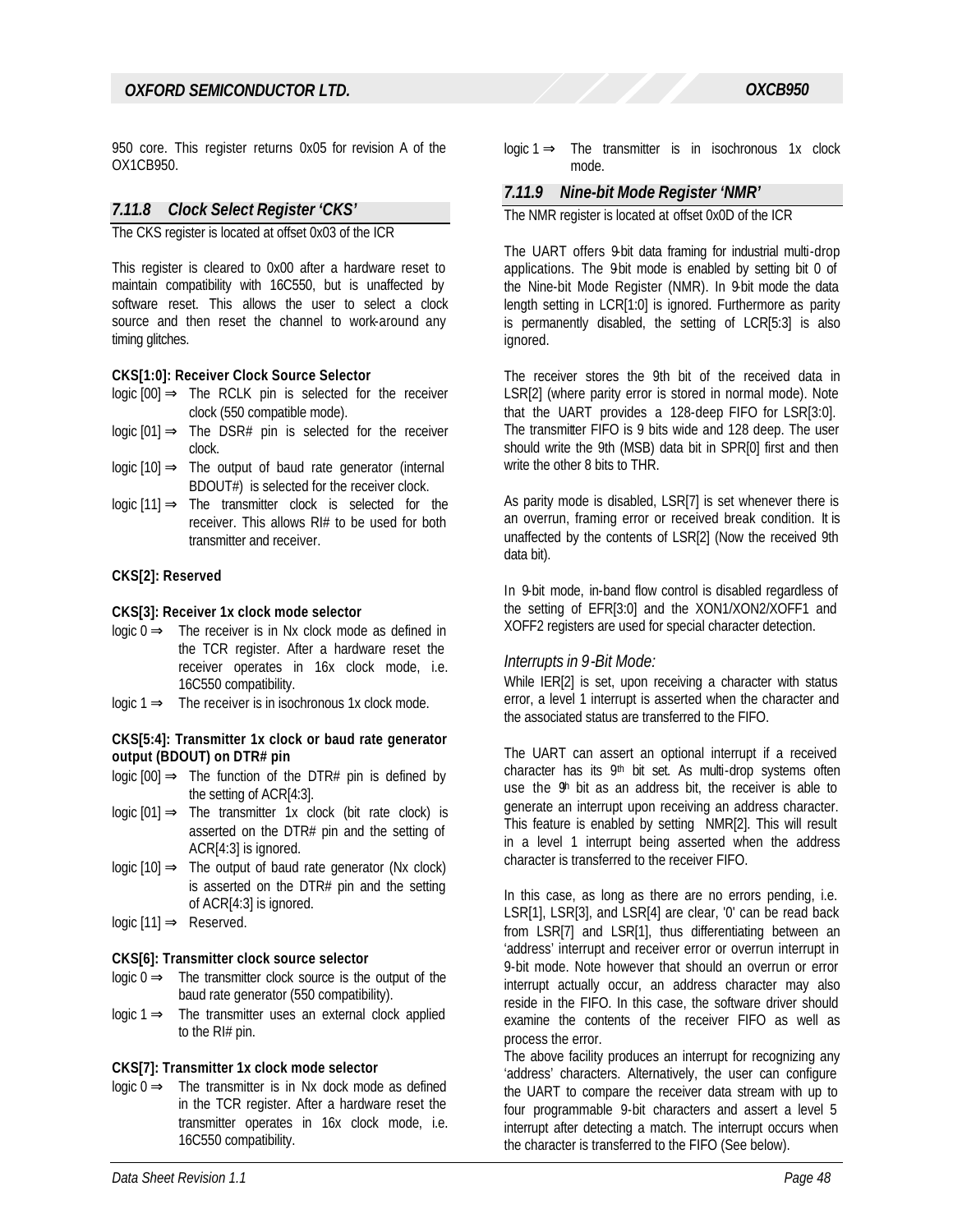#### **NMR[0]: 9-bit mode enable**

logic  $0 \implies 9$ -bit mode is disabled.

logic 1 ⇒ 9-bit mode is enabled.

## **NMR[1]: Enable interrupt when 9th bit is set**

- logic  $0 \implies$  Receiver interrupt for detection of an 'address' character (i.e. 9<sup>th</sup> bit set) is disabled.
- logic 1 ⇒ Receiver interrupt for detection of an 'address' character (i.e.  $9<sup>h</sup>$  bit set) is enabled and a level 1 interrupt is asserted.

#### *Special Character Detection*

While the UART is in both 9-bit mode and Enhanced mode, setting IER[5] will enable detection of up to four 'address' characters. The least significant eight bits of these four programmable characters are stored in special characters 1 to 4 (XON1, XON2, XOFF1 and XOFF2 in 650 mode) registers and the 9<sup>th</sup> bit of these characters are programmed in NMR[5] to NMR[2] respectively.

**NMR[2]: Bit 9 of Special Character 1 NMR[3]: Bit 9 of Special Character 2 NMR[4]: Bit 9 of Special Character 3 NMR[5]: Bit 9 of Special Character 4**

**NMR[7:6]: Reserved**

Bits 6 and 7 of NMR are always cleared and reserved for future use.

### *7.11.10 Modem Disable Mask 'MDM'*

The MDM register is located at offset 0x0E of the ICR This register is cleared after a hardware reset to maintain compatibility with 16C550. It allows the user to mask interrupts, sleep operation and power management events due to individual modem lines or the serial input line.

#### **MDM[0]: Disable delta CTS**

- logic  $0 \implies$  Delta CTS is enabled. It can generate a level 4 interrupt when enabled by IER[3]. In powerstate D2, delta CTS can assert the PME# line. Delta CTS can wake up the UART when it is asleep under auto-sleep operation.
- logic  $1$  ⇒ Delta CTS is disabled. In can not generate an interrupt, assert a PME# or wake up the UART.

#### **MDM[1]: Disable delta DSR**

- logic  $0 \implies$  Delta DSR is enabled. It can generate a level 4 interrupt when enabled by IER[3]. In powerstate D2, delta DSR can assert the PME# line. Delta DSR can wake up the UART when it is asleep under auto-sleep operation.
- logic 1 ⇒ Delta DSR is disabled. In can not generate an interrupt, assert a PME# or wake up the UART.

#### **MDM[2]: Disable Trailing edge RI**

- 
- logic  $0 \implies$  Trailing edge RI is enabled. It can generate a level 4 interrupt when enabled by IER[3]. In power-state D2, trailing edge RI can assert the PME# line. Trailing edge RI can wake up the UART when it is asleep under auto-sleep operation.
- logic 1 ⇒ Trailing edge RI is disabled. In can not generate an interrupt, assert a PME# or wake up the UART.

#### **MDM[3]: Disable delta DCD**

- logic 0 ⇒ Delta DCD is enabled. It can generate a level 4 interrupt when enabled by IER[3]. In powerstate D2, delta DCD can assert the PME# line. Delta DCD can wake up the UART when it is asleep under auto-sleep operation.
- logic  $1 \implies$  Delta DCD is disabled. In can not generate an interrupt, assert a PME# or wake up the UART.

#### **MDM[4]: Reserved**

This bit must be set to '0'

#### **MDM[5]: Disable SIN wake up**

- logic  $0 \implies$  When the device is in power-down state D2, a change in the state of the serial input line (i.e. start bit) can assert the PME# line
- logic  $1 \implies$  When the device is in power-down state D2, a change in the state of the serial input line cannot assert the PME# line.

#### **MDM[7:6]: Reserved**

#### *7.11.11 Readable FCR 'RFC'*

The RFC register is located at offset 0x0F of the ICR

This read-only register returns the current state of the FCR register (Note that FCR is write-only). This register is included for diagnostic purposes.

#### *7.11.12 Good-data status register 'GDS'*

The GDS register is located at offset 0x10 of the ICR

For the definition of Good-data status refer to section **Error! Reference source not found.**.

**GDS[0]: Good Data Status**

**GDS[7:1]: Reserved**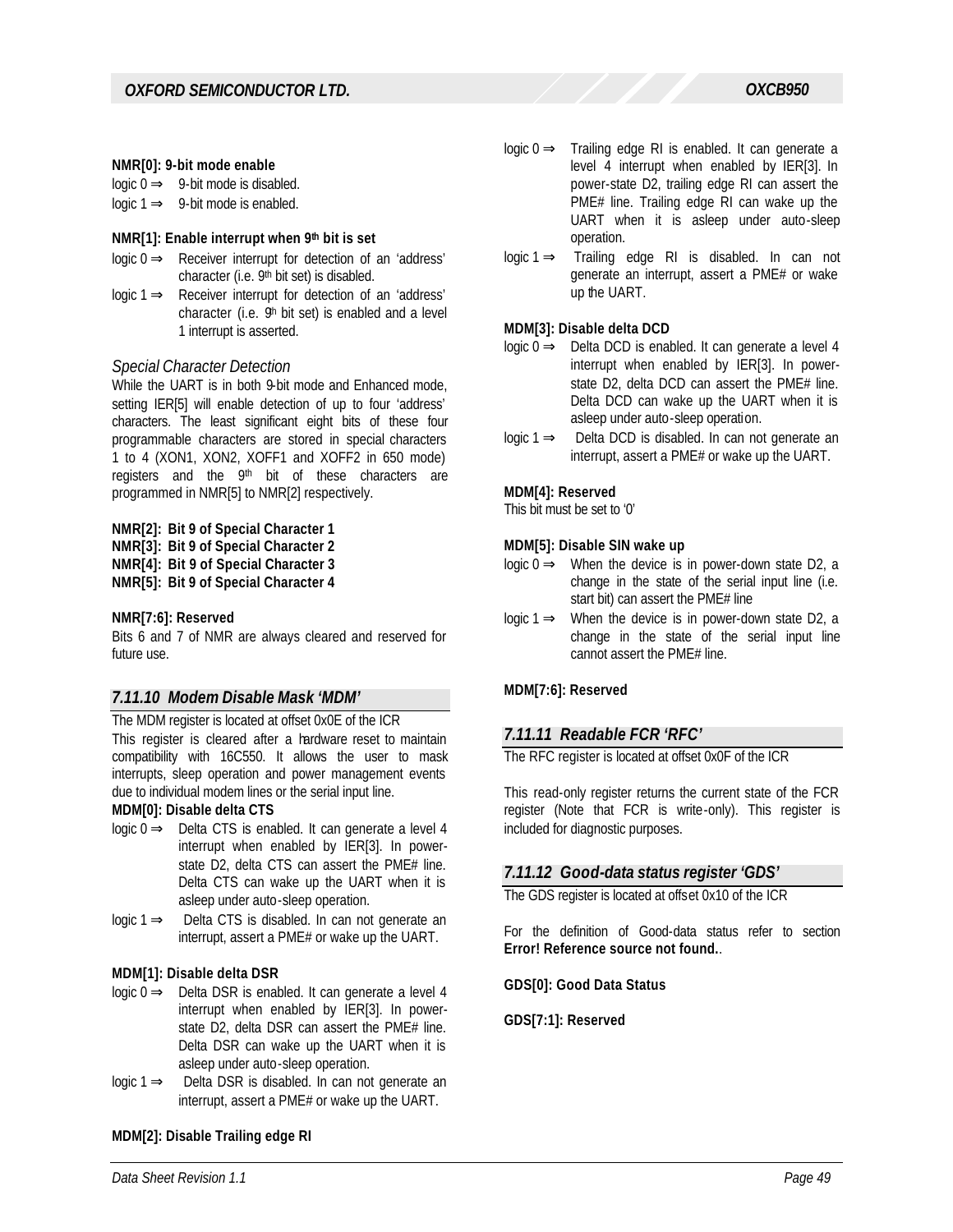## *7.11.13 DMA Status Register 'DMS'*

The DMS register is located at offset 0x11 of the ICR. This allows the internal TXRDY# and RXRDY# lines to be permanently deasserted, and the current internal status to be monitored. This mainly has applications for testing.

#### **DMS[0]: RxRdy Status**

Read Only: set when RxRdy is asserted (pin driven low).

**DMS[1]: TxRdy Status**

Read Only: set when TxRdy is asserted (pin driven low). **DMS[5:2] Reserved**

## **DMS[6]: Force RxRdy Inactive**

- logic 0  $\Rightarrow$  RxRdy# acts normally
- logic  $1 \implies$  RxRdy# is permanently inactive (high) regardless of FIFO thresholds

## **DMA[7]: Force TxRdy Inactive**

- logic 0  $\Rightarrow$  TxRdy# acts normally
- logic  $1 \Rightarrow$  TxRdy# is permanently inactive (high) regardless of FIFO thresholds.

## *7.11.14 Port Index Register 'PIX'*

The PIX register is located at offset 0x12 of the ICR. This read-only register gives the UART index. For a single channel device such as the OX16C950 this reads '0'.

## *7.11.15 Clock Alteration Register 'CKA'*

The CKA register is located at offset 0x13 of the ICR. This register adds additional clock control mainly for isochronous and embedded applications. The register is effectively an enhancement to the CKS register.

This register is cleared to 0x00 after a hardware reset to maintain compatibility with 16C550, but is unaffected by software reset. This allows the user to select a clock mode and then reset the channel to work-around any timing glitches.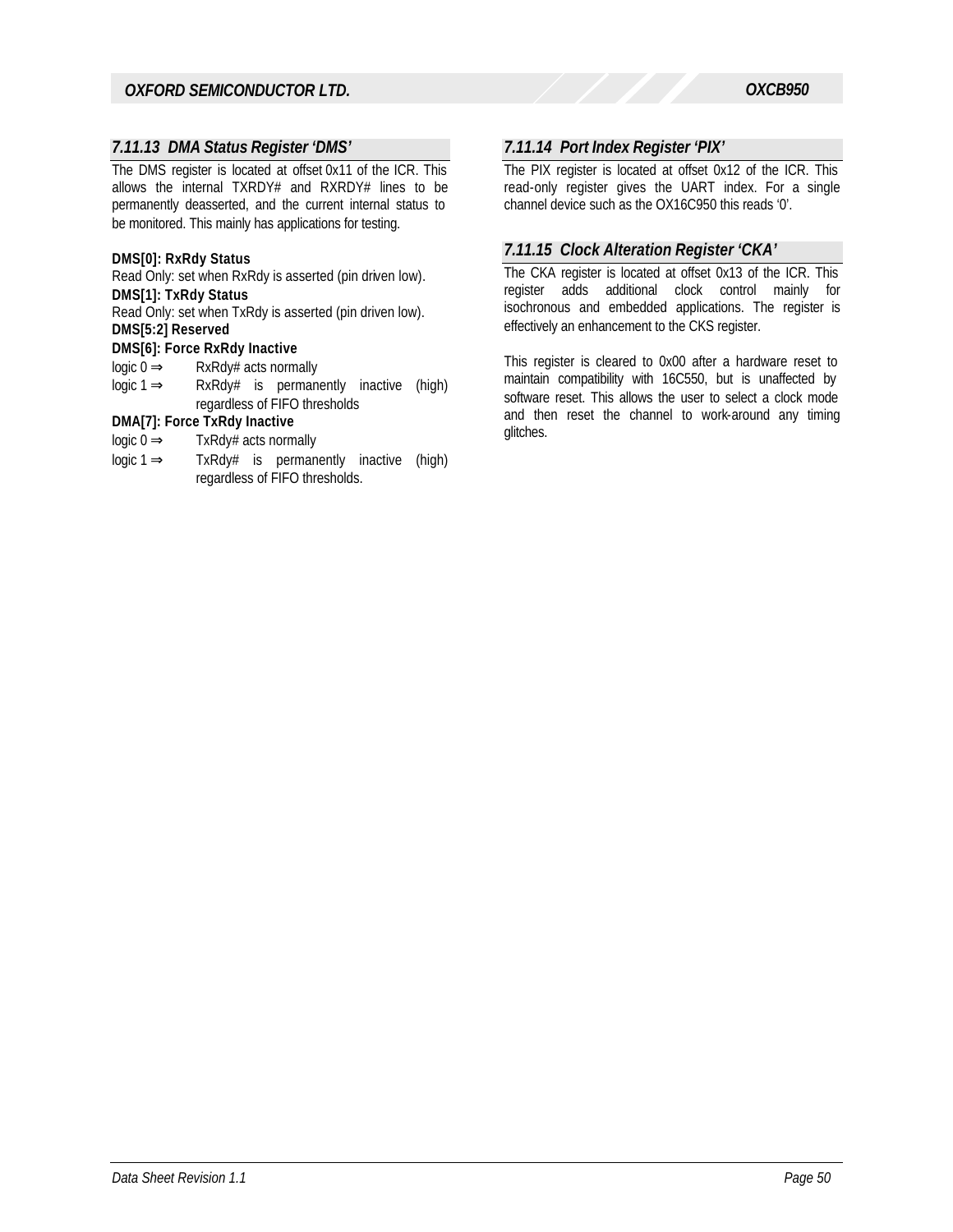# *8 SERIAL EEPROM SPECIFICATION*

The OXCB950 can be configured using an optional serial electrically-erasable programmable read only memory (EEPROM). If the EEPROM is not present, the device will remain in its default configuration after reset. Although this may be adequate for some applications, many will benefit from the degree of programmability afforded by this feature. The EEPROM also allows accesses to the integrated UART, which can be useful for default setups.

The EEPROM interface supports a variety of serial EEPROM devices that have a proprietary serial interface known as MicrowireTM. This interface has four pins which supply the memory device with a clock, a chip-select, and serial data input and output lines. In order to read from such a device, a controller has to output serially a read command and address, then input serially the data. The interface controller has been designed to handle (autodetect) the following list of compatible devices that have a 16-bit data word format but differ in memory size (and hence the number of address bits). NM93C46 (64 WORDS), NM93C56 (128 WORDS), devices with 256 WORDS, 512 WORDs and 1024 WORDS.

The OXCB950 incorporates a controller module which reads data from the serial EEPROM and writes data into the relevant register space. It performs this operation in a sequence which starts immediately after a cardbus/PCI bus reset and ends either when the controller finds no EEPROM is present or when it reaches the end of the eeprom data. *Note that any attempted cardbus/PCI access while the eeprom is being sensed or data is being downloaded from the serial EEPROM will result in a "retry" response*. The operation of this controller is described below.

Following device configuration, driver software can access the serial EEPROM through four bits in the device-specific Local Configuration Register LCC[27:24]. Software can use this register to manipulate the device pins in order to read and modify the EEPROM contents as desired.

A Windows<sup>®</sup> based utility to program the EEPROM is available. For further details please contact Oxford Semiconductor (see back cover).

MicrowireTM is a trade mark of National Semiconductor. For a description of MicrowireTM, please refer to National Semiconductor data manuals.

# *8.1 EEPROM Data Organisation*

The serial EEPROM data is divided into six zones. The size of each zone is an exact multiple of 16-bit WORDs. Zone0 is allocated to the header. An EEPROM program must contain a valid header before any further data is interrogated. The EEPROM can be programmed from the PCI bus. Once the programming is complete, the device driver should either reset the PCI bus or set LCC[29] to reload the OXCB950 registers from the serial EEPROM. The general EEPROM data structure is shown in Table 24.

| <b>DATA</b><br>Zone | <b>Size</b><br>(Words) | <b>Description</b>                   |
|---------------------|------------------------|--------------------------------------|
| 0                   | One                    | Header                               |
|                     | One or more            | Power (Management) Data              |
| 2                   | One to more            | <b>Local Configuration Registers</b> |
| 3                   | Two or more            | <b>Cardbus Information Structure</b> |
| 4                   | Two or more            | <b>PCI Configuration Registers</b>   |
| 5                   | Multiples of 2         | <b>Function Access</b>               |

**Table 24: EEPROM data format**

## *8.1.1 Zone0: Header*

The header identifies the EEPROM program as valid.

| <b>Bits</b>    | <b>Description</b>                                   |
|----------------|------------------------------------------------------|
| 15:8           | These bits should return 0xB5 to identify a valid    |
|                | program. Once the OXCB950 reads 0xB5 from            |
|                | these bits, it sets LCC[28] to indicate that a valid |
|                | EEPROM program is present.                           |
| 7:5            | Reserved for future Zones. Set to 0.                 |
| 4              | 1 = Zone1 (Power Management Data) exists             |
|                | $0 =$ Zone1 does not exist                           |
| $\mathcal{S}$  | $1 =$ Zone2 (Local Configuration) exists             |
|                | $0 =$ Zone2 does not exist                           |
| $\mathfrak{D}$ | 1 = Zone3 (Cardbus Information structure) exists     |
|                | $0 =$ Zone3 does not exist                           |
| 1              | $1 =$ Zone4 (PCI Configuration) exists               |
|                | $0 =$ Zone4 does not exist                           |
| O              | 1 = Zone5 (Function Access) exists                   |
|                | $0 =$ Zone5 does not exist                           |

The programming data for each zone follows the proceeding zone if it exists. For example a Header value of 0xB51F indicates that all zones exist and they follow one another in sequence (from Zone1 to Zone5), while 0xB514 indicates that only Zones 1 and 3 exist where the header data is followed by Zone1 WORDs, and since Zone2 is missing Zone1 WORDs are followed by Zone3 WORDs.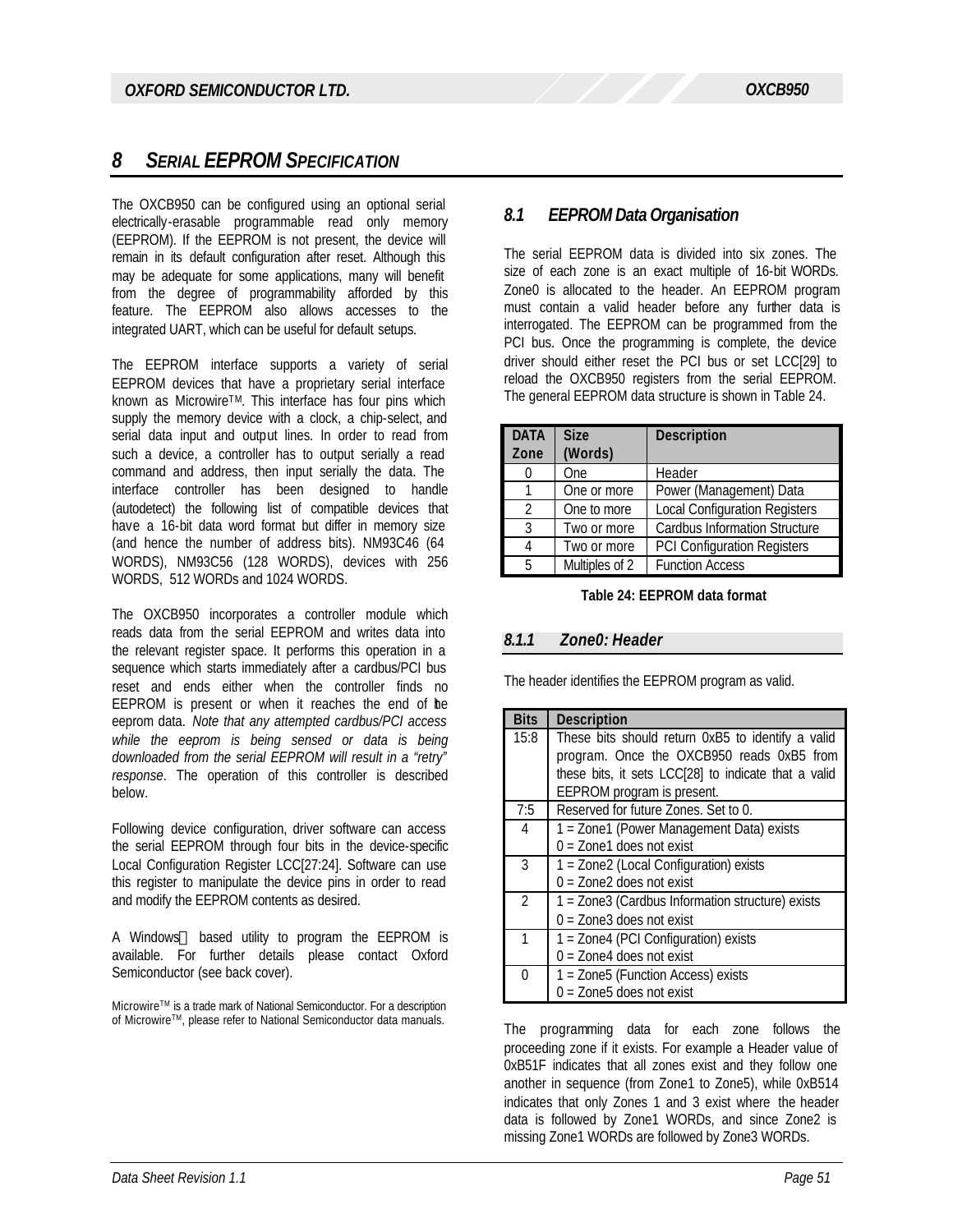## *8.1.2 Zone1 : Power Management DATA, DATA\_SCALE zone*

Zone 1 region of the EEPROM provides the power management registers with user values for the DATA and DATA\_SCALE fields, that will be provided to the system software when requests are made through the DATA\_SELECT field.

Since there are 16 possible values for the DATA\_SELECT fields, the system can request up to 16 sets of DATA and DATA\_SCALE values. The organisation of the EEPROM data for this zone is shown in the table. Each DATA and DATA\_SCALE value being programmed is relevant to a particular value of the DATA\_SELECT parameter.

| <b>Bits</b> | <b>Description</b>                             |  |  |  |
|-------------|------------------------------------------------|--|--|--|
| 15          | $'0'$ = There are no more Configuration WORDs  |  |  |  |
|             | to follow in Zone1. Move to the next available |  |  |  |
|             | zone or end EEPROM program if no more          |  |  |  |
|             | zones are enabled in the Header.               |  |  |  |
|             | '1' = There is another Configuration WORD to   |  |  |  |
|             | follow for the Power Management Data zone.     |  |  |  |
| 14          | Reserved. To be written as '0'                 |  |  |  |
| 13:10       | <b>DATA SELECT</b>                             |  |  |  |
|             | This indicates for which DATA_SELECT value     |  |  |  |
|             | the DATA and DATA_SCALE values in this         |  |  |  |
|             | particular word are associated with.           |  |  |  |
| 9:8         | <b>DATA SCALE Value</b>                        |  |  |  |
|             | For the Data Select Field in this word         |  |  |  |
| 7:0         | <b>DATA Register Value</b>                     |  |  |  |
|             | For the Data Select Field in this word.        |  |  |  |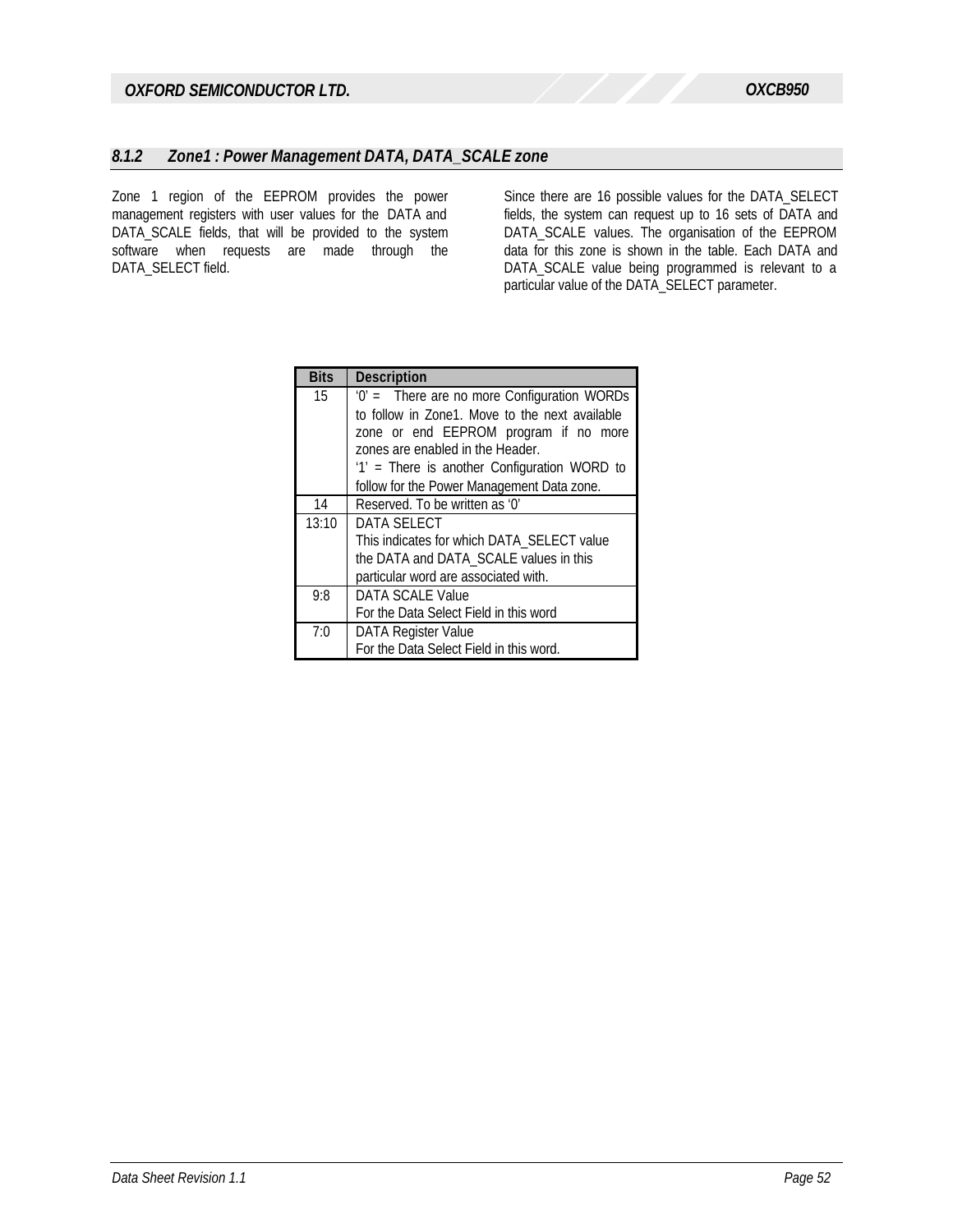## *8.1.3 Zone2: Local Configuration Register Zone*

The Zone2 region of EEPROM contains the program value of the vendor-specific Local Configuration Registers using one or more configuration WORDs. Registers are selected using a 7-bit byte-offset field. This offset value is the offset from Base Address Registers in I/O or memory space (see section 6.4).

Note: Not all of the registers in the Local Configuration Register set are writable by EEPROM. The format of configuration WORDs for the Local Configuration Registers in Zone1 are described in Table 25.

| <b>Bits</b> | <b>Description</b>                                                                                                                                                                                                                                                              |
|-------------|---------------------------------------------------------------------------------------------------------------------------------------------------------------------------------------------------------------------------------------------------------------------------------|
| 15          | $'0'$ = There are no more Configuration WORDs<br>to follow in Zone2. Move to the next available<br>zone or end EEPROM program if no more zones<br>are enabled in the Header.<br>$'1'$ = There is another Configuration WORD to<br>follow for the Local Configuration Registers. |
| 14:8        | These seven bits define the byte-offset of the<br>Local configuration register to be programmed.<br>For example the byte-offset for LCC[23:16] is<br>$0x02$ .                                                                                                                   |
| 7۰۲         | 8-bit value of the register to be programmed                                                                                                                                                                                                                                    |

**Table 25: Zone 2 data format**

#### *8.1.4 Zone 3 : Cardbus Information Structure*

This zone allows the user to provide custom tuple information for the Cardbus Information Structure, overriding the default hardcoded tuple values found in the device. Downloading into this zone programs an internal RAM with the user's tuple data and automatically sets the source of the cardbus information structure to be this RAM. This process sets the local configuration register bit LCC(21) to 1.

The format of the EEPROM organisation for this zone is shown by the table. The first word indicates the number of tuple data bytes to follow (in multiples of 2 NOTE1) and the subsequent words contain the actual tuple data-bytes to be inserted into the cardbus information structure that will be visible at Dword18 or 32 in the PCI configuration space.

Tuple data bytes are interrogated until the specified number of tuple data-bytes have been collected in which case the EEPROM moves over to the next zone if it exists, or the eeprom download terminates if no other zones are present.

|                      | <b>Description</b>                                         |              |  |
|----------------------|------------------------------------------------------------|--------------|--|
| 1st WORD             | NO of TUPLE bytes to follow, in binary.                    |              |  |
|                      | This sets a counter that will terminate download into this |              |  |
|                      | zone when the correct number of Tuple Bytes have been      |              |  |
|                      | collected. (Value to be in multiples of 2 NOTE1)           |              |  |
| 2 <sup>nd</sup> WORD | Tuple Byte 1                                               | Tuple Byte 0 |  |
| 3th WORD             | Tuple Byte 3                                               | Tuple Byte 2 |  |
| nth WORD             | Tuple Byte y+1                                             | Tuple Byte y |  |

NOTE1 If the number of tuple bytes to be programmed into RAM is an odd number, it will be necessary to add a NULL tuple to make the total number of tuple bytes to be a multiple of 2.

The data in the cardbus information structure is organised according to the order in which the tuple data has been collected. This is as shown

CIS :

Tuple Byte3, Tuple Byte 2, Tuple Byte 1, Tuple Byte 0 Tuple Byte7, Tuple Byte 6, Tuple Byte 5, Tuple Byte 4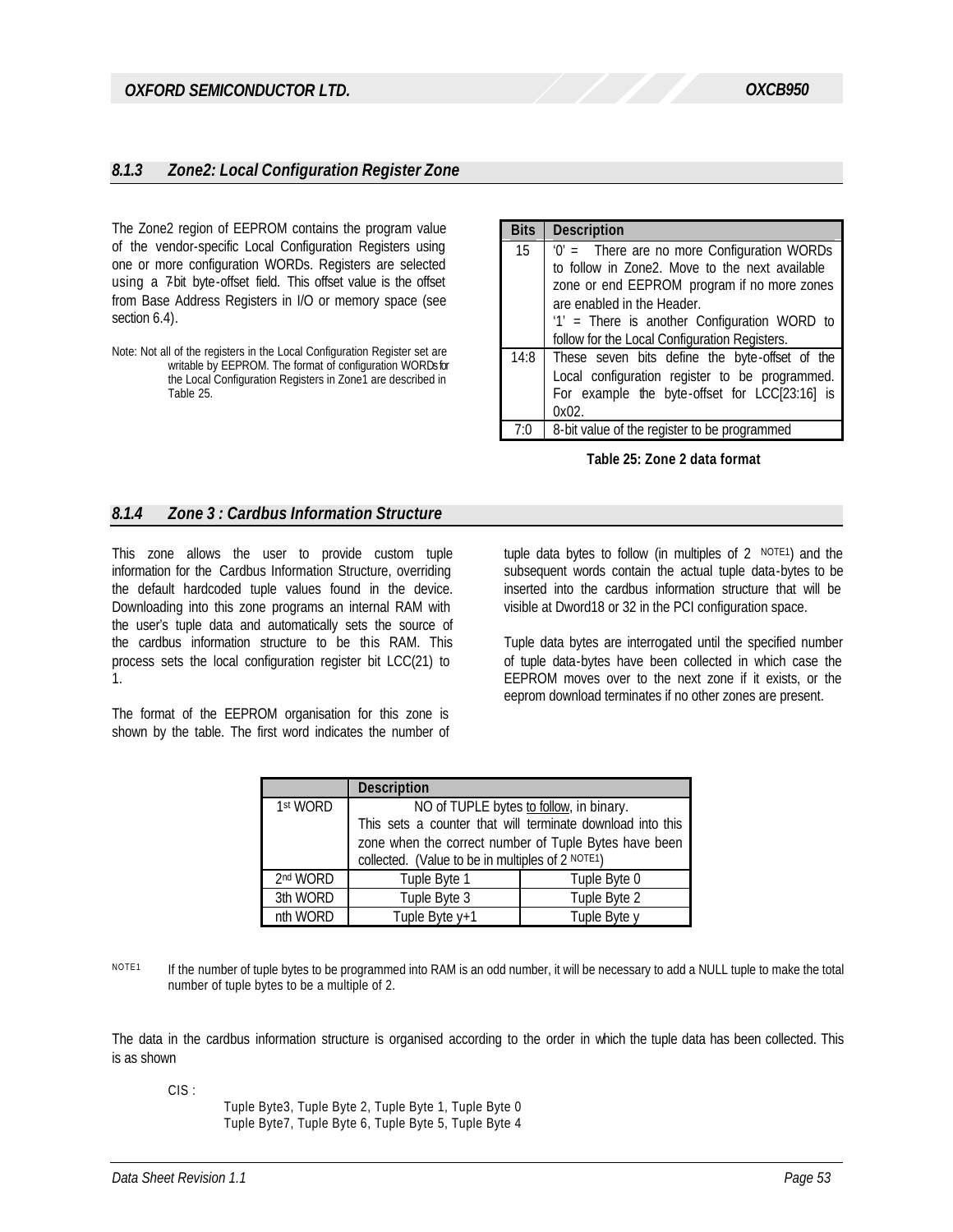## *8.1.5 Zone4: PCI Configuration Registers*

The Zone4 region of EEPROM contains any changes required to the PCI Configuration registers (including the Vendor ID and Subsystem Vendor ID). This zone consists of a function header WORD, and one or more configuration WORDs for that function. The function header is described in Table 26.

| <b>Bits</b> | <b>Description</b>                                          |
|-------------|-------------------------------------------------------------|
| 15          | $'0'$ = End of Zone 4.                                      |
|             | $1'$ = Define this function header.                         |
| 14:3        | Reserved. Write zeros.                                      |
| 2:0         | Function number for the following configuration<br>WORD(s). |
|             | '000' = $\overline{F}$ unction0                             |
|             | Other values = Reserved.                                    |

#### **Table 26: Zone 4 data format (Function Header)**

The subsequent WORDs for each function contain the address offset and a byte of programming data for the PCI Configuration Space belonging to the function number selected by the proceeding Function-Header. The format of configuration WORDs for the PCI Configuration Registers are described below.

| <b>Bits</b> | <b>Description</b>                                                                                                                                                                                                     |
|-------------|------------------------------------------------------------------------------------------------------------------------------------------------------------------------------------------------------------------------|
| 15          | $'0'$ = This is the last configuration WORD in for<br>the selected function in the Function-Header.<br>'1' = There is another WORD to follow for this<br>function.                                                     |
| 14:8        | These seven bits define the byte-offset of the PCI<br>configuration register to be programmed. For<br>example the byte-offset of the Interrupt Pin<br>register is 0x3D. Offset values are tabulated in<br>section 6.2. |
| 7۰N         | 8-bit value of the register to be programmed                                                                                                                                                                           |

**Table 27: Zone 4 data format (data)**

Table 28 shows which PCI Configuration registers are writable from the EEPROM.

| <b>Offset</b> | <b>Bits</b> | <b>Description</b>                             |
|---------------|-------------|------------------------------------------------|
| 0x00          | 7:0         | Vendor ID bits 7 to 0.                         |
| 0x01          | 7:0         | Vendor ID bits 15 to 8.                        |
| 0x02          | 7:0         | Device ID bits 7 to 0.                         |
| 0x03          | 7:0         | Device ID bits 15 to 8.                        |
| 0x06          | 3:0         | Must be '0000'.                                |
| 0x06          | 4           | <b>Extended Capabilities.</b>                  |
| 0x06          | 7:5         | Must be '000'.                                 |
| 0x09          | 7:0         | Class Code bits 7 to 0.                        |
| 0x0A          | 7:0         | Class Code bits 15 to 8.                       |
| 0x0B          | 7:0         | Class Code bits 23 to 16.                      |
| 0x2C          | 7:0         | SubsystemVendor ID bits 7 to 0.                |
| 0x2D          | 7:0         | SubsystemVendor ID bits 15 to 8.               |
| 0x2E          | 7:0         | Subsystem ID bits 7 to 0.                      |
| 0x2F          | 7:0         | Subsystem ID bits 15 to 8.                     |
| 0x3D          | 7:0         | Interrupt pin.                                 |
| 0x42          | 7:0         | Power Management Capabilities                  |
|               |             | bits 7 to 0.                                   |
| 0x43          | 7:0         | Power Management Capabilities<br>bits 15 to 8. |

**Table 28: EEPROM-writable PCI configuration registers**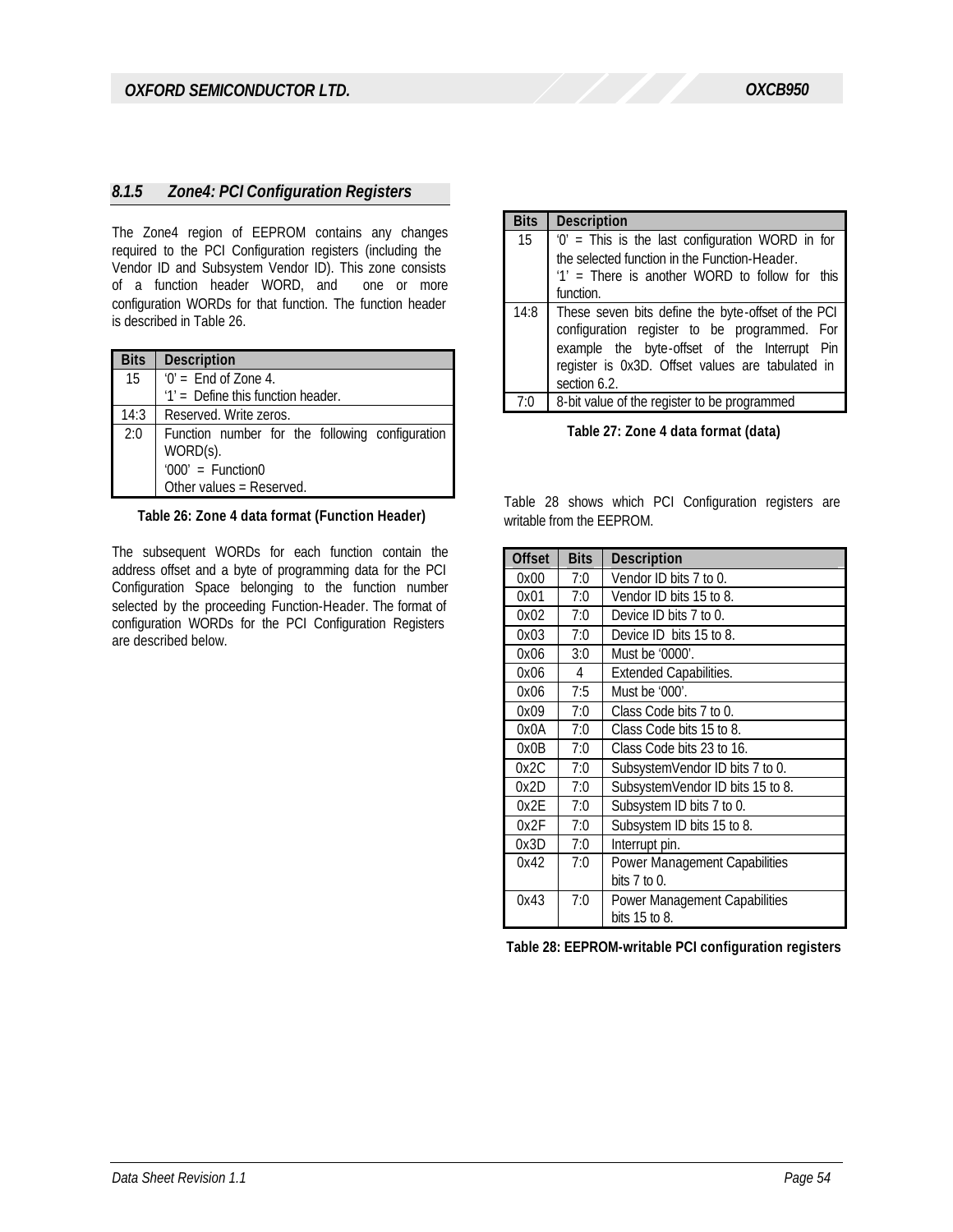## *8.1.6 Zone5: Function Access*

Zone 5 allows the UART to be pre-configured, prior to any cardbus/PCI accesses. This is very useful when the UART needs to run with (typically generic) device drivers and these drivers are not capable of utilising the enhanced features/modes of the UART (eg 950 mode) that are required for high performance. By using function access, the UART registers can be accessed (setup) via the eeprom to customize the UART features before control is handed to the device drivers.

Each 8bit (function) access is equivalent to accessing the UART function through I/O BAR 0, with the exception that a function read access does not return any data (it is discarded). The UART function behaves as though these function accesses via the eeprom were corresponding cardbus/pci accesses.

Each entry for zone 5 comprises 2 16 bit words. The format is as shown in Table 14.

| Word | <b>Bits</b> | <b>Description</b>                                       |
|------|-------------|----------------------------------------------------------|
|      | 15          | '1' - another WORD to follow                             |
|      | 14:12       | BAR number to access                                     |
|      |             | 000 for BAR 0 (UART IO BAR)                              |
|      |             | Others values are reserved                               |
|      | 11          | '0': Read access required(data will be discarded)        |
|      |             | '1': Write access required                               |
|      | 10:8        | Reserved - write 0's                                     |
|      | 7:0         | I/O address to access                                    |
|      |             | This is the address that needs to be written/read and is |
|      |             | the offset address from the specified BAR. E.g to access |
|      |             | SPR register of UART, address is 00000111 (7dec).        |

#### 1st WORD of FUNCTION ACCESS PAIR

| /ord | <b>Bits</b> | <b>Description</b>                                                                                                     |
|------|-------------|------------------------------------------------------------------------------------------------------------------------|
|      | 15          | '1' - another function access WORD pair to follow.<br>'0' - no more function access word pairs. End EEPROM<br>program. |
|      | 14:8        | Reserved – write 0's                                                                                                   |
|      | 7:0         | Data to be written to specified address.<br>Field is unused for function access READS (set to 0's for<br>reads)        |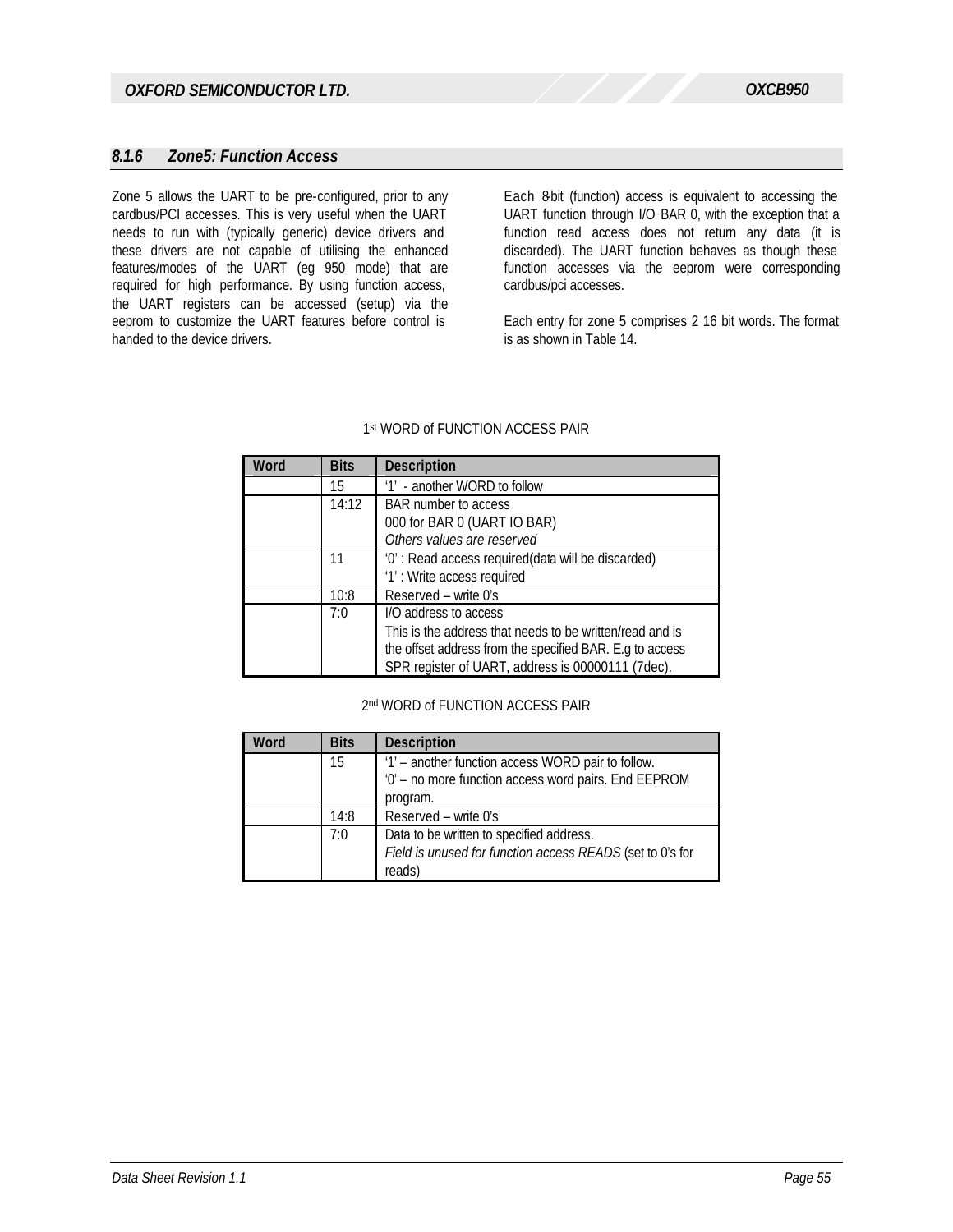# **Function Access Examples**

1) Enable Internal loopback (Enable bit 4, MCR register)

|                      | 1000100000000100<br>1000000000010000        | BAR No = 000 (UART), Write Access, Address=00000100 (MCR req)<br>Data to be written=00010000 (bit4)                            |
|----------------------|---------------------------------------------|--------------------------------------------------------------------------------------------------------------------------------|
|                      | 2) Enable FIFO (Enable bit 0, FCR register) |                                                                                                                                |
|                      | 1000100000000010<br>1000000000000001        | BAR No = 000 (UART), Write access, address=00000010 (FCR reg)<br>Data to be written=00000001 (bit 1)                           |
| 3) Read IER Register |                                             |                                                                                                                                |
|                      | 1000000000000001<br>1000000000000000        | BAR No =000 (UART), Read access, address=00000001 (IER reg)<br>No data to be written (as read access). Read data is discarded. |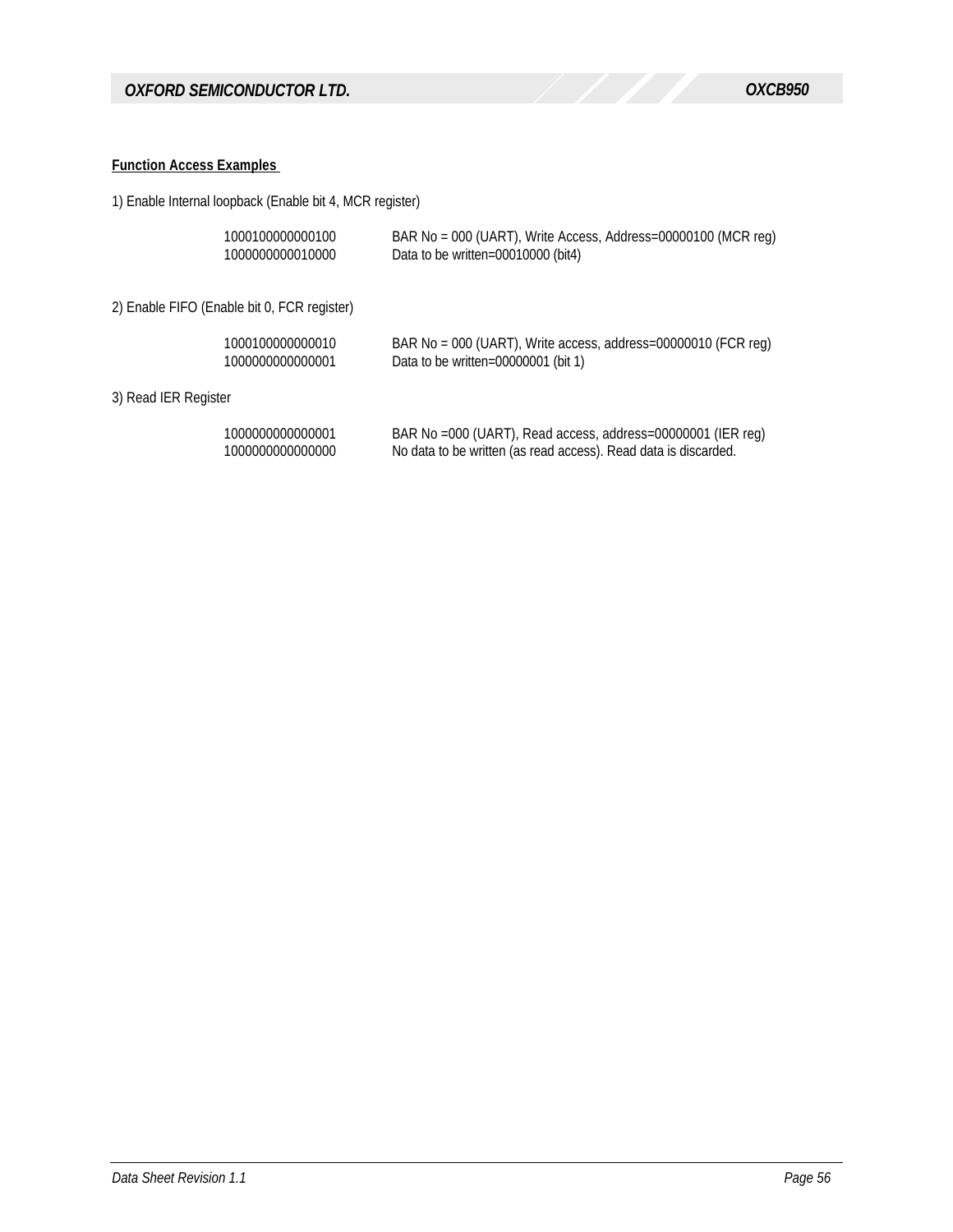# *9 COMPLIANCE TO PC CARD STANDARDS, 7.0 AND 7.1*

#### *This section is relevant only to the cardbus application of the OXCB950.*

The OXCB950 requires the presence of the PCI\_CLK for reliable operation of the internal UART. Since the presence of the pci clk is governed by the cardbus connector signal CCLKRUN#, this connector pin must be kept asserted to ensure the pci\_clk is not stopped, for full functionality. *The OXCB950 is, however, tolerant to fluctuations in the pci clk line.*

The cheapest option to maintain the pci\_clk is to hold the CCLKRUN# pin asserted through the use of a 1K0

pulldown resistor. This is compatible with PC Card Standards 7.0, and all PC Card Standards prior to the release of version 7.1.

PC Card Standard 7.1, however, does not allow the use of this pulldown for new designs and all new designs that are not tolerant to the clock stopping are required to implement the clock run protocol on the CCLKRUN# line.

The clock run protocol can be implemented externally through the use of the following circuitry and allows the OXCB950 part to be compliant to version 7.1 of the PC Card Standard.



The circuitry to implement the clock control logic on the CCLKRUN# signal line is a synchronous 2-bit shift register (implemented via 2 D-type FF's) that utilises the logic signal appearing on the CCLKRUN# line as DATA, as well as driving the CCLKRUN# line through an open-collector transistor. This arrangement creates a controlled loop from the CCLKRUN# pin, through the logic, and back onto the CCLKRUN# pin. The circuitry is enabled or disabled

through the use of the oxcb950's multi-purpose IO pin, MIO0, that is controlled by Oxford Semiconductor's custom device-driver for the oxcb950 device.

When the oxcb950, with this modification, is inserted into the PC cardbus slot then the clock control circuitry is disabled by virtue of the pulldown connected on the MIO0 pin. This is because the state of the MIO0 pin following a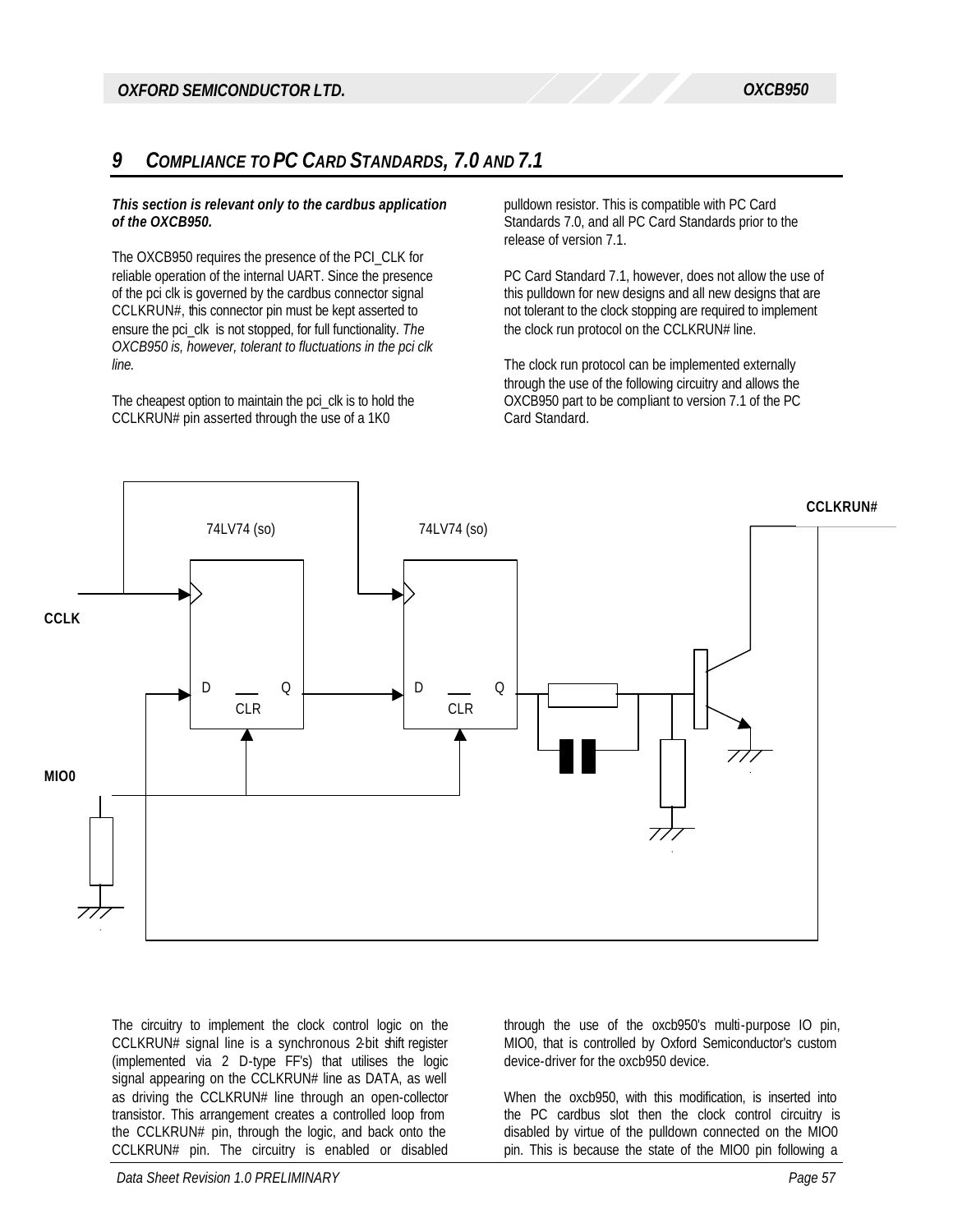reset is hi-impedance. As the circuitry is disabled, the transistor connected to the CCLKRUN# line is off and so the state of the CCLKRUN# signal pin is controlled by the host, which will be holding the pin in the asserted state (clock running) as the inserted device needs to be enumerated and configured. When the operating system hands control to the custom device driver, the device driver will assigned a logic '1' to the pin MIO0 to enable the clock control circuitry which will begin to monitor the status of the CCLKRUN# line.

While the host continues to assert the CCLKRUN# line, to indicate clock run, the clock control circuitry continuously samples logic '0' that results in the open-collector transistor being held in the off-state.

When the host intends on stopping the clock, it negates he CCLKRUN# line by synchronously driving the CCLKRUN# line to logic '1' and then releasing its drive to this line. This will also result in the CCLKRUN# line being a logic '1' due to the presence of a pull-up on the host end of the interface.

When the dock control circuitry has sampled the negation of the CCLKRUN# line for 2 samples, this results in the open-collector transistor to be driven, thereby asserting the CCLKRUN# line (this time by the target). In other words, the clock control circuitry asserts the CCLKRUN# line 2 clocks after it had been negated by the host. This is the required signalling to the host to prevent it from completing its original intention of stopping the clock. The clock line CCLK continues to run uninterrupted.

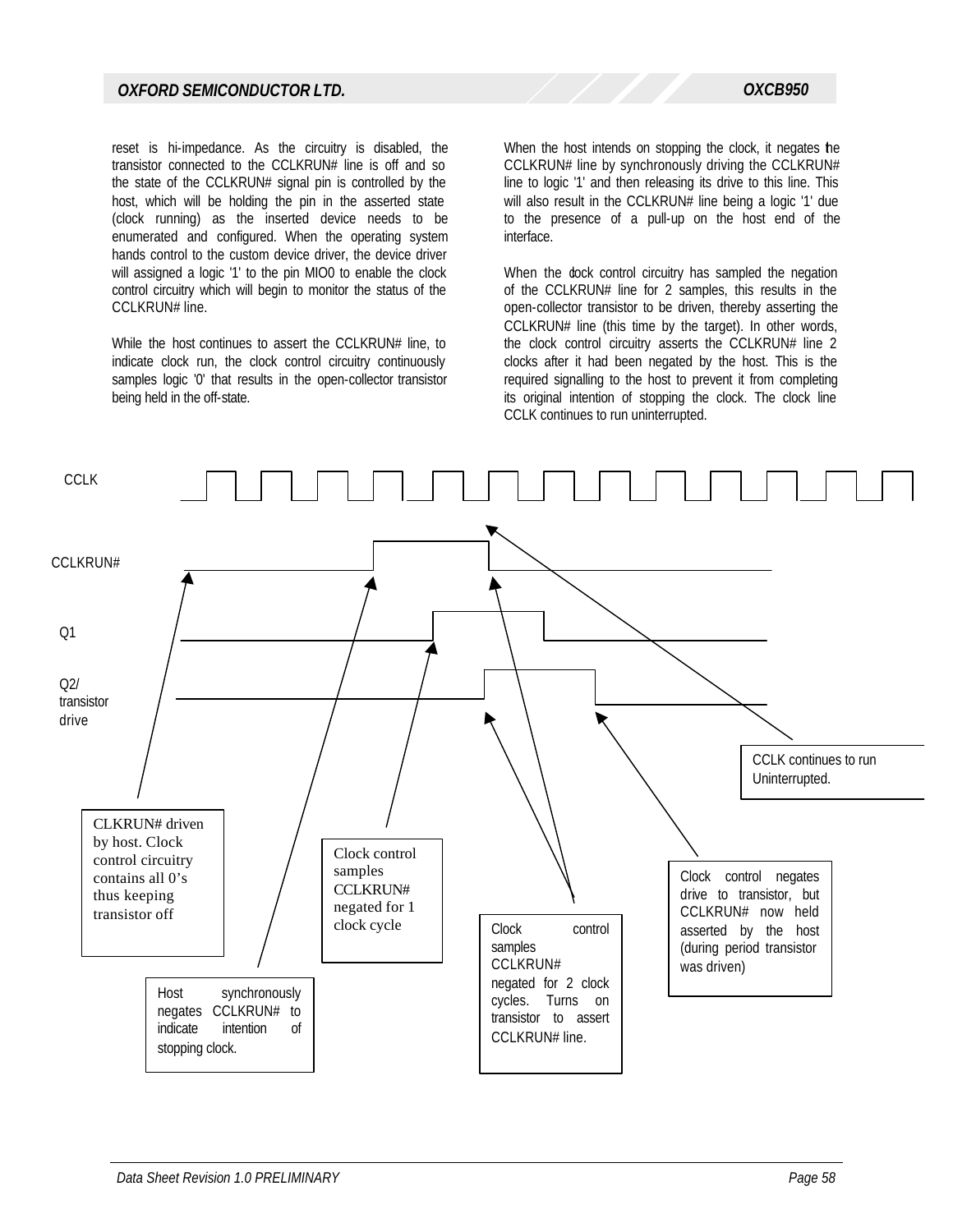Now that the target has signalled that the clock is to be maintained, the target's drive on the CCLKRUN# line must be maintained for 2 clocks during which the host will begin to drive the line also. Since the CCLKRUN# is also the data to the 2-bit shift register then, when the CCLKRUN# is driven by the control circuitry, it will take 2 clock cycles for the new clock run status to propagate through the bgic to turn off the transistor. During this period, the host will have detected the assertion of the CCLKRUN# by the target and will also begin to assert the CLKRUN# line, so that when the clock control's transistor is turned off, the CCLKRUN# will be held in the asserted state by the host thereby keeping the transistor off. The transistor will remain off until the host next attempts to negate the CCLKRUN# line to indicate a clock stop and is prevented from doing so by the clock control logic.

For the condition when the device driver needs to place the oxcb950 into a low powerstate, and the clock control logic is not required, then the device driver will assign the MIO0 pin to a logic 0 that disables the clock control circuitry and forces the clockrun transistor to the off state. For this condition, when the host negates the CCLKRUN# line it does not see the CCLKRUN# being asserted by the target (as the circuitry has been disabled) and the clock is stopped by the host after the relevant number of clocks from the negation.

Since the UART functionality within the oxcb950 device is not dependant upon the CCLK line for interrupt generation, then any activity within the UART that results in an interrupt will be conveyed to the cardbus interface asynchronously. This will result in the CCLKRUN# being asserted by the host (and thus enabling the clock CCLK) and control will be handed to the device driver that will re-enable the clock control circuitry to prevent the clock from stopping until all tasks have been completed.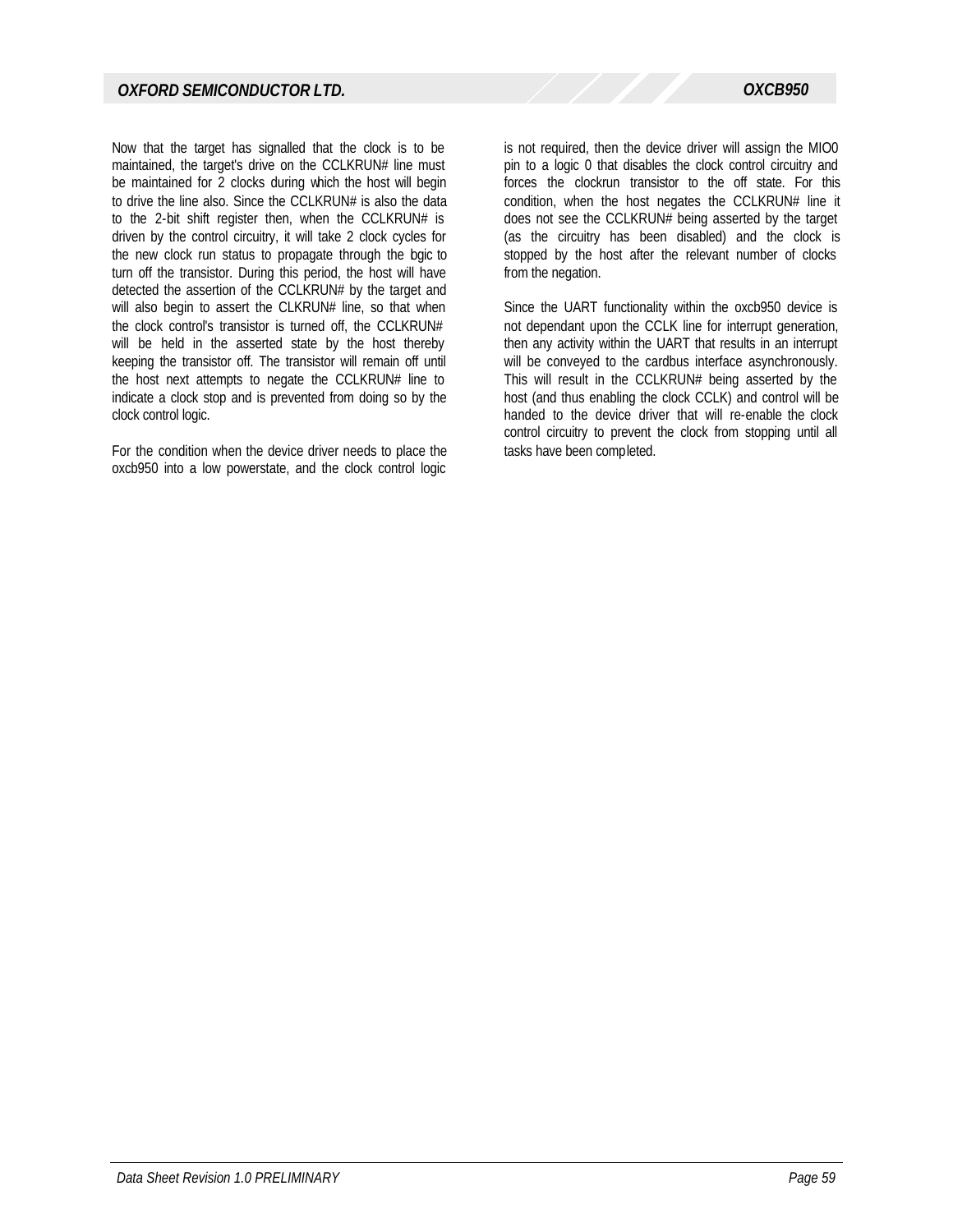# *10 OPERATING CONDITIONS*

| Symbol            | Parameter                      | Min    | <b>Max</b>     | <b>Units</b> |
|-------------------|--------------------------------|--------|----------------|--------------|
| V <sub>DD</sub>   | DC supply voltage              | -0.3   | 3.8            |              |
| $V_{\mathsf{IN}}$ | DC input voltage (3.3v IO)     | $-0.3$ | $V_{DD}$ + 0.3 |              |
| V <sub>IN</sub>   | DC input voltage (5v Tolerant) | -0.3   | 5.5            |              |
| ΙM                | DC input current               |        | $+/- 10$       | mA           |
| Гsтg              | Storage temperature            | -40    | 125            | $\circ$      |

**Table 29: Absolute maximum ratings**

| Symbol | Parameter                       | Min | Max                   | <b>Units</b> |
|--------|---------------------------------|-----|-----------------------|--------------|
| Vdd    | DC<br>supply voltage            | J.U | J.U                   |              |
| ı a    | Temperature Range<br>Commercial |     | 7 <sup>c</sup><br>7 U | $\circ$      |

**Table 30: Recommended operating conditions**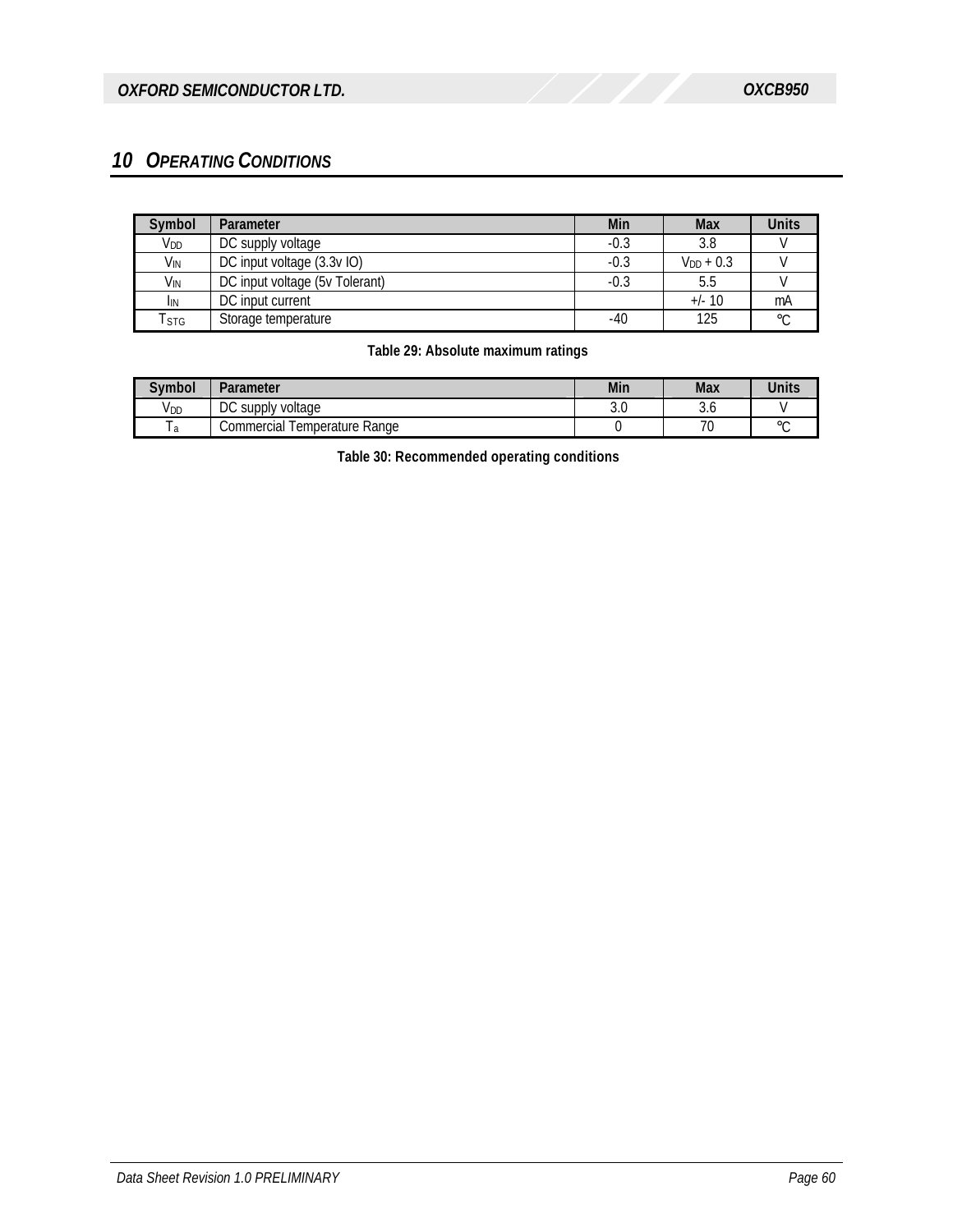# *11 DC ELECTRICAL CHARACTERISTICS*

## *11.1 Normal 3.3v I/O Buffers*

Vdd =  $3.3v +1.0.3v$ , Ta = 0 to 70c

| Symbol           | Parameter                        | Condition                        | <b>Min</b>      | <b>Max</b>      | <b>Units</b> |
|------------------|----------------------------------|----------------------------------|-----------------|-----------------|--------------|
| Vıн              | High level input voltage         | LVCMOS Interface <sup>1</sup>    | 2.0             |                 | V            |
|                  |                                  | LVCMOS Schmitt trig 1            | 2.0             |                 |              |
| $V_{IL}$         | Low level input voltage          | LVCMOS Interface <sup>1</sup>    |                 | 0.8             | V            |
|                  |                                  | LVCMOS Schmitt trig 1            |                 | 0.8             |              |
| $C_{IN}$         | Cap of input buffers             | See Note 2                       |                 | 4.0             | рF           |
| C <sub>OUT</sub> | Cap of output buffers            | See Note 2                       |                 | 4.0             | рF           |
| Iін.             | High level input current         | $V_{in} = V_{DD}$ , no pull-ups. | $-10$           | 10 <sup>1</sup> | μA           |
| Iπ.              | Low level input current          | $V_{in} = V_{SS}$ , no pull-ups  | $-10$           | 10 <sup>1</sup> | μA           |
| Vон              | High level output voltage        | $IOH = -1 \mu A$                 | $V_{DD} - 0.05$ |                 | V            |
| V <sub>OH</sub>  | High level output voltage        | $I_{OH} = -1mA$ to $-12mA$       | 2.4             |                 |              |
| VOL              | Low level output voltage         | $I_{OL} = 1 \mu A$               |                 | 0.05            | V            |
| Vol              | Low level output voltage         | $I_{OL}$ = 1mA to 12 mA          |                 | 0.4             | V            |
| $\overline{107}$ | Tri-state output leakage current | Vout = Vss or Vdd                | -10             | 10 <sup>1</sup> | μA           |

#### **Table 31: Characteristics of Normal I/O buffers**

Note 1: LVCMOS is compatible with TTL levels at 3.3v Note 2: This value excludes package parasitics

# *11.2 5.0v Tolerant I/O Buffers*

Vdd = 3.3v +/- 0.3v, Vext = 5.0v +/- 0.25v, Ta = 0 to 70c

| Symbol            | Parameter                        | Condition                        | Min             | <b>Max</b>      | <b>Units</b> |
|-------------------|----------------------------------|----------------------------------|-----------------|-----------------|--------------|
| $V_{\text{IH}}^2$ | High level input voltage         | LVCMOS Interface <sup>1</sup>    | 2.0             |                 |              |
|                   |                                  | LVCMOS Schmitt trig 1            | 2.0             |                 |              |
| $V_{\parallel}$ 2 | Low level input voltage          | LVCMOS Interface <sup>1</sup>    |                 | 0.8             | V            |
|                   |                                  | LVCMOS Schmitt trig 1            |                 | 0.8             |              |
| $C_{IN}$          | Cap of input buffers             | See Note 3                       |                 | 4.0             | рF           |
| C <sub>OUT</sub>  | Cap of output buffers            | See Note 3                       |                 | 4.0             | рF           |
| Iін               | High level input current         | $V_{in} = V_{DD}$ , no pull-ups. | -10             | 10              | μA           |
| Ιij.              | Low level input current          | $V_{in} = V_{SS}$ , no pull-ups  | $-10$           | 10 <sup>1</sup> | μA           |
| V <sub>OH</sub>   | High level output voltage        | $IOH = -1 \mu A$                 | $V_{DD} - 0.05$ |                 | V            |
| <b>V</b> он       | High level output voltage        | $I_{OH} = -1mA$ to $-6mA$        | 2.4             |                 | V            |
| V <sub>OL</sub>   | Low level output voltage         | $I_{OL} = 1 \mu A$               |                 | 0.05            |              |
| V <sub>OL</sub>   | Low level output voltage         | $I_{OL}$ = 1mA to 6 mA           |                 | 0.4             |              |
| loz               | Tri-state output leakage current | Vout = Vss or Vext               | -10             | 10 <sup>1</sup> | μA           |

### **Table 32: Characteristics of 5v tolerant I/O buffers**

Note 1: LVCMOS is compatible with TTL levels at 3.3v Note 2: All 5v tolerant inputs have less than 0.2v hysteresis Note 3: This value excludes package parasitics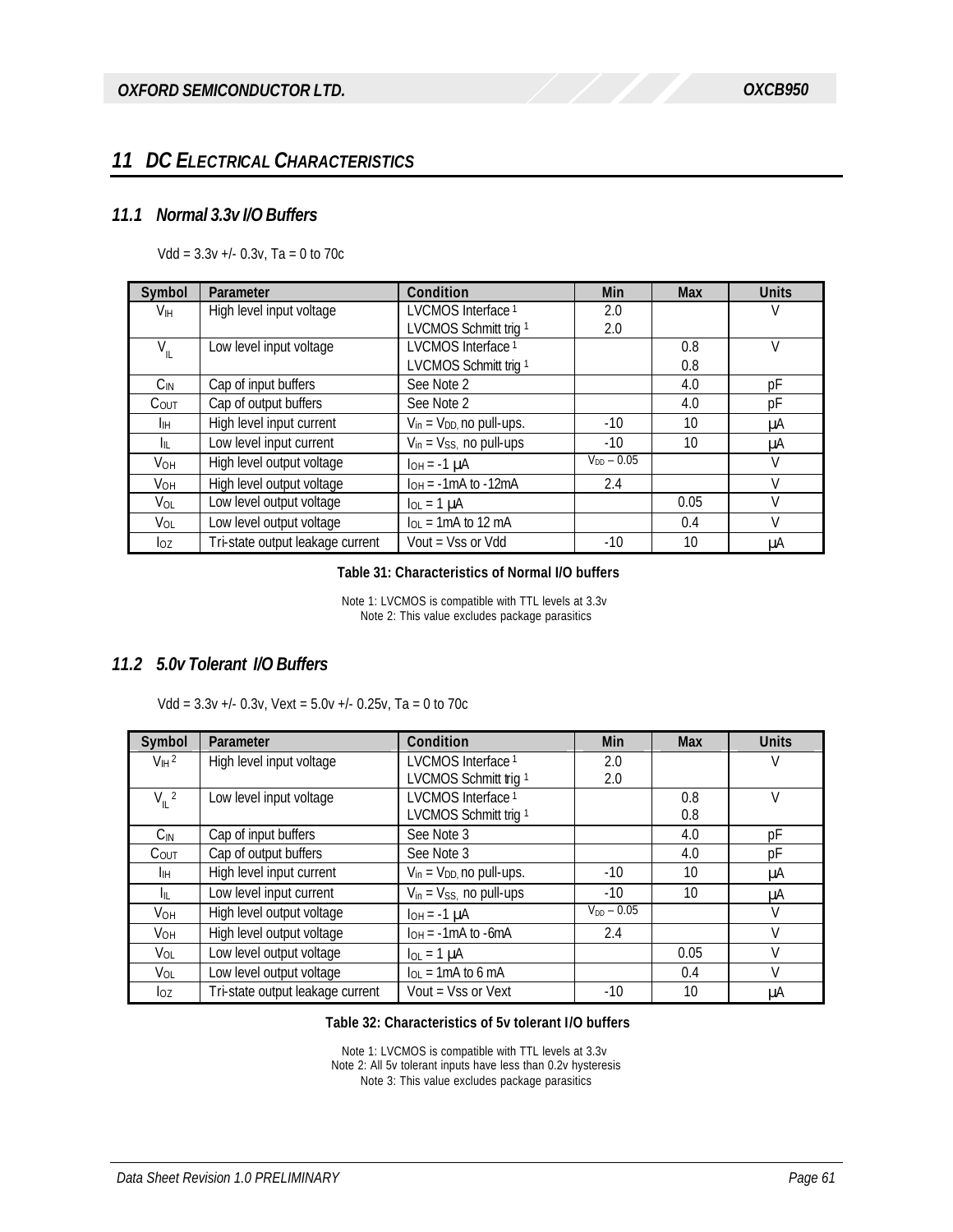# *11.3 Dual Mode (Cardbus/PCI) I/O Buffers*

### *PCI Mode (ENCB='0')*

The Dual Mode I/O buffers are compliant to the DC and AC Electrical Characteristics of the 3.3v signalling environment, as defined in the PCI Local Bus Specification, revision 2.2. (Sections 4.2.2.1 and 4.2.2.2 of this specification)

*Cardbus Mode (ENCB='1')*

The Dual Mode I/O buffers are compliant to the DC and AC Electrical Characteristics for 3.3v signalling, as defined in the PC Card Standard, release 7.x. (Sections 5.3.2.1.1 and 5.3.2.1.2 of this specification).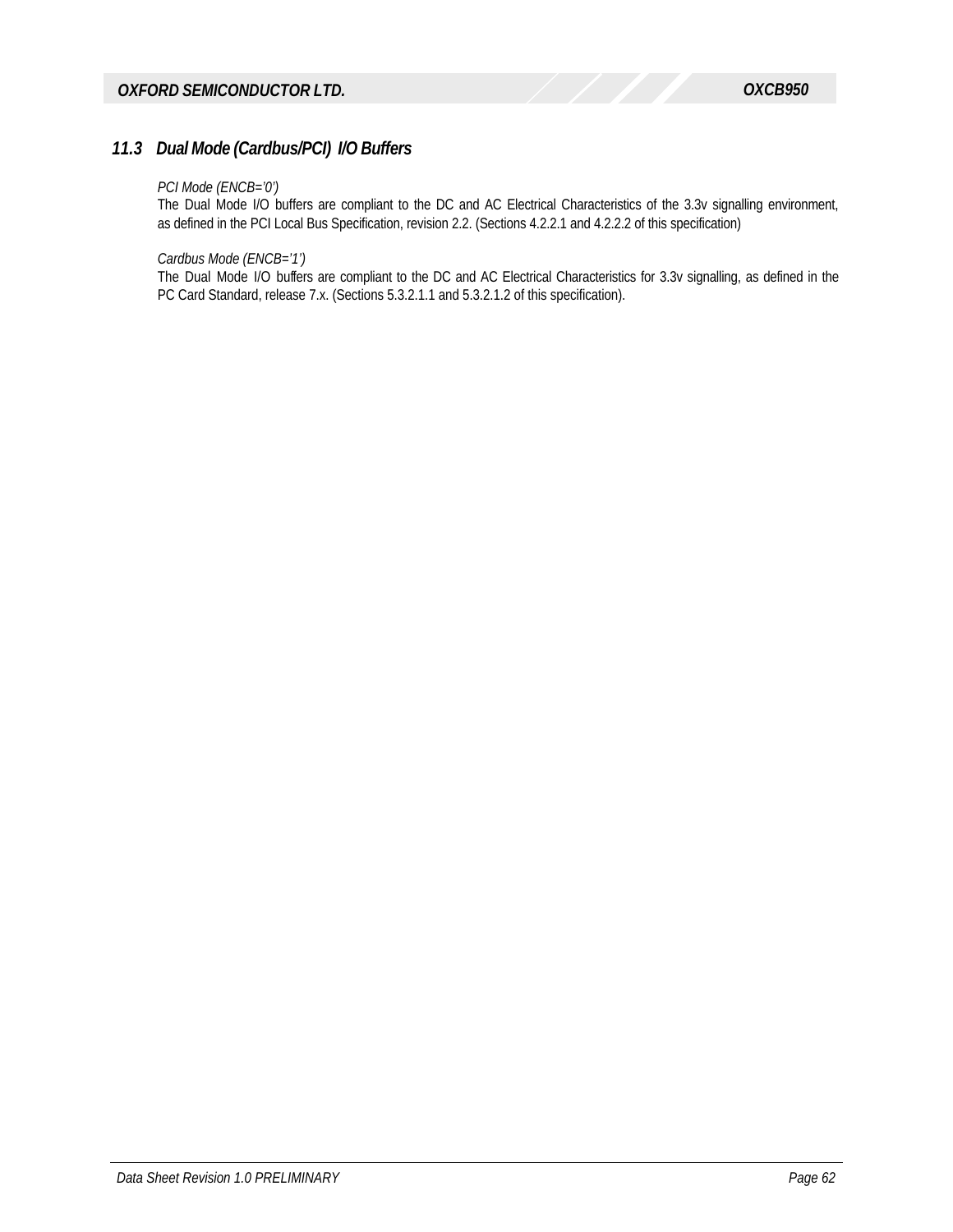# *12 POWER CONSUMPTION MEASUREMENTS*

The following values are actual current measurements for the oxcb950 device using prototype test boards. These values are to be treated as indicators and do not necessarily represent actual figures or incur statistical spreads associated with production parts.

# *12.1 Static current consumption*

|           | DC current with the PCI clock and XTLI pins grounded                                                                             | 100uA              |
|-----------|----------------------------------------------------------------------------------------------------------------------------------|--------------------|
|           | Current drawn with the XTL1 Pin grounded but with the PCI interface clock running.                                               | 7.8 <sub>m</sub> A |
|           | 12.2 Current consumption in application                                                                                          |                    |
| $\bullet$ | Current when no accesses have been made to the UART and the UART<br>automatically enters its sleep state.                        | 4.5mA              |
| $\bullet$ | Current when the UART is in full operation, transmitting and receiving via internal<br>loopback at maximum data rate (DLLDLM=1). | 14mA               |
| $\bullet$ | Current when the UART divisor latch has been set to maximum divide and the UART<br>is in full speed operation.                   | 12mA               |
|           | Current when the (UART) power management state is configured to power states D2                                                  | 3.2mA              |
| $\bullet$ | Current when the (UART) power management state is configured to power states D3                                                  | 3.2mA              |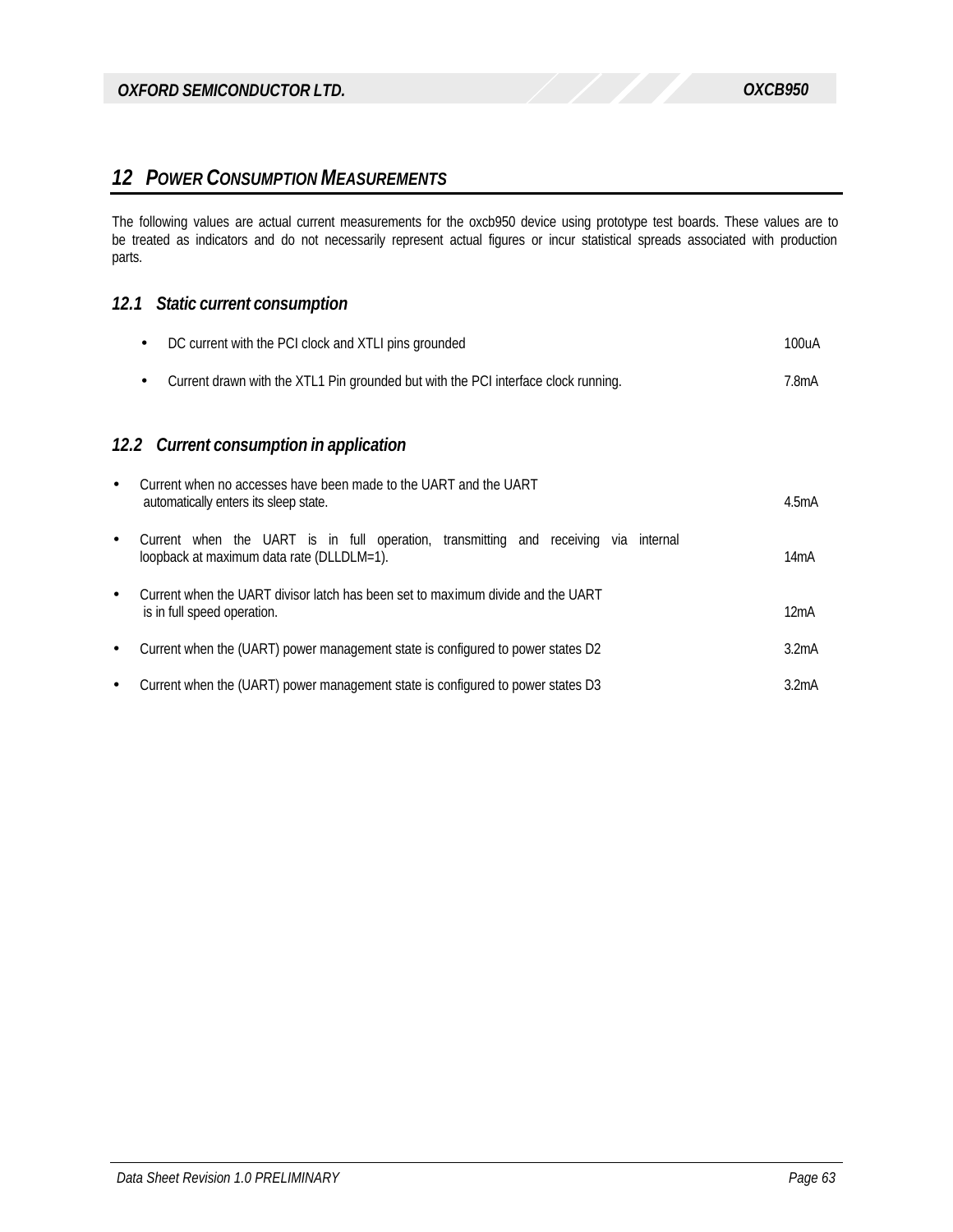# **13 Timing Waveforms**



**Figure 1: PCI Read transaction from the PCI Configuration Space (Reads of Cardbus CIS tuples –also in pci configuration space- incurs an additional pci clock cycle)**



**Figure 2: PCI Write transaction to the PCI Configuration Space (Writes to the Cardbus CIS tuples – also in the pci configuration space - incur 2 additional pci clk cycles)**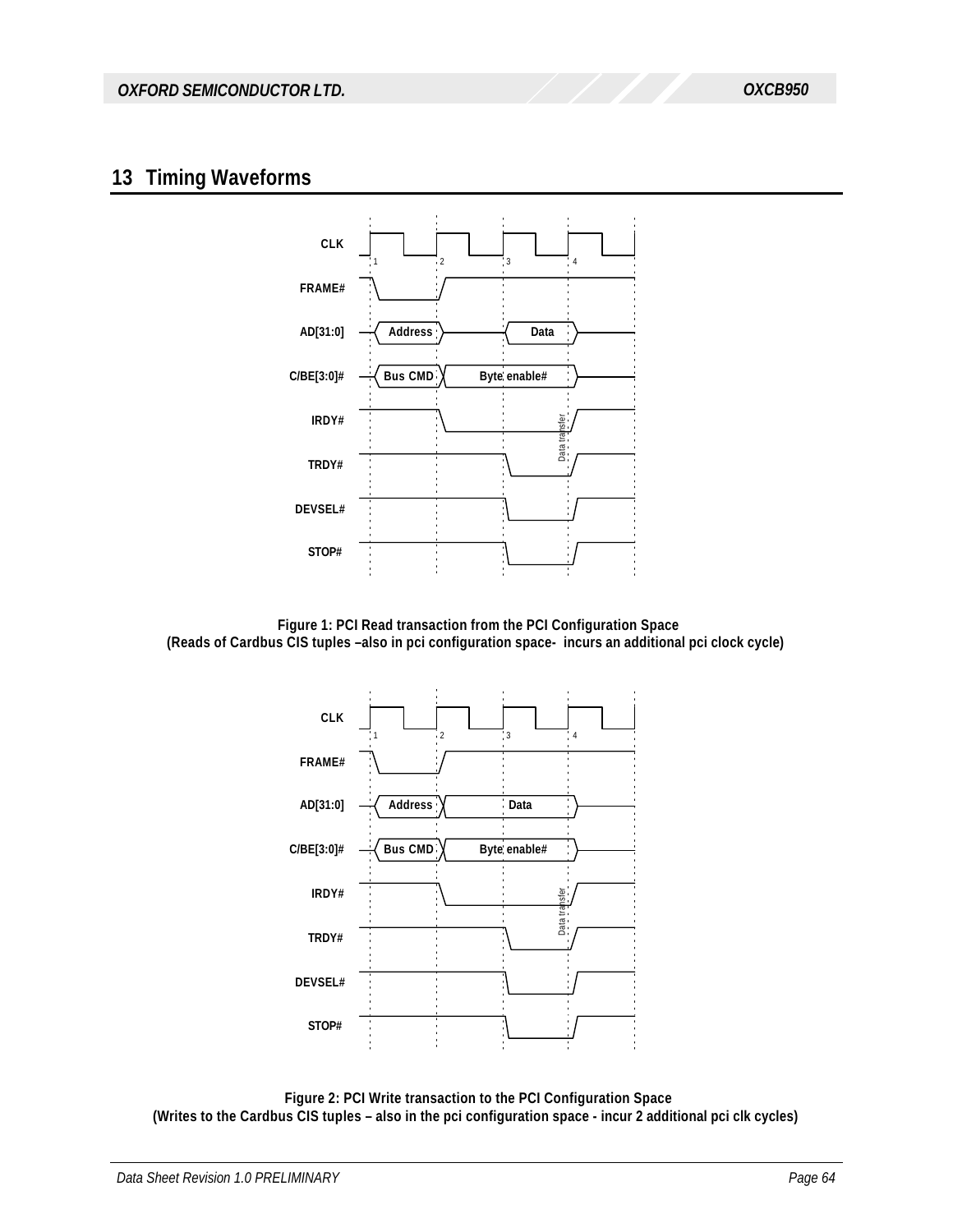





**Figure 4. PCI Write to the internal UART**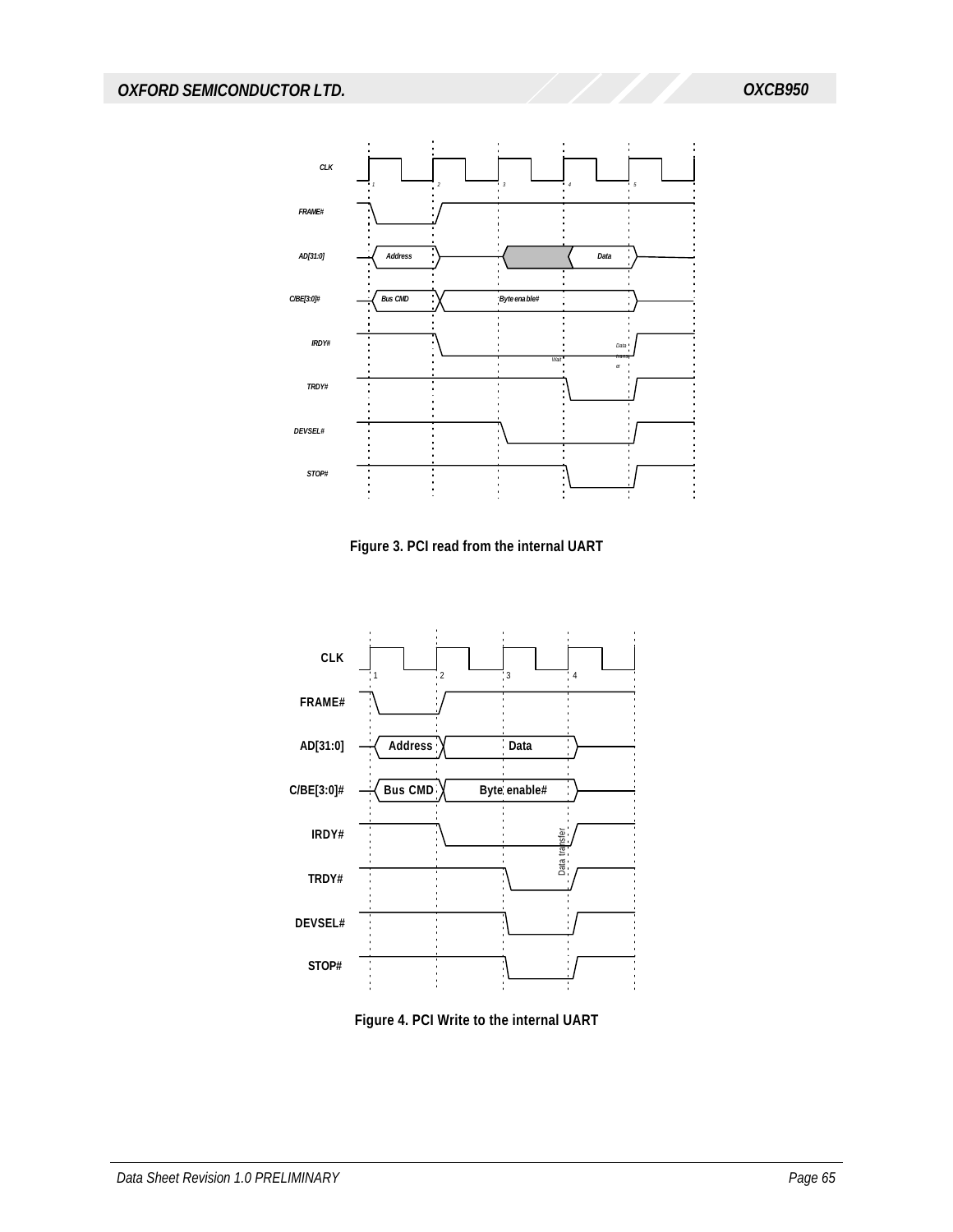# *14 PHYSICAL PACKAGE DETAILS*

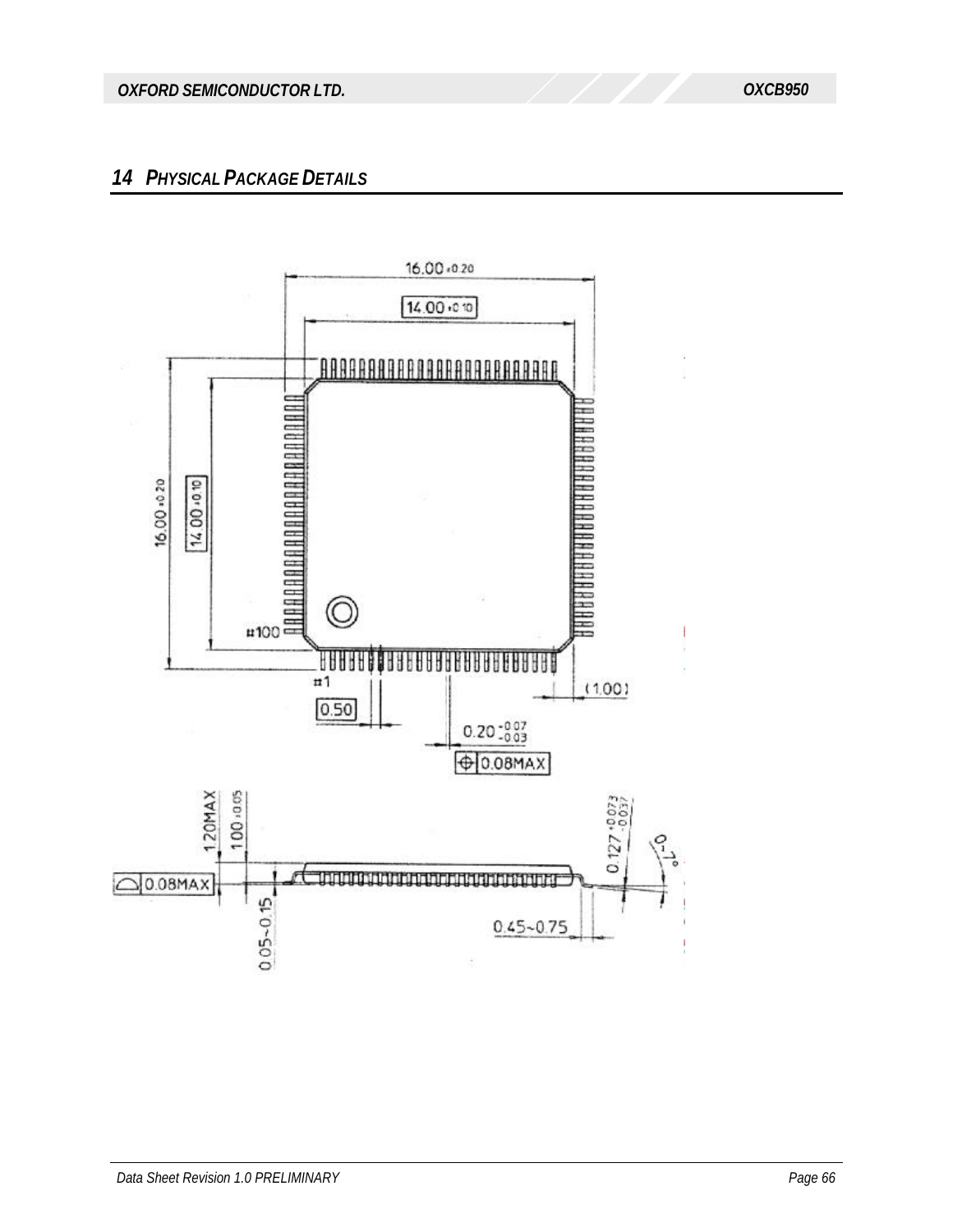This page has been intentionally left blank